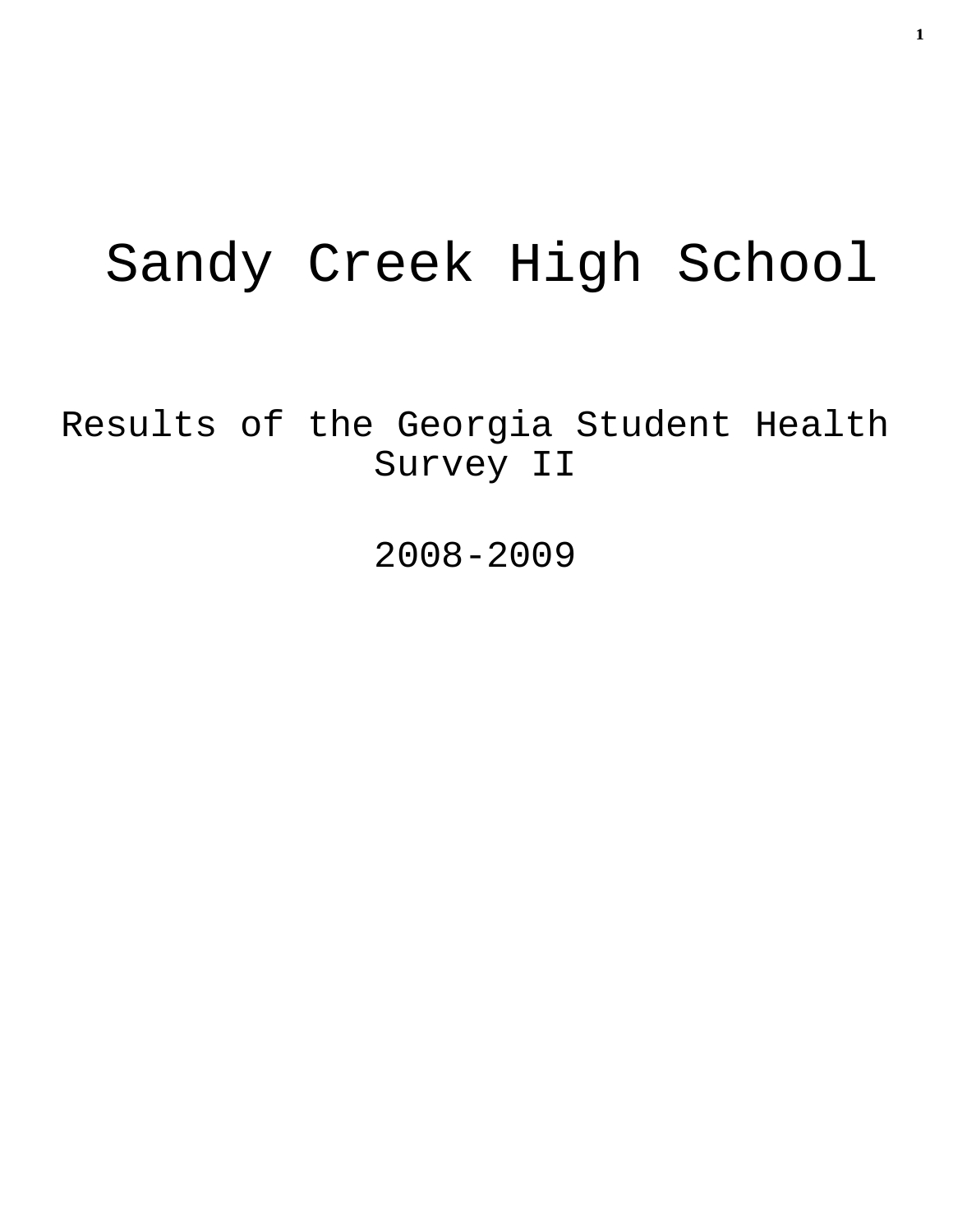# *Demographics* **2**

| Grade                    |     |  |  |
|--------------------------|-----|--|--|
| <b>Grade   Frequency</b> |     |  |  |
| 10                       | 288 |  |  |
| 12                       | 304 |  |  |

| Frequency      | <b>Table of Gender by Grade</b> |              |              |              |  |
|----------------|---------------------------------|--------------|--------------|--------------|--|
| <b>Col Pct</b> |                                 | Grade(Grade) |              |              |  |
|                | Gender(Gender)                  | 10           | 12           | <b>Total</b> |  |
|                | <b>Female</b>                   | 150<br>52.08 | 157<br>51.64 | 307          |  |
|                | <b>Male</b>                     | 138<br>47.92 | 147<br>48.36 | 285          |  |
|                | <b>Total</b>                    | 288          | 304          | 592          |  |

| <b>Frequency</b> |
|------------------|
| <b>Col Pct</b>   |

| <b>Table of Ethnicity by Grade</b> |              |              |              |  |  |  |
|------------------------------------|--------------|--------------|--------------|--|--|--|
|                                    | Grade(Grade) |              |              |  |  |  |
| <b>Ethnicity</b> (Ethnicity)       | 10           | 12           | <b>Total</b> |  |  |  |
| <b>Black</b>                       | 146<br>50.69 | 133<br>43.75 | 279          |  |  |  |
| <b>Hispanic</b>                    | 11<br>3.82   | 21<br>6.91   | 32           |  |  |  |
| White                              | 103<br>35.76 | 122<br>40.13 | 225          |  |  |  |
| <b>Asian</b>                       | 8<br>2.78    | 9<br>2.96    | 17           |  |  |  |
| <b>Other</b>                       | 20<br>6.94   | 19<br>6.25   | 39           |  |  |  |
| <b>Total</b>                       | 288          | 304          | 592          |  |  |  |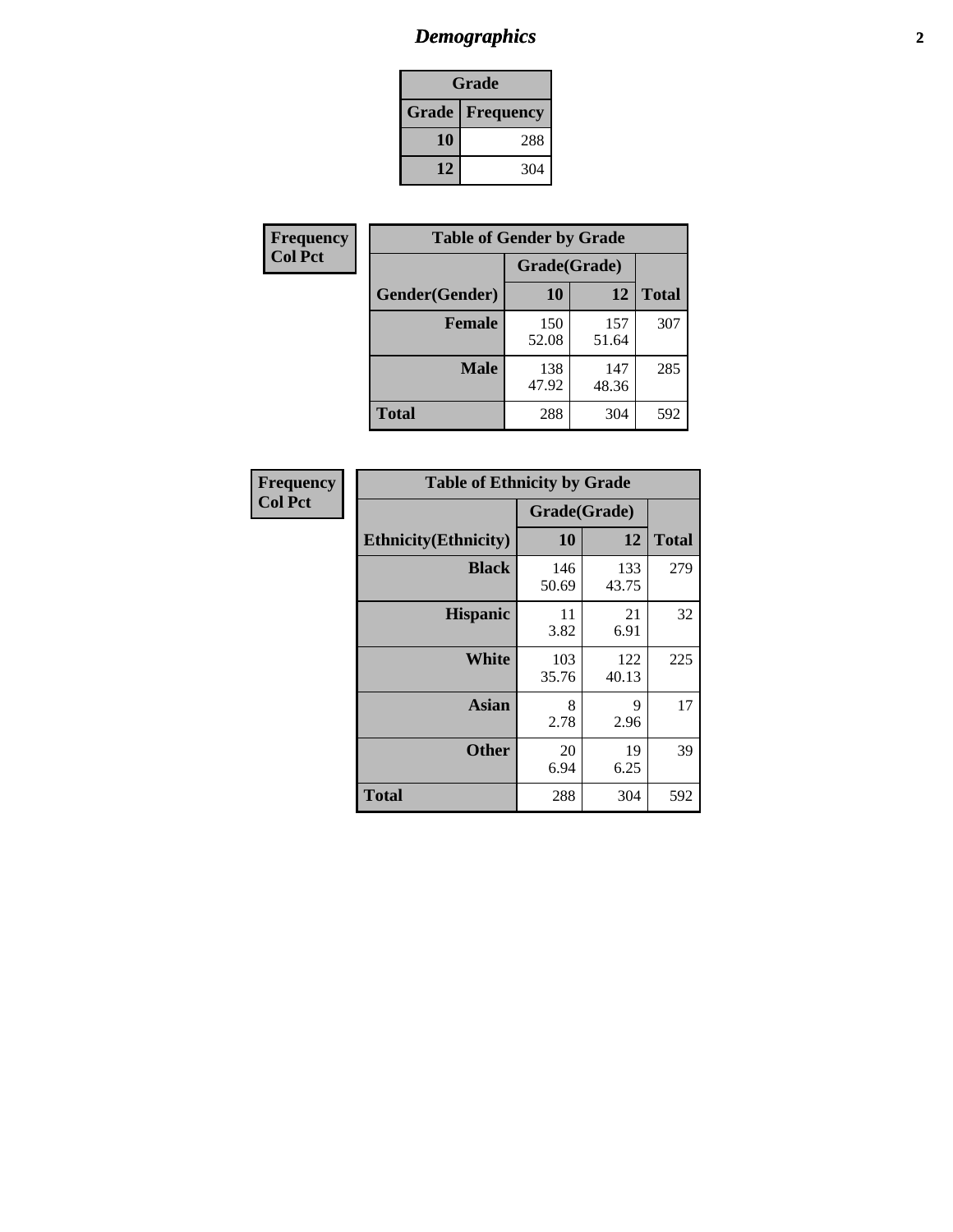### *Title IV, Part A, Schedule A* **3** *Goal 1: Ensure that all schools are drug-free Baseline Data: Year 2008-2009 Prevalence of Drug Use*

| Frequency<br><b>Col Pct</b> | <b>Table of AlcoholAlt by Grade</b> |              |              |              |  |  |
|-----------------------------|-------------------------------------|--------------|--------------|--------------|--|--|
|                             | AlcoholAlt(Alcohol                  | Grade(Grade) |              |              |  |  |
|                             | use, past 30 days)                  | <b>10</b>    | 12           | <b>Total</b> |  |  |
|                             | Yes                                 | 63<br>21.88  | 91<br>29.93  | 154          |  |  |
|                             | N <sub>0</sub>                      | 225<br>78.13 | 213<br>70.07 | 438          |  |  |
|                             | Total                               | 288          | 304          | 592          |  |  |

| Frequency      | <b>Table of TobaccoAny by Grade</b> |              |              |              |  |
|----------------|-------------------------------------|--------------|--------------|--------------|--|
| <b>Col Pct</b> | TobaccoAny(Tobacco                  | Grade(Grade) |              |              |  |
|                | use, past 30 days)                  | 10           | 12           | <b>Total</b> |  |
|                | Yes                                 | 42<br>14.58  | 55<br>18.09  | 97           |  |
|                | N <sub>0</sub>                      | 246<br>85.42 | 249<br>81.91 | 495          |  |
|                | Total                               | 288          | 304          | 592          |  |

| Frequency      | <b>Table of MarijuanaAlt by Grade</b> |              |              |              |  |
|----------------|---------------------------------------|--------------|--------------|--------------|--|
| <b>Col Pct</b> | MarijuanaAlt(Marijuana                | Grade(Grade) |              |              |  |
|                | use, past 30 days)                    | 10           | 12           | <b>Total</b> |  |
|                | <b>Yes</b>                            | 23<br>7.99   | 39<br>12.83  | 62           |  |
|                | N <sub>0</sub>                        | 265<br>92.01 | 265<br>87.17 | 530          |  |
|                | <b>Total</b>                          | 288          | 304          | 592          |  |

| Frequency      | <b>Table of OtherDrugAny by Grade</b>  |              |              |              |  |  |
|----------------|----------------------------------------|--------------|--------------|--------------|--|--|
| <b>Col Pct</b> | <b>OtherDrugAny(Other</b><br>drug use, | Grade(Grade) |              |              |  |  |
|                | past 30 days)                          | 10           | 12           | <b>Total</b> |  |  |
|                | Yes                                    | 26<br>9.03   | 17<br>5.59   | 43           |  |  |
|                | N <sub>0</sub>                         | 262<br>90.97 | 287<br>94.41 | 549          |  |  |
|                | <b>Total</b>                           | 288          | 304          | 592          |  |  |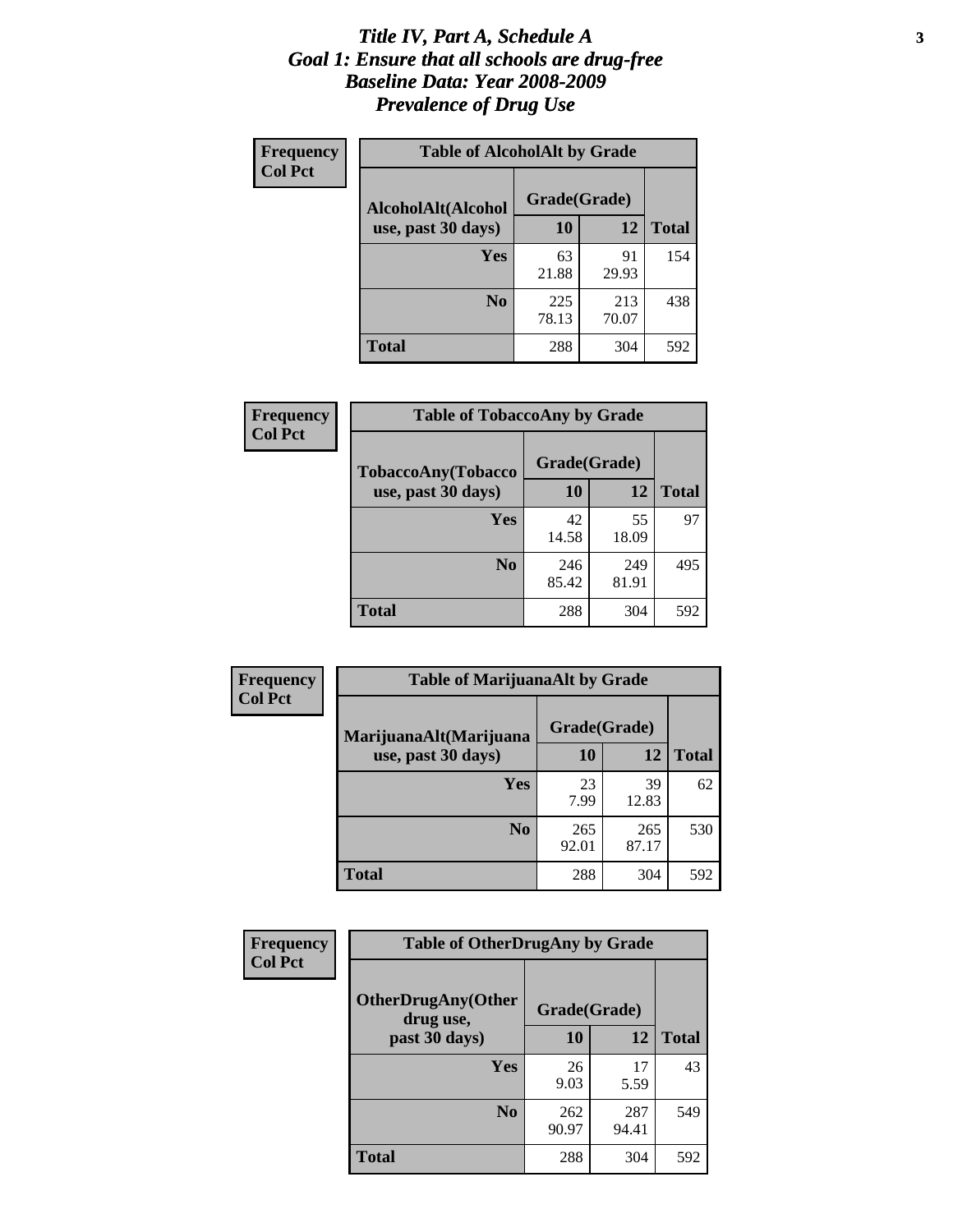### *Average Age of Onset of Use* **4** *Results for "Average Age of Onset of Use" questions exclude students who said they did not use that substance*

| <b>Variable</b>    | Label                                                              | <b>Mean</b> |
|--------------------|--------------------------------------------------------------------|-------------|
| Alcoholinit2       | I started using alcohol when I was                                 | 14.07       |
| Cigarettesinit2    | I started smoking tobacco when I was                               | 14.22       |
| Smokelessinit2     | I started chewing tobacco when I was                               | 14.29       |
| Marijuanainit2     | I started using marijuana when I was                               | 14.24       |
| Cocaineinit2       | I started using cocaine when I was                                 | 14.20       |
| Inhalantsinit2     | I started using inhalants when I was                               | 11.21       |
| Steroidsinit2      | I started using steroids when I was                                | 12.13       |
| Ecstasyinit2       | I started using ecstasy when I was                                 | 14.75       |
| Methinit2          | I started using methamphetamines when I was                        | 10.60       |
| Hallucinogensinit2 | I started using hallucinogens when I was                           | 14.67       |
| Prescriptioninit2  | I started using prescription drugs not prescribed to me when I was | 13.26       |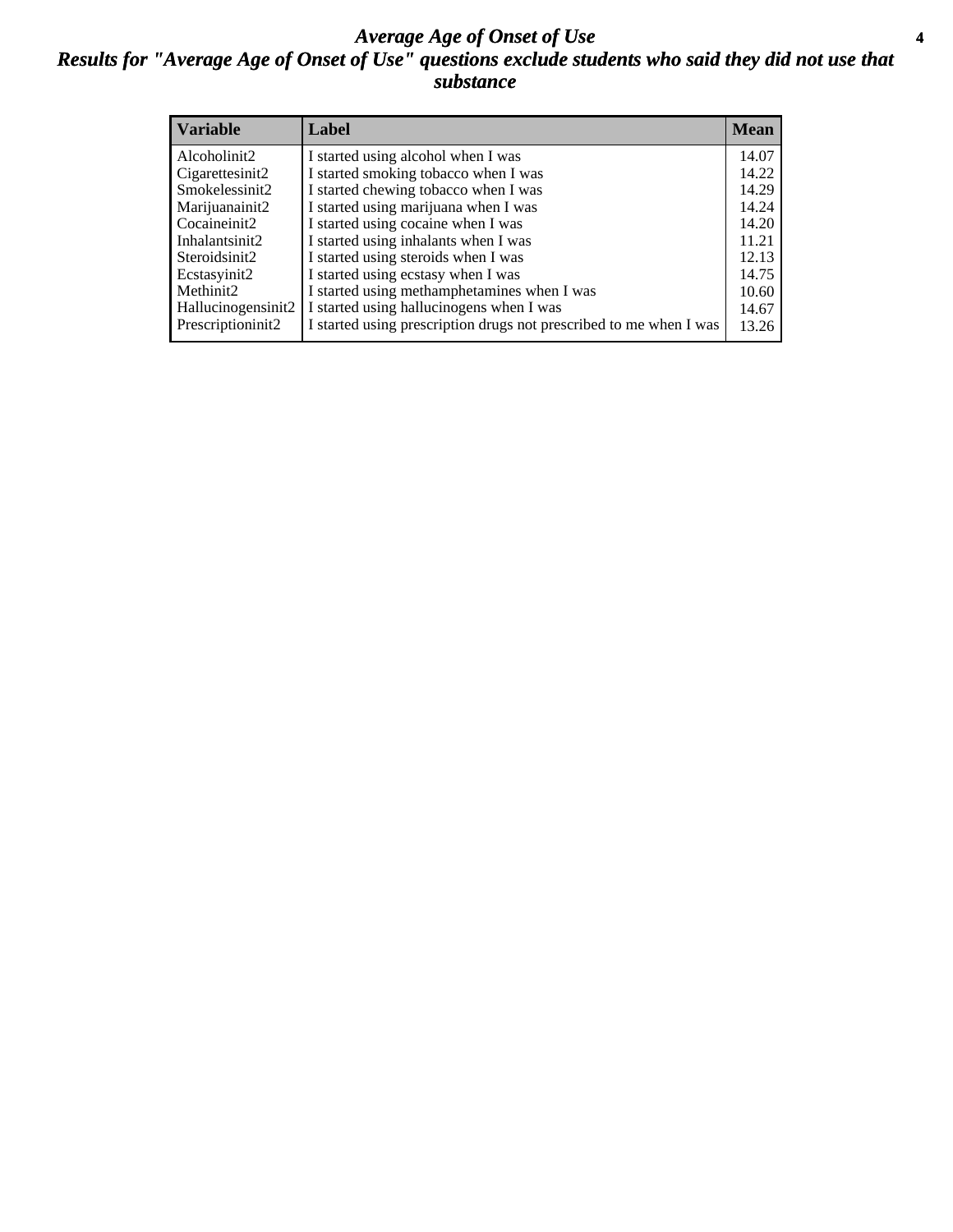# *Perception of Health Risk* **5**

| Frequency      | <b>Table of Alcoholharmdich by Grade</b> |              |              |              |  |
|----------------|------------------------------------------|--------------|--------------|--------------|--|
| <b>Col Pct</b> | Alcoholharmdich(I<br>think alcohol is    | Grade(Grade) |              |              |  |
|                | harmful)                                 | 10           | 12           | <b>Total</b> |  |
|                | Yes                                      | 231<br>80.21 | 222<br>73.03 | 453          |  |
|                | N <sub>0</sub>                           | 57<br>19.79  | 82<br>26.97  | 139          |  |
|                | <b>Total</b>                             | 288          | 304          | 592          |  |

| Frequency      | <b>Table of Tobaccoharmdich by Grade</b> |              |              |              |  |
|----------------|------------------------------------------|--------------|--------------|--------------|--|
| <b>Col Pct</b> | Tobaccoharmdich(I<br>think tobacco is    | Grade(Grade) |              |              |  |
|                | harmful)                                 | 10           | 12           | <b>Total</b> |  |
|                | Yes                                      | 274<br>95.14 | 287<br>94.41 | 561          |  |
|                | N <sub>0</sub>                           | 14<br>4.86   | 17<br>5.59   | 31           |  |
|                | <b>Total</b>                             | 288          | 304          | 592          |  |

| <b>Frequency</b> | <b>Table of Marijuanaharmdich by Grade</b> |              |              |              |  |  |
|------------------|--------------------------------------------|--------------|--------------|--------------|--|--|
| <b>Col Pct</b>   | Marijuanaharmdich(I<br>think marijuana is  | Grade(Grade) |              |              |  |  |
|                  | harmful)                                   | 10           | 12           | <b>Total</b> |  |  |
|                  | <b>Yes</b>                                 | 235<br>81.60 | 223<br>73.36 | 458          |  |  |
|                  | N <sub>0</sub>                             | 53<br>18.40  | 81<br>26.64  | 134          |  |  |
|                  | <b>Total</b>                               | 288          | 304          | 592          |  |  |

| <b>Frequency</b><br><b>Col Pct</b> | <b>Table of Otherdrugharmdich by Grade</b>                   |              |              |              |  |  |  |  |
|------------------------------------|--------------------------------------------------------------|--------------|--------------|--------------|--|--|--|--|
|                                    | Otherdrugharmdich(I<br>Grade(Grade)<br>think other drugs are |              |              |              |  |  |  |  |
|                                    | harmful)                                                     | 10           | 12           | <b>Total</b> |  |  |  |  |
|                                    | Yes                                                          | 273<br>94.79 | 294<br>96.71 | 567          |  |  |  |  |
|                                    | N <sub>0</sub>                                               | 15<br>5.21   | 10<br>3.29   | 25           |  |  |  |  |
|                                    | <b>Total</b>                                                 | 288          | 304          | 592          |  |  |  |  |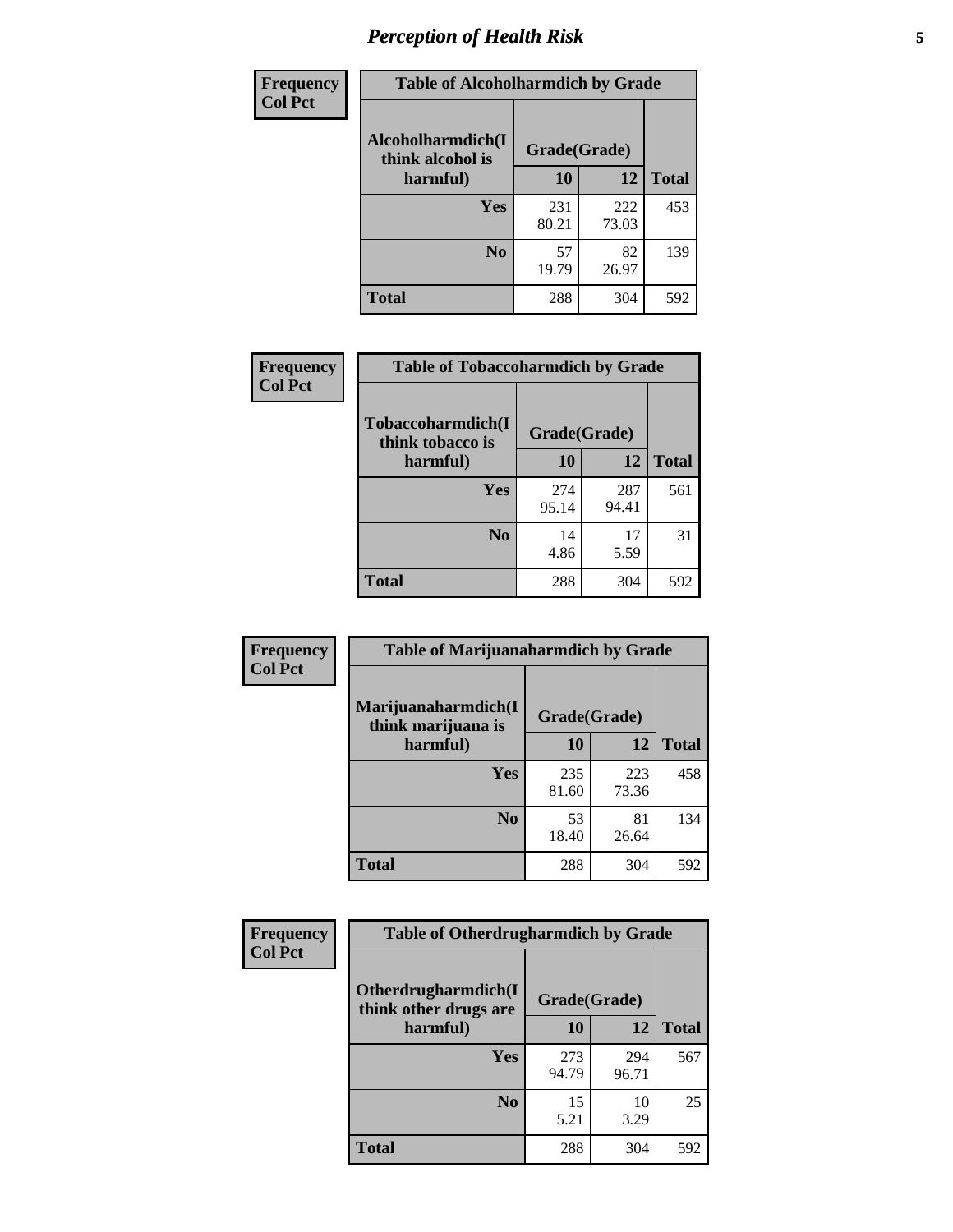# *Social Disapproval* **6**

| Frequency      | <b>Table of Alcoholpeerdich by Grade</b>                    |              |              |     |  |  |  |  |
|----------------|-------------------------------------------------------------|--------------|--------------|-----|--|--|--|--|
| <b>Col Pct</b> | Alcoholpeerdich(My<br>friends would<br>disapprove if I used | Grade(Grade) |              |     |  |  |  |  |
|                | alcohol)                                                    | 10           | <b>Total</b> |     |  |  |  |  |
|                | <b>Yes</b>                                                  | 131<br>45.49 | 93<br>30.59  | 224 |  |  |  |  |
|                | N <sub>0</sub>                                              | 157<br>54.51 | 211<br>69.41 | 368 |  |  |  |  |
|                | <b>Total</b>                                                | 288          | 304          | 592 |  |  |  |  |

| <b>Frequency</b> |
|------------------|
| <b>Col Pct</b>   |

| <b>Table of Tobaccopeerdich by Grade</b>                            |              |              |              |  |  |  |  |
|---------------------------------------------------------------------|--------------|--------------|--------------|--|--|--|--|
| <b>Tobaccopeerdich</b> (My<br>friends would<br>disapprove if I used | Grade(Grade) |              |              |  |  |  |  |
| tobacco)                                                            | 10           | 12           | <b>Total</b> |  |  |  |  |
| Yes                                                                 | 195<br>67.71 | 155<br>50.99 | 350          |  |  |  |  |
| N <sub>0</sub>                                                      | 93<br>32.29  | 149<br>49.01 | 242          |  |  |  |  |
| <b>Total</b>                                                        | 288          | 304          | 592          |  |  |  |  |

| Frequency      | <b>Table of Marijuanapeerdich by Grade</b>                    |              |              |              |  |  |  |  |
|----------------|---------------------------------------------------------------|--------------|--------------|--------------|--|--|--|--|
| <b>Col Pct</b> | Marijuanapeerdich(My<br>friends would<br>disapprove if I used | Grade(Grade) |              |              |  |  |  |  |
|                | marijuana)                                                    | 10           | 12           | <b>Total</b> |  |  |  |  |
|                | <b>Yes</b>                                                    | 186<br>64.58 | 148<br>48.68 | 334          |  |  |  |  |
|                | N <sub>0</sub>                                                | 102<br>35.42 | 156<br>51.32 | 258          |  |  |  |  |
|                | <b>Total</b>                                                  | 288          | 304          | 592          |  |  |  |  |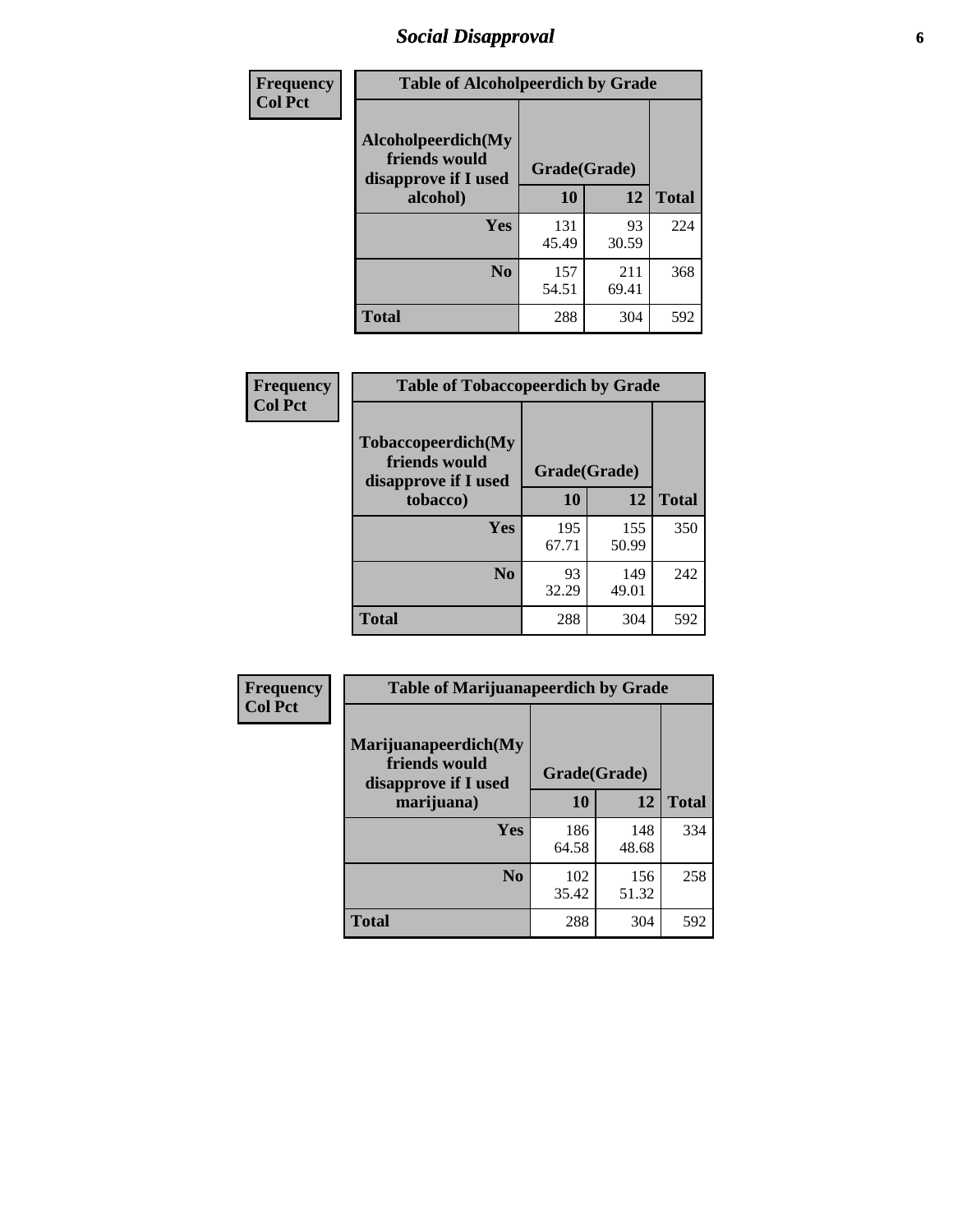# *Social Disapproval* **7**

| Frequency      | <b>Table of Otherdrugpeerdich by Grade</b>                    |              |              |              |  |  |  |  |
|----------------|---------------------------------------------------------------|--------------|--------------|--------------|--|--|--|--|
| <b>Col Pct</b> | Otherdrugpeerdich(My<br>friends would<br>disapprove if I used | Grade(Grade) |              |              |  |  |  |  |
|                | other drugs)                                                  | 10           | 12           | <b>Total</b> |  |  |  |  |
|                | Yes                                                           | 216<br>75.00 | 215<br>70.72 | 431          |  |  |  |  |
|                | N <sub>0</sub>                                                | 72<br>25.00  | 89<br>29.28  | 161          |  |  |  |  |
|                | <b>Total</b>                                                  | 288          | 304          | 592          |  |  |  |  |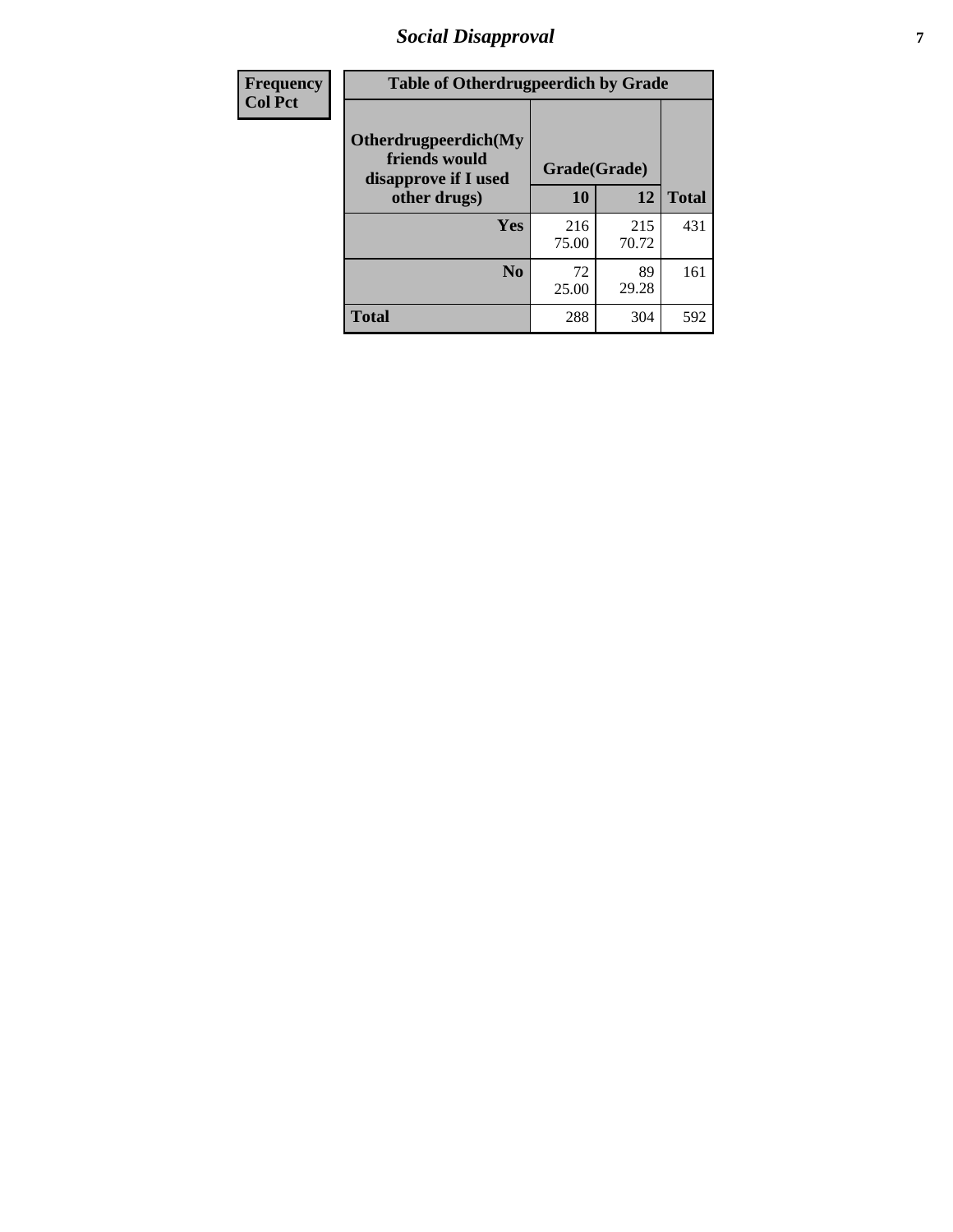### Title IV, Part A, Schedule A **8** *Goal 2: To help ensure that all schools are safe and disciplined Baseline Data: Year 2008-2009 Student Involvement in Gang Activity*

| Frequency      | <b>Table of Gangself by Grade</b>                                                                 |                    |              |              |
|----------------|---------------------------------------------------------------------------------------------------|--------------------|--------------|--------------|
| <b>Col Pct</b> | Gangself(I<br>have<br>participated<br>in illegal<br>gang<br>activities in<br>the past 30<br>days) | Grade(Grade)<br>10 | 12           | <b>Total</b> |
|                | Yes                                                                                               | 16<br>5.56         | 11<br>3.62   | 27           |
|                | N <sub>0</sub>                                                                                    | 272<br>94.44       | 293<br>96.38 | 565          |
|                | <b>Total</b>                                                                                      | 288                | 304          | 592          |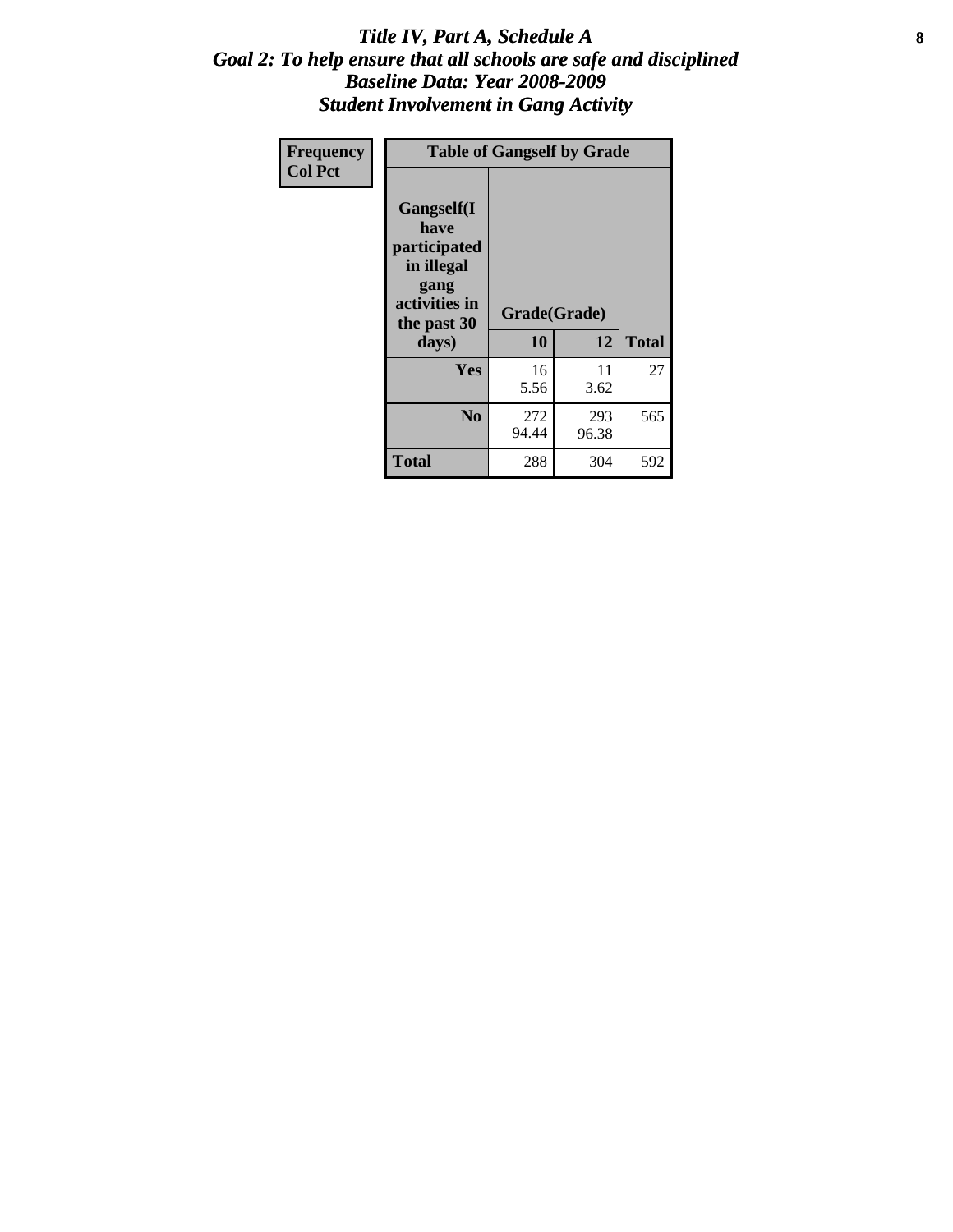# *Student Perception of School Safety* **9**

| <b>Frequency</b><br>Row Pct |
|-----------------------------|
|                             |

| <b>Table of Grade by Safeschool</b> |                                                        |                          |                             |                                    |              |  |  |
|-------------------------------------|--------------------------------------------------------|--------------------------|-----------------------------|------------------------------------|--------------|--|--|
|                                     | Safeschool (School is a place at which I feel<br>safe) |                          |                             |                                    |              |  |  |
| Grade(Grade)                        | <b>Strongly</b><br>Agree                               | <b>Somewhat</b><br>Agree | <b>Somewhat</b><br>Disagree | <b>Strongly</b><br><b>Disagree</b> | <b>Total</b> |  |  |
| <b>10</b>                           | 53<br>18.40                                            | 168<br>58.33             | 48<br>16.67                 | 19<br>6.60                         | 288          |  |  |
| 12                                  | 77<br>25.33                                            | 172<br>56.58             | 27<br>8.88                  | 28<br>9.21                         | 304          |  |  |
| <b>Total</b>                        | 130                                                    | 340                      | 75                          | 47                                 | 592          |  |  |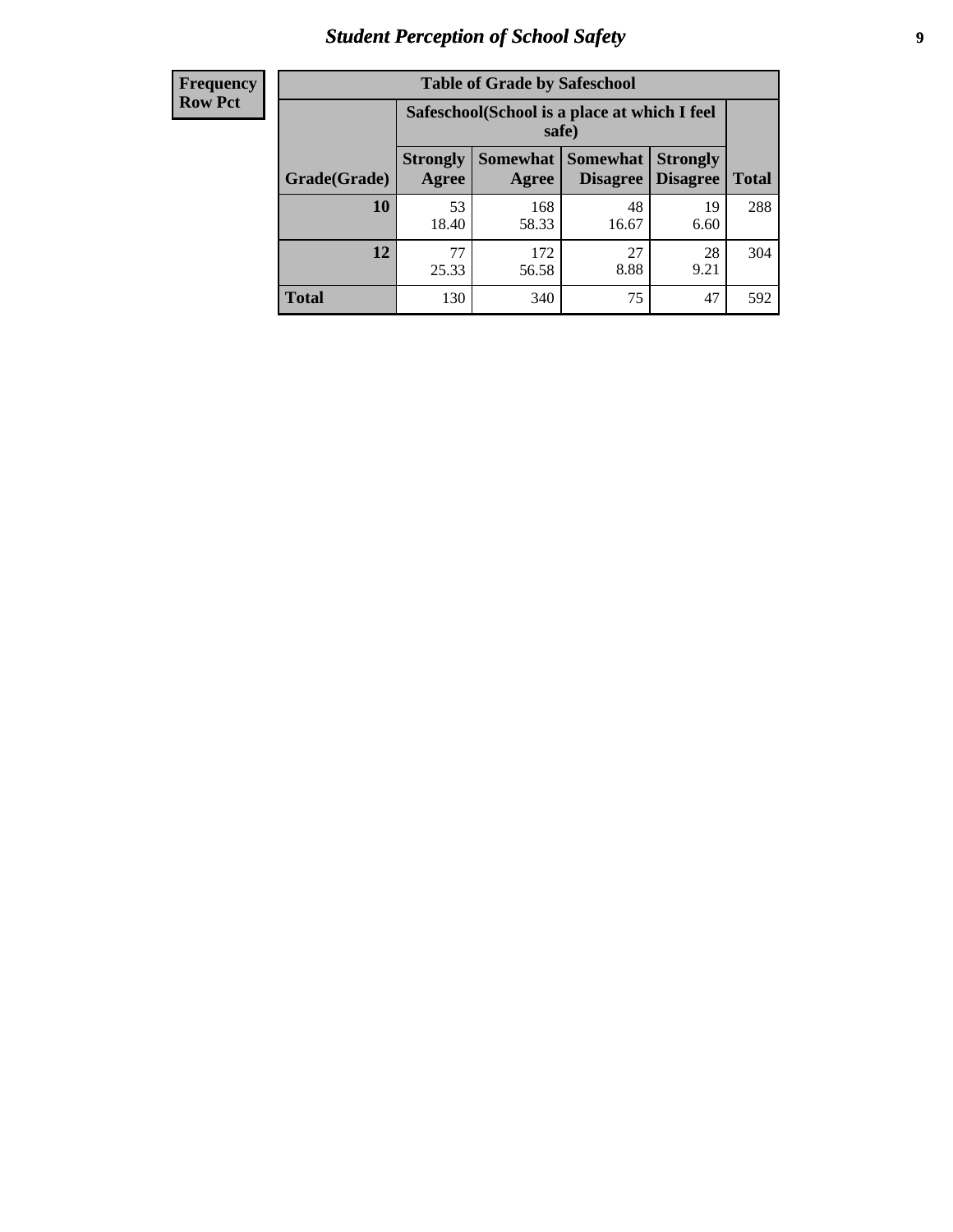### *Students Who Have Been Bullied* **10**

| <b>Frequency</b> |
|------------------|
| Row Pct          |

| <b>Table of Grade by Bullied</b> |                             |                                                                               |                              |                   |                        |                        |                          |              |
|----------------------------------|-----------------------------|-------------------------------------------------------------------------------|------------------------------|-------------------|------------------------|------------------------|--------------------------|--------------|
|                                  |                             | <b>Bullied</b> (I have been bullied by other<br>students in the past 30 days) |                              |                   |                        |                        |                          |              |
| Grade(Grade)                     | $\mathbf{0}$<br><b>Days</b> | 1 or<br>2<br>days                                                             | 3 <sub>to</sub><br>5<br>days | 6 to<br>9<br>days | 10<br>to<br>19<br>days | 20<br>to<br>29<br>days | All<br><b>30</b><br>days | <b>Total</b> |
| 10                               | 257<br>89.24                | 9<br>3.13                                                                     | 11<br>3.82                   | 2<br>0.69         | 5<br>1.74              | 0.35                   | 3<br>1.04                | 288          |
| 12                               | 275<br>90.46                | 19<br>6.25                                                                    | 3<br>0.99                    | 0.33              | 2<br>0.66              | $\overline{2}$<br>0.66 | 2<br>0.66                | 304          |
| Total                            | 532                         | 28                                                                            | 14                           | 3                 | 7                      | 3                      | 5                        | 592          |

 $\blacksquare$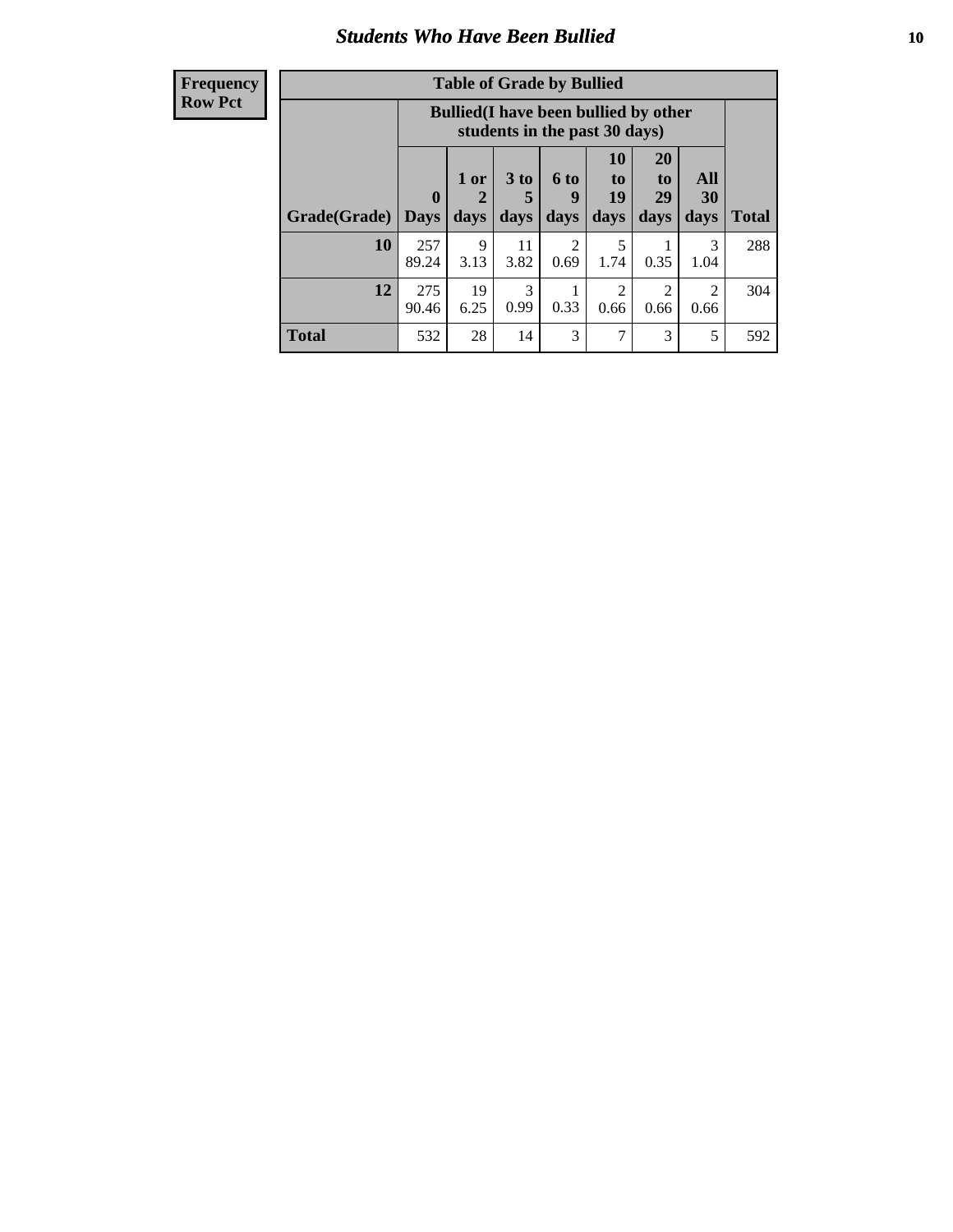### *School Climate* **11**

| Frequency      | <b>Table of SchoolClimate1 by Grade</b> |                    |              |              |  |  |  |
|----------------|-----------------------------------------|--------------------|--------------|--------------|--|--|--|
| <b>Col Pct</b> | SchoolClimate1(I<br>like school)        | Grade(Grade)<br>10 | 12           | <b>Total</b> |  |  |  |
|                | <b>Strongly Agree</b>                   | 38<br>13.19        | 45<br>14.80  | 83           |  |  |  |
|                | <b>Somewhat Agree</b>                   | 179<br>62.15       | 189<br>62.17 | 368          |  |  |  |
|                | <b>Somewhat Disagree</b>                | 39<br>13.54        | 53<br>17.43  | 92           |  |  |  |
|                | <b>Strongly Disagree</b>                | 32<br>11.11        | 17<br>5.59   | 49           |  |  |  |
|                | <b>Total</b>                            | 288                | 304          | 592          |  |  |  |

| <b>Frequency</b> |
|------------------|
| <b>Col Pct</b>   |

| <b>Table of SchoolClimate2 by Grade</b>           |                    |              |              |  |  |
|---------------------------------------------------|--------------------|--------------|--------------|--|--|
| SchoolClimate2(I<br>feel successful at<br>school) | Grade(Grade)<br>10 | 12           | <b>Total</b> |  |  |
| <b>Strongly Agree</b>                             | 71<br>24.65        | 95<br>31.25  | 166          |  |  |
| <b>Somewhat Agree</b>                             | 183<br>63.54       | 171<br>56.25 | 354          |  |  |
| <b>Somewhat Disagree</b>                          | 23<br>7.99         | 29<br>9.54   | 52           |  |  |
| <b>Strongly Disagree</b>                          | 11<br>3.82         | 9<br>2.96    | 20           |  |  |
| <b>Total</b>                                      | 288                | 304          | 592          |  |  |

| <b>Table of SchoolClimate3 by Grade</b>                      |              |              |              |  |
|--------------------------------------------------------------|--------------|--------------|--------------|--|
| <b>SchoolClimate3(My</b><br>school has high<br>standards for | Grade(Grade) |              |              |  |
|                                                              |              |              | <b>Total</b> |  |
| <b>Strongly Agree</b>                                        | 136<br>47.22 | 146<br>48.03 | 282          |  |
| <b>Somewhat Agree</b>                                        | 123<br>42.71 | 131<br>43.09 | 254          |  |
| <b>Somewhat Disagree</b>                                     | 22<br>7.64   | 18<br>5.92   | 40           |  |
| <b>Strongly Disagree</b>                                     | 2.43         | 9<br>2.96    | 16           |  |
| Total                                                        | 288          | 304          | 592          |  |
|                                                              | achievement) | 10           | 12           |  |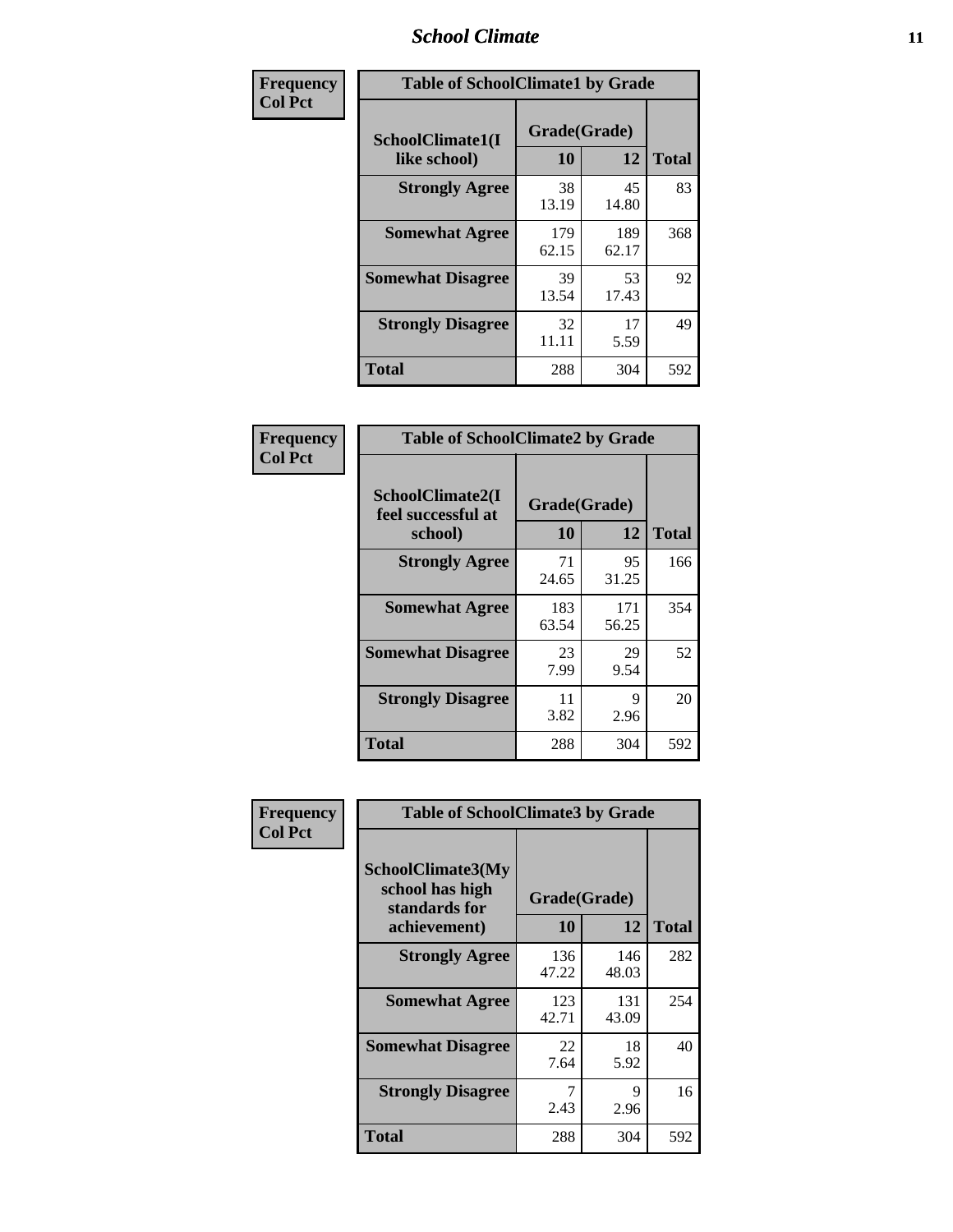### *School Climate* **12**

| Frequency      | <b>Table of SchoolClimate4 by Grade</b>                       |                    |              |              |  |
|----------------|---------------------------------------------------------------|--------------------|--------------|--------------|--|
| <b>Col Pct</b> | SchoolClimate4(My<br>school sets clear<br>rules for behavior) | Grade(Grade)<br>10 | 12           | <b>Total</b> |  |
|                | <b>Strongly Agree</b>                                         | 146<br>50.69       | 187<br>61.51 | 333          |  |
|                | <b>Somewhat Agree</b>                                         | 97<br>33.68        | 101<br>33.22 | 198          |  |
|                | <b>Somewhat Disagree</b>                                      | 29<br>10.07        | 11<br>3.62   | 40           |  |
|                | <b>Strongly Disagree</b>                                      | 16<br>5.56         | 5<br>1.64    | 21           |  |
|                | <b>Total</b>                                                  | 288                | 304          | 592          |  |

| <b>Table of SchoolClimate5 by Grade</b>                   |              |              |              |  |  |
|-----------------------------------------------------------|--------------|--------------|--------------|--|--|
| SchoolClimate5(I<br>know what to do in<br>an emergency at | Grade(Grade) |              |              |  |  |
| school)                                                   | 10           | 12           | <b>Total</b> |  |  |
| <b>Strongly Agree</b>                                     | 164<br>56.94 | 176<br>57.89 | 340          |  |  |
| <b>Somewhat Agree</b>                                     | 104<br>36.11 | 105<br>34.54 | 209          |  |  |
| <b>Somewhat Disagree</b>                                  | 11<br>3.82   | 17<br>5.59   | 28           |  |  |
| <b>Strongly Disagree</b>                                  | 9<br>3.13    | 6<br>1.97    | 15           |  |  |
| Total                                                     | 288          | 304          | 592          |  |  |

| Frequency      | <b>Table of SchoolClimate6 by Grade</b>                  |                    |              |              |  |  |
|----------------|----------------------------------------------------------|--------------------|--------------|--------------|--|--|
| <b>Col Pct</b> | <b>SchoolClimate6(Teachers</b><br>treat me with respect) | Grade(Grade)<br>10 | 12           | <b>Total</b> |  |  |
|                | <b>Strongly Agree</b>                                    | 73<br>25.35        | 103<br>33.88 | 176          |  |  |
|                | <b>Somewhat Agree</b>                                    | 143<br>49.65       | 137<br>45.07 | 280          |  |  |
|                | <b>Somewhat Disagree</b>                                 | 55<br>19.10        | 48<br>15.79  | 103          |  |  |
|                | <b>Strongly Disagree</b>                                 | 17<br>5.90         | 16<br>5.26   | 33           |  |  |
|                | <b>Total</b>                                             | 288                | 304          | 592          |  |  |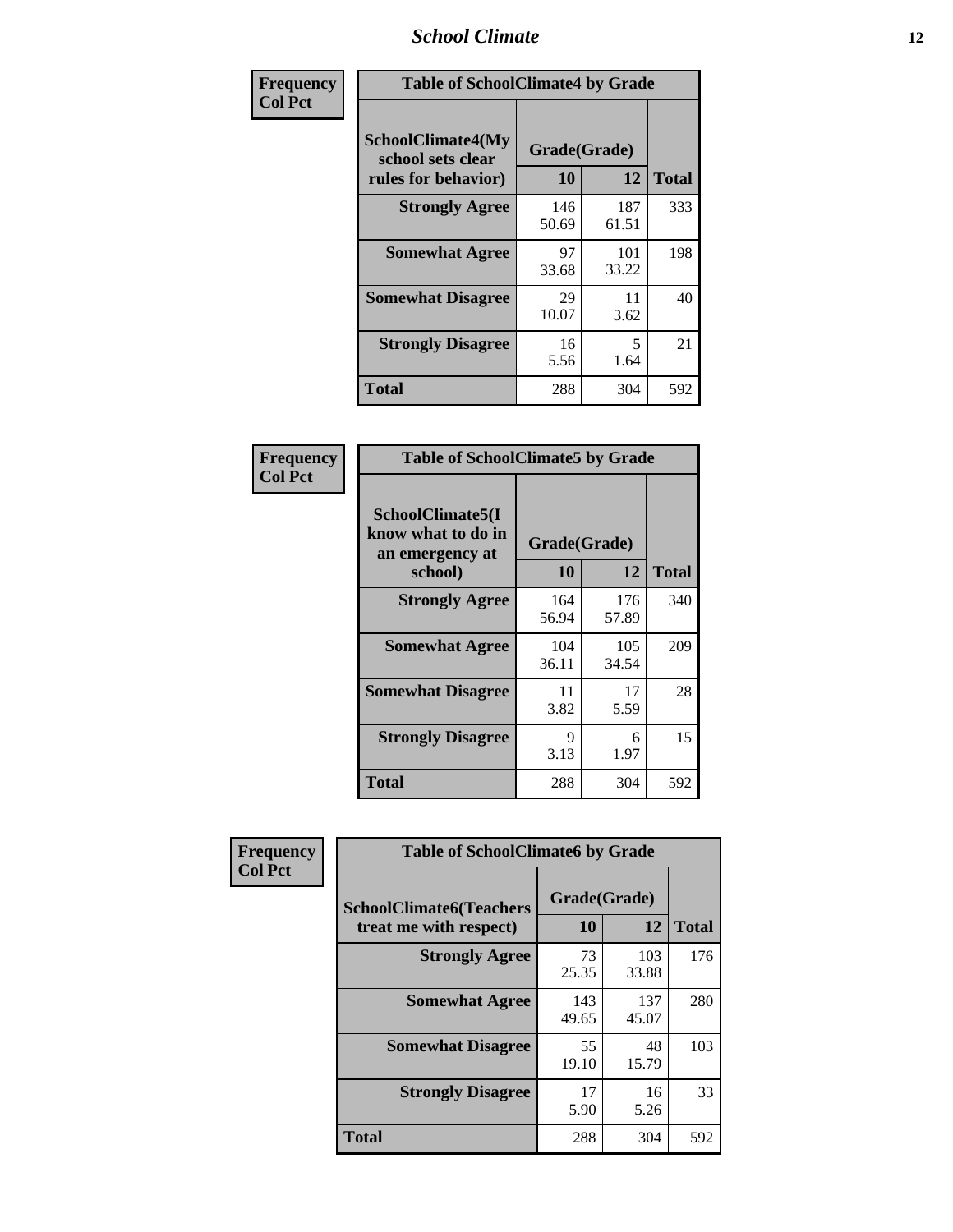### *School Climate* **13**

| Frequency      | <b>Table of SchoolClimate7 by Grade</b>                                       |                           |              |              |  |
|----------------|-------------------------------------------------------------------------------|---------------------------|--------------|--------------|--|
| <b>Col Pct</b> | <b>SchoolClimate7(Behaviors</b><br>in my class allow the<br>teacher to teach) | Grade(Grade)<br><b>10</b> | 12           | <b>Total</b> |  |
|                | <b>Strongly Agree</b>                                                         | 48<br>16.67               | 75<br>24.67  | 123          |  |
|                | <b>Somewhat Agree</b>                                                         | 158<br>54.86              | 159<br>52.30 | 317          |  |
|                | <b>Somewhat Disagree</b>                                                      | 65<br>22.57               | 51<br>16.78  | 116          |  |
|                | <b>Strongly Disagree</b>                                                      | 17<br>5.90                | 19<br>6.25   | 36           |  |
|                | <b>Total</b>                                                                  | 288                       | 304          | 592          |  |

| Frequency      | <b>Table of SchoolClimate8 by Grade</b>                                              |                    |              |              |  |
|----------------|--------------------------------------------------------------------------------------|--------------------|--------------|--------------|--|
| <b>Col Pct</b> | <b>SchoolClimate8(Students</b><br>are frequently<br>recognized for good<br>behavior) | Grade(Grade)<br>10 | 12           | <b>Total</b> |  |
|                | <b>Strongly Agree</b>                                                                | 31<br>10.76        | 34<br>11.18  | 65           |  |
|                | <b>Somewhat Agree</b>                                                                | 112<br>38.89       | 124<br>40.79 | 236          |  |
|                | <b>Somewhat Disagree</b>                                                             | 89<br>30.90        | 98<br>32.24  | 187          |  |
|                | <b>Strongly Disagree</b>                                                             | 56<br>19.44        | 48<br>15.79  | 104          |  |
|                | <b>Total</b>                                                                         | 288                | 304          | 592          |  |

| Frequency      | <b>Table of SchoolClimate9 by Grade</b>                                           |                    |              |              |  |
|----------------|-----------------------------------------------------------------------------------|--------------------|--------------|--------------|--|
| <b>Col Pct</b> | SchoolClimate9(School<br>counselor would be<br>helpful if I needed<br>assistance) | Grade(Grade)<br>10 | 12           | <b>Total</b> |  |
|                | <b>Strongly Agree</b>                                                             | 169<br>58.68       | 166<br>54.61 | 335          |  |
|                | <b>Somewhat Agree</b>                                                             | 84<br>29.17        | 82<br>26.97  | 166          |  |
|                | <b>Somewhat Disagree</b>                                                          | 22<br>7.64         | 32<br>10.53  | 54           |  |
|                | <b>Strongly Disagree</b>                                                          | 13<br>4.51         | 24<br>7.89   | 37           |  |
|                | Total                                                                             | 288                | 304          | 592          |  |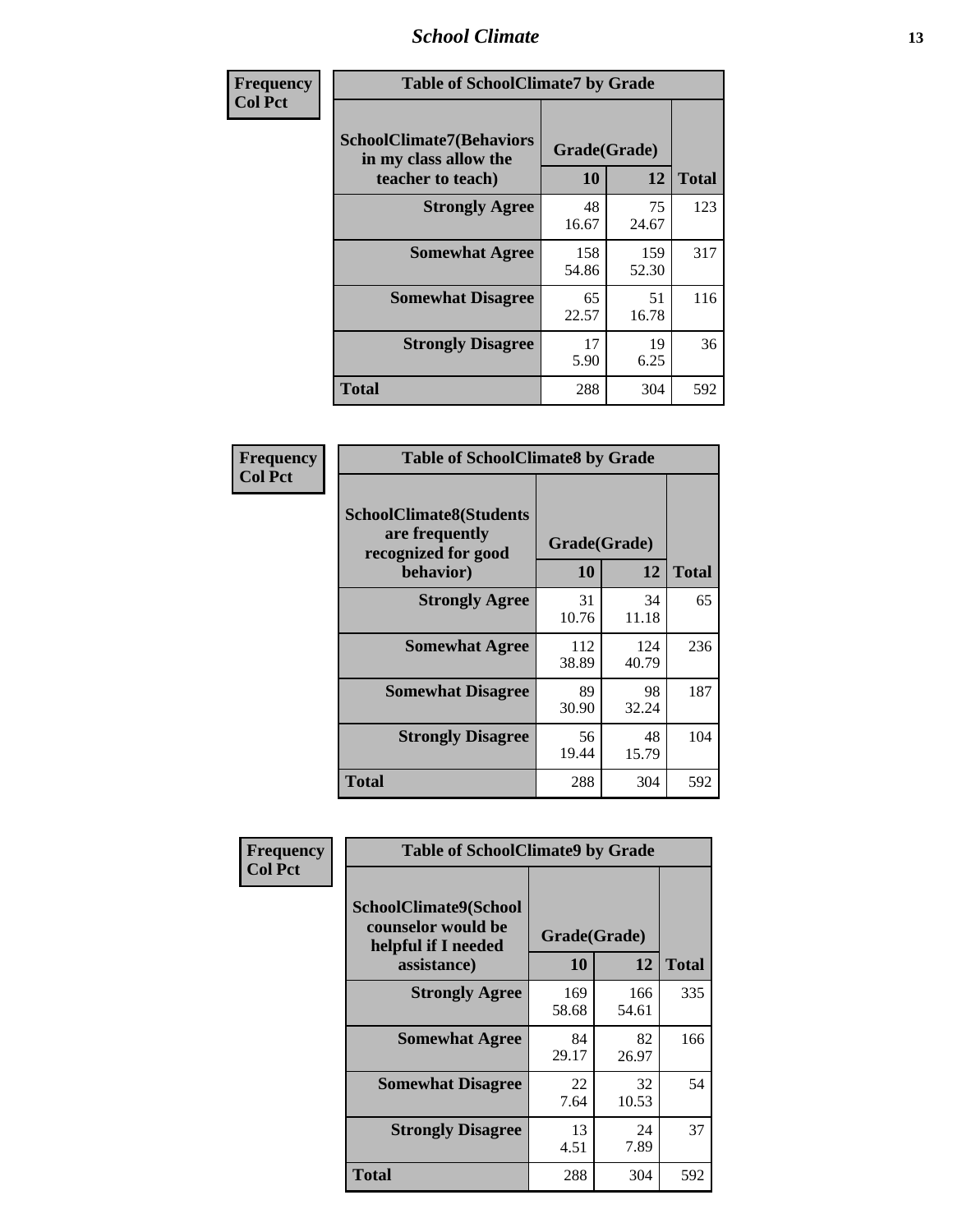### *Reasons for Dropping Out* **14**

| <b>Frequency</b> | <b>Table of Dropoutreason by Grade</b>                                   |              |                    |              |  |
|------------------|--------------------------------------------------------------------------|--------------|--------------------|--------------|--|
| <b>Col Pct</b>   | Dropoutreason(If<br>I dropped out the<br>reason would<br>most likely be) | 10           | Grade(Grade)<br>12 | <b>Total</b> |  |
|                  | <b>Won't Drop out</b>                                                    | 177<br>61.46 | 186<br>61.18       | 363          |  |
|                  | <b>Bored</b>                                                             | 46<br>15.97  | 49<br>16.12        | 95           |  |
|                  | <b>Family Reasons</b>                                                    | 10<br>3.47   | 20<br>6.58         | 30           |  |
|                  | <b>Being Bullied</b>                                                     | 8<br>2.78    | 1<br>0.33          | 9            |  |
|                  | <b>Other</b>                                                             | 47<br>16.32  | 48<br>15.79        | 95           |  |
|                  | Total                                                                    | 288          | 304                | 592          |  |

| Frequency      |                                                                        | <b>Table of Dropout by Grade</b> |              |     |
|----------------|------------------------------------------------------------------------|----------------------------------|--------------|-----|
| <b>Col Pct</b> | Dropout(I<br>have<br>thought<br>about<br>dropping<br>out of<br>school) | Grade(Grade)<br>10               | <b>Total</b> |     |
|                |                                                                        |                                  | 12           |     |
|                | Yes                                                                    | 79<br>27.43                      | 70<br>23.03  | 149 |
|                | N <sub>0</sub>                                                         | 209<br>72.57                     | 234<br>76.97 | 443 |
|                | <b>Total</b>                                                           | 288                              | 304          | 592 |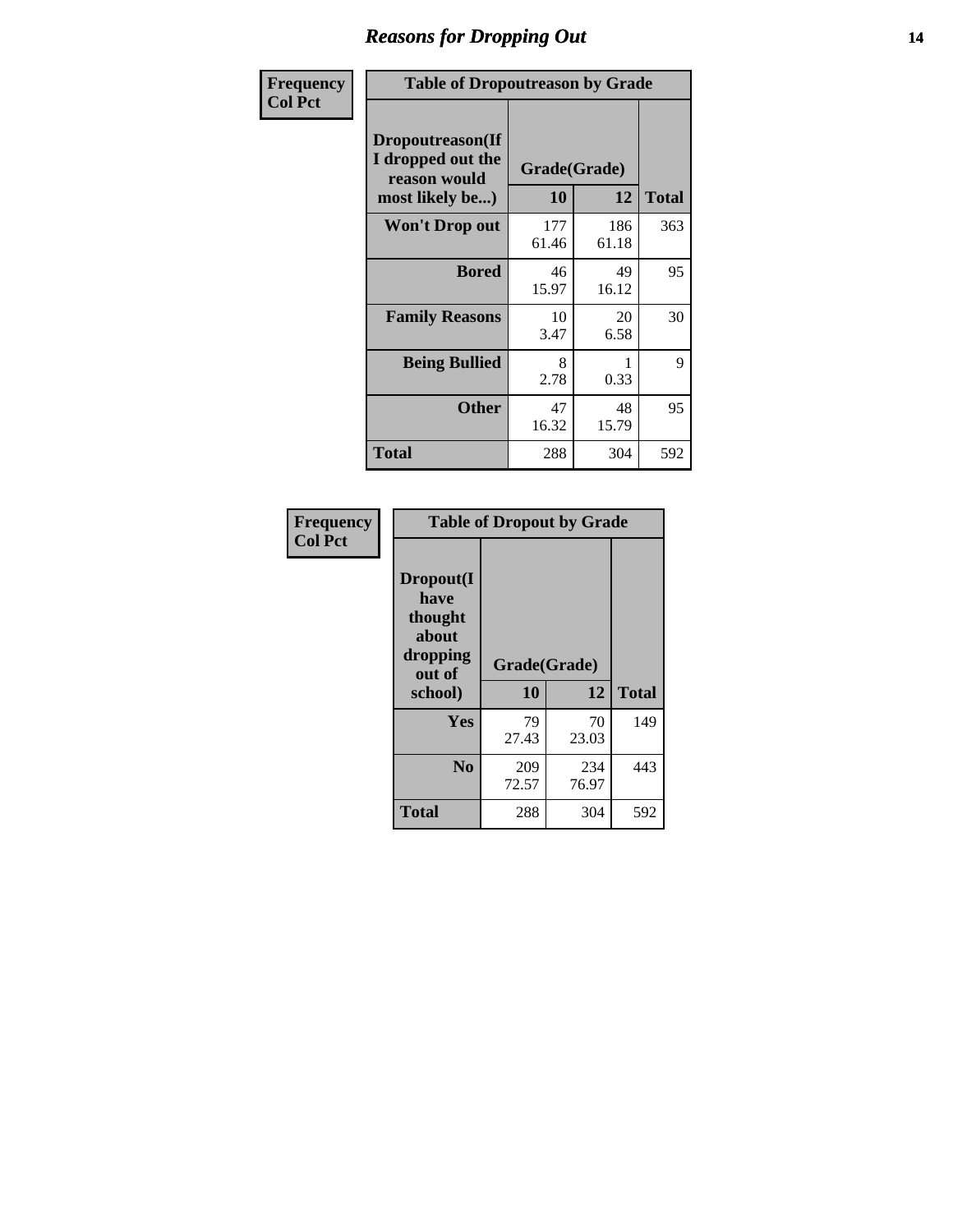*School Safety* **15**

| Frequency      | <b>Table of Gangself by Grade</b>                                                                 |                    |              |              |  |
|----------------|---------------------------------------------------------------------------------------------------|--------------------|--------------|--------------|--|
| <b>Col Pct</b> | Gangself(I<br>have<br>participated<br>in illegal<br>gang<br>activities in<br>the past 30<br>days) | Grade(Grade)<br>10 | 12           | <b>Total</b> |  |
|                |                                                                                                   |                    |              |              |  |
|                | Yes                                                                                               | 16<br>5.56         | 11<br>3.62   | 27           |  |
|                | N <sub>0</sub>                                                                                    | 272<br>94.44       | 293<br>96.38 | 565          |  |
|                | <b>Total</b>                                                                                      | 288                | 304          | 592          |  |

| Frequency<br><b>Col Pct</b> | <b>Table of Gangpeers by Grade</b>                                                                                             |                    |              |              |  |  |  |  |  |  |
|-----------------------------|--------------------------------------------------------------------------------------------------------------------------------|--------------------|--------------|--------------|--|--|--|--|--|--|
|                             | <b>Gangpeers</b> (I<br>have friends<br>who have<br>participated<br>in illegal<br>gang<br>activities in<br>the past 30<br>days) | Grade(Grade)<br>10 | 12           | <b>Total</b> |  |  |  |  |  |  |
|                             | <b>Yes</b>                                                                                                                     | 106<br>36.81       | 69<br>22.70  | 175          |  |  |  |  |  |  |
|                             | N <sub>0</sub>                                                                                                                 | 182<br>63.19       | 235<br>77.30 | 417          |  |  |  |  |  |  |
|                             | <b>Total</b>                                                                                                                   | 288                | 304          | 592          |  |  |  |  |  |  |

| Frequency      | <b>Table of Pickedon by Grade</b>                                  |              |             |              |
|----------------|--------------------------------------------------------------------|--------------|-------------|--------------|
| <b>Col Pct</b> | <b>Pickedon(I have</b><br>been picked on or<br>teased at school in | Grade(Grade) |             |              |
|                | the past 30 days)                                                  | 10           | 12          | <b>Total</b> |
|                | <b>Strongly Agree</b>                                              | 29<br>10.07  | 19<br>6.25  | 48           |
|                | <b>Somewhat Agree</b>                                              | 53<br>18.40  | 44<br>14.47 | 97           |
|                | <b>Somewhat Disagree</b>                                           | 48<br>16.67  | 53<br>17.43 | 101          |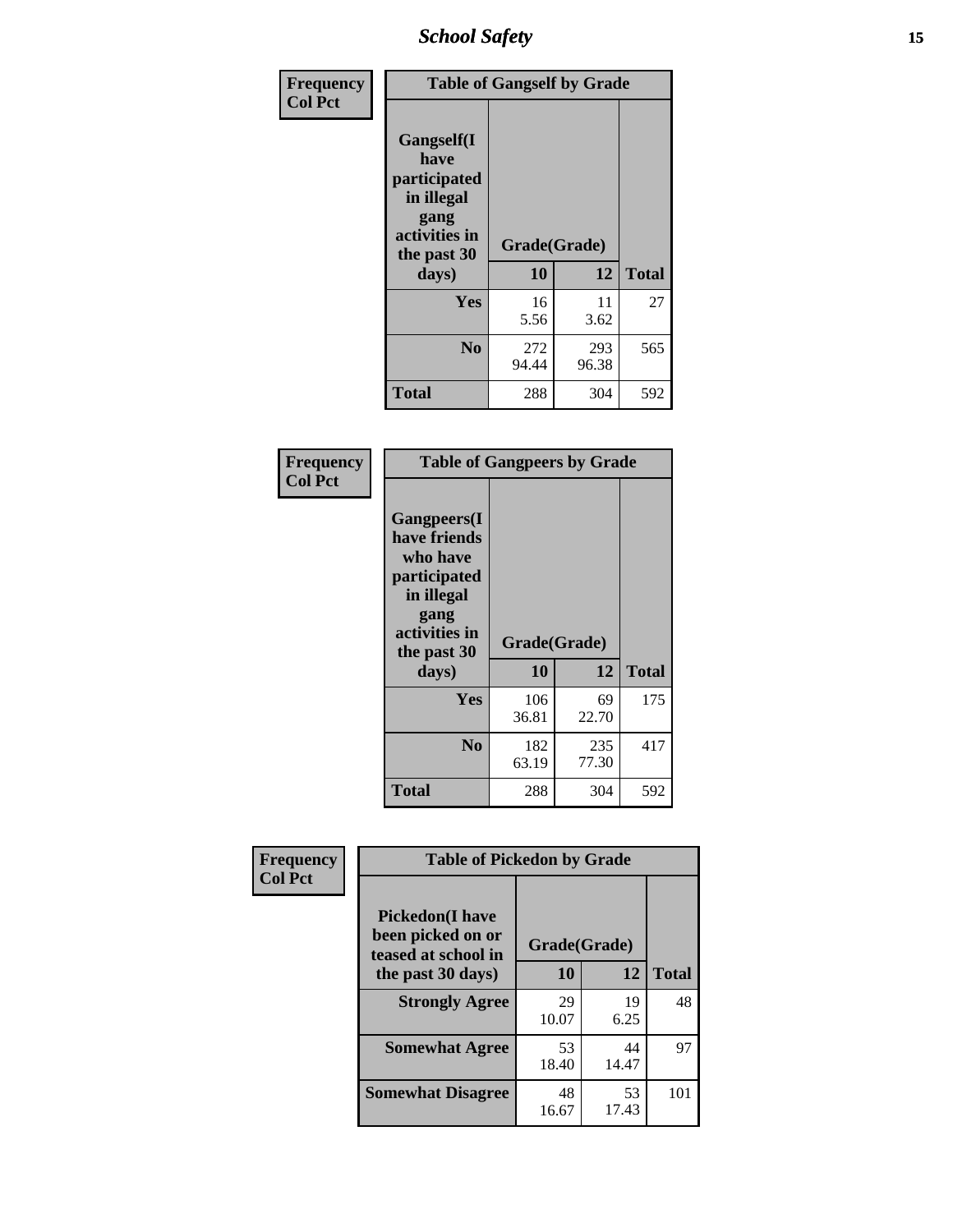# *School Safety* **16**

| <b>Frequency</b> | <b>Table of Pickedon by Grade</b>                                                       |                    |              |              |
|------------------|-----------------------------------------------------------------------------------------|--------------------|--------------|--------------|
| <b>Col Pct</b>   | <b>Pickedon(I have</b><br>been picked on or<br>teased at school in<br>the past 30 days) | Grade(Grade)<br>10 | 12           | <b>Total</b> |
|                  | <b>Strongly Disagree</b>                                                                | 158<br>54.86       | 188<br>61.84 | 346          |
|                  | Total                                                                                   | 288                | 304          | 592          |

| Frequency      | <b>Table of Safeschool by Grade</b>                      |                    |              |              |
|----------------|----------------------------------------------------------|--------------------|--------------|--------------|
| <b>Col Pct</b> | Safeschool(School<br>is a place at which I<br>feel safe) | Grade(Grade)<br>10 | 12           | <b>Total</b> |
|                | <b>Strongly Agree</b>                                    | 53<br>18.40        | 77<br>25.33  | 130          |
|                | <b>Somewhat Agree</b>                                    | 168<br>58.33       | 172<br>56.58 | 340          |
|                | <b>Somewhat Disagree</b>                                 | 48<br>16.67        | 27<br>8.88   | 75           |
|                | <b>Strongly Disagree</b>                                 | 19<br>6.60         | 28<br>9.21   | 47           |
|                | <b>Total</b>                                             | 288                | 304          | 592          |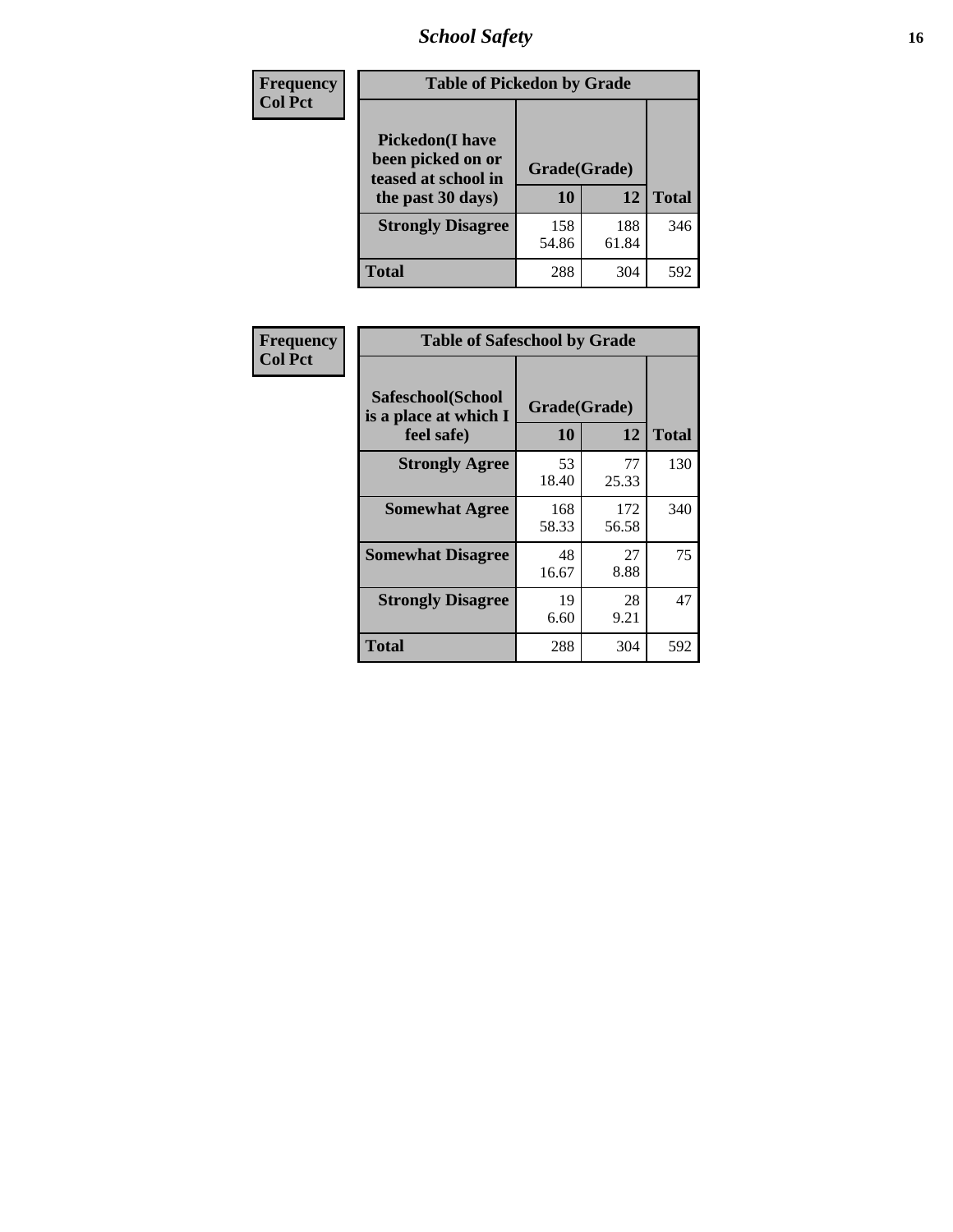*School Safety* **17**

| Frequency |  |
|-----------|--|
| Row Pct   |  |

| <b>Table of Grade by Bullied</b> |                                                                                                                                                                                              |                                                                               |            |           |                        |                        |                        |     |  |  |  |
|----------------------------------|----------------------------------------------------------------------------------------------------------------------------------------------------------------------------------------------|-------------------------------------------------------------------------------|------------|-----------|------------------------|------------------------|------------------------|-----|--|--|--|
|                                  |                                                                                                                                                                                              | <b>Bullied</b> (I have been bullied by other<br>students in the past 30 days) |            |           |                        |                        |                        |     |  |  |  |
| Grade(Grade)                     | 20<br>10<br>All<br>3 to<br><b>6 to</b><br>$1$ or $ $<br>to<br>to<br>19<br>$\mathbf{0}$<br>29<br>30<br>9<br>5<br><b>Total</b><br>days<br>days<br>days<br>days<br>$\vert$ Days<br>days<br>days |                                                                               |            |           |                        |                        |                        |     |  |  |  |
| 10                               | 257<br>89.24                                                                                                                                                                                 | Q<br>3.13                                                                     | 11<br>3.82 | 2<br>0.69 | 5<br>1.74              | 0.35                   | 3<br>1.04              | 288 |  |  |  |
| 12                               | 275<br>90.46                                                                                                                                                                                 | 19<br>6.25                                                                    | 3<br>0.99  | 0.33      | $\mathfrak{D}$<br>0.66 | $\overline{c}$<br>0.66 | $\overline{c}$<br>0.66 | 304 |  |  |  |
| <b>Total</b>                     | 532                                                                                                                                                                                          | 28                                                                            | 14         | 3         | 7                      | 3                      | 5                      | 592 |  |  |  |

| <b>Frequency</b> |
|------------------|
| <b>Row Pct</b>   |

| <b>Table of Grade by Bulliedothers</b>                                  |              |                   |                              |                        |                        |                        |                        |              |  |
|-------------------------------------------------------------------------|--------------|-------------------|------------------------------|------------------------|------------------------|------------------------|------------------------|--------------|--|
| <b>Bulliedothers</b> (I bullied others in the past<br>$30 \text{ days}$ |              |                   |                              |                        |                        |                        |                        |              |  |
| Grade(Grade)   Days                                                     | $\bf{0}$     | 1 or<br>2<br>days | 3 <sub>to</sub><br>5<br>days | 6 to<br>9<br>days      | 10<br>to<br>19<br>days | 20<br>to<br>29<br>days | All<br>30<br>days      | <b>Total</b> |  |
| 10                                                                      | 264<br>91.67 | 10<br>3.47        | 6<br>2.08                    | $\overline{c}$<br>0.69 | $\overline{2}$<br>0.69 | 3<br>1.04              | 0.35                   | 288          |  |
| 12                                                                      | 277<br>91.12 | 13<br>4.28        | 7<br>2.30                    | $\mathcal{D}$<br>0.66  | 0.33                   | 2<br>0.66              | $\mathfrak{D}$<br>0.66 | 304          |  |
| <b>Total</b>                                                            | 541          | 23                | 13                           | 4                      | 3                      | 5                      | 3                      | 592          |  |

| <b>Frequency</b> | <b>Table of Grade by Weaponschool</b> |                         |                                                           |                           |                               |                   |              |  |  |
|------------------|---------------------------------------|-------------------------|-----------------------------------------------------------|---------------------------|-------------------------------|-------------------|--------------|--|--|
| <b>Row Pct</b>   |                                       |                         | Weaponschool (I brought a<br>weapon to school in the past | 30 days)                  |                               |                   |              |  |  |
|                  | Grade(Grade)                          | $\bf{0}$<br><b>Days</b> | 1 or<br>2<br>days                                         | 10<br>to to<br>19<br>days | <b>20</b><br>to<br>29<br>days | All<br>30<br>days | <b>Total</b> |  |  |
|                  | 10                                    | 280<br>97.22            | 3<br>1.04                                                 | 0.35                      | 0.35                          | 3<br>1.04         | 288          |  |  |
|                  | 12                                    | 299<br>98.36            | 3<br>0.99                                                 | 0.33                      | 0.33                          | 0<br>0.00         | 304          |  |  |
|                  | <b>Total</b>                          | 579                     | 6                                                         | 2                         | $\overline{2}$                | 3                 | 592          |  |  |

ł,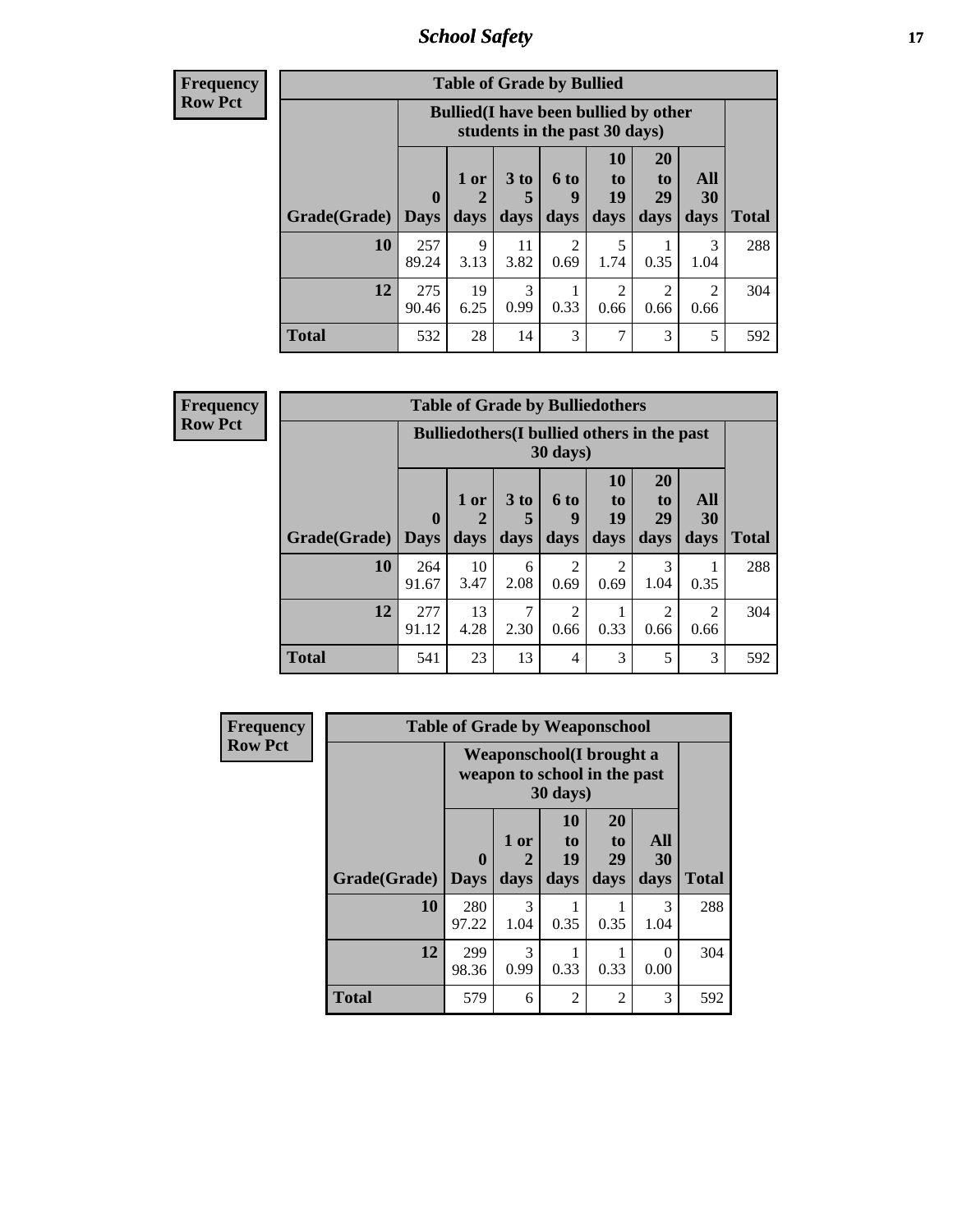*School Safety* **18**

| <b>Frequency</b> | <b>Table of Grade by Absentunsafe</b> |              |                                                                                 |                      |                  |                        |                        |           |              |  |
|------------------|---------------------------------------|--------------|---------------------------------------------------------------------------------|----------------------|------------------|------------------------|------------------------|-----------|--------------|--|
| <b>Row Pct</b>   |                                       |              | Absentunsafe(I have missed school<br>because I felt unsafe in the past 30 days) |                      |                  |                        |                        |           |              |  |
|                  |                                       | $\mathbf{0}$ | $1$ or<br>2                                                                     | 3 <sub>to</sub><br>5 | 6 to<br>9        | 10<br>to<br>19         | <b>20</b><br>to<br>29  | All<br>30 |              |  |
|                  | Grade(Grade)                          | <b>Days</b>  | days                                                                            | days                 | days             | days                   | days                   | days      | <b>Total</b> |  |
|                  | 10                                    | 278<br>96.53 | $\overline{4}$<br>1.39                                                          | 0.35                 | 0.35             | $\Omega$<br>0.00       | $\mathfrak{D}$<br>0.69 | 2<br>0.69 | 288          |  |
|                  | 12                                    | 294<br>96.71 | 6<br>1.97                                                                       | 0.33                 | $\Omega$<br>0.00 | $\mathfrak{D}$<br>0.66 | $\Omega$<br>0.00       | 0.33      | 304          |  |
|                  | <b>Total</b>                          | 572          | 10                                                                              | $\overline{2}$       |                  | $\overline{2}$         | $\mathfrak{D}$         | 3         | 592          |  |
|                  |                                       |              |                                                                                 |                      |                  |                        |                        |           |              |  |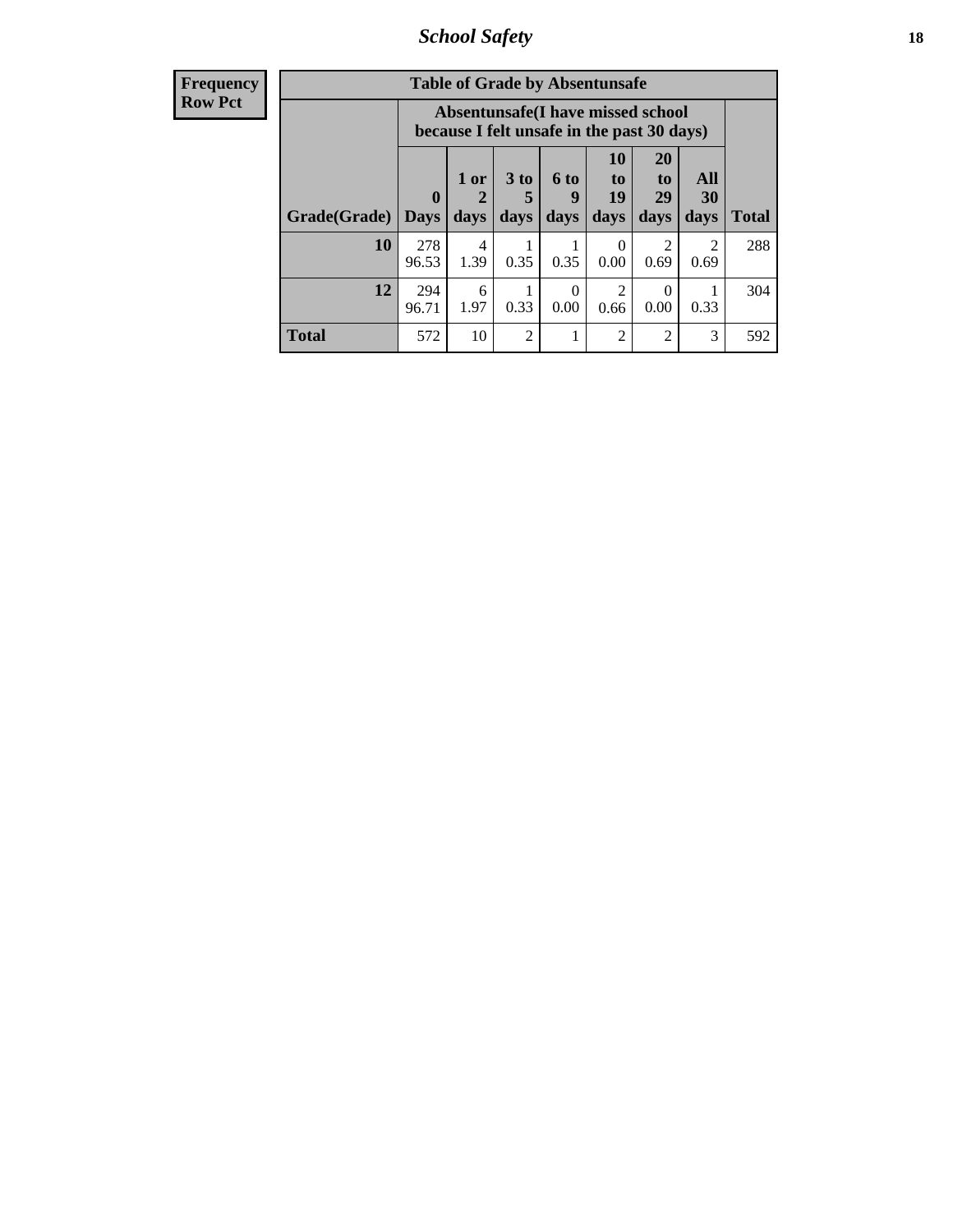# *Drug Use During Last 30 Days* **19**

#### **Frequency Row Pct**

| <b>Table of Grade by Alcohol</b> |                                 |                 |                 |               |                 |                                     |              |              |  |  |
|----------------------------------|---------------------------------|-----------------|-----------------|---------------|-----------------|-------------------------------------|--------------|--------------|--|--|
|                                  |                                 |                 |                 |               |                 | Alcohol (Alcohol use, past 30 days) |              |              |  |  |
| Grade(Grade)                     | <b>Did</b><br>not<br><b>use</b> | $1 - 2$<br>days | $3 - 5$<br>days | $6-9$<br>days | $10-19$<br>days | 20-29<br>days                       | Every<br>day | <b>Total</b> |  |  |
| 10                               | 225<br>78.13                    | 22<br>7.64      | 12<br>4.17      | 7<br>2.43     | 14<br>4.86      | 4<br>1.39                           | 4<br>1.39    | 288          |  |  |
| 12                               | 213<br>70.07                    | 33<br>10.86     | 25<br>8.22      | 10<br>3.29    | 11<br>3.62      | 5<br>1.64                           | 7<br>2.30    | 304          |  |  |
| <b>Total</b>                     | 438                             | 55              | 37              | 17            | 25              | 9                                   | 11           | 592          |  |  |

#### **Frequency Row Pct**

| <b>Table of Grade by Cigarettes</b> |                                 |                                                                                                                                  |           |           |           |           |           |     |  |  |  |
|-------------------------------------|---------------------------------|----------------------------------------------------------------------------------------------------------------------------------|-----------|-----------|-----------|-----------|-----------|-----|--|--|--|
|                                     |                                 | Cigarettes (Smoking tobacco use,<br>past 30 days)                                                                                |           |           |           |           |           |     |  |  |  |
| Grade(Grade)                        | <b>Did</b><br>not<br><b>use</b> | $10-19$<br>$6 - 9$<br>20-29<br>$3 - 5$<br>$1 - 2$<br><b>Every</b><br><b>Total</b><br>days<br>days<br>days<br>days<br>day<br>days |           |           |           |           |           |     |  |  |  |
| 10                                  | 255<br>88.54                    | 8<br>2.78                                                                                                                        | 6<br>2.08 | 6<br>2.08 | 5<br>1.74 | 4<br>1.39 | 4<br>1.39 | 288 |  |  |  |
| 12                                  | 255<br>83.88                    | 17<br>3<br>8<br>4<br>11<br>6<br>1.32<br>1.97<br>0.99<br>5.59<br>3.62<br>2.63                                                     |           |           |           |           |           |     |  |  |  |
| <b>Total</b>                        | 510                             | 25                                                                                                                               | 12        | 10        | 8         | 12        | 15        | 592 |  |  |  |

| <b>Table of Grade by Smokeless</b> |                                 |                                                        |                 |               |                 |                        |                     |              |  |  |
|------------------------------------|---------------------------------|--------------------------------------------------------|-----------------|---------------|-----------------|------------------------|---------------------|--------------|--|--|
|                                    |                                 | <b>Smokeless</b> (Chewing tobaccouse,<br>past 30 days) |                 |               |                 |                        |                     |              |  |  |
| Grade(Grade)                       | <b>Did</b><br>not<br><b>use</b> | $1 - 2$<br>days                                        | $3 - 5$<br>days | $6-9$<br>days | $10-19$<br>days | $20 - 29$<br>days      | <b>Every</b><br>day | <b>Total</b> |  |  |
| 10                                 | 269<br>93.40                    | 4<br>1.39                                              | 0.35            | 0.35          | 3<br>1.04       | 3<br>1.04              | 2.43                | 288          |  |  |
| 12                                 | 285<br>93.75                    | 5<br>1.64                                              | 3<br>0.99       | 2<br>0.66     | 4<br>1.32       | $\mathfrak{D}$<br>0.66 | 3<br>0.99           | 304          |  |  |
| <b>Total</b>                       | 554                             | 9                                                      | $\overline{4}$  | 3             | 7               | 5                      | 10                  | 592          |  |  |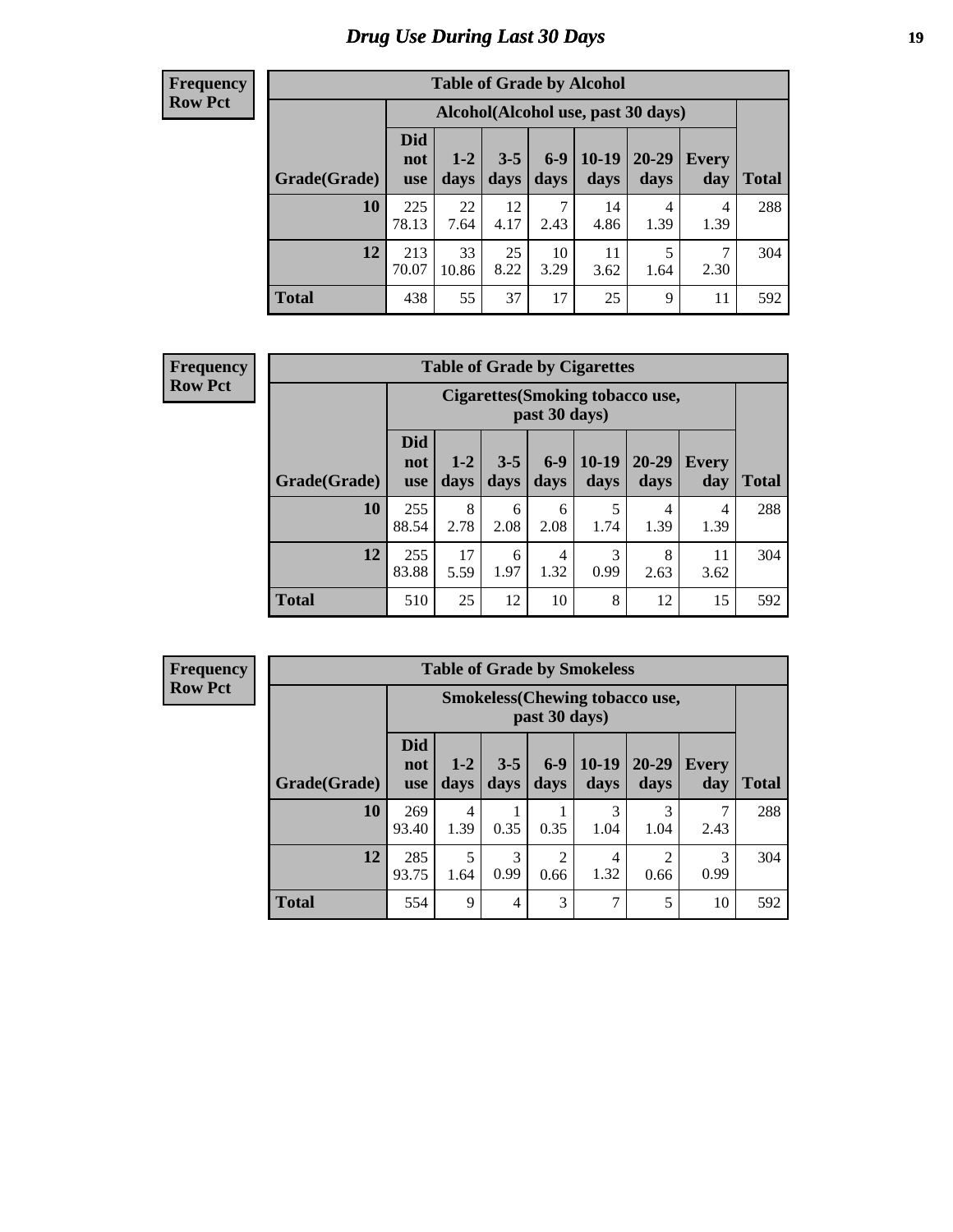| <b>Table of Grade by Marijuana</b> |                                 |                                         |                 |                  |                 |               |              |              |  |  |
|------------------------------------|---------------------------------|-----------------------------------------|-----------------|------------------|-----------------|---------------|--------------|--------------|--|--|
|                                    |                                 | Marijuana (Marijuana use, past 30 days) |                 |                  |                 |               |              |              |  |  |
| Grade(Grade)                       | <b>Did</b><br>not<br><b>use</b> | $1 - 2$<br>days                         | $3 - 5$<br>days | $6-9$<br>days    | $10-19$<br>days | 20-29<br>days | Every<br>day | <b>Total</b> |  |  |
| 10                                 | 265<br>92.01                    | 5<br>1.74                               | 6<br>2.08       | $\theta$<br>0.00 | 3<br>1.04       | 4<br>1.39     | 5<br>1.74    | 288          |  |  |
| 12                                 | 265<br>87.17                    | 13<br>4.28                              | 6<br>1.97       | 5<br>1.64        | 7<br>2.30       | 4<br>1.32     | 4<br>1.32    | 304          |  |  |
| <b>Total</b>                       | 530                             | 18                                      | 12              | 5                | 10              | 8             | 9            | 592          |  |  |

| <b>Frequency</b> |              | <b>Table of Grade by Cocaine</b> |                                     |                  |                  |                   |                     |              |  |  |
|------------------|--------------|----------------------------------|-------------------------------------|------------------|------------------|-------------------|---------------------|--------------|--|--|
| <b>Row Pct</b>   |              |                                  | Cocaine (Cocaine use, past 30 days) |                  |                  |                   |                     |              |  |  |
|                  | Grade(Grade) | <b>Did</b><br>not<br><b>use</b>  | $1 - 2$<br>days                     | $3 - 5$<br>days  | $10-19$<br>days  | $20 - 29$<br>days | <b>Every</b><br>day | <b>Total</b> |  |  |
|                  | 10           | 285<br>98.96                     | 0.35                                | $\Omega$<br>0.00 | $\theta$<br>0.00 | 0.35              | 0.35                | 288          |  |  |
|                  | 12           | 301<br>99.01                     | 0.33                                | 0.33             | 0.33             | 0.00              | $\theta$<br>0.00    | 304          |  |  |
|                  | <b>Total</b> | 586                              | $\overline{2}$                      |                  |                  |                   |                     | 592          |  |  |

| <b>Frequency</b> |  |
|------------------|--|
| <b>Row Pct</b>   |  |

| V | <b>Table of Grade by Inhalants</b> |                                        |                 |                        |                 |                   |                        |       |  |  |  |  |
|---|------------------------------------|----------------------------------------|-----------------|------------------------|-----------------|-------------------|------------------------|-------|--|--|--|--|
|   |                                    | Inhalants (Inhalant use, past 30 days) |                 |                        |                 |                   |                        |       |  |  |  |  |
|   | Grade(Grade)                       | <b>Did</b><br>not<br><b>use</b>        | $1 - 2$<br>days | $3 - 5$<br>days        | $10-19$<br>days | $20 - 29$<br>days | <b>Every</b><br>day    | Total |  |  |  |  |
|   | 10                                 | 278<br>96.53                           | 4<br>1.39       | $\mathfrak{D}$<br>0.69 | 0.35            | 0.35              | $\mathfrak{D}$<br>0.69 | 288   |  |  |  |  |
|   | 12                                 | 299<br>98.36                           | 0.00            | $\mathcal{R}$<br>0.99  | 0.33            | 0.33              | 0.00                   | 304   |  |  |  |  |
|   | <b>Total</b>                       | 577                                    | 4               | 5                      | $\overline{2}$  | $\overline{c}$    | $\overline{c}$         | 592   |  |  |  |  |

| <b>Frequency</b> | <b>Table of Grade by Steroids</b> |                                 |                                         |                 |                   |                     |              |  |  |
|------------------|-----------------------------------|---------------------------------|-----------------------------------------|-----------------|-------------------|---------------------|--------------|--|--|
| <b>Row Pct</b>   |                                   |                                 | Steroids (Steroid use,<br>past 30 days) |                 |                   |                     |              |  |  |
|                  | Grade(Grade)                      | <b>Did</b><br>not<br><b>use</b> | $3 - 5$<br>days                         | $10-19$<br>days | $20 - 29$<br>days | <b>Every</b><br>day | <b>Total</b> |  |  |
|                  | 10                                | 286<br>99.31                    | $\Omega$<br>0.00                        | 0.35            | 0.00              | 0.35                | 288          |  |  |
|                  | 12                                | 299<br>98.36                    | 0.33                                    | 0.33            | C<br>0.66         | 0.33                | 304          |  |  |
|                  | <b>Total</b>                      | 585                             | 1                                       | 2               | $\overline{2}$    | $\overline{2}$      | 592          |  |  |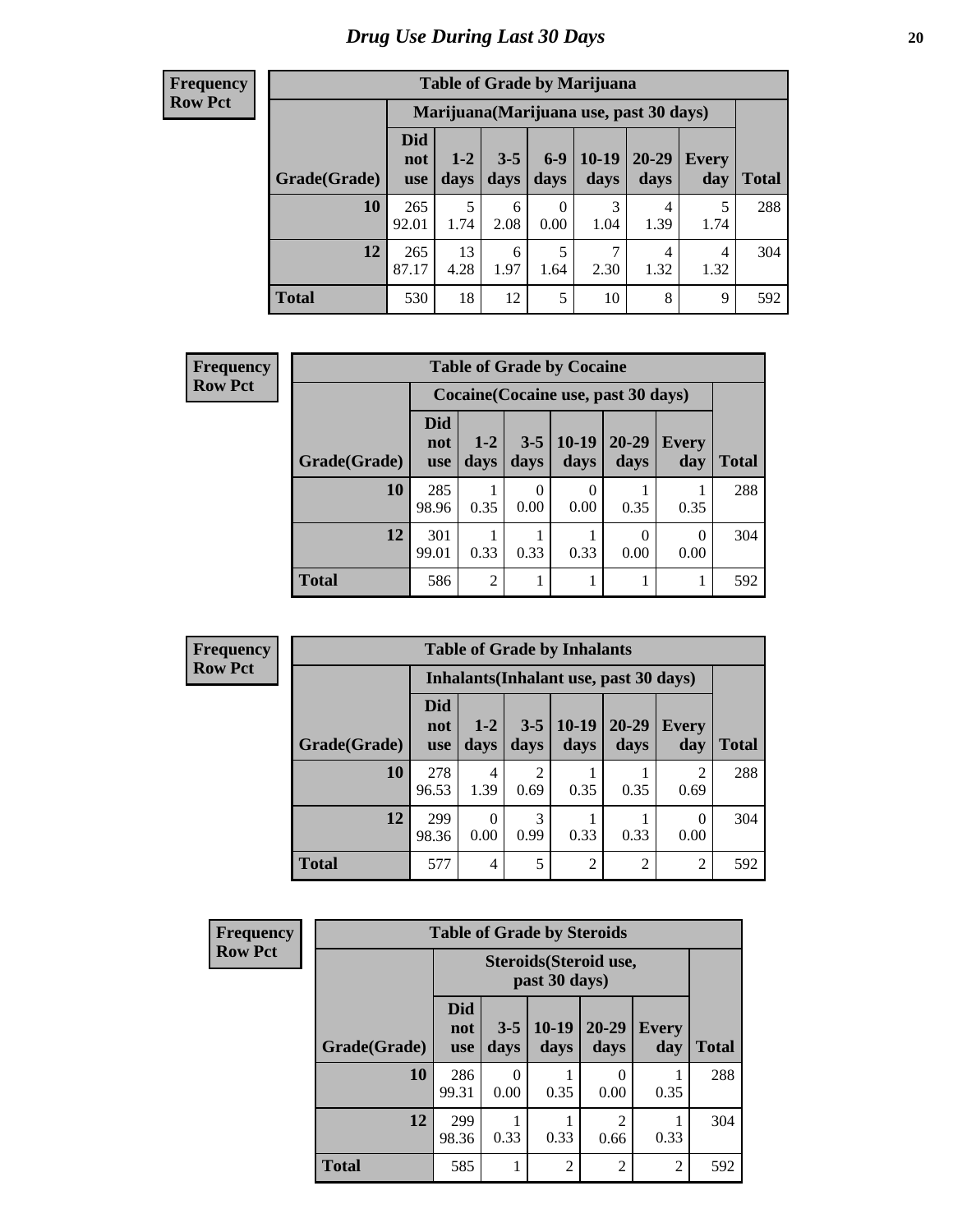| <b>Table of Grade by Ecstasy</b> |                          |                 |               |                  |                                     |                     |              |  |  |  |
|----------------------------------|--------------------------|-----------------|---------------|------------------|-------------------------------------|---------------------|--------------|--|--|--|
|                                  |                          |                 |               |                  | Ecstasy (Ecstasy use, past 30 days) |                     |              |  |  |  |
| Grade(Grade)                     | <b>Did</b><br>not<br>use | $3 - 5$<br>days | $6-9$<br>days | $10-19$<br>days  | 20-29<br>days                       | <b>Every</b><br>day | <b>Total</b> |  |  |  |
| 10                               | 286<br>99.31             | 0.35            | 0.00          | $^{(1)}$<br>0.00 | 0<br>0.00                           | 0.35                | 288          |  |  |  |
| 12                               | 298<br>98.03             | 0.33            | 0.33          | 0.33             | 3<br>0.99                           | $\Omega$<br>0.00    | 304          |  |  |  |
| <b>Total</b>                     | 584                      | $\overline{2}$  |               |                  | 3                                   |                     | 592          |  |  |  |

| <b>Frequency</b> | <b>Table of Grade by Meth</b> |                                 |                 |                 |                        |                     |              |  |  |
|------------------|-------------------------------|---------------------------------|-----------------|-----------------|------------------------|---------------------|--------------|--|--|
| <b>Row Pct</b>   |                               | Meth (Methamphetamine use,      |                 |                 |                        |                     |              |  |  |
|                  | Grade(Grade)                  | <b>Did</b><br>not<br><b>use</b> | $3 - 5$<br>days | $10-19$<br>days | $20 - 29$<br>days      | <b>Every</b><br>day | <b>Total</b> |  |  |
|                  | 10                            | 286<br>99.31                    | 0<br>0.00       | 0<br>0.00       | 0.35                   | 0.35                | 288          |  |  |
|                  | 12                            | 300<br>98.68                    | 0.33            | 0.33            | $\mathfrak{D}$<br>0.66 | 0<br>0.00           | 304          |  |  |
|                  | <b>Total</b>                  | 586                             |                 |                 | 3                      | 1                   | 592          |  |  |

| Frequency      |              | <b>Table of Grade by Hallucinogens</b> |                                                   |                       |                 |                   |                        |              |  |  |
|----------------|--------------|----------------------------------------|---------------------------------------------------|-----------------------|-----------------|-------------------|------------------------|--------------|--|--|
| <b>Row Pct</b> |              |                                        | Hallucinogens (Hallucinogen use,<br>past 30 days) |                       |                 |                   |                        |              |  |  |
|                | Grade(Grade) | <b>Did</b><br>not<br><b>use</b>        | $1-2$<br>days                                     | $6-9$<br>days         | $10-19$<br>days | $20 - 29$<br>days | <b>Every</b><br>day    | <b>Total</b> |  |  |
|                | 10           | 283<br>98.26                           | 0.35                                              | $\mathcal{O}$<br>0.00 | 0.35            | 0.35              | $\mathfrak{D}$<br>0.69 | 288          |  |  |
|                | 12           | 299<br>98.36                           | 0.33                                              | 0.33                  | 0.66            | 0.33              | 0<br>0.00              | 304          |  |  |
|                | <b>Total</b> | 582                                    | $\overline{2}$                                    |                       | 3               | $\overline{2}$    | $\overline{2}$         | 592          |  |  |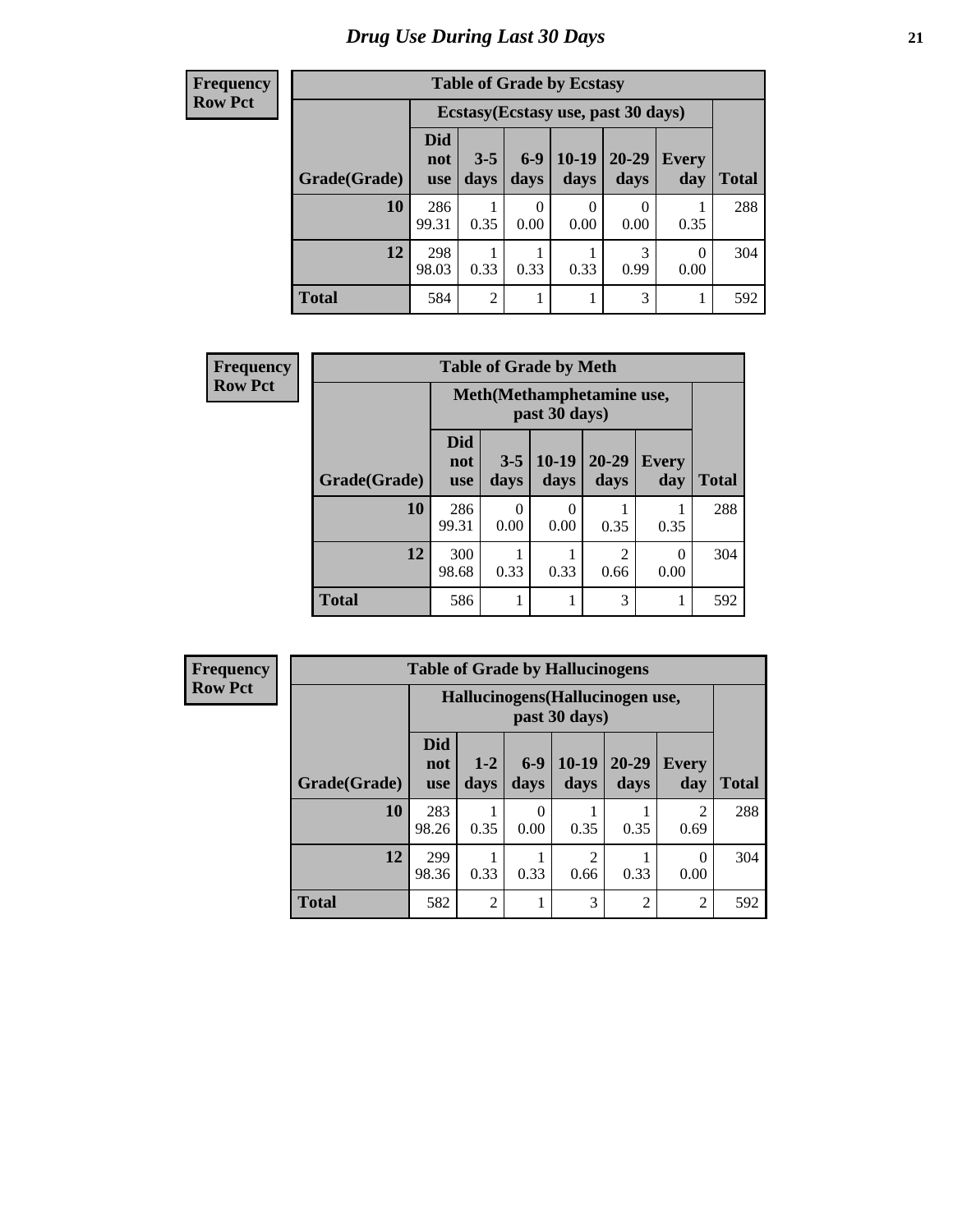| <b>Frequency</b> |
|------------------|
| <b>Row Pct</b>   |

| <b>Table of Grade by Prescription</b> |                                 |                                                                                                                             |      |           |           |               |                        |     |  |  |
|---------------------------------------|---------------------------------|-----------------------------------------------------------------------------------------------------------------------------|------|-----------|-----------|---------------|------------------------|-----|--|--|
|                                       |                                 | <b>Prescription</b> (Prescription drugs not<br>prescribed to me, past 30 days)                                              |      |           |           |               |                        |     |  |  |
| Grade(Grade)                          | <b>Did</b><br>not<br><b>use</b> | $10-19$<br>$6-9$<br>$3 - 5$<br>$20 - 29$<br>$1 - 2$<br>Every<br><b>Total</b><br>days<br>days<br>days<br>days<br>day<br>days |      |           |           |               |                        |     |  |  |
| 10                                    | 270<br>93.75                    | 9<br>3.13                                                                                                                   | 0.35 | 0.35      | 3<br>1.04 | ി<br>0.69     | $\mathfrak{D}$<br>0.69 | 288 |  |  |
| 12                                    | 293<br>96.38                    | 3<br>0.99                                                                                                                   | 0.99 | 0<br>0.00 | 0.33      | 0.00          | 4<br>1.32              | 304 |  |  |
| <b>Total</b>                          | 563                             | 12                                                                                                                          | 4    | 1         | 4         | $\mathcal{D}$ | 6                      | 592 |  |  |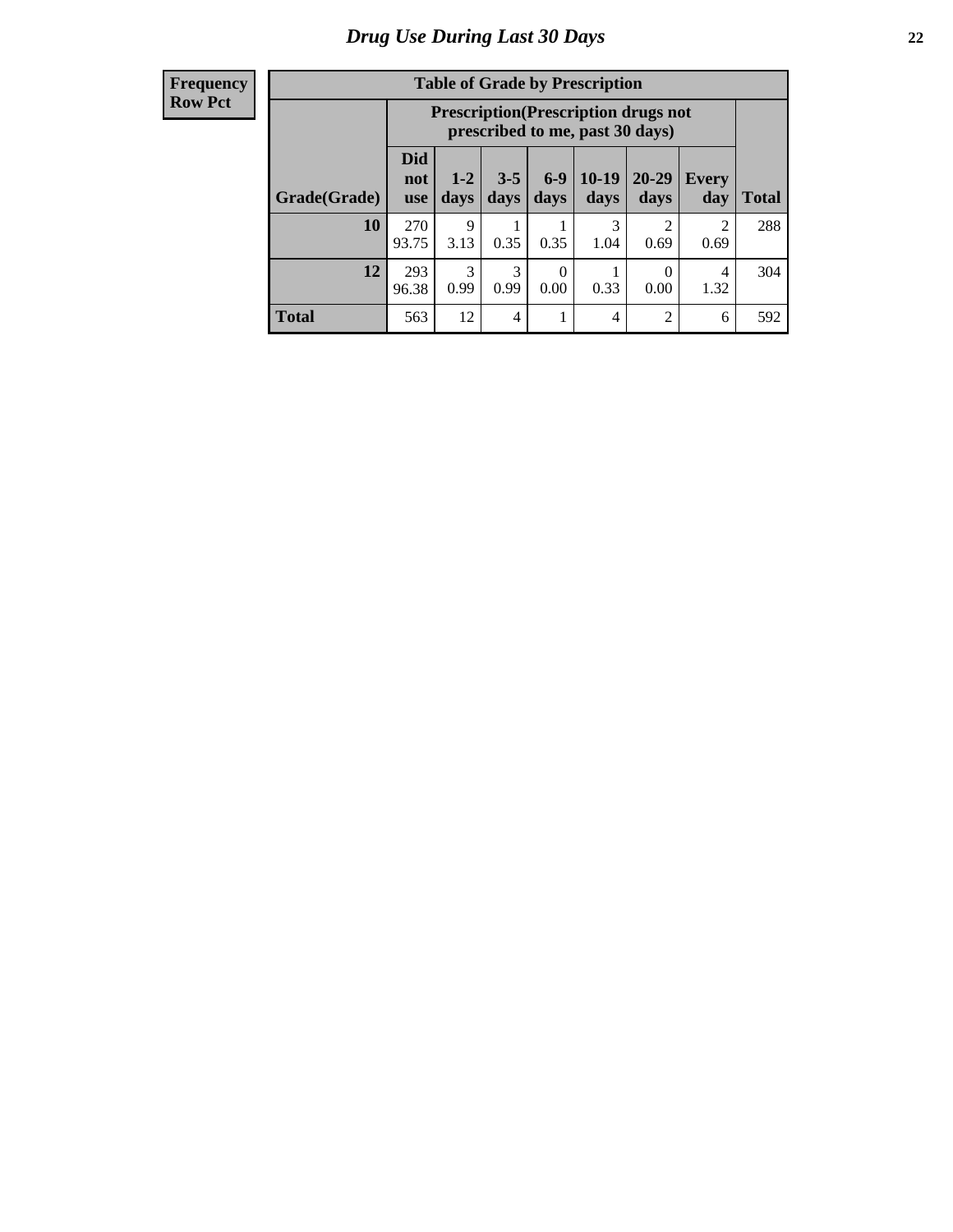| Frequency      | <b>Table of Alcoholease by Grade</b>              |                    |              |              |  |  |  |  |  |  |  |
|----------------|---------------------------------------------------|--------------------|--------------|--------------|--|--|--|--|--|--|--|
| <b>Col Pct</b> | <b>Alcoholease</b> (It is<br>easy to get alcohol) | Grade(Grade)<br>10 | 12           | <b>Total</b> |  |  |  |  |  |  |  |
|                | <b>Strongly Agree</b>                             | 101<br>35.07       | 115<br>37.83 | 216          |  |  |  |  |  |  |  |
|                | <b>Somewhat Agree</b>                             | 98<br>34.03        | 103<br>33.88 | 201          |  |  |  |  |  |  |  |
|                | <b>Somewhat Disagree</b>                          | 38<br>13.19        | 43<br>14.14  | 81           |  |  |  |  |  |  |  |
|                | <b>Strongly Disagree</b>                          | 51<br>17.71        | 43<br>14.14  | 94           |  |  |  |  |  |  |  |
|                | <b>Total</b>                                      | 288                | 304          | 592          |  |  |  |  |  |  |  |

| <b>Frequency</b> |  |
|------------------|--|
| <b>Col Pct</b>   |  |

| <b>Table of Cigarettesease by Grade</b>                 |                    |              |              |  |  |
|---------------------------------------------------------|--------------------|--------------|--------------|--|--|
| Cigarettesease(It is<br>easy to get smoking<br>tobacco) | Grade(Grade)<br>10 | 12           | <b>Total</b> |  |  |
| <b>Strongly Agree</b>                                   | 95<br>32.99        | 137<br>45.07 | 232          |  |  |
| <b>Somewhat Agree</b>                                   | 78<br>27.08        | 81<br>26.64  | 159          |  |  |
| <b>Somewhat Disagree</b>                                | 39<br>13.54        | 36<br>11.84  | 75           |  |  |
| <b>Strongly Disagree</b>                                | 76<br>26.39        | 50<br>16.45  | 126          |  |  |
| <b>Total</b>                                            | 288                | 304          | 592          |  |  |

| Frequency      | <b>Table of Smokelessease by Grade</b>             |              |              |              |
|----------------|----------------------------------------------------|--------------|--------------|--------------|
| <b>Col Pct</b> | <b>Smokelessease</b> (It is<br>easy to get chewing | Grade(Grade) |              |              |
|                | tobacco)                                           | 10           | 12           | <b>Total</b> |
|                | <b>Strongly Agree</b>                              | 87<br>30.21  | 126<br>41.45 | 213          |
|                | <b>Somewhat Agree</b>                              | 69<br>23.96  | 80<br>26.32  | 149          |
|                | <b>Somewhat Disagree</b>                           | 36<br>12.50  | 38<br>12.50  | 74           |
|                | <b>Strongly Disagree</b>                           | 96<br>33.33  | 60<br>19.74  | 156          |
|                | <b>Total</b>                                       | 288          | 304          | 592          |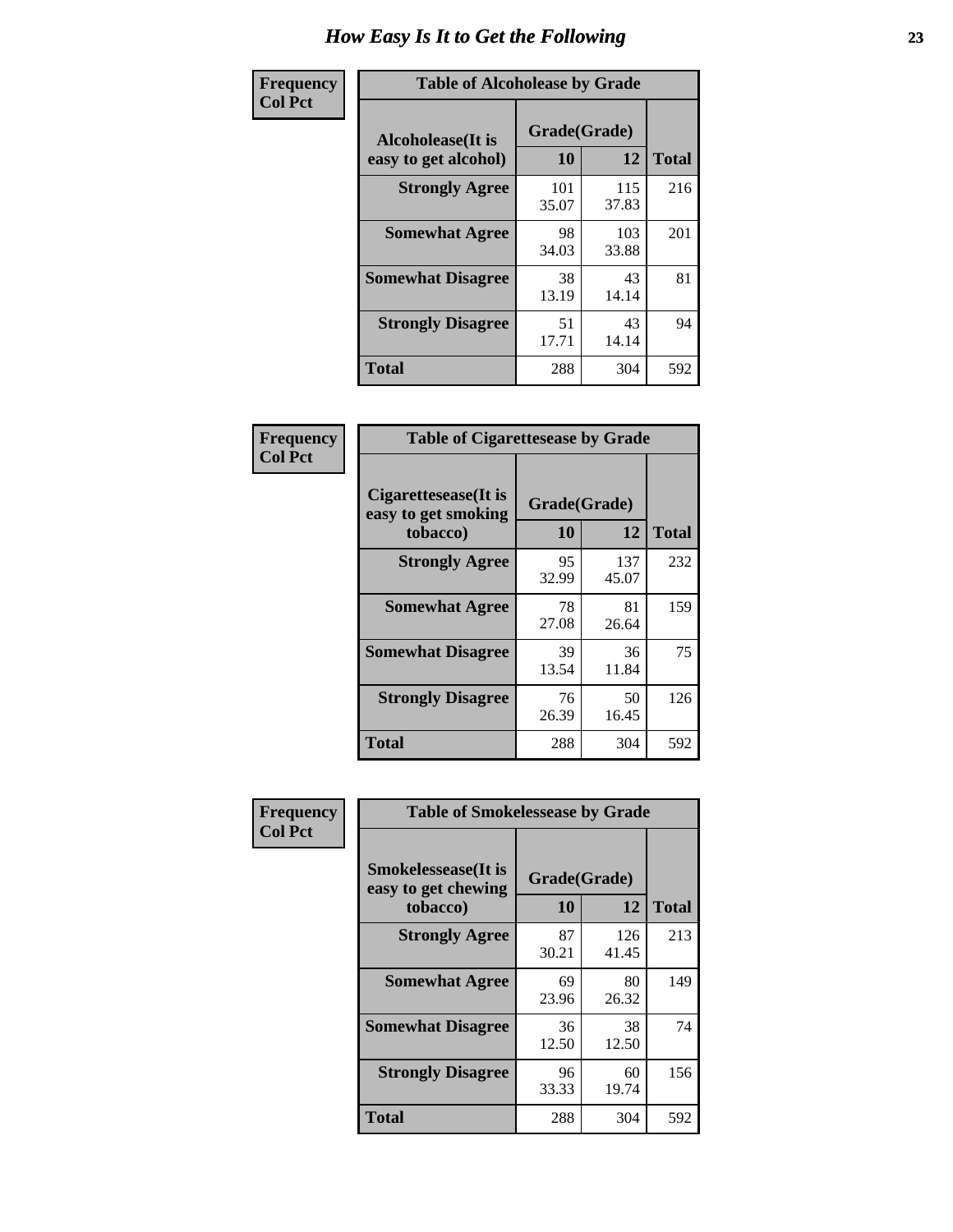| Frequency      | <b>Table of Marijuanaease by Grade</b>           |                    |              |              |
|----------------|--------------------------------------------------|--------------------|--------------|--------------|
| <b>Col Pct</b> | Marijuanaease(It is<br>easy to get<br>marijuana) | Grade(Grade)<br>10 | 12           | <b>Total</b> |
|                | <b>Strongly Agree</b>                            | 99<br>34.38        | 114<br>37.50 | 213          |
|                | <b>Somewhat Agree</b>                            | 73<br>25.35        | 94<br>30.92  | 167          |
|                | <b>Somewhat Disagree</b>                         | 38<br>13.19        | 35<br>11.51  | 73           |
|                | <b>Strongly Disagree</b>                         | 78<br>27.08        | 61<br>20.07  | 139          |
|                | <b>Total</b>                                     | 288                | 304          | 592          |

| <b>Table of Cocaineease by Grade</b>      |                    |              |     |  |  |
|-------------------------------------------|--------------------|--------------|-----|--|--|
| Cocaineease(It is<br>easy to get cocaine) | Grade(Grade)<br>10 | <b>Total</b> |     |  |  |
| <b>Strongly Agree</b>                     | 31<br>10.76        | 38<br>12.50  | 69  |  |  |
| <b>Somewhat Agree</b>                     | 61<br>21.18        | 71<br>23.36  | 132 |  |  |
| <b>Somewhat Disagree</b>                  | 68<br>23.61        | 80<br>26.32  | 148 |  |  |
| <b>Strongly Disagree</b>                  | 128<br>44.44       | 115<br>37.83 | 243 |  |  |
| <b>Total</b>                              | 288                | 304          | 592 |  |  |

| Frequency      | <b>Table of Inhalantsease by Grade</b>           |                    |              |              |
|----------------|--------------------------------------------------|--------------------|--------------|--------------|
| <b>Col Pct</b> | Inhalantsease(It is<br>easy to get<br>inhalants) | Grade(Grade)<br>10 | 12           | <b>Total</b> |
|                | <b>Strongly Agree</b>                            | 106<br>36.81       | 110<br>36.18 | 216          |
|                | <b>Somewhat Agree</b>                            | 59<br>20.49        | 67<br>22.04  | 126          |
|                | <b>Somewhat Disagree</b>                         | 32<br>11.11        | 53<br>17.43  | 85           |
|                | <b>Strongly Disagree</b>                         | 91<br>31.60        | 74<br>24.34  | 165          |
|                | <b>Total</b>                                     | 288                | 304          | 592          |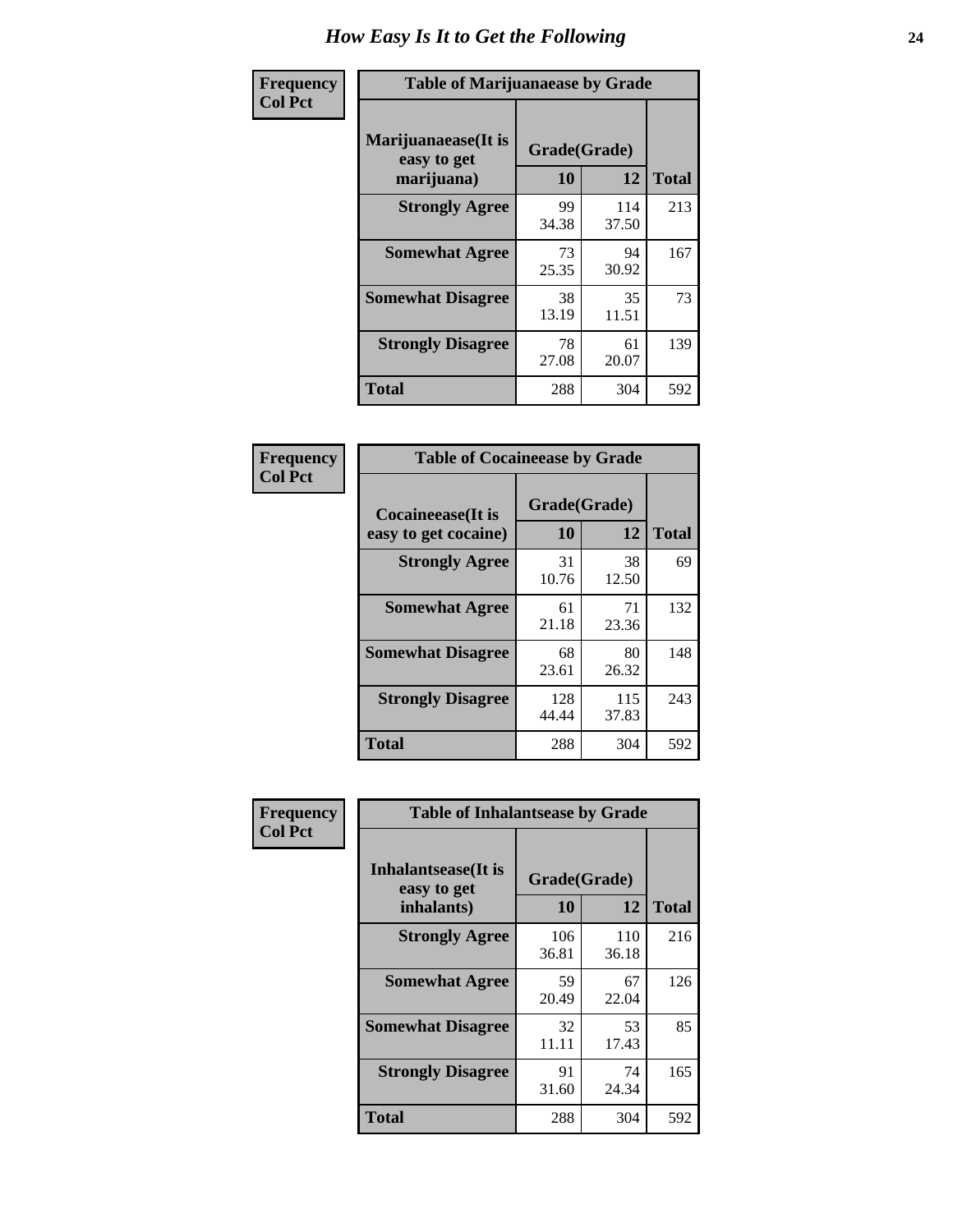| Frequency      | <b>Table of Steroidsease by Grade</b>               |                    |              |              |
|----------------|-----------------------------------------------------|--------------------|--------------|--------------|
| <b>Col Pct</b> | <b>Steroidsease</b> (It is<br>easy to get steroids) | Grade(Grade)<br>10 | 12           | <b>Total</b> |
|                | <b>Strongly Agree</b>                               | 23<br>7.99         | 41<br>13.49  | 64           |
|                | <b>Somewhat Agree</b>                               | 61<br>21.18        | 69<br>22.70  | 130          |
|                | <b>Somewhat Disagree</b>                            | 67<br>23.26        | 78<br>25.66  | 145          |
|                | <b>Strongly Disagree</b>                            | 137<br>47.57       | 116<br>38.16 | 253          |
|                | <b>Total</b>                                        | 288                | 304          | 592          |

| Frequency      | <b>Table of Ecstasyease by Grade</b>              |                           |              |              |
|----------------|---------------------------------------------------|---------------------------|--------------|--------------|
| <b>Col Pct</b> | <b>Ecstasyease</b> (It is<br>easy to get ecstasy) | Grade(Grade)<br><b>10</b> | 12           | <b>Total</b> |
|                | <b>Strongly Agree</b>                             | 27<br>9.38                | 44<br>14.47  | 71           |
|                | <b>Somewhat Agree</b>                             | 57<br>19.79               | 61<br>20.07  | 118          |
|                | <b>Somewhat Disagree</b>                          | 71<br>24.65               | 79<br>25.99  | 150          |
|                | <b>Strongly Disagree</b>                          | 133<br>46.18              | 120<br>39.47 | 253          |
|                | <b>Total</b>                                      | 288                       | 304          | 592          |

| <b>Frequency</b> | <b>Table of Methease by Grade</b>                          |                    |              |              |
|------------------|------------------------------------------------------------|--------------------|--------------|--------------|
| <b>Col Pct</b>   | <b>Methease</b> (It is easy<br>to get<br>methamphetamines) | Grade(Grade)<br>10 | 12           | <b>Total</b> |
|                  | <b>Strongly Agree</b>                                      | 22<br>7.64         | 35<br>11.51  | 57           |
|                  | <b>Somewhat Agree</b>                                      | 54<br>18.75        | 56<br>18.42  | 110          |
|                  | <b>Somewhat Disagree</b>                                   | 68<br>23.61        | 77<br>25.33  | 145          |
|                  | <b>Strongly Disagree</b>                                   | 144<br>50.00       | 136<br>44.74 | 280          |
|                  | <b>Total</b>                                               | 288                | 304          | 592          |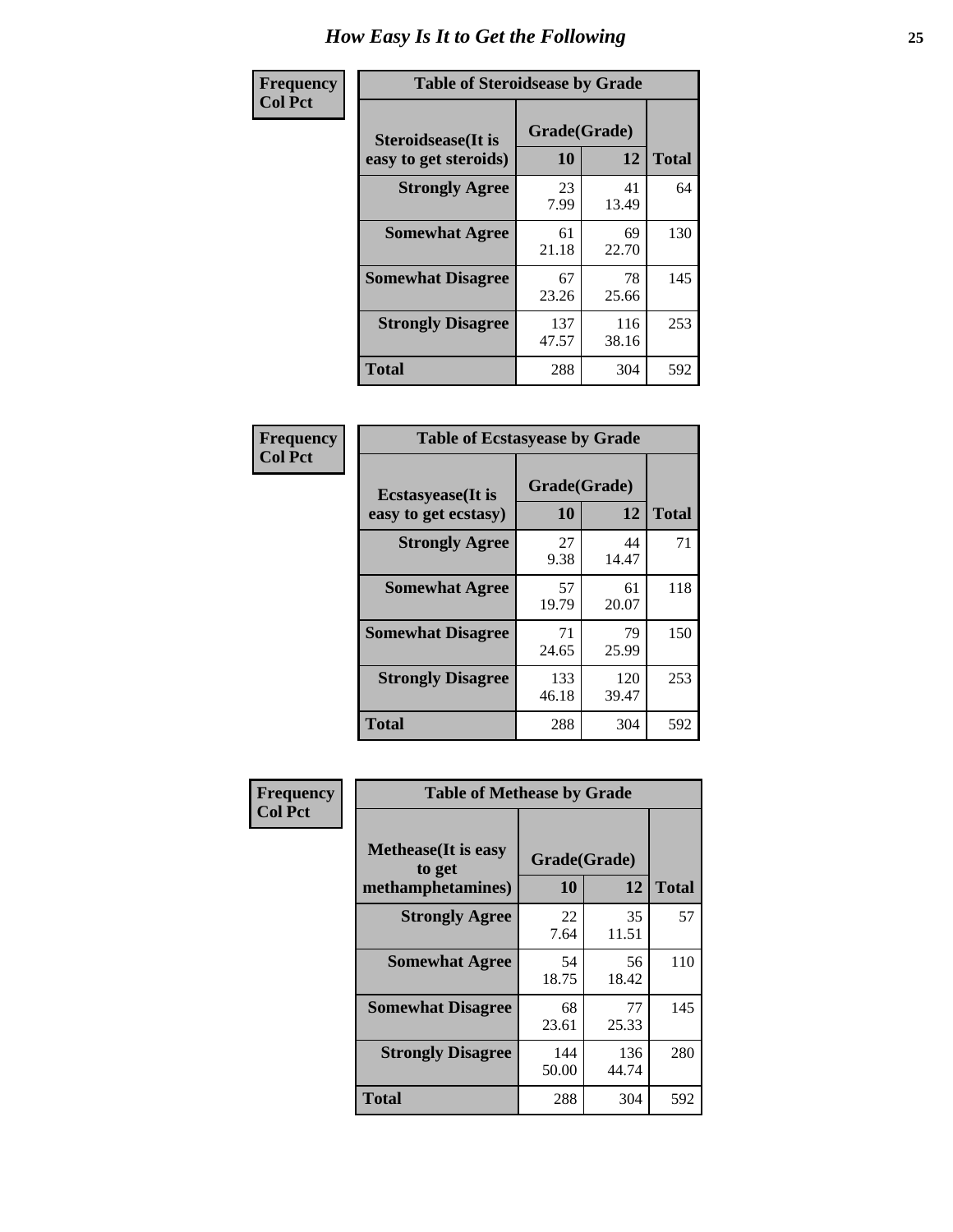| <b>Frequency</b> | <b>Table of Hallucinogensease by Grade</b>               |                    |              |              |
|------------------|----------------------------------------------------------|--------------------|--------------|--------------|
| <b>Col Pct</b>   | Hallucinogensease(It<br>is easy to get<br>hallucinogens) | Grade(Grade)<br>10 | 12           | <b>Total</b> |
|                  | <b>Strongly Agree</b>                                    | 29<br>10.07        | 39<br>12.83  | 68           |
|                  | <b>Somewhat Agree</b>                                    | 63<br>21.88        | 64<br>21.05  | 127          |
|                  | <b>Somewhat Disagree</b>                                 | 61<br>21.18        | 70<br>23.03  | 131          |
|                  | <b>Strongly Disagree</b>                                 | 135<br>46.88       | 131<br>43.09 | 266          |
|                  | <b>Total</b>                                             | 288                | 304          | 592          |

| Frequency<br>Col Pct |
|----------------------|

| <b>Table of Prescriptionease by Grade</b>                                                |              |              |              |  |  |
|------------------------------------------------------------------------------------------|--------------|--------------|--------------|--|--|
| <b>Prescriptionease</b> (It<br>is easy to get<br>prescription drugs<br>not prescribed to |              | Grade(Grade) |              |  |  |
| me)                                                                                      | 10           | 12           | <b>Total</b> |  |  |
| <b>Strongly Agree</b>                                                                    | 117<br>40.63 | 110<br>36.18 | 227          |  |  |
| <b>Somewhat Agree</b>                                                                    | 61<br>21.18  | 81<br>26.64  | 142          |  |  |
| <b>Somewhat Disagree</b>                                                                 | 36<br>12.50  | 47<br>15.46  | 83           |  |  |
| <b>Strongly Disagree</b>                                                                 | 74<br>25.69  | 66<br>21.71  | 140          |  |  |
| <b>Total</b>                                                                             | 288          | 304          | 592          |  |  |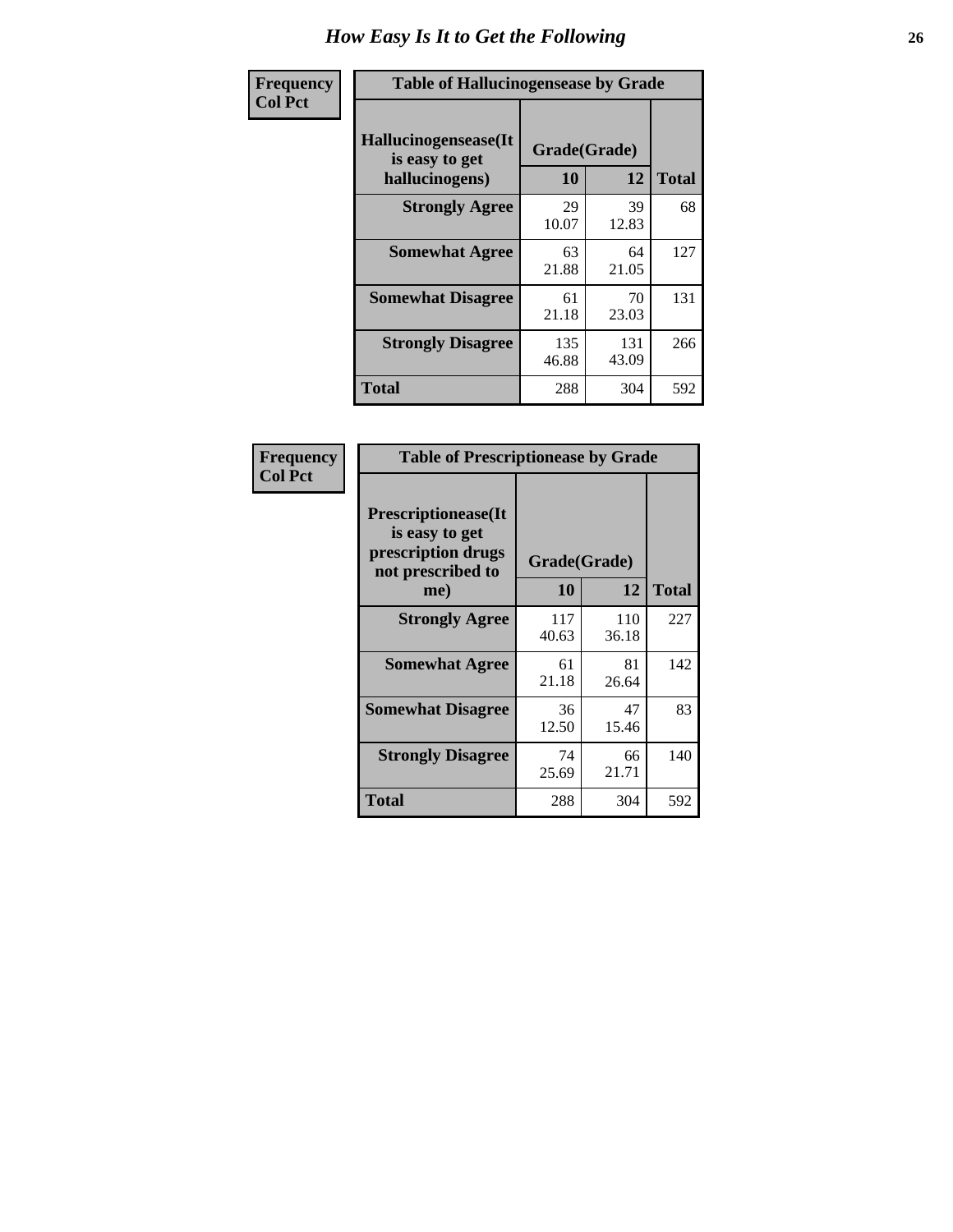*Age at Onset of Use* **27** *Results for "Age at Onset of Use" questions exclude students who said they did not use that substance*

| Frequency      |              |                        |                  |           |           |                                |             | <b>Table of Grade by Alcoholinit</b>             |             |             |                        |                       |              |
|----------------|--------------|------------------------|------------------|-----------|-----------|--------------------------------|-------------|--------------------------------------------------|-------------|-------------|------------------------|-----------------------|--------------|
| <b>Row Pct</b> |              |                        |                  |           |           |                                |             | Alcoholinit (I started using alcohol when I was) |             |             |                        |                       |              |
|                | Grade(Grade) | <b>8 or</b><br>younger | 9                | <b>10</b> | 11        | <b>12</b>                      | 13          | 14                                               | 15          | 16          | 17                     | <b>18 or</b><br>older | <b>Total</b> |
|                | 10           | 6<br>5.36              | 1.79             | 6<br>5.36 | 3<br>2.68 | 26<br>23.21                    | 15<br>13.39 | 28<br>25.00                                      | 25<br>22.32 | 0.89        | $\overline{0}$<br>0.00 | $\Omega$<br>0.00      | 112          |
|                | 12           | $\mathcal{E}$<br>2.16  | $\Omega$<br>0.00 | 3.60      | 2<br>1.44 | 3<br>2.16                      | 4<br>2.88   | 23<br>16.55                                      | 33<br>23.74 | 43<br>30.94 | 21<br>15.11            | 2<br>1.44             | 139          |
|                | <b>Total</b> | 9                      | 2                | 11        | 5         | 29                             | 19          | 51                                               | 58          | 44          | 21                     | 2                     | 251          |
|                |              |                        |                  |           |           | <b>Frequency Missing = 341</b> |             |                                                  |             |             |                        |                       |              |

#### **Frequency Row Pct**

| <b>Table of Grade by Cigarettesinit</b>                                   |                                                                                                                      |           |      |           |                                                      |             |             |             |             |                  |           |     |  |
|---------------------------------------------------------------------------|----------------------------------------------------------------------------------------------------------------------|-----------|------|-----------|------------------------------------------------------|-------------|-------------|-------------|-------------|------------------|-----------|-----|--|
|                                                                           |                                                                                                                      |           |      |           | Cigarettesinit(I started smoking tobacco when I was) |             |             |             |             |                  |           |     |  |
| Grade(Grade)                                                              | <b>18 or</b><br><b>8 or</b><br>13<br>15<br>9<br>older<br>11<br>12<br>14<br>10<br><b>Total</b><br>17<br>16<br>younger |           |      |           |                                                      |             |             |             |             |                  |           |     |  |
| 10                                                                        | 2.13                                                                                                                 | 0<br>0.00 | 2.13 | 4<br>8.51 | 7<br>14.89                                           | 14<br>29.79 | 11<br>23.40 | 8<br>17.02  | 2.13        | $\theta$<br>0.00 | 0<br>0.00 | 47  |  |
| 12                                                                        | ∍<br>2.78                                                                                                            | 2<br>2.78 | 1.39 | 1.39      | 6<br>8.33                                            | 2<br>2.78   | 8<br>11.11  | 16<br>22.22 | 16<br>22.22 | 11<br>15.28      | ⇁<br>9.72 | 72  |  |
| <b>Total</b><br>3<br>5<br>13<br>17<br>7<br>19<br>24<br>11<br>2<br>2<br>16 |                                                                                                                      |           |      |           |                                                      |             |             |             |             |                  |           | 119 |  |
|                                                                           | Frequency Missing $= 473$                                                                                            |           |      |           |                                                      |             |             |             |             |                  |           |     |  |

| <b>Table of Grade by Smokelessinit</b>            |                                                      |                                                                                          |                  |           |                        |             |            |                  |                  |    |  |  |  |  |
|---------------------------------------------------|------------------------------------------------------|------------------------------------------------------------------------------------------|------------------|-----------|------------------------|-------------|------------|------------------|------------------|----|--|--|--|--|
|                                                   | Smokelessinit (I started chewing tobacco when I was) |                                                                                          |                  |           |                        |             |            |                  |                  |    |  |  |  |  |
| Grade(Grade)                                      | 8 or<br>younger                                      | 15<br>12<br>13<br>14<br><b>16</b><br><b>10</b><br><b>Total</b><br><b>11</b><br><b>17</b> |                  |           |                        |             |            |                  |                  |    |  |  |  |  |
| 10                                                | 0<br>0.00                                            | 0<br>0.00                                                                                | 4.76             | 2<br>9.52 | $\overline{2}$<br>9.52 | 10<br>47.62 | 6<br>28.57 | $\Omega$<br>0.00 | $\theta$<br>0.00 | 21 |  |  |  |  |
| 12                                                | 3.57                                                 | 3.57                                                                                     | $\theta$<br>0.00 | 3.57      | 3<br>10.71             | 17.86       | 6<br>21.43 | 25.00            | 4<br>14.29       | 28 |  |  |  |  |
| <b>Total</b><br>3<br>5<br>12<br>1<br>15<br>⇁<br>4 |                                                      |                                                                                          |                  |           |                        |             |            |                  |                  |    |  |  |  |  |
| Frequency Missing $= 543$                         |                                                      |                                                                                          |                  |           |                        |             |            |                  |                  |    |  |  |  |  |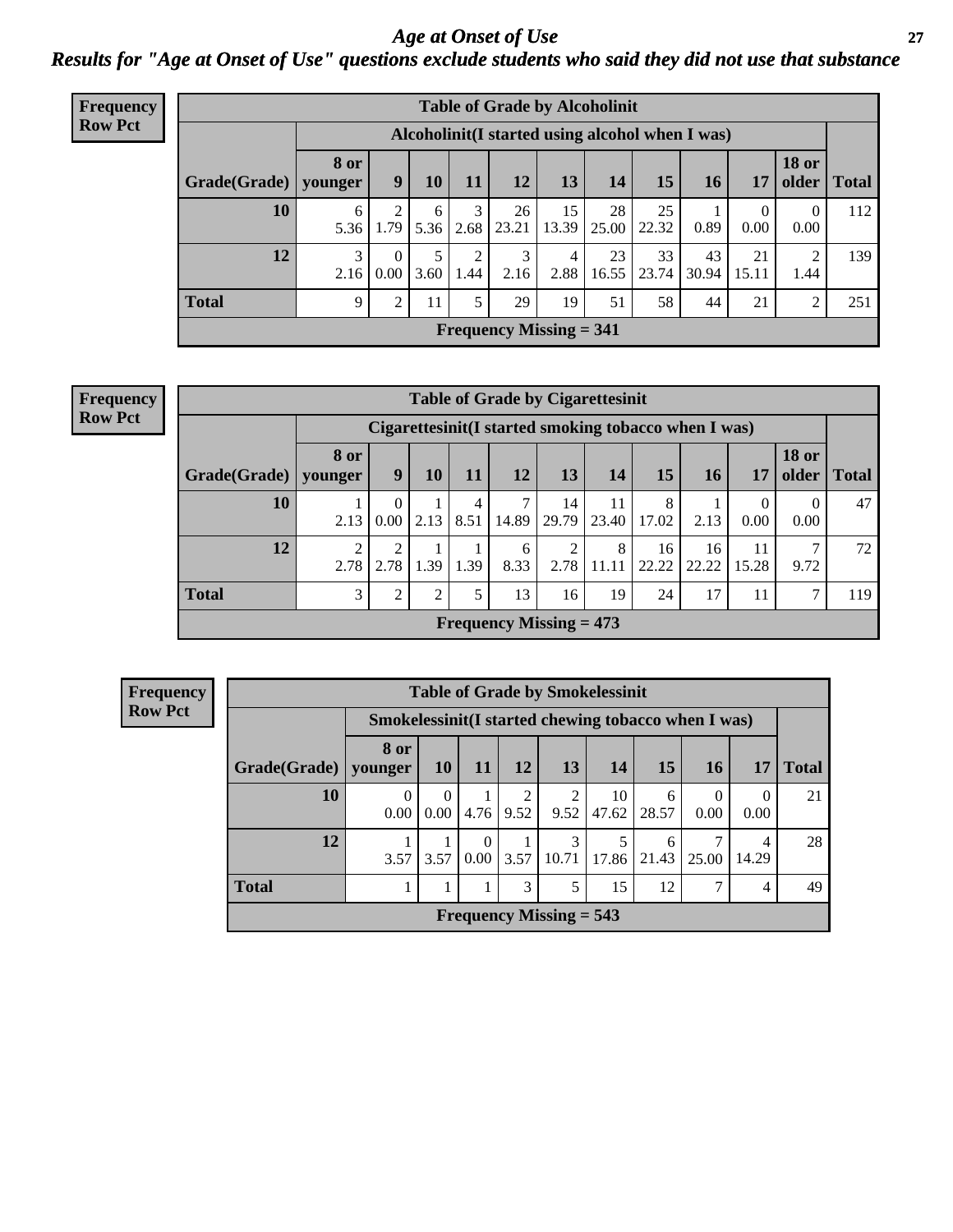### *Age at Onset of Use* **28**

*Results for "Age at Onset of Use" questions exclude students who said they did not use that substance*

| Frequency      |                        |             |                  |      |           |            | <b>Table of Grade by Marijuanainit</b>              |             |             |             |                        |                       |              |
|----------------|------------------------|-------------|------------------|------|-----------|------------|-----------------------------------------------------|-------------|-------------|-------------|------------------------|-----------------------|--------------|
| <b>Row Pct</b> |                        |             |                  |      |           |            | Marijuanainit(I started using marijuana when I was) |             |             |             |                        |                       |              |
|                | Grade(Grade)   younger | <b>8</b> or | $\boldsymbol{9}$ | 10   | 11        | 12         | 13                                                  | 14          | 15          | 16          | 17                     | <b>18 or</b><br>older | <b>Total</b> |
|                | 10                     | 2.44        | 2.44             | 2.44 | 2.44      | 6<br>14.63 | 10<br>24.39                                         | 12<br>29.27 | 9<br>21.95  | 0<br>0.00   | $\bf{0}$<br>0.00       | $\theta$<br>0.00      | 41           |
|                | 12                     | $0.00\,$    | 1.43             | 1.43 | ∍<br>2.86 | 3<br>4.29  | 6<br>8.57                                           | 7<br>10.00  | 24<br>34.29 | 18<br>25.71 | $\mathcal{I}$<br>10.00 | 1.43                  | 70           |
|                | <b>Total</b>           |             | $\mathcal{D}$    | ◠    | 3         | 9          | 16                                                  | 19          | 33          | 18          | 7                      |                       | 111          |
|                |                        |             |                  |      |           |            | <b>Frequency Missing = 481</b>                      |             |             |             |                        |                       |              |

| Frequency      |                        | <b>Table of Grade by Cocaineinit</b> |           |                     |                                     |       |              |  |  |
|----------------|------------------------|--------------------------------------|-----------|---------------------|-------------------------------------|-------|--------------|--|--|
| <b>Row Pct</b> |                        |                                      |           | cocaine when I was) | <b>Cocaineinit</b> (I started using |       |              |  |  |
|                | Grade(Grade)           | 8 or<br>younger                      | 13        | 14                  | <b>16</b>                           | 17    | <b>Total</b> |  |  |
|                | 10                     | 33.33                                | 33.33     | 33.33               | 0.00                                | 0.00  | 3            |  |  |
|                | 12                     | $\Omega$<br>0.00                     | 0<br>0.00 | 3<br>42.86          | 3<br>42.86                          | 14.29 |              |  |  |
|                | <b>Total</b><br>3<br>4 |                                      |           |                     |                                     |       |              |  |  |
|                |                        | Frequency Missing $= 582$            |           |                     |                                     |       |              |  |  |

**Frequency Row Pct**

|                        |                                                      |               | <b>Table of Grade by Inhalantsinit</b>                                                                                                                                   |                     |           |                |      |                  |              |
|------------------------|------------------------------------------------------|---------------|--------------------------------------------------------------------------------------------------------------------------------------------------------------------------|---------------------|-----------|----------------|------|------------------|--------------|
|                        | Inhalantsinit (I started using inhalants when I was) |               |                                                                                                                                                                          |                     |           |                |      |                  |              |
| Grade(Grade)   younger | 8 or                                                 | 9             | 10                                                                                                                                                                       | <b>11</b>           | <b>12</b> | 13             | 14   | 15               | <b>Total</b> |
| 10                     | 7.69                                                 | 15.38         | $\mathcal{D}_{\mathcal{A}}^{\mathcal{A}}(\mathcal{A})=\mathcal{D}_{\mathcal{A}}^{\mathcal{A}}(\mathcal{A})\mathcal{D}_{\mathcal{A}}^{\mathcal{A}}(\mathcal{A})$<br>15.38 | 4<br>$30.77$   7.69 |           | 7.69           | 7.69 | 7.69             | 13           |
| 12                     | $\Omega$<br>0.00                                     | 0.00          | $\Omega$<br>0.00                                                                                                                                                         | $\Omega$<br>0.00    | 0.00      | 100.00         | 0.00 | $\Omega$<br>0.00 |              |
| <b>Total</b>           |                                                      | $\mathcal{D}$ | $\mathfrak{D}$                                                                                                                                                           | 4                   |           | $\mathfrak{D}$ |      |                  | 14           |
|                        |                                                      |               | <b>Frequency Missing = <math>578</math></b>                                                                                                                              |                     |           |                |      |                  |              |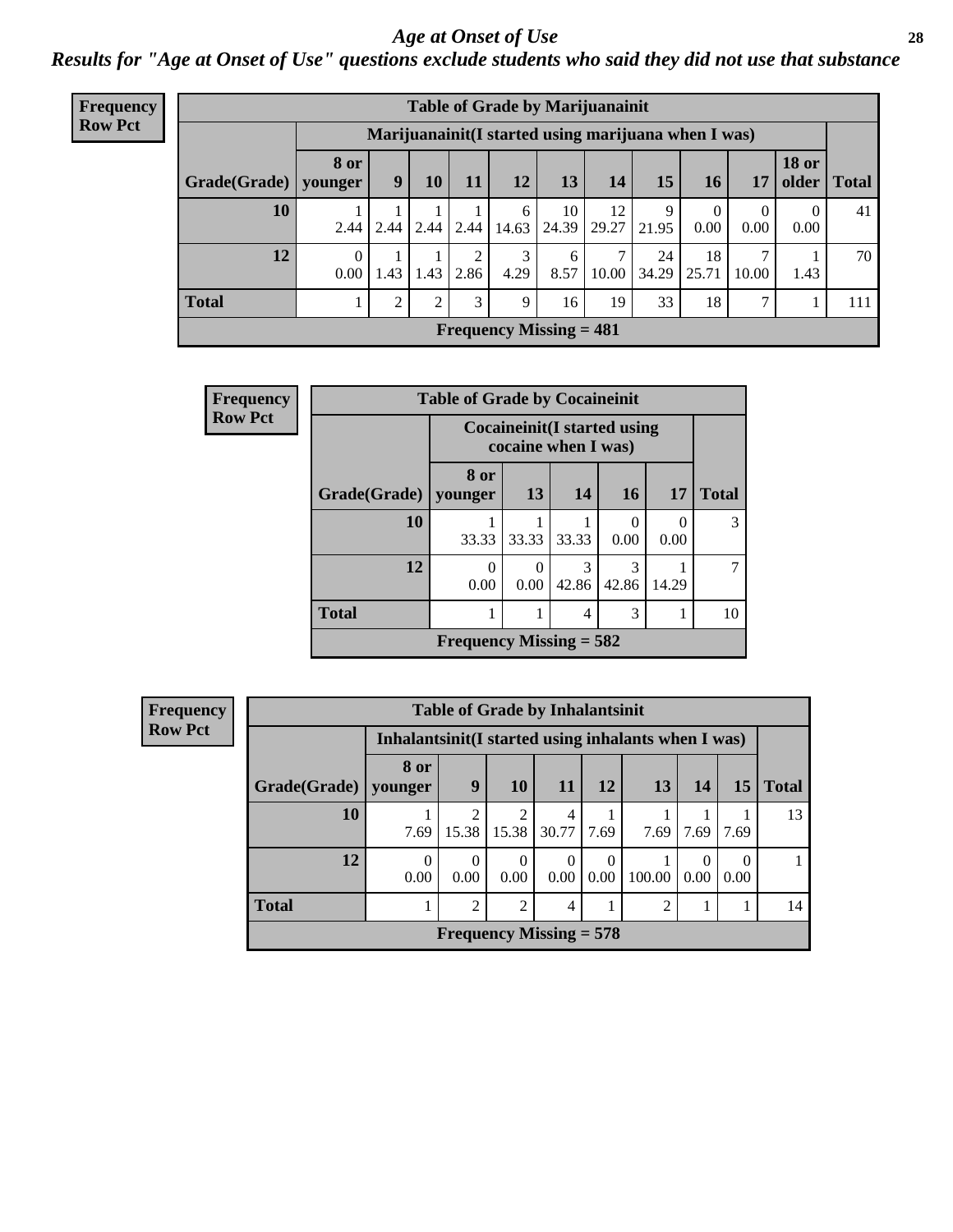### *Age at Onset of Use* **29**

*Results for "Age at Onset of Use" questions exclude students who said they did not use that substance*

| <b>Frequency</b> |              | <b>Table of Grade by Steroidsinit</b>                             |                                                              |           |       |       |   |  |  |  |
|------------------|--------------|-------------------------------------------------------------------|--------------------------------------------------------------|-----------|-------|-------|---|--|--|--|
| <b>Row Pct</b>   |              |                                                                   | <b>Steroidsinit (I started using</b><br>steroids when I was) |           |       |       |   |  |  |  |
|                  | Grade(Grade) | <b>18 or</b><br>8 or<br>older<br>10<br><b>12</b><br>15<br>vounger |                                                              |           |       |       |   |  |  |  |
|                  | 10           | 3<br>60.00                                                        | 0<br>0.00                                                    | 20.00     | 0.00  | 20.00 | 5 |  |  |  |
|                  | 12           | 0<br>0.00                                                         | 33.33                                                        | 0<br>0.00 | 33.33 | 33.33 | 3 |  |  |  |
|                  | <b>Total</b> | 3<br>$\overline{2}$                                               |                                                              |           |       |       |   |  |  |  |
|                  |              | Frequency Missing $=$ 584                                         |                                                              |           |       |       |   |  |  |  |

| Frequency      |                      | <b>Table of Grade by Ecstasyinit</b>        |                  |           |                           |           |                          |              |  |  |  |
|----------------|----------------------|---------------------------------------------|------------------|-----------|---------------------------|-----------|--------------------------|--------------|--|--|--|
| <b>Row Pct</b> |                      | Ecstasyinit (I started using ecstasy when I |                  | was)      |                           |           |                          |              |  |  |  |
|                | <b>Grade</b> (Grade) | 8 or<br>younger                             | 13 <sup>1</sup>  | 14        | <b>16</b>                 | <b>17</b> | <b>18 or</b><br>older    | <b>Total</b> |  |  |  |
|                | 10                   | 25.00                                       | 25.00            | 25.00     | 25.00                     | 0<br>0.00 | $\left( \right)$<br>0.00 | 4            |  |  |  |
|                | 12                   | 0<br>0.00                                   | $\Omega$<br>0.00 | 0<br>0.00 | $\mathfrak{D}$<br>50.00   | 25.00     | 25.00                    | 4            |  |  |  |
|                | <b>Total</b>         | 3                                           |                  |           |                           |           |                          |              |  |  |  |
|                |                      |                                             |                  |           | Frequency Missing $=$ 584 |           |                          |              |  |  |  |

| <b>Frequency</b> | <b>Table of Grade by Methinit</b> |                                                             |           |       |           |                |  |  |  |  |  |
|------------------|-----------------------------------|-------------------------------------------------------------|-----------|-------|-----------|----------------|--|--|--|--|--|
| <b>Row Pct</b>   |                                   | <b>Methinit</b> (I started using<br>methamphetamines when I | was)      |       |           |                |  |  |  |  |  |
|                  | Grade(Grade)                      | 8 or<br>younger                                             | 9         | 13    | <b>15</b> | <b>Total</b>   |  |  |  |  |  |
|                  | 10                                | 50.00                                                       | 0<br>0.00 | 50.00 | 0<br>0.00 | $\overline{c}$ |  |  |  |  |  |
|                  | 12                                | 33.33                                                       | 33.33     | 0.00  | 33.33     | 3              |  |  |  |  |  |
|                  | <b>Total</b>                      | $\overline{2}$                                              |           |       |           | 5              |  |  |  |  |  |
|                  |                                   | Frequency Missing $=$ 587                                   |           |       |           |                |  |  |  |  |  |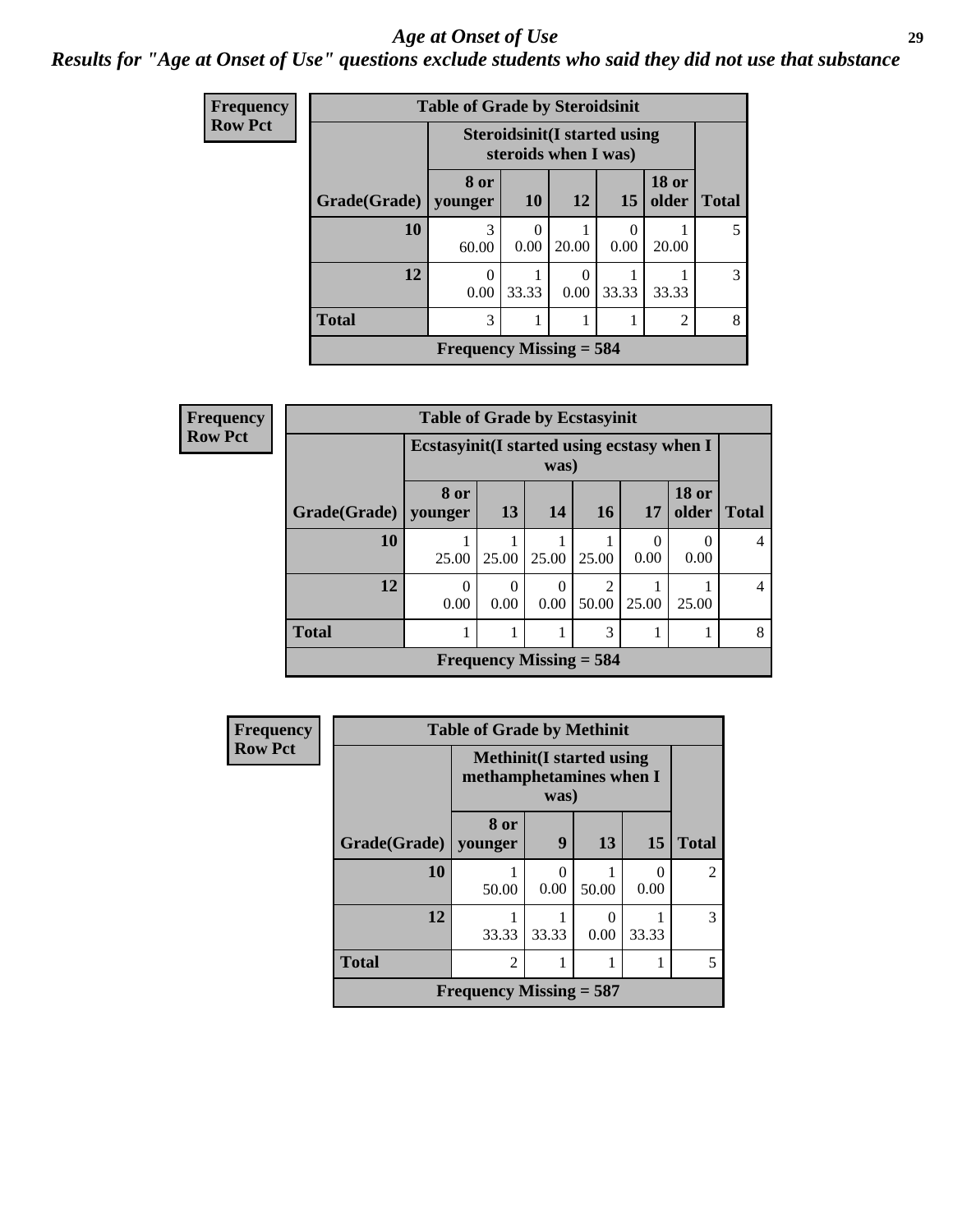### Age at Onset of Use **30**

### *Results for "Age at Onset of Use" questions exclude students who said they did not use that substance*

| Frequency      | <b>Table of Grade by Hallucinogensinit</b> |                  |                  |                           |                         |                                    |            |              |  |  |
|----------------|--------------------------------------------|------------------|------------------|---------------------------|-------------------------|------------------------------------|------------|--------------|--|--|
| <b>Row Pct</b> |                                            |                  |                  | hallucinogens when I was) |                         | Hallucinogensinit (I started using |            |              |  |  |
|                | Grade(Grade)                               | 8 or<br>younger  | 12               | 14                        | 15                      | 16                                 | 17         | <b>Total</b> |  |  |
|                | 10                                         | 16.67            | 16.67            | $\overline{2}$<br>33.33   | 16.67                   | $\Omega$<br>0.00                   | 16.67      | 6            |  |  |
|                | 12                                         | $\theta$<br>0.00 | $\theta$<br>0.00 | $\Omega$<br>0.00          | $\overline{2}$<br>33.33 | $\overline{2}$<br>33.33            | 2<br>33.33 | 6            |  |  |
|                | <b>Total</b>                               |                  | 1                | $\overline{2}$            | 3                       | $\overline{2}$                     | 3          | 12           |  |  |
|                |                                            |                  |                  | Frequency Missing $= 580$ |                         |                                    |            |              |  |  |

| <b>Frequency</b> |              |                                                         |                  |                  |                        | <b>Table of Grade by Prescriptioninit</b> |            |            |            |                  |              |
|------------------|--------------|---------------------------------------------------------|------------------|------------------|------------------------|-------------------------------------------|------------|------------|------------|------------------|--------------|
| <b>Row Pct</b>   |              | Prescriptioninit(I started using prescription drugs not |                  |                  |                        | prescribed to me when I was)              |            |            |            |                  |              |
|                  | Grade(Grade) | 8 or<br>younger                                         | <b>10</b>        | 11               | 12                     | 13                                        | 14         | 15         | 16         | 17               | <b>Total</b> |
|                  | 10           | 6<br>24.00                                              | 3<br>12.00       | 4.00             | $\mathfrak{D}$<br>8.00 | 5<br>20.00                                | 3<br>12.00 | 4<br>16.00 | 4.00       | $\Omega$<br>0.00 | 25           |
|                  | 12           | 3<br>13.64                                              | $\Omega$<br>0.00 | $\Omega$<br>0.00 | 4.55                   | 0<br>0.00                                 | 4.55       | 3<br>13.64 | 6<br>27.27 | 8<br>36.36       | 22           |
|                  | <b>Total</b> | 9                                                       | 3                |                  | 3                      | 5                                         | 4          | 7          |            | 8                | 47           |
|                  |              |                                                         |                  |                  |                        | Frequency Missing $= 545$                 |            |            |            |                  |              |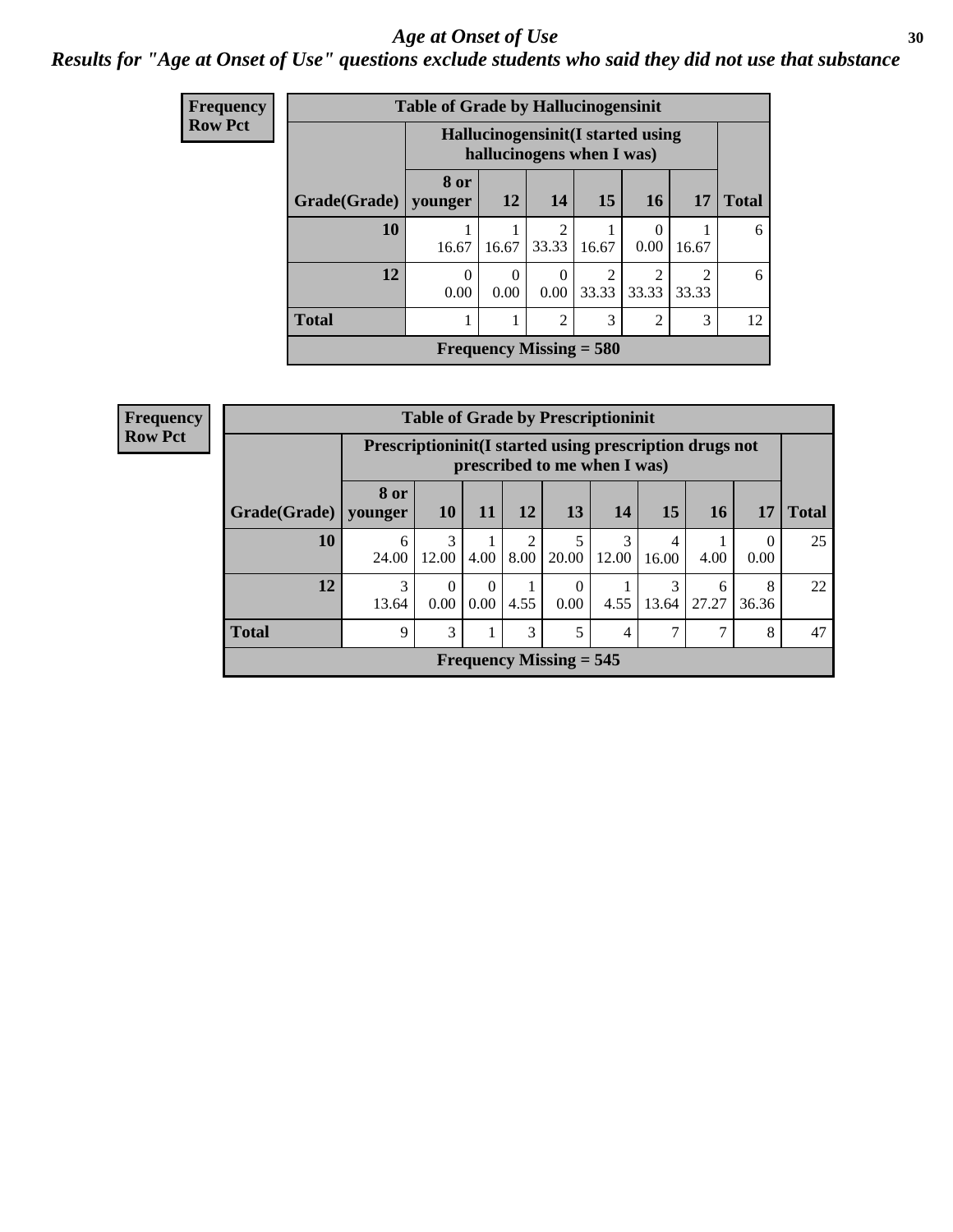| Frequency      | <b>Table of Alcoholharm by Grade</b>          |                    |              |              |
|----------------|-----------------------------------------------|--------------------|--------------|--------------|
| <b>Col Pct</b> | Alcoholharm(I<br>think alcohol is<br>harmful) | Grade(Grade)<br>10 | 12           | <b>Total</b> |
|                | <b>Strongly Agree</b>                         | 149<br>51.74       | 125<br>41.12 | 274          |
|                | <b>Somewhat Agree</b>                         | 82<br>28.47        | 97<br>31.91  | 179          |
|                | <b>Somewhat Disagree</b>                      | 41<br>14.24        | 54<br>17.76  | 95           |
|                | <b>Strongly Disagree</b>                      | 16<br>5.56         | 28<br>9.21   | 44           |
|                | <b>Total</b>                                  | 288                | 304          | 592          |

| <b>Table of Cigarettesharm by Grade</b>                  |                    |              |              |  |  |
|----------------------------------------------------------|--------------------|--------------|--------------|--|--|
| Cigarettesharm(I<br>think smoking<br>tobacco is harmful) | Grade(Grade)<br>10 | 12           | <b>Total</b> |  |  |
| <b>Strongly Agree</b>                                    | 240<br>83.33       | 238<br>78.29 | 478          |  |  |
| <b>Somewhat Agree</b>                                    | 29<br>10.07        | 45<br>14.80  | 74           |  |  |
| <b>Somewhat Disagree</b>                                 | 5<br>1.74          | 10<br>3.29   | 15           |  |  |
| <b>Strongly Disagree</b>                                 | 14<br>4.86         | 11<br>3.62   | 25           |  |  |
| <b>Total</b>                                             | 288                | 304          | 592          |  |  |

| Frequency      | <b>Table of Smokelessharm by Grade</b>                  |                    |              |              |
|----------------|---------------------------------------------------------|--------------------|--------------|--------------|
| <b>Col Pct</b> | Smokelessharm(I<br>think chewing<br>tobacco is harmful) | Grade(Grade)<br>10 | 12           | <b>Total</b> |
|                | <b>Strongly Agree</b>                                   | 227<br>78.82       | 239<br>78.62 | 466          |
|                | <b>Somewhat Agree</b>                                   | 38<br>13.19        | 42<br>13.82  | 80           |
|                | <b>Somewhat Disagree</b>                                | 10<br>3.47         | 11<br>3.62   | 21           |
|                | <b>Strongly Disagree</b>                                | 13<br>4.51         | 12<br>3.95   | 25           |
|                | <b>Total</b>                                            | 288                | 304          | 592          |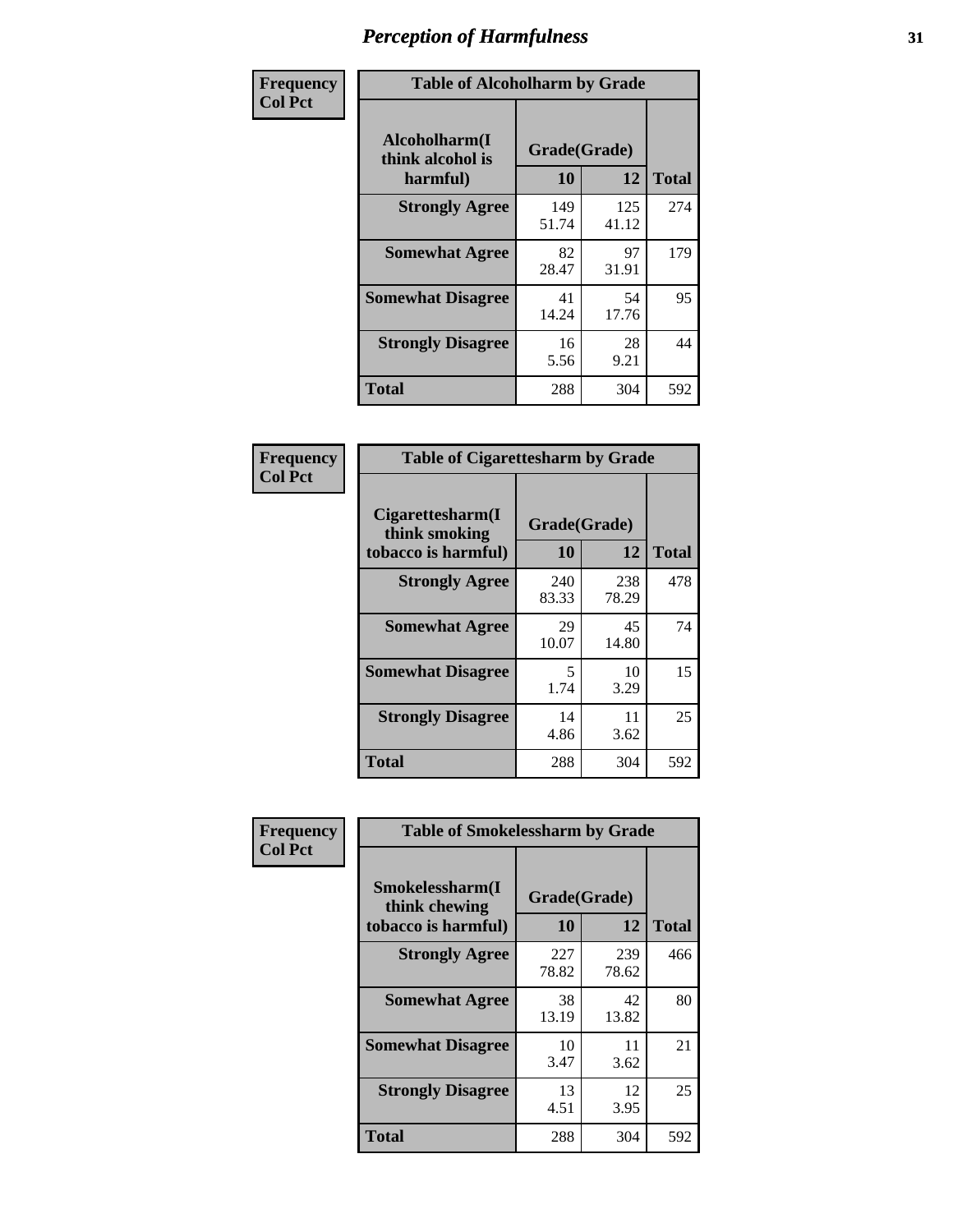| Frequency      |                                                   | <b>Table of Marijuanaharm by Grade</b> |              |              |  |
|----------------|---------------------------------------------------|----------------------------------------|--------------|--------------|--|
| <b>Col Pct</b> | Marijuanaharm(I<br>think marijuana is<br>harmful) | Grade(Grade)<br>10                     | 12           | <b>Total</b> |  |
|                | <b>Strongly Agree</b>                             | 196<br>68.06                           | 169<br>55.59 | 365          |  |
|                | <b>Somewhat Agree</b>                             | 39<br>13.54                            | 54<br>17.76  | 93           |  |
|                | <b>Somewhat Disagree</b>                          | 22<br>7.64                             | 38<br>12.50  | 60           |  |
|                | <b>Strongly Disagree</b>                          | 31<br>10.76                            | 43<br>14.14  | 74           |  |
|                | <b>Total</b>                                      | 288                                    | 304          | 592          |  |

| <b>Table of Cocaineharm by Grade</b>          |                    |              |              |  |  |
|-----------------------------------------------|--------------------|--------------|--------------|--|--|
| Cocaineharm(I<br>think cocaine is<br>harmful) | Grade(Grade)<br>10 | 12           | <b>Total</b> |  |  |
| <b>Strongly Agree</b>                         | 261<br>90.63       | 282<br>92.76 | 543          |  |  |
| <b>Somewhat Agree</b>                         | 10<br>3.47         | 11<br>3.62   | 21           |  |  |
| <b>Somewhat Disagree</b>                      | 3<br>1.04          | 0<br>0.00    | 3            |  |  |
| <b>Strongly Disagree</b>                      | 14<br>4.86         | 11<br>3.62   | 25           |  |  |
| <b>Total</b>                                  | 288                | 304          | 592          |  |  |

| Frequency      | <b>Table of Inhalantsharm by Grade</b>             |                    |              |              |
|----------------|----------------------------------------------------|--------------------|--------------|--------------|
| <b>Col Pct</b> | Inhalantsharm(I<br>think inhalants are<br>harmful) | Grade(Grade)<br>10 | <b>12</b>    | <b>Total</b> |
|                | <b>Strongly Agree</b>                              | 236<br>81.94       | 271<br>89.14 | 507          |
|                | <b>Somewhat Agree</b>                              | 31<br>10.76        | 20<br>6.58   | 51           |
|                | <b>Somewhat Disagree</b>                           | 7<br>2.43          | 2<br>0.66    | 9            |
|                | <b>Strongly Disagree</b>                           | 14<br>4.86         | 11<br>3.62   | 25           |
|                | <b>Total</b>                                       | 288                | 304          | 592          |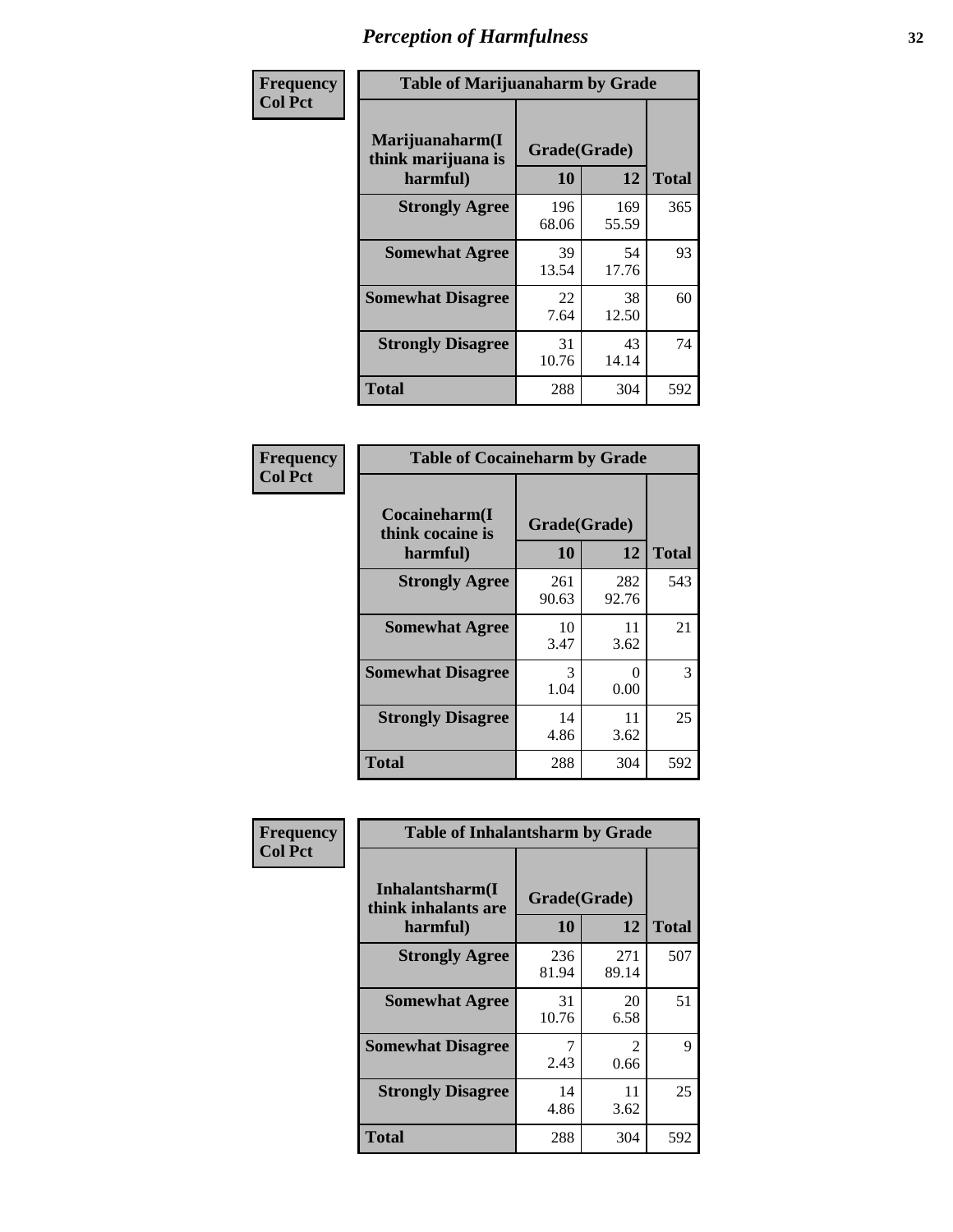| Frequency      | <b>Table of Steroidsharm by Grade</b>            |                    |              |              |
|----------------|--------------------------------------------------|--------------------|--------------|--------------|
| <b>Col Pct</b> | Steroidsharm(I<br>think steroids are<br>harmful) | Grade(Grade)<br>10 | 12           | <b>Total</b> |
|                | <b>Strongly Agree</b>                            | 240<br>83.33       | 245<br>80.59 | 485          |
|                | <b>Somewhat Agree</b>                            | 29<br>10.07        | 41<br>13.49  | 70           |
|                | <b>Somewhat Disagree</b>                         | 5<br>1.74          | 6<br>1.97    | 11           |
|                | <b>Strongly Disagree</b>                         | 14<br>4.86         | 12<br>3.95   | 26           |
|                | <b>Total</b>                                     | 288                | 304          | 592          |

| <b>Table of Ecstasyharm by Grade</b>                |                    |              |              |  |  |
|-----------------------------------------------------|--------------------|--------------|--------------|--|--|
| $E$ cstasyharm $(I$<br>think ecstasy is<br>harmful) | Grade(Grade)<br>10 | 12           | <b>Total</b> |  |  |
| <b>Strongly Agree</b>                               | 246<br>85.42       | 262<br>86.18 | 508          |  |  |
| <b>Somewhat Agree</b>                               | 19<br>6.60         | 29<br>9.54   | 48           |  |  |
| <b>Somewhat Disagree</b>                            | 6<br>2.08          | 1<br>0.33    | 7            |  |  |
| <b>Strongly Disagree</b>                            | 17<br>5.90         | 12<br>3.95   | 29           |  |  |
| <b>Total</b>                                        | 288                | 304          | 592          |  |  |

| Frequency      | <b>Table of Methharm by Grade</b>                            |                    |              |              |
|----------------|--------------------------------------------------------------|--------------------|--------------|--------------|
| <b>Col Pct</b> | <b>Methharm</b> (I think<br>methamphetamines<br>are harmful) | Grade(Grade)<br>10 | 12           | <b>Total</b> |
|                | <b>Strongly Agree</b>                                        | 261<br>90.63       | 278<br>91.45 | 539          |
|                | <b>Somewhat Agree</b>                                        | 9<br>3.13          | 14<br>4.61   | 23           |
|                | <b>Somewhat Disagree</b>                                     | 4<br>1.39          | 0<br>0.00    | 4            |
|                | <b>Strongly Disagree</b>                                     | 14<br>4.86         | 12<br>3.95   | 26           |
|                | Total                                                        | 288                | 304          | 592          |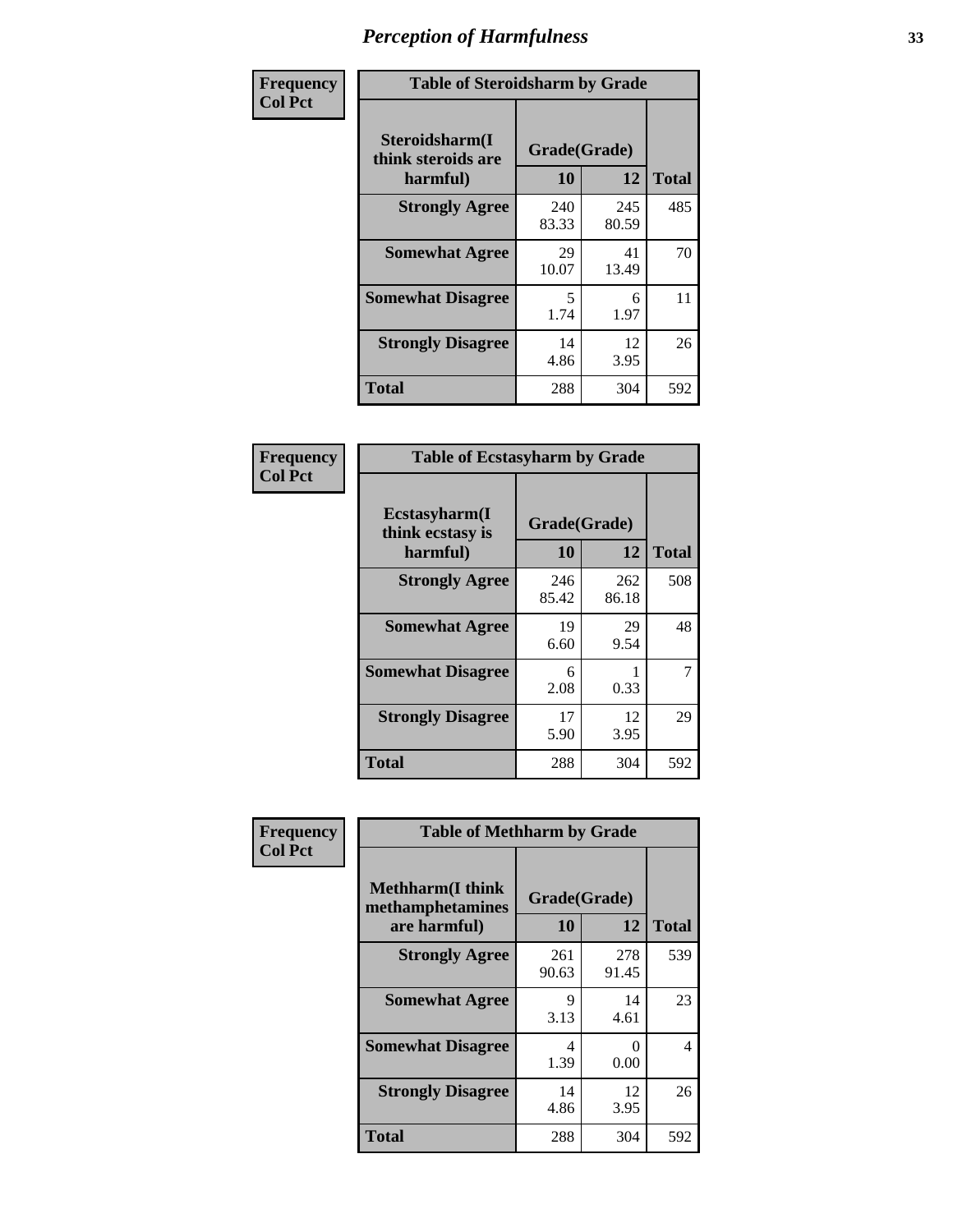| Frequency      | <b>Table of Hallucinogensharm by Grade</b>                 |                    |                        |              |
|----------------|------------------------------------------------------------|--------------------|------------------------|--------------|
| <b>Col Pct</b> | Hallucinogensharm(I<br>think hallucinogens<br>are harmful) | Grade(Grade)<br>10 | 12                     | <b>Total</b> |
|                | <b>Strongly Agree</b>                                      | 247<br>85.76       | 271<br>89.14           | 518          |
|                | <b>Somewhat Agree</b>                                      | 15<br>5.21         | 19<br>6.25             | 34           |
|                | <b>Somewhat Disagree</b>                                   | 6<br>2.08          | $\mathfrak{D}$<br>0.66 | 8            |
|                | <b>Strongly Disagree</b>                                   | 20<br>6.94         | 12<br>3.95             | 32           |
|                | <b>Total</b>                                               | 288                | 304                    | 592          |

| <b>Table of Prescriptionharm by Grade</b>                                         |              |              |              |  |
|-----------------------------------------------------------------------------------|--------------|--------------|--------------|--|
| <b>Prescriptionharm</b> (I<br>think prescription<br>drugs not<br>prescribed to me | Grade(Grade) |              |              |  |
| are harmful)                                                                      | 10           | 12           | <b>Total</b> |  |
| <b>Strongly Agree</b>                                                             | 203<br>70.49 | 209<br>68.75 | 412          |  |
| <b>Somewhat Agree</b>                                                             | 50<br>17.36  | 63<br>20.72  | 113          |  |
| <b>Somewhat Disagree</b>                                                          | 18<br>6.25   | 19<br>6.25   | 37           |  |
| <b>Strongly Disagree</b>                                                          | 17<br>5.90   | 13<br>4.28   | 30           |  |
| <b>Total</b>                                                                      | 288          | 304          | 592          |  |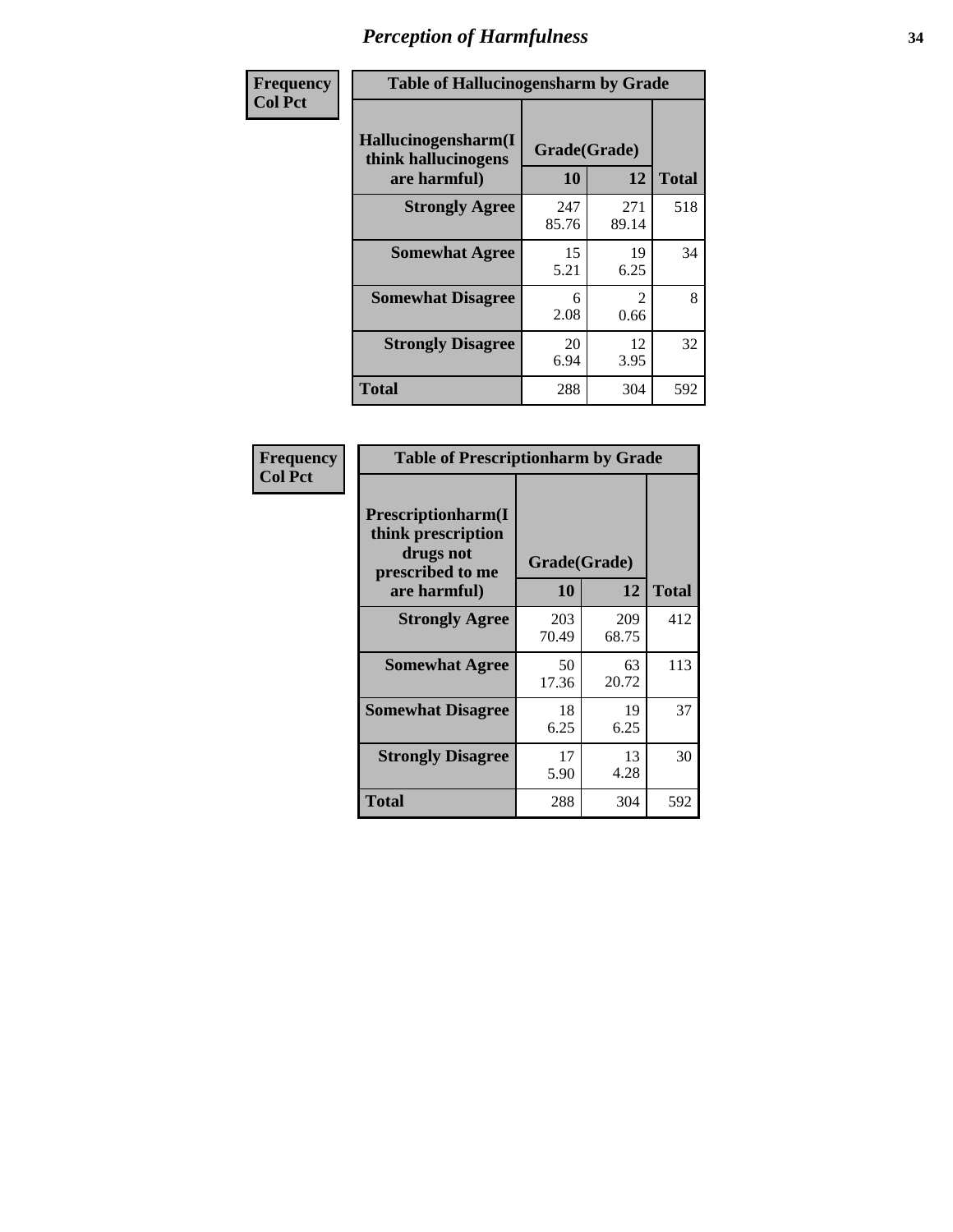# *Disapproval by Adults* **35**

| Frequency      | <b>Table of Alcoholadult by Grade</b>                                 |                    |              |              |
|----------------|-----------------------------------------------------------------------|--------------------|--------------|--------------|
| <b>Col Pct</b> | <b>Alcoholadult</b> (Adults<br>would disapprove if<br>I used alcohol) | Grade(Grade)<br>10 | 12           | <b>Total</b> |
|                | <b>Strongly Agree</b>                                                 | 176<br>61.11       | 149<br>49.01 | 325          |
|                | <b>Somewhat Agree</b>                                                 | 69<br>23.96        | 81<br>26.64  | 150          |
|                | <b>Somewhat Disagree</b>                                              | 30<br>10.42        | 52<br>17.11  | 82           |
|                | <b>Strongly Disagree</b>                                              | 13<br>4.51         | 22<br>7.24   | 35           |
|                | <b>Total</b>                                                          | 288                | 304          | 592          |

| <b>Table of Tobaccoadult by Grade</b>                                 |                    |              |              |  |  |
|-----------------------------------------------------------------------|--------------------|--------------|--------------|--|--|
| <b>Tobaccoadult</b> (Adults<br>would disapprove if<br>I used tobacco) | Grade(Grade)<br>10 | 12           | <b>Total</b> |  |  |
| <b>Strongly Agree</b>                                                 | 230<br>79.86       | 213<br>70.07 | 443          |  |  |
| <b>Somewhat Agree</b>                                                 | 31<br>10.76        | 45<br>14.80  | 76           |  |  |
| <b>Somewhat Disagree</b>                                              | 7<br>2.43          | 25<br>8.22   | 32           |  |  |
| <b>Strongly Disagree</b>                                              | 20<br>6.94         | 21<br>6.91   | 41           |  |  |
| <b>Total</b>                                                          | 288                | 304          | 592          |  |  |

| Frequency      | <b>Table of Marijuanaadult by Grade</b>                           |                    |              |              |  |
|----------------|-------------------------------------------------------------------|--------------------|--------------|--------------|--|
| <b>Col Pct</b> | Marijuanaadult(Adults<br>would disapprove if I<br>used marijuana) | Grade(Grade)<br>10 | 12           | <b>Total</b> |  |
|                | <b>Strongly Agree</b>                                             | 247<br>85.76       | 246<br>80.92 | 493          |  |
|                | <b>Somewhat Agree</b>                                             | 21<br>7.29         | 22<br>7.24   | 43           |  |
|                | <b>Somewhat Disagree</b>                                          | 3<br>1.04          | 14<br>4.61   | 17           |  |
|                | <b>Strongly Disagree</b>                                          | 17<br>5.90         | 22<br>7.24   | 39           |  |
|                | <b>Total</b>                                                      | 288                | 304          | 592          |  |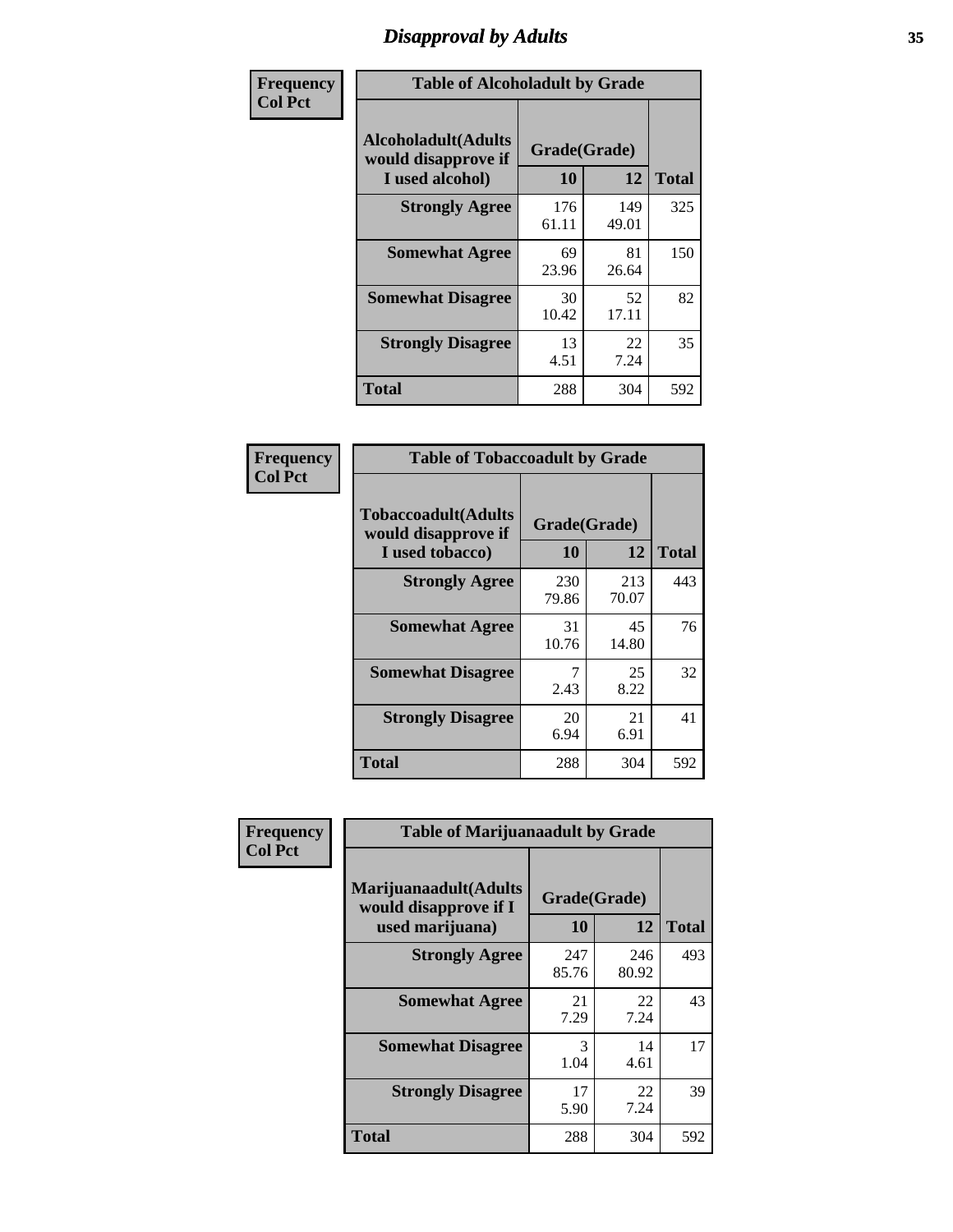# *Disapproval by Adults* **36**

| Frequency      | <b>Table of Otherdrugadult by Grade</b>                                     |                    |                                     |              |  |
|----------------|-----------------------------------------------------------------------------|--------------------|-------------------------------------|--------------|--|
| <b>Col Pct</b> | <b>Otherdrugadult</b> (Adults<br>would disapprove if I<br>used other drugs) | Grade(Grade)<br>10 | 12                                  | <b>Total</b> |  |
|                | <b>Strongly Agree</b>                                                       | 260<br>90.28       | 276<br>90.79                        | 536          |  |
|                | <b>Somewhat Agree</b>                                                       | 10<br>3.47         | 7<br>2.30                           | 17           |  |
|                | <b>Somewhat Disagree</b>                                                    | 0.35               | $\mathcal{D}_{\mathcal{L}}$<br>0.66 | 3            |  |
|                | <b>Strongly Disagree</b>                                                    | 17<br>5.90         | 19<br>6.25                          | 36           |  |
|                | <b>Total</b>                                                                | 288                | 304                                 | 592          |  |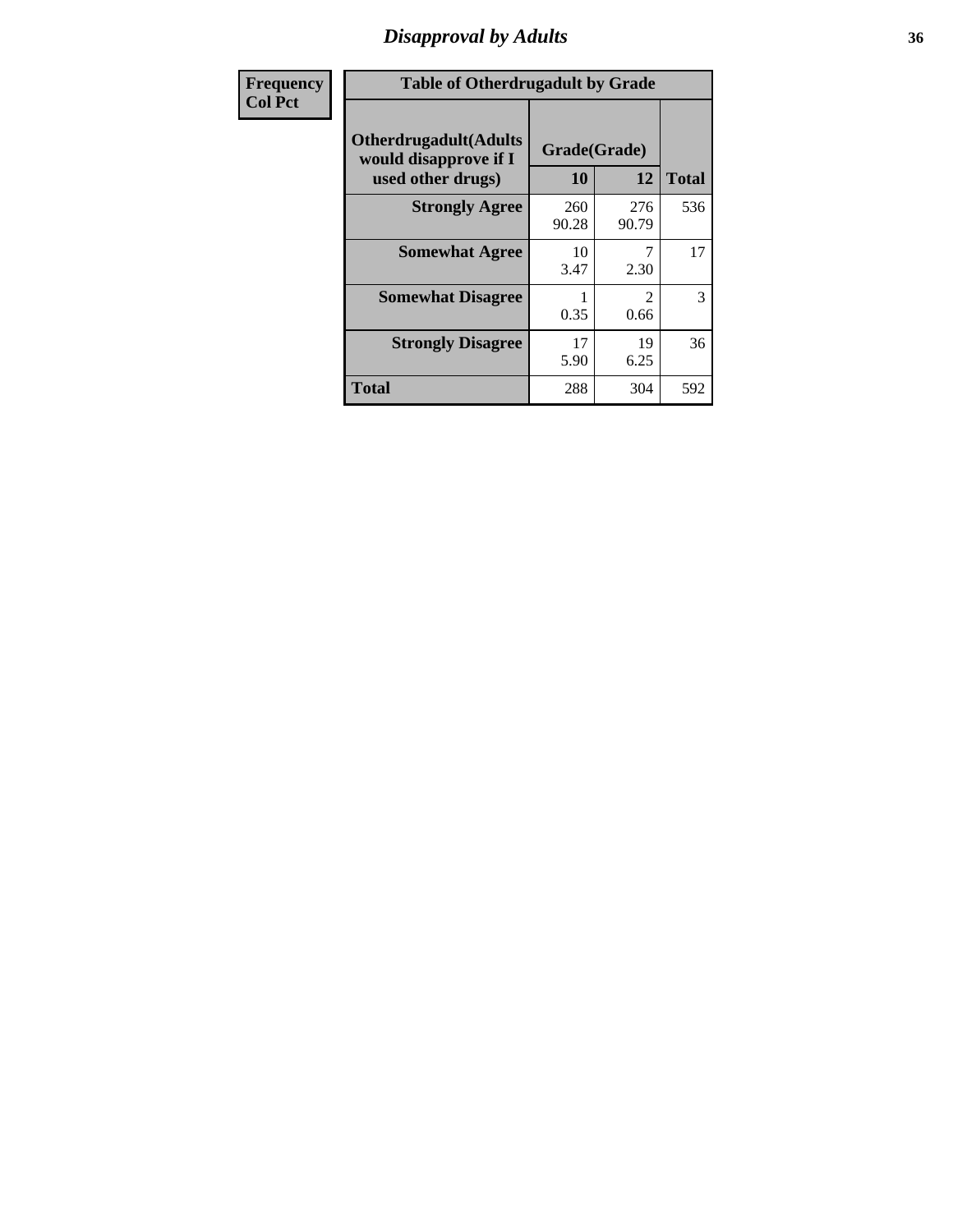## *Disapproval by Peers* **37**

| Frequency      | <b>Table of Alcoholpeer by Grade</b>                    |              |              |              |
|----------------|---------------------------------------------------------|--------------|--------------|--------------|
| <b>Col Pct</b> | Alcoholpeer(My<br>friends would<br>disapprove if I used | Grade(Grade) |              |              |
|                | alcohol)                                                | 10           | 12           | <b>Total</b> |
|                | <b>Strongly Agree</b>                                   | 62<br>21.53  | 39<br>12.83  | 101          |
|                | <b>Somewhat Agree</b>                                   | 69<br>23.96  | 54<br>17.76  | 123          |
|                | <b>Somewhat Disagree</b>                                | 90<br>31.25  | 93<br>30.59  | 183          |
|                | <b>Strongly Disagree</b>                                | 67<br>23.26  | 118<br>38.82 | 185          |
|                | Total                                                   | 288          | 304          | 592          |

| Frequency      | <b>Table of Tobaccopeer by Grade</b>                    |              |             |              |
|----------------|---------------------------------------------------------|--------------|-------------|--------------|
| <b>Col Pct</b> | Tobaccopeer(My<br>friends would<br>disapprove if I used | Grade(Grade) |             |              |
|                | tobacco)                                                | 10           | 12          | <b>Total</b> |
|                | <b>Strongly Agree</b>                                   | 128<br>44.44 | 97<br>31.91 | 225          |
|                | <b>Somewhat Agree</b>                                   | 67<br>23.26  | 58<br>19.08 | 125          |
|                | <b>Somewhat Disagree</b>                                | 51<br>17.71  | 58<br>19.08 | 109          |
|                | <b>Strongly Disagree</b>                                | 42<br>14.58  | 91<br>29.93 | 133          |
|                | Total                                                   | 288          | 304         | 592          |

| Frequency      | <b>Table of Marijuanapeer by Grade</b>                    |              |             |              |
|----------------|-----------------------------------------------------------|--------------|-------------|--------------|
| <b>Col Pct</b> | Marijuanapeer(My<br>friends would<br>disapprove if I used | Grade(Grade) |             |              |
|                | marijuana)                                                | 10           | 12          | <b>Total</b> |
|                | <b>Strongly Agree</b>                                     | 116<br>40.28 | 97<br>31.91 | 213          |
|                | <b>Somewhat Agree</b>                                     | 70<br>24.31  | 51<br>16.78 | 121          |
|                | <b>Somewhat Disagree</b>                                  | 54<br>18.75  | 64<br>21.05 | 118          |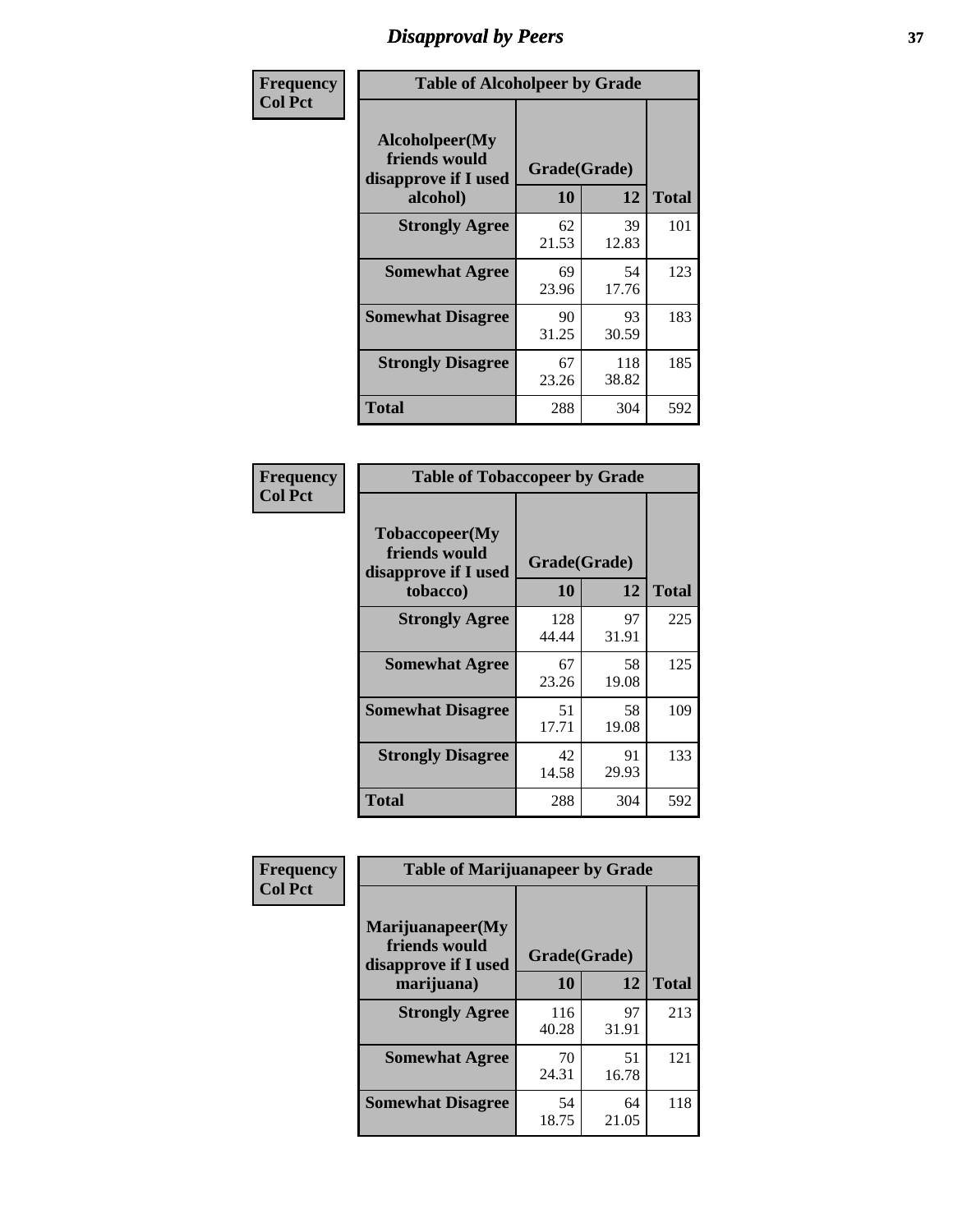# *Disapproval by Peers* **38**

| Frequency<br><b>Col Pct</b> | <b>Table of Marijuanapeer by Grade</b>                                  |                    |             |              |
|-----------------------------|-------------------------------------------------------------------------|--------------------|-------------|--------------|
|                             | Marijuanapeer(My<br>friends would<br>disapprove if I used<br>marijuana) | Grade(Grade)<br>10 | 12          | <b>Total</b> |
|                             | <b>Strongly Disagree</b>                                                | 48<br>16.67        | 92<br>30.26 | 140          |
|                             | Total                                                                   | 288                | 304         | 592          |

| Frequency      | <b>Table of Otherdrugpeer by Grade</b>                                    |                    |              |              |
|----------------|---------------------------------------------------------------------------|--------------------|--------------|--------------|
| <b>Col Pct</b> | Otherdrugpeer(My<br>friends would<br>disapprove if I used<br>other drugs) | Grade(Grade)<br>10 | 12           | <b>Total</b> |
|                | <b>Strongly Agree</b>                                                     | 157<br>54.51       | 145<br>47.70 | 302          |
|                | <b>Somewhat Agree</b>                                                     | 59<br>20.49        | 70<br>23.03  | 129          |
|                | <b>Somewhat Disagree</b>                                                  | 39<br>13.54        | 32<br>10.53  | 71           |
|                | <b>Strongly Disagree</b>                                                  | 33<br>11.46        | 57<br>18.75  | 90           |
|                | <b>Total</b>                                                              | 288                | 304          | 592          |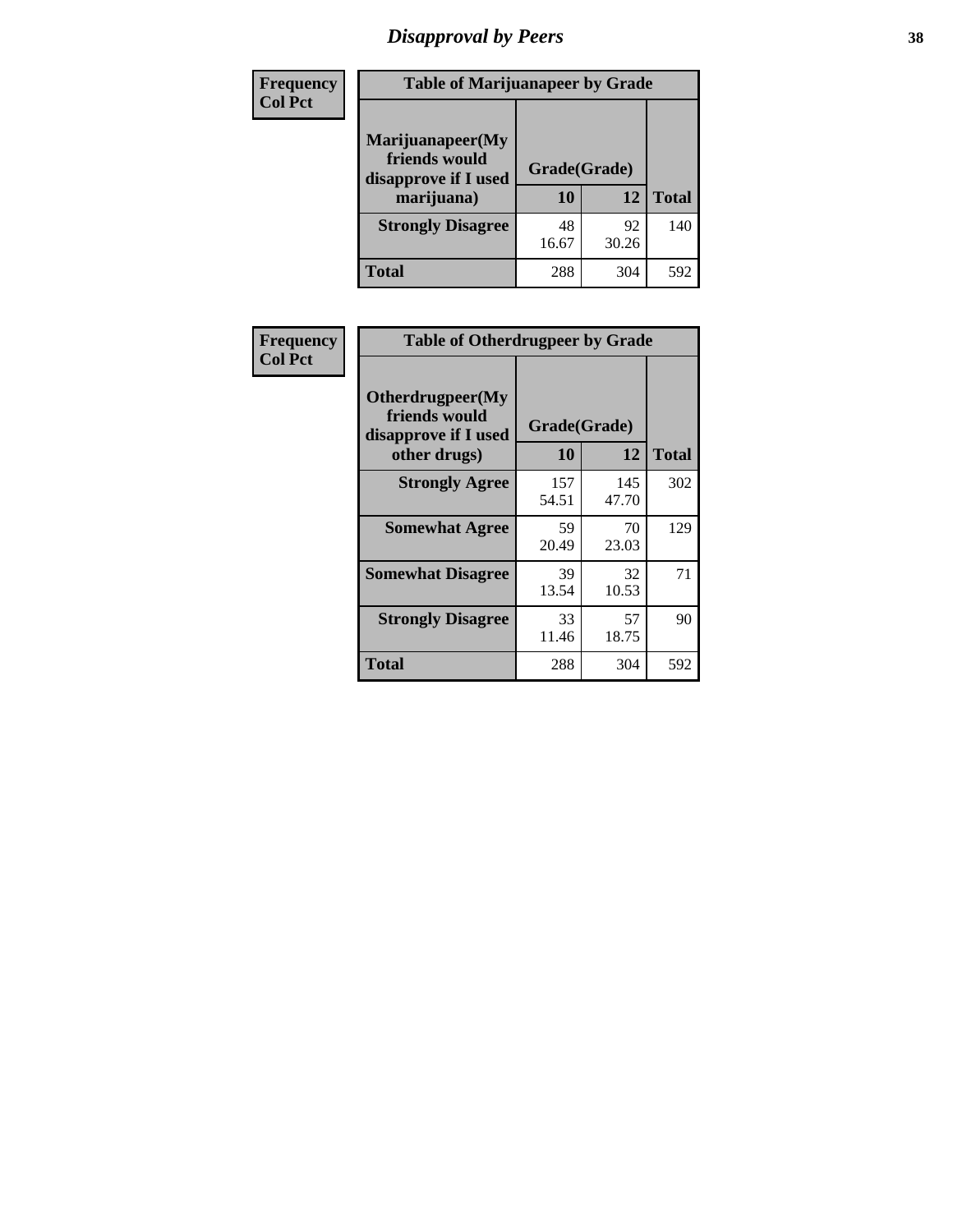| Frequency<br><b>Col Pct</b> | <b>Table of Alcohollocation1 by Grade</b> |              |              |              |  |
|-----------------------------|-------------------------------------------|--------------|--------------|--------------|--|
|                             | <b>Alcohollocation1(Places</b>            | Grade(Grade) |              |              |  |
|                             | <b>Friends Use Alcohol)</b>               | 10           | 12           | <b>Total</b> |  |
|                             |                                           | 173<br>60.07 | 211<br>69.41 | 384          |  |
|                             | Do Not Use                                | 115<br>39.93 | 93<br>30.59  | 208          |  |
|                             | <b>Total</b>                              | 288          | 304          | 592          |  |

| <b>Frequency</b> | <b>Table of Alcohollocation2 by Grade</b> |              |              |              |
|------------------|-------------------------------------------|--------------|--------------|--------------|
| <b>Col Pct</b>   | <b>Alcohollocation2(Places</b>            | Grade(Grade) |              |              |
|                  | <b>Friends Use Alcohol)</b>               | 10           | 12           | <b>Total</b> |
|                  |                                           | 154<br>53.47 | 159<br>52.30 | 313          |
|                  | Home                                      | 134<br>46.53 | 145<br>47.70 | 279          |
|                  | <b>Total</b>                              | 288          | 304          | 592          |

| Frequency<br><b>Col Pct</b> | <b>Table of Alcohollocation 3 by Grade</b>                    |                    |              |              |  |
|-----------------------------|---------------------------------------------------------------|--------------------|--------------|--------------|--|
|                             | <b>Alcohollocation3(Places</b><br><b>Friends Use Alcohol)</b> | Grade(Grade)<br>10 | 12           | <b>Total</b> |  |
|                             |                                                               |                    |              |              |  |
|                             |                                                               | 269<br>93.40       | 286<br>94.08 | 555          |  |
|                             | <b>School</b>                                                 | 19<br>6.60         | 18<br>5.92   | 37           |  |
|                             | Total                                                         | 288                | 304          | 592          |  |

| <b>Frequency</b> | <b>Table of Alcohollocation4 by Grade</b> |              |              |              |  |
|------------------|-------------------------------------------|--------------|--------------|--------------|--|
| <b>Col Pct</b>   | <b>Alcohollocation4(Places</b>            | Grade(Grade) |              |              |  |
|                  | <b>Friends Use Alcohol)</b>               | 10           | 12           | <b>Total</b> |  |
|                  |                                           | 244<br>84.72 | 253<br>83.22 | 497          |  |
|                  | Car                                       | 44<br>15.28  | 51<br>16.78  | 95           |  |
|                  | <b>Total</b>                              | 288          | 304          | 592          |  |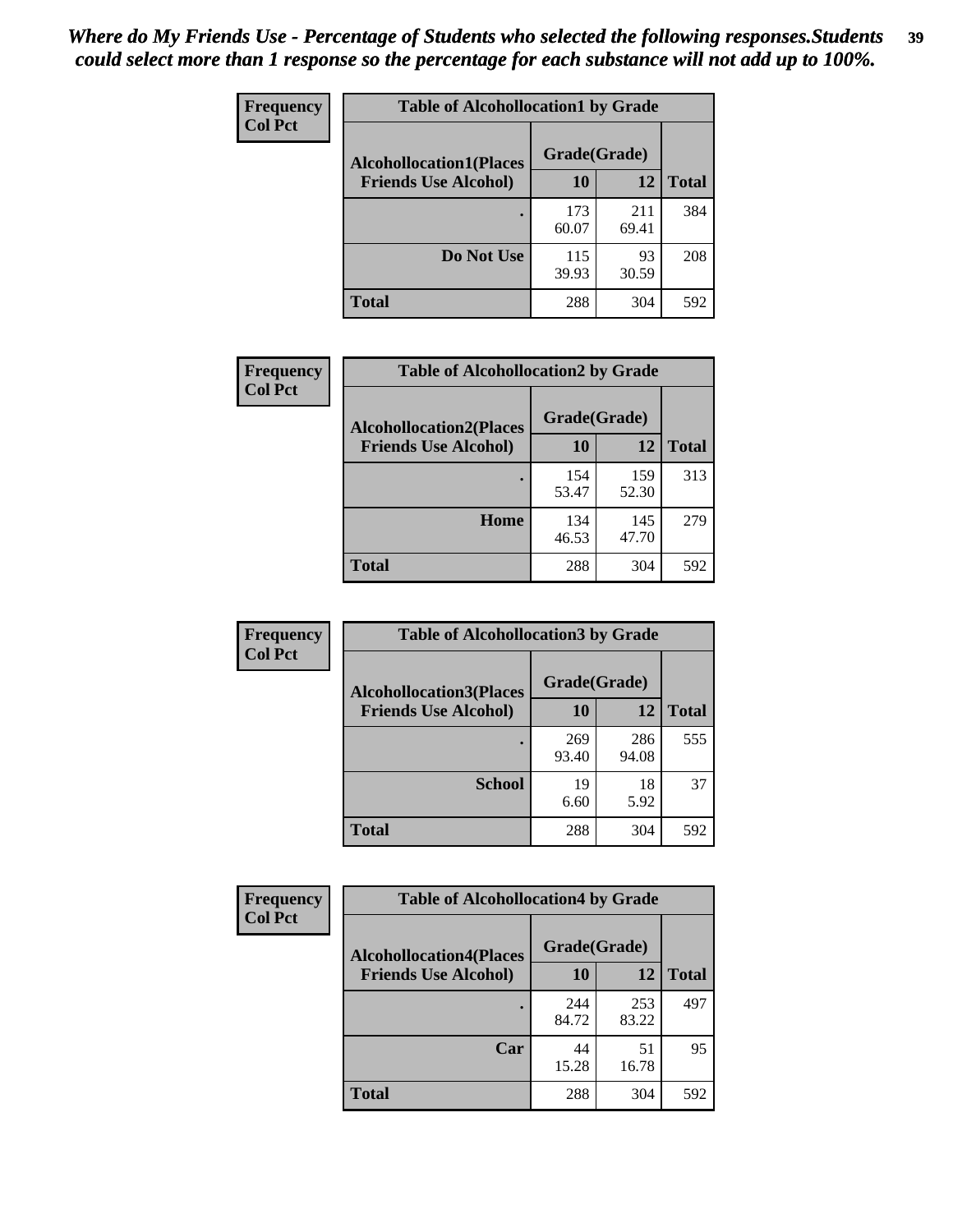| Frequency      | <b>Table of Alcohollocation5 by Grade</b>      |              |              |              |  |
|----------------|------------------------------------------------|--------------|--------------|--------------|--|
| <b>Col Pct</b> | Grade(Grade)<br><b>Alcohollocation5(Places</b> |              |              |              |  |
|                | <b>Friends Use Alcohol)</b>                    | 10           | 12           | <b>Total</b> |  |
|                |                                                | 144<br>50.00 | 114<br>37.50 | 258          |  |
|                | <b>Friend's House</b>                          | 144<br>50.00 | 190<br>62.50 | 334          |  |
|                | <b>Total</b>                                   | 288          | 304          | 592          |  |

| Frequency      | <b>Table of Alcohollocation6 by Grade</b>                     |                    |              |              |
|----------------|---------------------------------------------------------------|--------------------|--------------|--------------|
| <b>Col Pct</b> | <b>Alcohollocation6(Places</b><br><b>Friends Use Alcohol)</b> | Grade(Grade)<br>10 | <b>12</b>    | <b>Total</b> |
|                |                                                               | 197<br>68.40       | 177<br>58.22 | 374          |
|                | <b>Other</b>                                                  | 91<br>31.60        | 127<br>41.78 | 218          |
|                | <b>Total</b>                                                  | 288                | 304          | 592          |

| <b>Frequency</b> | <b>Table of Tobaccolocation1 by Grade</b> |              |              |              |
|------------------|-------------------------------------------|--------------|--------------|--------------|
| <b>Col Pct</b>   | <b>Tobaccolocation1(Places</b>            | Grade(Grade) |              |              |
|                  | <b>Friends Use Tobacco)</b>               | 10           | 12           | <b>Total</b> |
|                  |                                           | 119<br>41.32 | 159<br>52.30 | 278          |
|                  | Do Not Use                                | 169<br>58.68 | 145<br>47.70 | 314          |
|                  | <b>Total</b>                              | 288          | 304          | 592          |

| <b>Frequency</b> | <b>Table of Tobaccolocation2 by Grade</b> |              |              |              |  |
|------------------|-------------------------------------------|--------------|--------------|--------------|--|
| <b>Col Pct</b>   | <b>Tobaccolocation2(Places</b>            | Grade(Grade) |              |              |  |
|                  | <b>Friends Use Tobacco)</b>               | 10           | 12           | <b>Total</b> |  |
|                  |                                           | 202<br>70.14 | 187<br>61.51 | 389          |  |
|                  | Home                                      | 86<br>29.86  | 117<br>38.49 | 203          |  |
|                  | <b>Total</b>                              | 288          | 304          | 592          |  |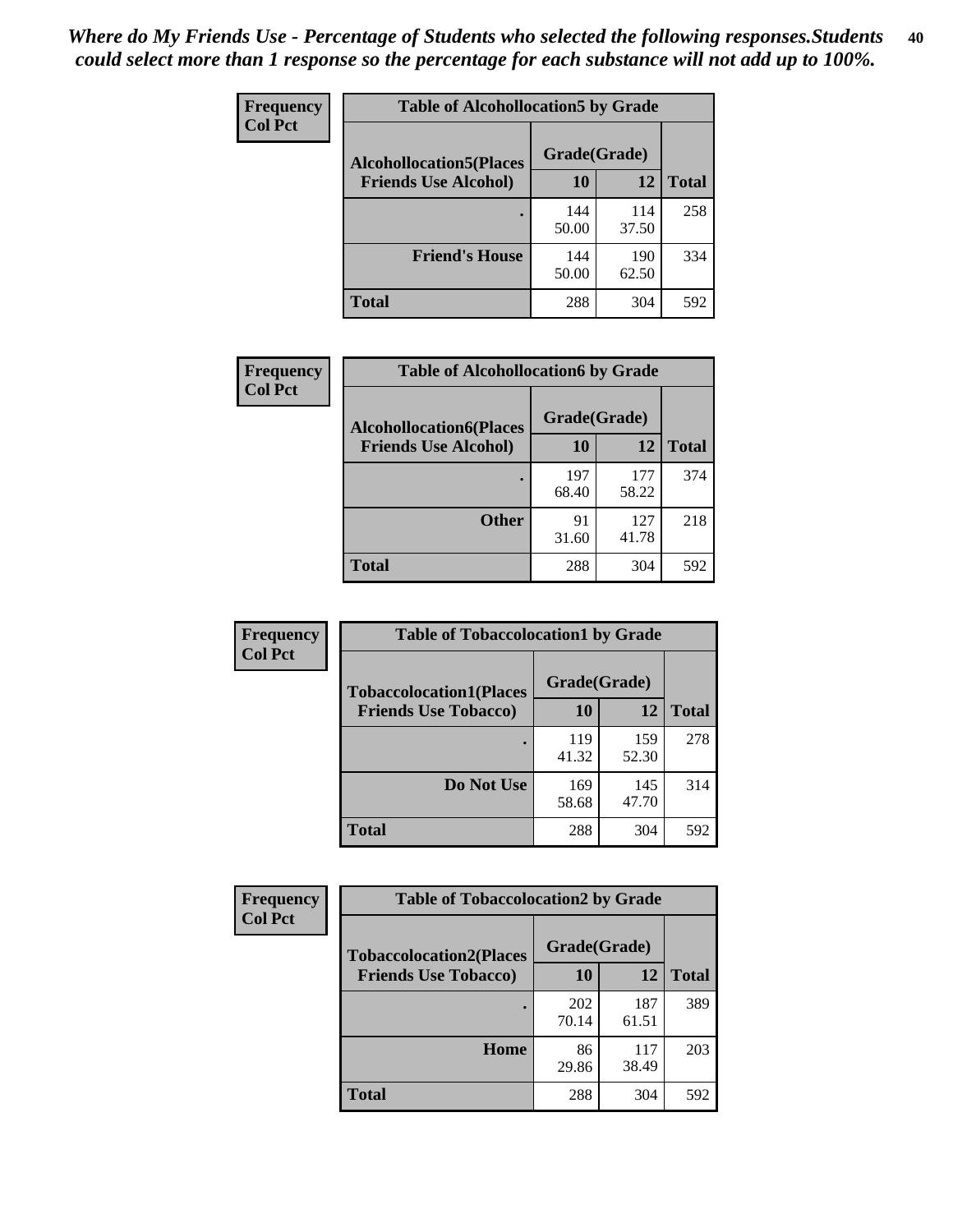| Frequency      | <b>Table of Tobaccolocation3 by Grade</b> |              |              |              |  |
|----------------|-------------------------------------------|--------------|--------------|--------------|--|
| <b>Col Pct</b> | <b>Tobaccolocation3(Places</b>            | Grade(Grade) |              |              |  |
|                | <b>Friends Use Tobacco)</b>               | 10           | 12           | <b>Total</b> |  |
|                |                                           | 240<br>83.33 | 248<br>81.58 | 488          |  |
|                | <b>School</b>                             | 48<br>16.67  | 56<br>18.42  | 104          |  |
|                | <b>Total</b>                              | 288          | 304          | 592          |  |

| Frequency      | <b>Table of Tobaccolocation4 by Grade</b> |              |              |              |
|----------------|-------------------------------------------|--------------|--------------|--------------|
| <b>Col Pct</b> | <b>Tobaccolocation4(Places</b>            | Grade(Grade) |              |              |
|                | <b>Friends Use Tobacco)</b>               | 10           | <b>12</b>    | <b>Total</b> |
|                |                                           | 223<br>77.43 | 193<br>63.49 | 416          |
|                | Car                                       | 65<br>22.57  | 111<br>36.51 | 176          |
|                | <b>Total</b>                              | 288          | 304          | 592          |

| Frequency<br><b>Col Pct</b> | <b>Table of Tobaccolocation5 by Grade</b>                     |                    |              |              |
|-----------------------------|---------------------------------------------------------------|--------------------|--------------|--------------|
|                             | <b>Tobaccolocation5(Places</b><br><b>Friends Use Tobacco)</b> | Grade(Grade)<br>10 | 12           | <b>Total</b> |
|                             |                                                               | 192<br>66.67       | 178<br>58.55 | 370          |
|                             | <b>Friend's House</b>                                         | 96<br>33.33        | 126<br>41.45 | 222          |
|                             | <b>Total</b>                                                  | 288                | 304          | 592          |

| Frequency      | <b>Table of Tobaccolocation6 by Grade</b> |              |              |              |
|----------------|-------------------------------------------|--------------|--------------|--------------|
| <b>Col Pct</b> | <b>Tobaccolocation6(Places</b>            | Grade(Grade) |              |              |
|                | <b>Friends Use Tobacco)</b>               | 10           | 12           | <b>Total</b> |
|                |                                           | 209<br>72.57 | 195<br>64.14 | 404          |
|                | <b>Other</b>                              | 79<br>27.43  | 109<br>35.86 | 188          |
|                | <b>Total</b>                              | 288          | 304          | 592          |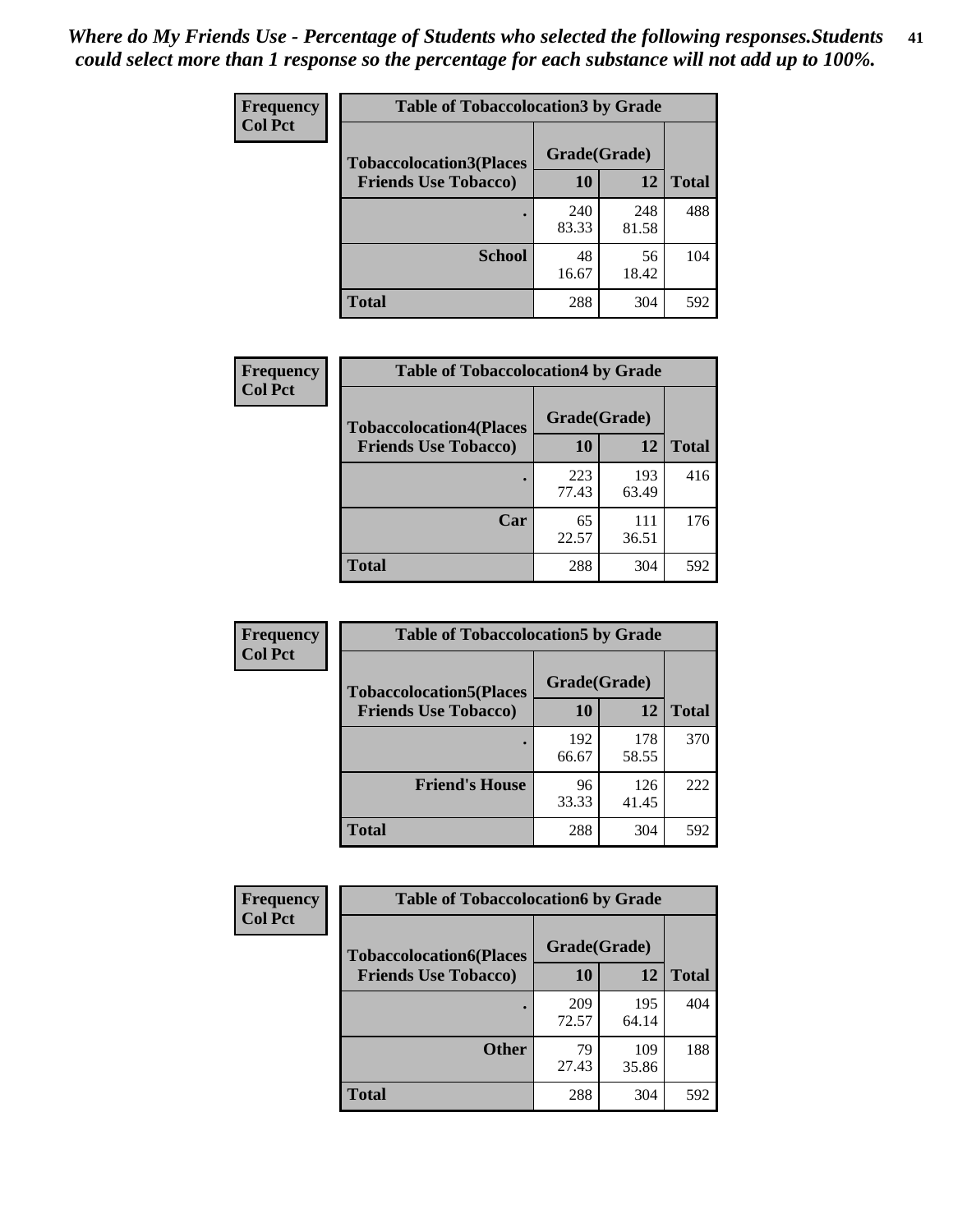| Frequency      | <b>Table of Marijuanalocation1 by Grade</b> |              |              |              |
|----------------|---------------------------------------------|--------------|--------------|--------------|
| <b>Col Pct</b> | <b>Marijuanalocation1(Places</b>            | Grade(Grade) |              |              |
|                | <b>Friends Use Marijuana</b> )              | <b>10</b>    | 12           | <b>Total</b> |
|                |                                             | 125<br>43.40 | 155<br>50.99 | 280          |
|                | Do Not Use                                  | 163<br>56.60 | 149<br>49.01 | 312          |
|                | <b>Total</b>                                | 288          | 304          | 592          |

| <b>Frequency</b> | <b>Table of Marijuanalocation2 by Grade</b>                        |                    |              |              |
|------------------|--------------------------------------------------------------------|--------------------|--------------|--------------|
| <b>Col Pct</b>   | <b>Marijuanalocation2(Places</b><br><b>Friends Use Marijuana</b> ) | Grade(Grade)<br>10 | 12           | <b>Total</b> |
|                  |                                                                    | 197<br>68.40       | 183<br>60.20 | 380          |
|                  | Home                                                               | 91<br>31.60        | 121<br>39.80 | 212          |
|                  | <b>Total</b>                                                       | 288                | 304          | 592          |

| <b>Frequency</b><br><b>Col Pct</b> | <b>Table of Marijuanalocation3 by Grade</b> |              |              |              |
|------------------------------------|---------------------------------------------|--------------|--------------|--------------|
|                                    | <b>Marijuanalocation3</b> (Places           | Grade(Grade) |              |              |
|                                    | <b>Friends Use Marijuana</b> )              | <b>10</b>    | 12           | <b>Total</b> |
|                                    |                                             | 255<br>88.54 | 278<br>91.45 | 533          |
|                                    | <b>School</b>                               | 33<br>11.46  | 26<br>8.55   | 59           |
|                                    | <b>Total</b>                                | 288          | 304          | 592          |

| <b>Frequency</b> | <b>Table of Marijuanalocation4 by Grade</b> |              |              |              |  |
|------------------|---------------------------------------------|--------------|--------------|--------------|--|
| <b>Col Pct</b>   | <b>Marijuanalocation4(Places</b>            | Grade(Grade) |              |              |  |
|                  | <b>Friends Use Marijuana</b> )              | <b>10</b>    | 12           | <b>Total</b> |  |
|                  |                                             | 225<br>78.13 | 207<br>68.09 | 432          |  |
|                  | Car                                         | 63<br>21.88  | 97<br>31.91  | 160          |  |
|                  | <b>Total</b>                                | 288          | 304          | 592          |  |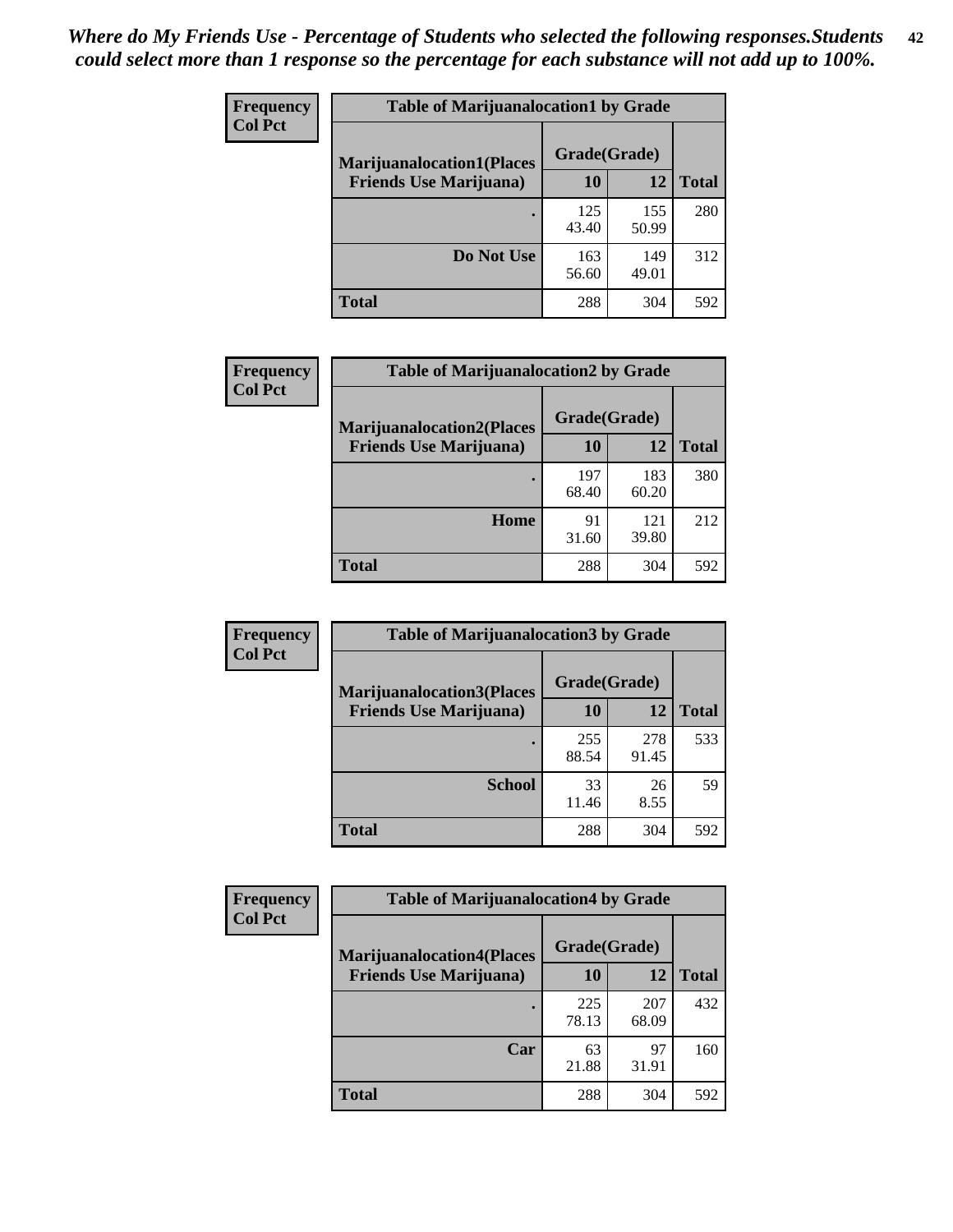| <b>Frequency</b> | <b>Table of Marijuanalocation5 by Grade</b> |              |              |              |
|------------------|---------------------------------------------|--------------|--------------|--------------|
| <b>Col Pct</b>   | <b>Marijuanalocation5</b> (Places           | Grade(Grade) |              |              |
|                  | <b>Friends Use Marijuana</b> )              | 10           | 12           | <b>Total</b> |
|                  |                                             | 179<br>62.15 | 169<br>55.59 | 348          |
|                  | <b>Friend's House</b>                       | 109<br>37.85 | 135<br>44.41 | 244          |
|                  | <b>Total</b>                                | 288          | 304          | 592          |

| <b>Frequency</b> | <b>Table of Marijuanalocation6 by Grade</b>                        |                    |              |              |
|------------------|--------------------------------------------------------------------|--------------------|--------------|--------------|
| <b>Col Pct</b>   | <b>Marijuanalocation6(Places</b><br><b>Friends Use Marijuana</b> ) | Grade(Grade)<br>10 | 12           | <b>Total</b> |
|                  |                                                                    | 217<br>75.35       | 199<br>65.46 | 416          |
|                  | <b>Other</b>                                                       | 71<br>24.65        | 105<br>34.54 | 176          |
|                  | <b>Total</b>                                                       | 288                | 304          | 592          |

| <b>Frequency</b> | <b>Table of Otherdruglocation1 by Grade</b>                          |              |              |              |
|------------------|----------------------------------------------------------------------|--------------|--------------|--------------|
| <b>Col Pct</b>   | <b>Otherdruglocation1(Places</b><br><b>Friends Use Other Illegal</b> | Grade(Grade) |              |              |
|                  | Drugs)                                                               | 10           | 12           | <b>Total</b> |
|                  |                                                                      | 72<br>25.00  | 101<br>33.22 | 173          |
|                  | Do Not Use                                                           | 216<br>75.00 | 203<br>66.78 | 419          |
|                  | <b>Total</b>                                                         | 288          | 304          | 592          |

| <b>Frequency</b> | <b>Table of Otherdruglocation2 by Grade</b>                           |              |              |              |
|------------------|-----------------------------------------------------------------------|--------------|--------------|--------------|
| <b>Col Pct</b>   | <b>Otherdruglocation2(Places)</b><br><b>Friends Use Other Illegal</b> | Grade(Grade) |              |              |
|                  | Drugs)                                                                | 10           | 12           | <b>Total</b> |
|                  |                                                                       | 233<br>80.90 | 236<br>77.63 | 469          |
|                  | Home                                                                  | 55<br>19.10  | 68<br>22.37  | 123          |
|                  | <b>Total</b>                                                          | 288          | 304          | 592          |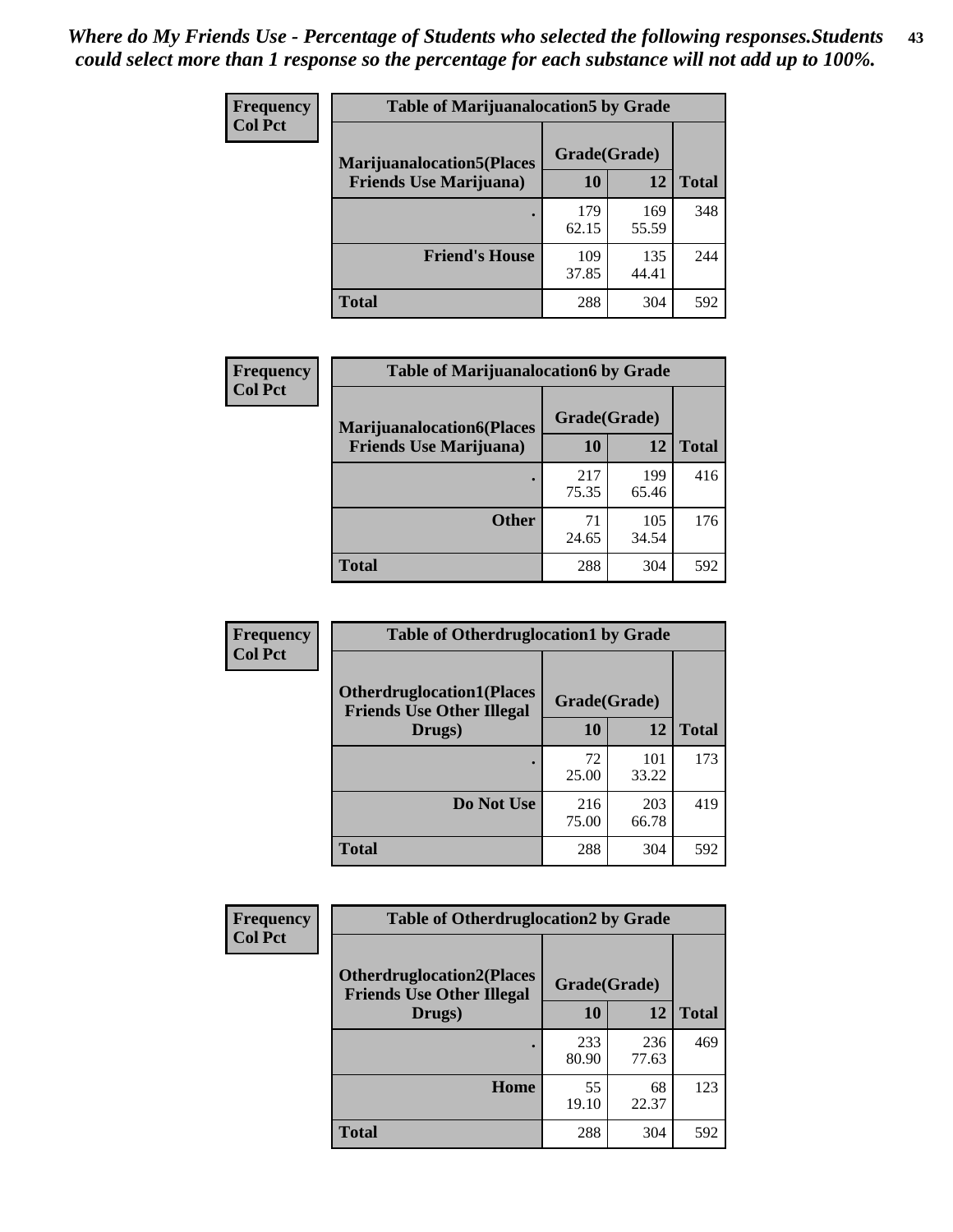| <b>Frequency</b> | <b>Table of Otherdruglocation 3 by Grade</b>                          |              |              |              |
|------------------|-----------------------------------------------------------------------|--------------|--------------|--------------|
| <b>Col Pct</b>   | <b>Otherdruglocation3(Places)</b><br><b>Friends Use Other Illegal</b> | Grade(Grade) |              |              |
|                  | Drugs)                                                                | 10           | 12           | <b>Total</b> |
|                  |                                                                       | 261<br>90.63 | 276<br>90.79 | 537          |
|                  | <b>School</b>                                                         | 27<br>9.38   | 28<br>9.21   | 55           |
|                  | <b>Total</b>                                                          | 288          | 304          | 592          |

| <b>Frequency</b><br><b>Col Pct</b> | <b>Table of Otherdruglocation4 by Grade</b>                          |              |              |              |
|------------------------------------|----------------------------------------------------------------------|--------------|--------------|--------------|
|                                    | <b>Otherdruglocation4(Places</b><br><b>Friends Use Other Illegal</b> | Grade(Grade) |              |              |
|                                    | Drugs)                                                               | 10           | 12           | <b>Total</b> |
|                                    |                                                                      | 262<br>90.97 | 262<br>86.18 | 524          |
|                                    | Car                                                                  | 26<br>9.03   | 42<br>13.82  | 68           |
|                                    | <b>Total</b>                                                         | 288          | 304          | 592          |

| <b>Frequency</b> | <b>Table of Otherdruglocation5 by Grade</b>                          |              |              |              |
|------------------|----------------------------------------------------------------------|--------------|--------------|--------------|
| <b>Col Pct</b>   | <b>Otherdruglocation5(Places</b><br><b>Friends Use Other Illegal</b> | Grade(Grade) |              |              |
|                  | Drugs)                                                               | 10           | 12           | <b>Total</b> |
|                  |                                                                      | 233<br>80.90 | 229<br>75.33 | 462          |
|                  | <b>Friend's House</b>                                                | 55<br>19.10  | 75<br>24.67  | 130          |
|                  | <b>Total</b>                                                         | 288          | 304          | 592          |

| <b>Frequency</b> | <b>Table of Otherdruglocation6 by Grade</b>                          |              |              |              |
|------------------|----------------------------------------------------------------------|--------------|--------------|--------------|
| <b>Col Pct</b>   | <b>Otherdruglocation6(Places</b><br><b>Friends Use Other Illegal</b> | Grade(Grade) |              |              |
|                  | Drugs)                                                               | 10           | 12           | <b>Total</b> |
|                  |                                                                      | 241<br>83.68 | 232<br>76.32 | 473          |
|                  | <b>Other</b>                                                         | 47<br>16.32  | 72<br>23.68  | 119          |
|                  | <b>Total</b>                                                         | 288          | 304          | 592          |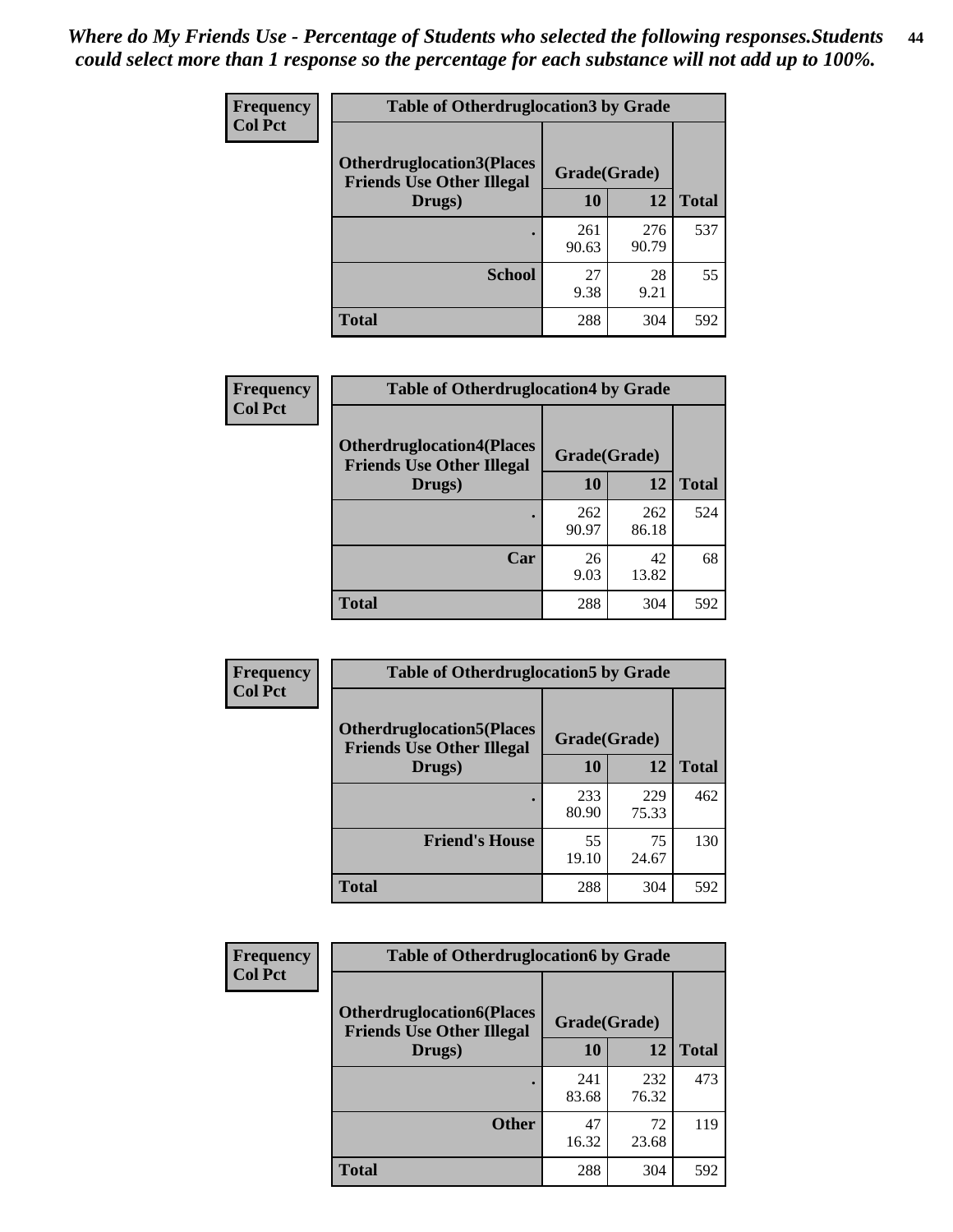| Frequency      | <b>Table of Alcoholtime1 by Grade</b>                           |              |              |              |
|----------------|-----------------------------------------------------------------|--------------|--------------|--------------|
| <b>Col Pct</b> | <b>Alcoholtime1(Times</b><br>Grade(Grade)<br><b>Friends Use</b> |              |              |              |
|                | Alcohol)                                                        | 10           | 12           | <b>Total</b> |
|                |                                                                 | 174<br>60.42 | 219<br>72.04 | 393          |
|                | Do Not Use                                                      | 114<br>39.58 | 85<br>27.96  | 199          |
|                | <b>Total</b>                                                    | 288          | 304          | 592          |

| Frequency      | <b>Table of Alcoholtime2 by Grade</b>           |              |              |              |
|----------------|-------------------------------------------------|--------------|--------------|--------------|
| <b>Col Pct</b> | <b>Alcoholtime2(Times</b><br><b>Friends Use</b> | Grade(Grade) |              |              |
|                | Alcohol)                                        | 10           | 12           | <b>Total</b> |
|                |                                                 | 269<br>93.40 | 280<br>92.11 | 549          |
|                | <b>On Way to School</b>                         | 19<br>6.60   | 24<br>7.89   | 43           |
|                | <b>Total</b>                                    | 288          | 304          | 592          |

| Frequency<br><b>Col Pct</b> | <b>Table of Alcoholtime3 by Grade</b>                           |              |              |              |
|-----------------------------|-----------------------------------------------------------------|--------------|--------------|--------------|
|                             | <b>Alcoholtime3(Times</b><br>Grade(Grade)<br><b>Friends Use</b> |              |              |              |
|                             | Alcohol)                                                        | 10           | 12           | <b>Total</b> |
|                             |                                                                 | 272<br>94.44 | 285<br>93.75 | 557          |
|                             | <b>During School</b>                                            | 16<br>5.56   | 19<br>6.25   | 35           |
|                             | <b>Total</b>                                                    | 288          | 304          | 592          |

| <b>Frequency</b><br><b>Col Pct</b> | <b>Table of Alcoholtime4 by Grade</b> |              |              |              |
|------------------------------------|---------------------------------------|--------------|--------------|--------------|
|                                    | <b>Alcoholtime4(Times</b>             | Grade(Grade) |              |              |
|                                    | <b>Friends Use Alcohol)</b>           | 10           | 12           | <b>Total</b> |
|                                    |                                       | 260<br>90.28 | 279<br>91.78 | 539          |
|                                    | <b>On Way Home From School</b>        | 28<br>9.72   | 25<br>8.22   | 53           |
|                                    | <b>Total</b>                          | 288          | 304          | 592          |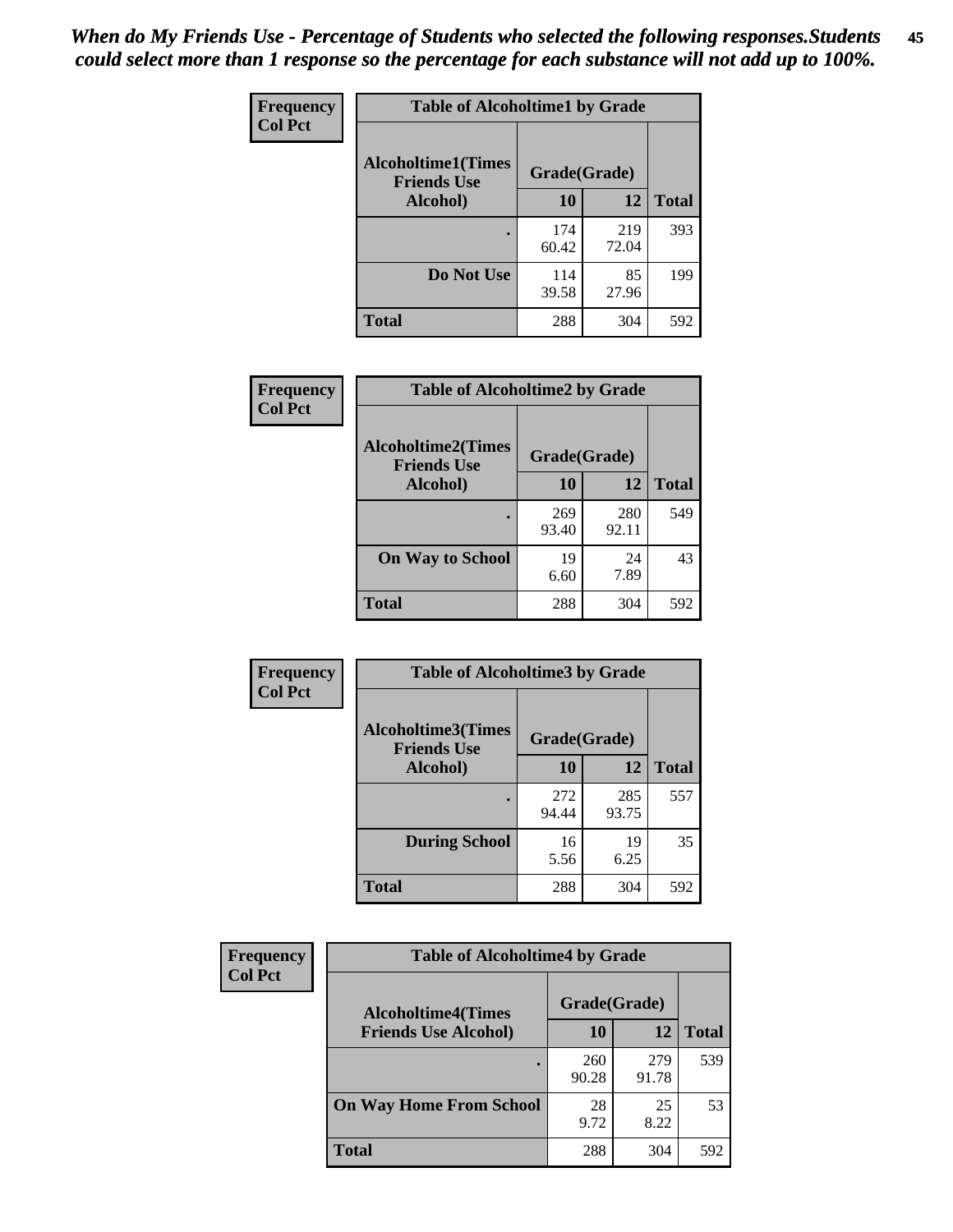*When do My Friends Use - Percentage of Students who selected the following responses.Students could select more than 1 response so the percentage for each substance will not add up to 100%.* **46**

| Frequency      | <b>Table of Alcoholtime5 by Grade</b>           |              |              |              |
|----------------|-------------------------------------------------|--------------|--------------|--------------|
| <b>Col Pct</b> | <b>Alcoholtime5(Times</b><br><b>Friends Use</b> | Grade(Grade) |              |              |
|                | Alcohol)                                        | 10           | 12           | <b>Total</b> |
|                |                                                 | 208<br>72.22 | 220<br>72.37 | 428          |
|                | Weeknights                                      | 80<br>27.78  | 84<br>27.63  | 164          |
|                | <b>Total</b>                                    | 288          | 304          | 592          |

| Frequency      | <b>Table of Alcoholtime6 by Grade</b>           |              |              |              |
|----------------|-------------------------------------------------|--------------|--------------|--------------|
| <b>Col Pct</b> | <b>Alcoholtime6(Times</b><br><b>Friends Use</b> | Grade(Grade) |              |              |
|                | Alcohol)                                        | 10           | 12           | <b>Total</b> |
|                |                                                 | 111<br>38.54 | 75<br>24.67  | 186          |
|                | Weekends                                        | 177<br>61.46 | 229<br>75.33 | 406          |
|                | <b>Total</b>                                    | 288          | 304          | 592          |

| Frequency      | <b>Table of Tobaccotime1 by Grade</b>           |              |              |              |
|----------------|-------------------------------------------------|--------------|--------------|--------------|
| <b>Col Pct</b> | <b>Tobaccotime1(Times</b><br><b>Friends Use</b> | Grade(Grade) |              |              |
|                | <b>Tobacco</b> )                                | 10           | 12           | <b>Total</b> |
|                | ٠                                               | 121<br>42.01 | 159<br>52.30 | 280          |
|                | Do Not Use                                      | 167<br>57.99 | 145<br>47.70 | 312          |
|                | <b>Total</b>                                    | 288          | 304          | 592          |

| <b>Frequency</b> | <b>Table of Tobaccotime2 by Grade</b>           |              |              |              |
|------------------|-------------------------------------------------|--------------|--------------|--------------|
| <b>Col Pct</b>   | <b>Tobaccotime2(Times</b><br><b>Friends Use</b> | Grade(Grade) |              |              |
|                  | <b>Tobacco</b> )                                | 10           | 12           | <b>Total</b> |
|                  |                                                 | 242<br>84.03 | 218<br>71.71 | 460          |
|                  | <b>On Way to School</b>                         | 46<br>15.97  | 86<br>28.29  | 132          |
|                  | <b>Total</b>                                    | 288          | 304          | 592          |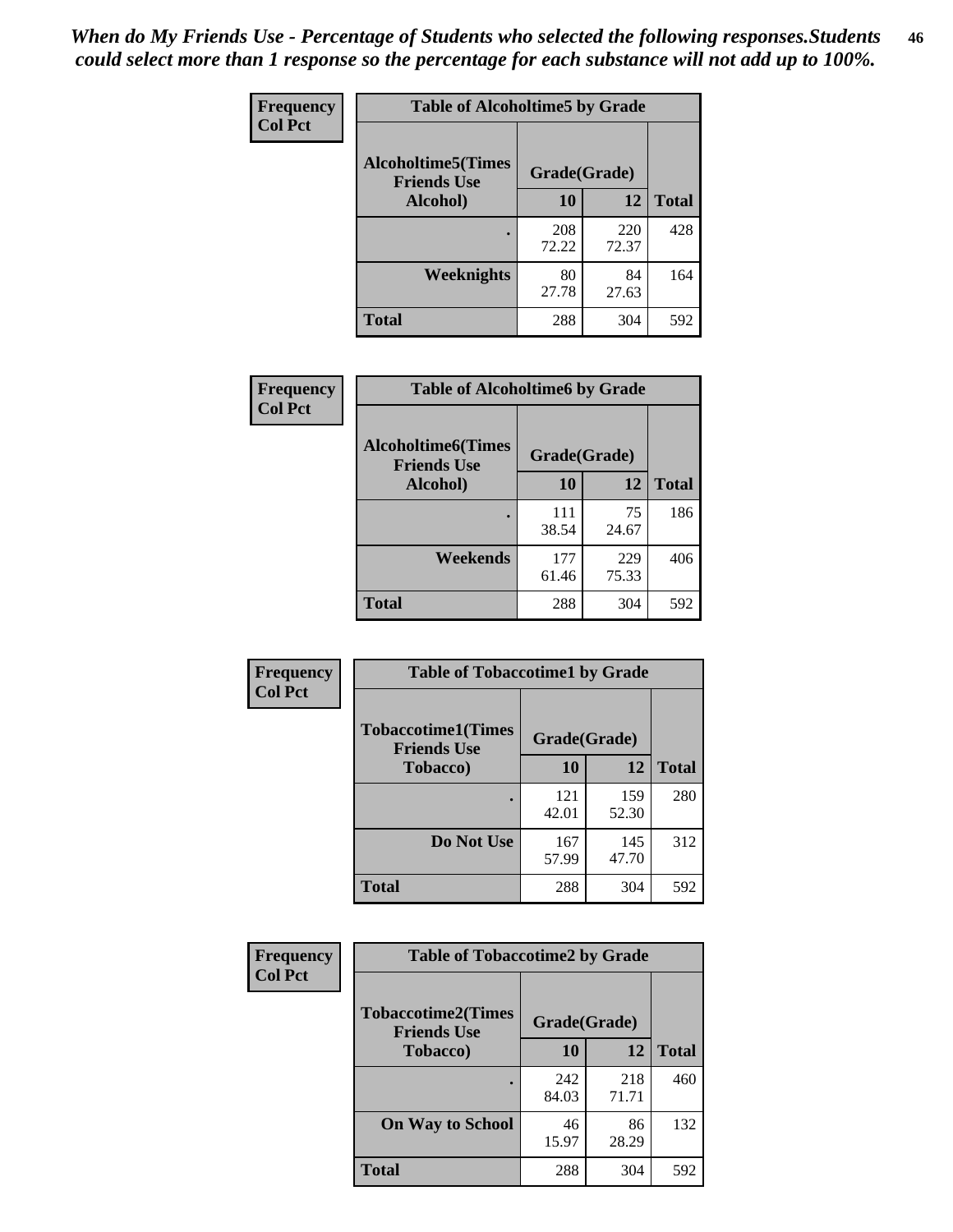*When do My Friends Use - Percentage of Students who selected the following responses.Students could select more than 1 response so the percentage for each substance will not add up to 100%.* **47**

| <b>Frequency</b> | <b>Table of Tobaccotime3 by Grade</b>           |              |              |              |
|------------------|-------------------------------------------------|--------------|--------------|--------------|
| <b>Col Pct</b>   | <b>Tobaccotime3(Times</b><br><b>Friends Use</b> | Grade(Grade) |              |              |
|                  | <b>Tobacco</b> )                                | 10           | 12           | <b>Total</b> |
|                  |                                                 | 247<br>85.76 | 266<br>87.50 | 513          |
|                  | <b>During School</b>                            | 41<br>14.24  | 38<br>12.50  | 79           |
|                  | <b>Total</b>                                    | 288          | 304          | 592          |

| Frequency<br><b>Col Pct</b> | <b>Table of Tobaccotime4 by Grade</b> |              |              |              |
|-----------------------------|---------------------------------------|--------------|--------------|--------------|
|                             | <b>Tobaccotime4(Times</b>             | Grade(Grade) |              |              |
|                             | <b>Friends Use Tobacco)</b>           | 10           | 12           | <b>Total</b> |
|                             |                                       | 260<br>90.28 | 279<br>91.78 | 539          |
|                             | <b>On Way Home From School</b>        | 28<br>9.72   | 25<br>8.22   | 53           |
|                             | <b>Total</b>                          | 288          | 304          | 592          |

| <b>Frequency</b> | <b>Table of Tobaccotime5 by Grade</b>           |              |              |              |
|------------------|-------------------------------------------------|--------------|--------------|--------------|
| <b>Col Pct</b>   | <b>Tobaccotime5(Times</b><br><b>Friends Use</b> | Grade(Grade) |              |              |
|                  | <b>Tobacco</b> )                                | 10           | 12           | <b>Total</b> |
|                  |                                                 | 202<br>70.14 | 178<br>58.55 | 380          |
|                  | Weeknights                                      | 86<br>29.86  | 126<br>41.45 | 212          |
|                  | <b>Total</b>                                    | 288          | 304          | 592          |

| Frequency<br><b>Col Pct</b> | <b>Table of Tobaccotime6 by Grade</b>           |              |              |              |
|-----------------------------|-------------------------------------------------|--------------|--------------|--------------|
|                             | <b>Tobaccotime6(Times</b><br><b>Friends Use</b> | Grade(Grade) |              |              |
|                             | <b>Tobacco</b> )                                | 10           | 12           | <b>Total</b> |
|                             |                                                 | 184<br>63.89 | 152<br>50.00 | 336          |
|                             | Weekends                                        | 104<br>36.11 | 152<br>50.00 | 256          |
|                             | Total                                           | 288          | 304          | 592          |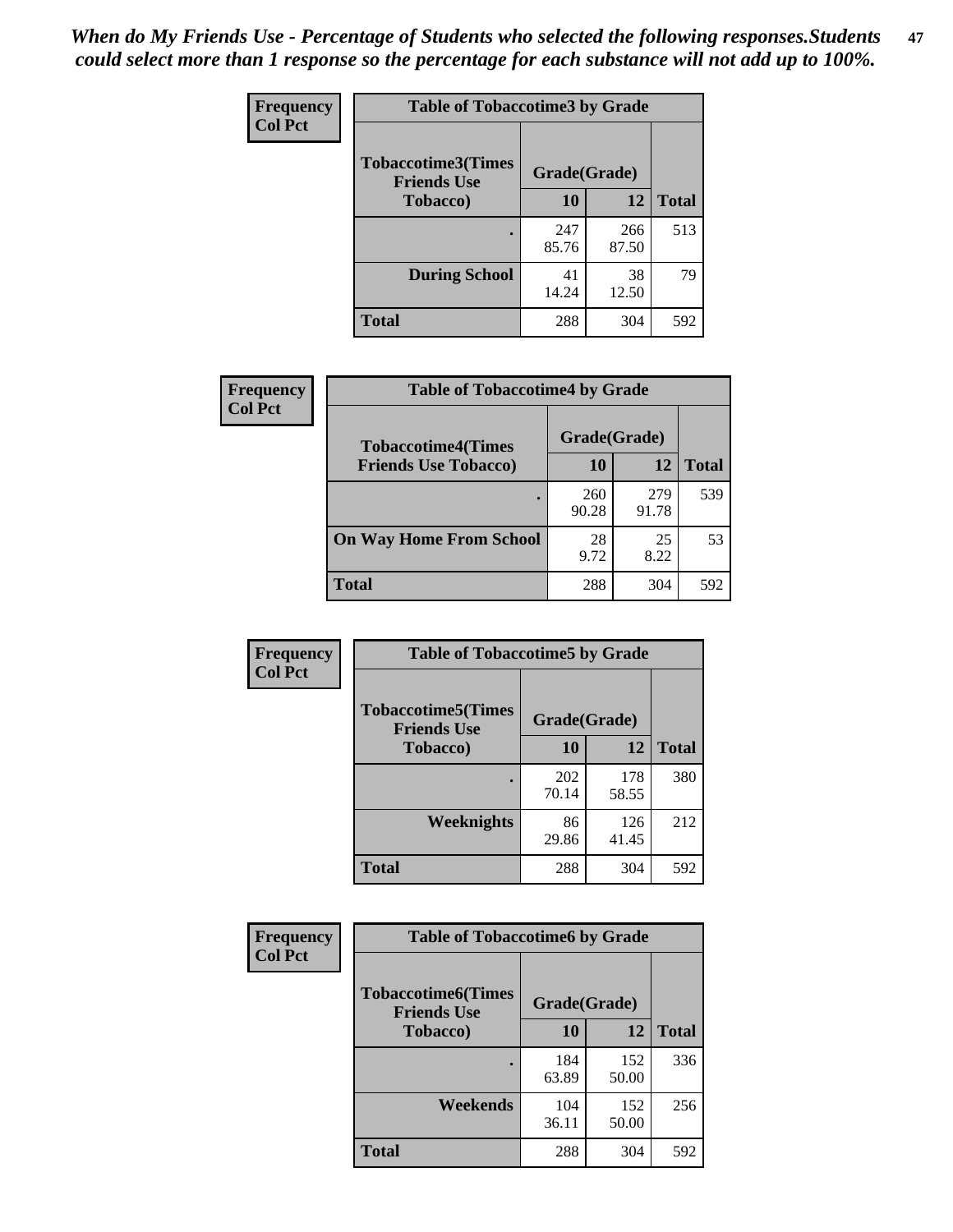| Frequency      | <b>Table of Marijuanatime1 by Grade</b>           |              |              |              |
|----------------|---------------------------------------------------|--------------|--------------|--------------|
| <b>Col Pct</b> | <b>Marijuanatime1(Times</b><br><b>Friends Use</b> | Grade(Grade) |              |              |
|                | Marijuana)                                        | 10           | 12           | <b>Total</b> |
|                |                                                   | 124<br>43.06 | 158<br>51.97 | 282          |
|                | Do Not Use                                        | 164<br>56.94 | 146<br>48.03 | 310          |
|                | <b>Total</b>                                      | 288          | 304          | 592          |

| Frequency      | <b>Table of Marijuanatime2 by Grade</b>           |              |              |              |
|----------------|---------------------------------------------------|--------------|--------------|--------------|
| <b>Col Pct</b> | <b>Marijuanatime2(Times</b><br><b>Friends Use</b> | Grade(Grade) |              |              |
|                | Marijuana)                                        | 10           | 12           | <b>Total</b> |
|                |                                                   | 239<br>82.99 | 241<br>79.28 | 480          |
|                | <b>On Way to School</b>                           | 49<br>17.01  | 63<br>20.72  | 112          |
|                | <b>Total</b>                                      | 288          | 304          | 592          |

| <b>Frequency</b> | <b>Table of Marijuanatime3 by Grade</b>    |              |              |              |  |
|------------------|--------------------------------------------|--------------|--------------|--------------|--|
| <b>Col Pct</b>   | Marijuanatime3(Times<br><b>Friends Use</b> | Grade(Grade) |              |              |  |
|                  | Marijuana)                                 | 10           | 12           | <b>Total</b> |  |
|                  |                                            | 267<br>92.71 | 289<br>95.07 | 556          |  |
|                  | <b>During School</b>                       | 21<br>7.29   | 15<br>4.93   | 36           |  |
|                  | <b>Total</b>                               | 288          | 304          | 592          |  |

| <b>Frequency</b><br><b>Col Pct</b> | <b>Table of Marijuanatime4 by Grade</b> |              |              |       |
|------------------------------------|-----------------------------------------|--------------|--------------|-------|
|                                    | <b>Marijuanatime4</b> (Times            | Grade(Grade) |              |       |
|                                    | <b>Friends Use Marijuana</b> )          | 10           | 12           | Total |
|                                    |                                         | 243<br>84.38 | 238<br>78.29 | 481   |
|                                    | <b>On Way Home From School</b>          | 45<br>15.63  | 66<br>21.71  |       |
|                                    | <b>Total</b>                            | 288          | 304          | 592   |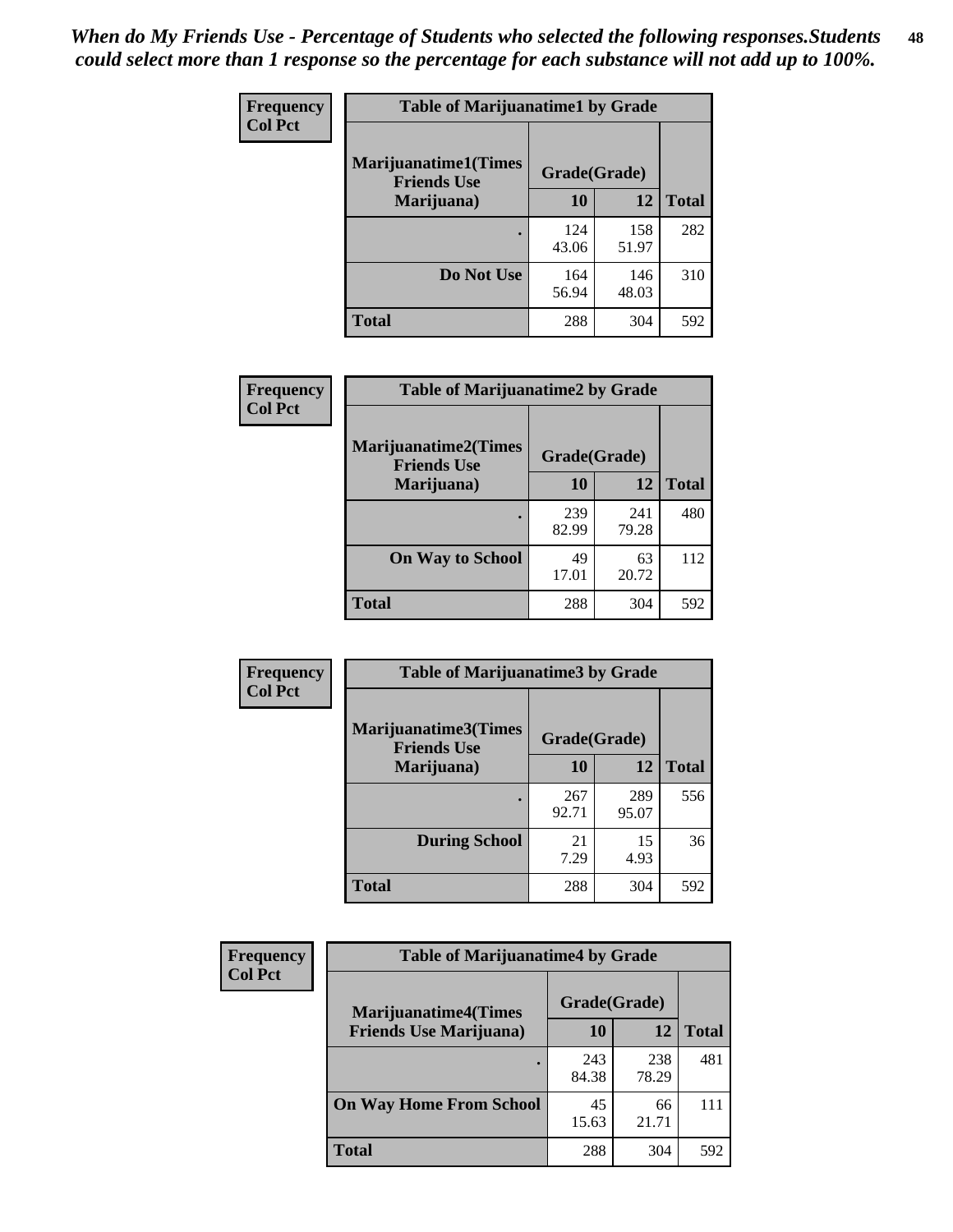| Frequency      | <b>Table of Marijuanatime5 by Grade</b>            |              |              |              |  |
|----------------|----------------------------------------------------|--------------|--------------|--------------|--|
| <b>Col Pct</b> | <b>Marijuanatime5</b> (Times<br><b>Friends Use</b> | Grade(Grade) |              |              |  |
|                | Marijuana)                                         | 10           | <b>12</b>    | <b>Total</b> |  |
|                |                                                    | 198<br>68.75 | 200<br>65.79 | 398          |  |
|                | Weeknights                                         | 90<br>31.25  | 104<br>34.21 | 194          |  |
|                | <b>Total</b>                                       | 288          | 304          | 592          |  |

| Frequency      | <b>Table of Marijuanatime6 by Grade</b>            |              |              |              |
|----------------|----------------------------------------------------|--------------|--------------|--------------|
| <b>Col Pct</b> | <b>Marijuanatime6</b> (Times<br><b>Friends Use</b> | Grade(Grade) |              |              |
|                | Marijuana)                                         | 10           | 12           | <b>Total</b> |
|                |                                                    | 164<br>56.94 | 142<br>46.71 | 306          |
|                | Weekends                                           | 124<br>43.06 | 162<br>53.29 | 286          |
|                | <b>Total</b>                                       | 288          | 304          | 592          |

| Frequency      | <b>Table of Otherdrugtime1 by Grade</b>                 |              |              |              |  |
|----------------|---------------------------------------------------------|--------------|--------------|--------------|--|
| <b>Col Pct</b> | <b>Otherdrugtime1(Times</b><br><b>Friends Use Other</b> | Grade(Grade) |              |              |  |
|                | <b>Illegal Drugs</b> )                                  | 10           | 12           | <b>Total</b> |  |
|                |                                                         | 75<br>26.04  | 92<br>30.26  | 167          |  |
|                | Do Not Use                                              | 213<br>73.96 | 212<br>69.74 | 425          |  |
|                | Total                                                   | 288          | 304          | 592          |  |

| Frequency      | <b>Table of Otherdrugtime2 by Grade</b>                 |              |              |              |  |  |  |
|----------------|---------------------------------------------------------|--------------|--------------|--------------|--|--|--|
| <b>Col Pct</b> | <b>Otherdrugtime2(Times</b><br><b>Friends Use Other</b> | Grade(Grade) |              |              |  |  |  |
|                | <b>Illegal Drugs</b> )                                  | 10           | 12           | <b>Total</b> |  |  |  |
|                |                                                         | 271<br>94.10 | 275<br>90.46 | 546          |  |  |  |
|                | <b>On Way to School</b>                                 | 17<br>5.90   | 29<br>9.54   | 46           |  |  |  |
|                | Total                                                   | 288          | 304          | 592          |  |  |  |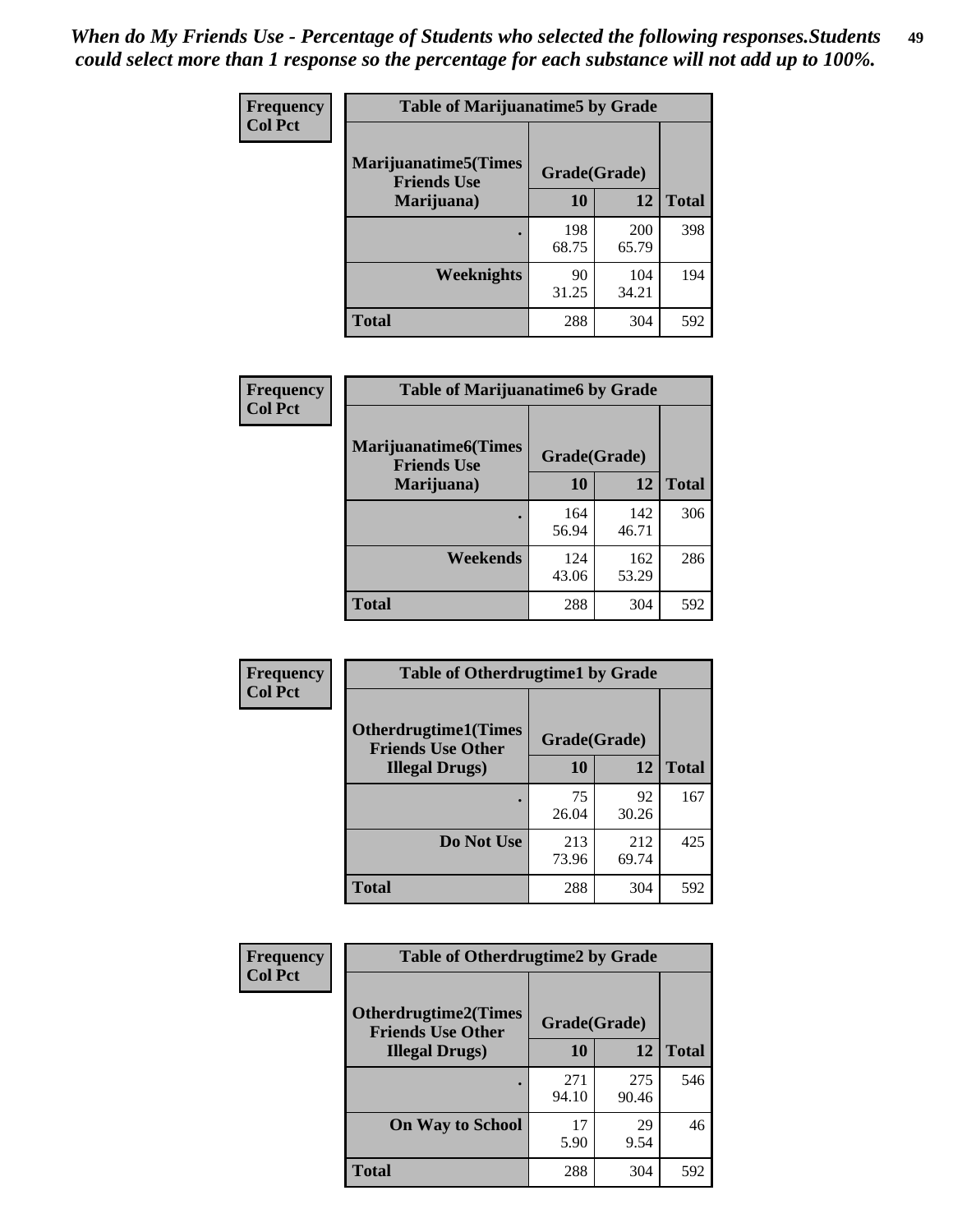| <b>Frequency</b><br><b>Col Pct</b> | <b>Table of Otherdrugtime3 by Grade</b>                 |              |              |              |  |  |
|------------------------------------|---------------------------------------------------------|--------------|--------------|--------------|--|--|
|                                    | <b>Otherdrugtime3(Times</b><br><b>Friends Use Other</b> | Grade(Grade) |              |              |  |  |
|                                    | <b>Illegal Drugs</b> )                                  | 10           | 12           | <b>Total</b> |  |  |
|                                    |                                                         | 274<br>95.14 | 283<br>93.09 | 557          |  |  |
|                                    | <b>During School</b>                                    | 14<br>4.86   | 21<br>6.91   | 35           |  |  |
|                                    | Total                                                   | 288          | 304          | 592          |  |  |

| Frequency      | <b>Table of Otherdrugtime4 by Grade</b>                         |              |              |              |  |  |
|----------------|-----------------------------------------------------------------|--------------|--------------|--------------|--|--|
| <b>Col Pct</b> | <b>Otherdrugtime4(Times</b><br><b>Friends Use Other Illegal</b> | Grade(Grade) |              |              |  |  |
|                | Drugs)                                                          | 10           | 12           | <b>Total</b> |  |  |
|                | ٠                                                               | 267<br>92.71 | 272<br>89.47 | 539          |  |  |
|                | <b>On Way Home From School</b>                                  | 21<br>7.29   | 32<br>10.53  | 53           |  |  |
|                | <b>Total</b>                                                    | 288          | 304          | 592          |  |  |

| <b>Frequency</b><br><b>Col Pct</b> | <b>Table of Otherdrugtime5 by Grade</b>                  |              |              |              |  |  |
|------------------------------------|----------------------------------------------------------|--------------|--------------|--------------|--|--|
|                                    | <b>Otherdrugtime5</b> (Times<br><b>Friends Use Other</b> | Grade(Grade) |              |              |  |  |
|                                    | <b>Illegal Drugs</b> )                                   | 10           | 12           | <b>Total</b> |  |  |
|                                    |                                                          | 241<br>83.68 | 252<br>82.89 | 493          |  |  |
|                                    | <b>Weeknights</b>                                        | 47<br>16.32  | 52<br>17.11  | 99           |  |  |
|                                    | Total                                                    | 288          | 304          | 592          |  |  |

| Frequency<br><b>Col Pct</b> | <b>Table of Otherdrugtime6 by Grade</b>                 |              |              |              |  |  |
|-----------------------------|---------------------------------------------------------|--------------|--------------|--------------|--|--|
|                             | <b>Otherdrugtime6(Times</b><br><b>Friends Use Other</b> | Grade(Grade) |              |              |  |  |
|                             | <b>Illegal Drugs)</b>                                   | 10           | 12           | <b>Total</b> |  |  |
|                             |                                                         | 212<br>73.61 | 209<br>68.75 | 421          |  |  |
|                             | Weekends                                                | 76<br>26.39  | 95<br>31.25  | 171          |  |  |
|                             | <b>Total</b>                                            | 288          | 304          | 592          |  |  |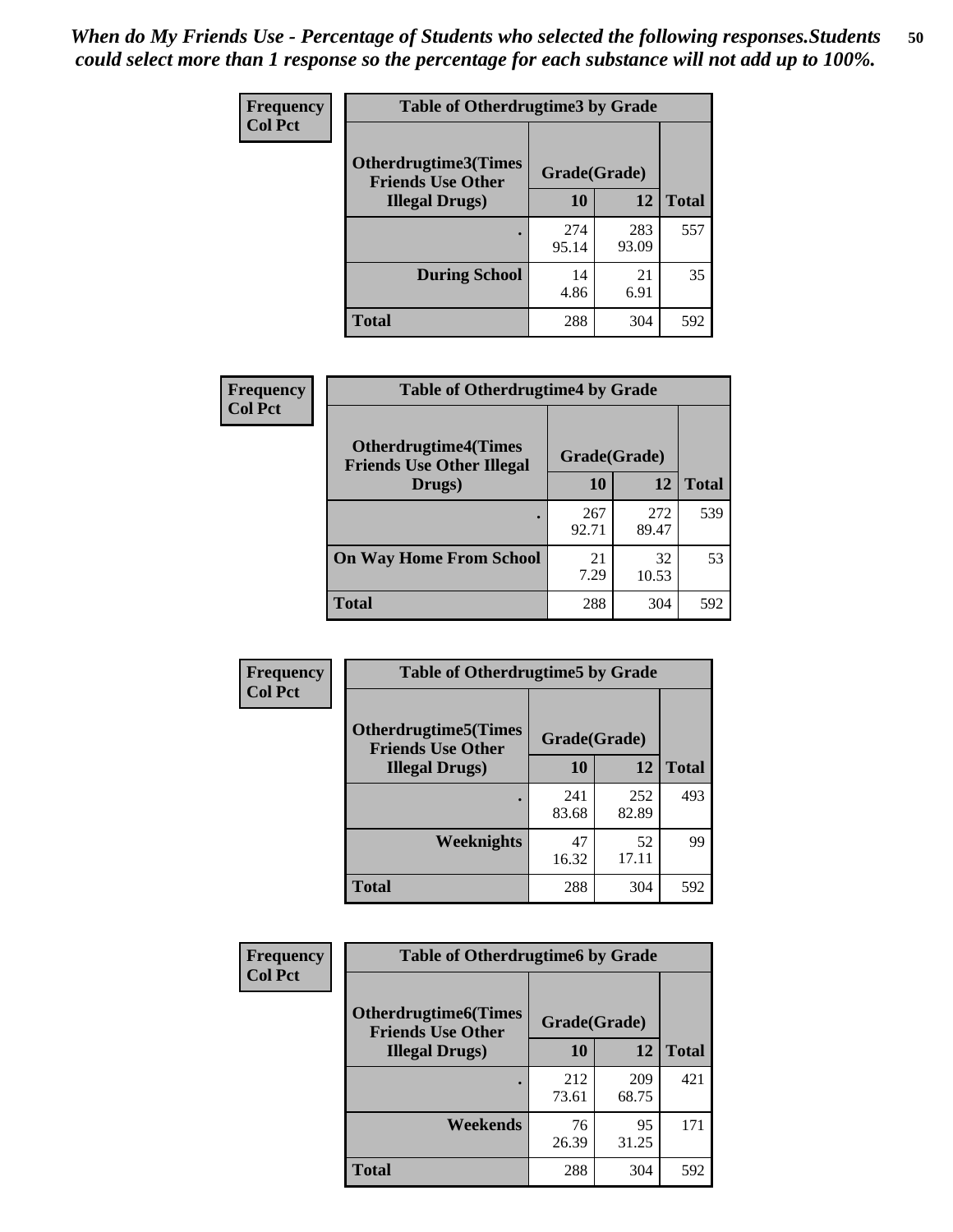| Frequency<br><b>Col Pct</b> | <b>Table of Educationalcohol by Grade</b>                                                                  |              |              |              |  |  |
|-----------------------------|------------------------------------------------------------------------------------------------------------|--------------|--------------|--------------|--|--|
|                             | Educationalcohol(I<br>have been taught<br>about alcohol,<br>tobacco,<br>and other drugs<br>within the last | Grade(Grade) |              |              |  |  |
|                             | year at school)                                                                                            | 10           | 12           | <b>Total</b> |  |  |
|                             | Yes                                                                                                        | 253<br>87.85 | 108<br>35.53 | 361          |  |  |
|                             | N <sub>0</sub>                                                                                             | 35<br>12.15  | 196<br>64.47 | 231          |  |  |
|                             | <b>Total</b>                                                                                               | 288          | 304          | 592          |  |  |

| Frequency      | <b>Table of Eversmoked by Grade</b> |              |              |              |  |  |  |
|----------------|-------------------------------------|--------------|--------------|--------------|--|--|--|
| <b>Col Pct</b> | Eversmoked(I<br>have smoked         | Grade(Grade) |              |              |  |  |  |
|                | a cigarette)                        | 10           | 12           | <b>Total</b> |  |  |  |
|                | <b>Yes</b>                          | 80<br>27.78  | 99<br>32.57  | 179          |  |  |  |
|                | N <sub>0</sub>                      | 208<br>72.22 | 205<br>67.43 | 413          |  |  |  |
|                | <b>Total</b>                        | 288          | 304          | 592          |  |  |  |

| Frequency      | <b>Table of Drovedrinking by Grade</b>                                                                              |                    |              |     |  |  |
|----------------|---------------------------------------------------------------------------------------------------------------------|--------------------|--------------|-----|--|--|
| <b>Col Pct</b> | Drovedrinking(In<br>the past 30 days I<br>have driven a car<br>or other vehicle<br>while I was<br>drinking alcohol) | Grade(Grade)<br>10 | <b>Total</b> |     |  |  |
|                | <b>Yes</b>                                                                                                          | 6<br>2.08          | 16<br>5.26   | 22  |  |  |
|                | N <sub>0</sub>                                                                                                      | 282<br>97.92       | 288<br>94.74 | 570 |  |  |
|                | <b>Total</b>                                                                                                        | 288                | 304          | 592 |  |  |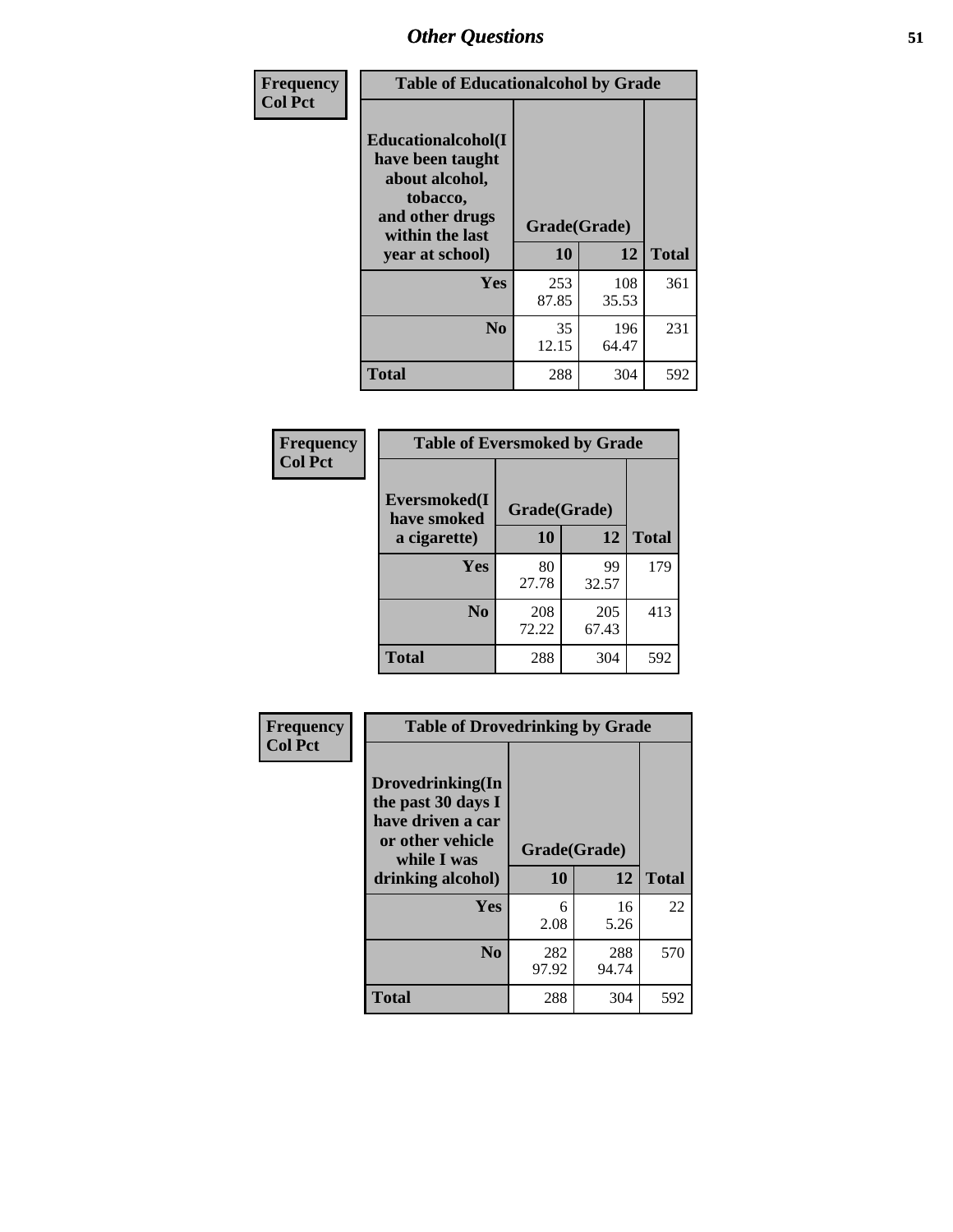| Frequency<br><b>Col Pct</b> | <b>Table of Rodedrinking by Grade</b>                                                                      |              |              |              |  |  |
|-----------------------------|------------------------------------------------------------------------------------------------------------|--------------|--------------|--------------|--|--|
|                             | Rodedrinking(In<br>the past 30 days<br>I have ridden in<br>a car with a<br>driver who had<br>been drinking | Grade(Grade) |              |              |  |  |
|                             | alcohol)                                                                                                   | 10           | 12           | <b>Total</b> |  |  |
|                             | <b>Yes</b>                                                                                                 | 37<br>12.85  | 41<br>13.49  | 78           |  |  |
|                             | N <sub>0</sub>                                                                                             | 251<br>87.15 | 263<br>86.51 | 514          |  |  |
|                             | <b>Total</b>                                                                                               | 288          | 304          | 592          |  |  |

#### **Frequency Col Pct**

| <b>Table of Drugsschool by Grade</b>                                                                                      |              |              |              |  |  |  |
|---------------------------------------------------------------------------------------------------------------------------|--------------|--------------|--------------|--|--|--|
| <b>Drugsschool</b> (During<br>the past 12 months,<br>I have been offered,<br>sold,<br>or given illegal<br>drugs on school | Grade(Grade) |              |              |  |  |  |
| property)                                                                                                                 | 10           | 12           | <b>Total</b> |  |  |  |
| Yes                                                                                                                       | 74<br>25.69  | 67<br>22.04  | 141          |  |  |  |
| N <sub>0</sub>                                                                                                            | 214<br>74.31 | 237<br>77.96 | 451          |  |  |  |
| <b>Total</b>                                                                                                              | 288          | 304          | 592          |  |  |  |

| Frequency      | <b>Table of Helpbullied by Grade</b>                 |              |              |              |  |  |  |
|----------------|------------------------------------------------------|--------------|--------------|--------------|--|--|--|
| <b>Col Pct</b> | $Helpb$ ullied $(I$<br>would help<br>someone who was | Grade(Grade) |              |              |  |  |  |
|                | being bullied)                                       | 10           | 12           | <b>Total</b> |  |  |  |
|                | <b>Strongly Agree</b>                                | 123<br>42.71 | 135<br>44.41 | 258          |  |  |  |
|                | <b>Somewhat Agree</b>                                | 133<br>46.18 | 142<br>46.71 | 275          |  |  |  |
|                | <b>Somewhat Disagree</b>                             | 16<br>5.56   | 18<br>5.92   | 34           |  |  |  |
|                | <b>Strongly Disagree</b>                             | 16<br>5.56   | 9<br>2.96    | 25           |  |  |  |
|                | <b>Total</b>                                         | 288          | 304          | 592          |  |  |  |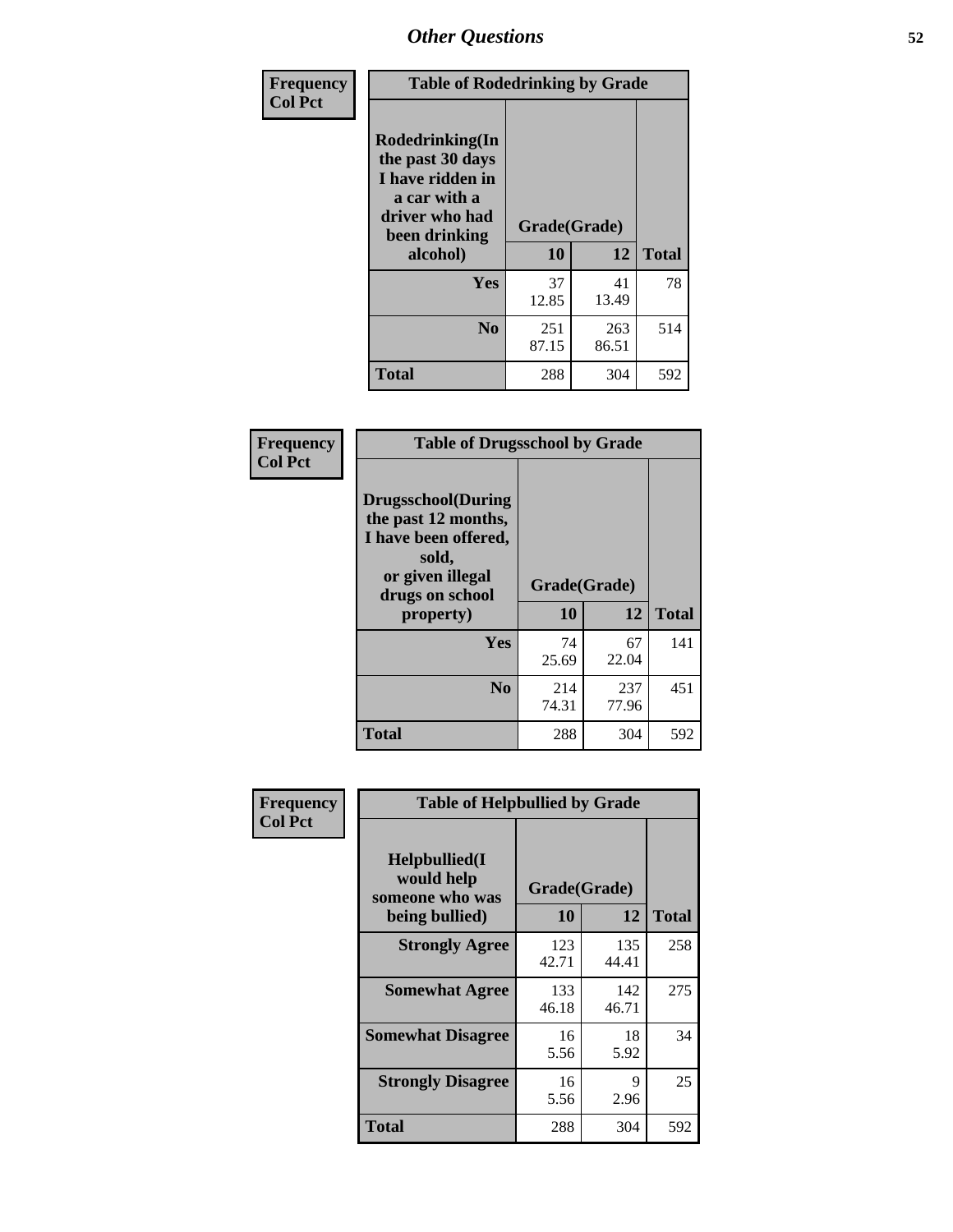| <b>Frequency</b> | <b>Table of Grade by Bingedrinking</b> |                                                                                                                 |            |                 |           |                |                       |           |              |
|------------------|----------------------------------------|-----------------------------------------------------------------------------------------------------------------|------------|-----------------|-----------|----------------|-----------------------|-----------|--------------|
| <b>Row Pct</b>   |                                        | <b>Bingedrinking</b> (I have drunk five or more<br>drinks of alcohol at one sitting during the<br>last 30 days) |            |                 |           |                |                       |           |              |
|                  |                                        | $\mathbf{0}$                                                                                                    | 1 or<br>2  | 3 <sub>to</sub> | 6 to<br>9 | 10<br>to<br>19 | <b>20</b><br>to<br>29 | All<br>30 |              |
|                  | Grade(Grade)                           | <b>Days</b>                                                                                                     | days       | days            | days      | days           | days                  | days      | <b>Total</b> |
|                  | 10                                     | 260<br>90.28                                                                                                    | 8<br>2.78  | 4<br>1.39       | 5<br>1.74 | 1.74           | 1.04                  | 3<br>1.04 | 288          |
|                  | 12                                     | 254<br>83.55                                                                                                    | 19<br>6.25 | 13<br>4.28      | 5<br>1.64 | 2.30           | 2<br>0.66             | 4<br>1.32 | 304          |

**Total** 1514 27 17 10 12 5 7 592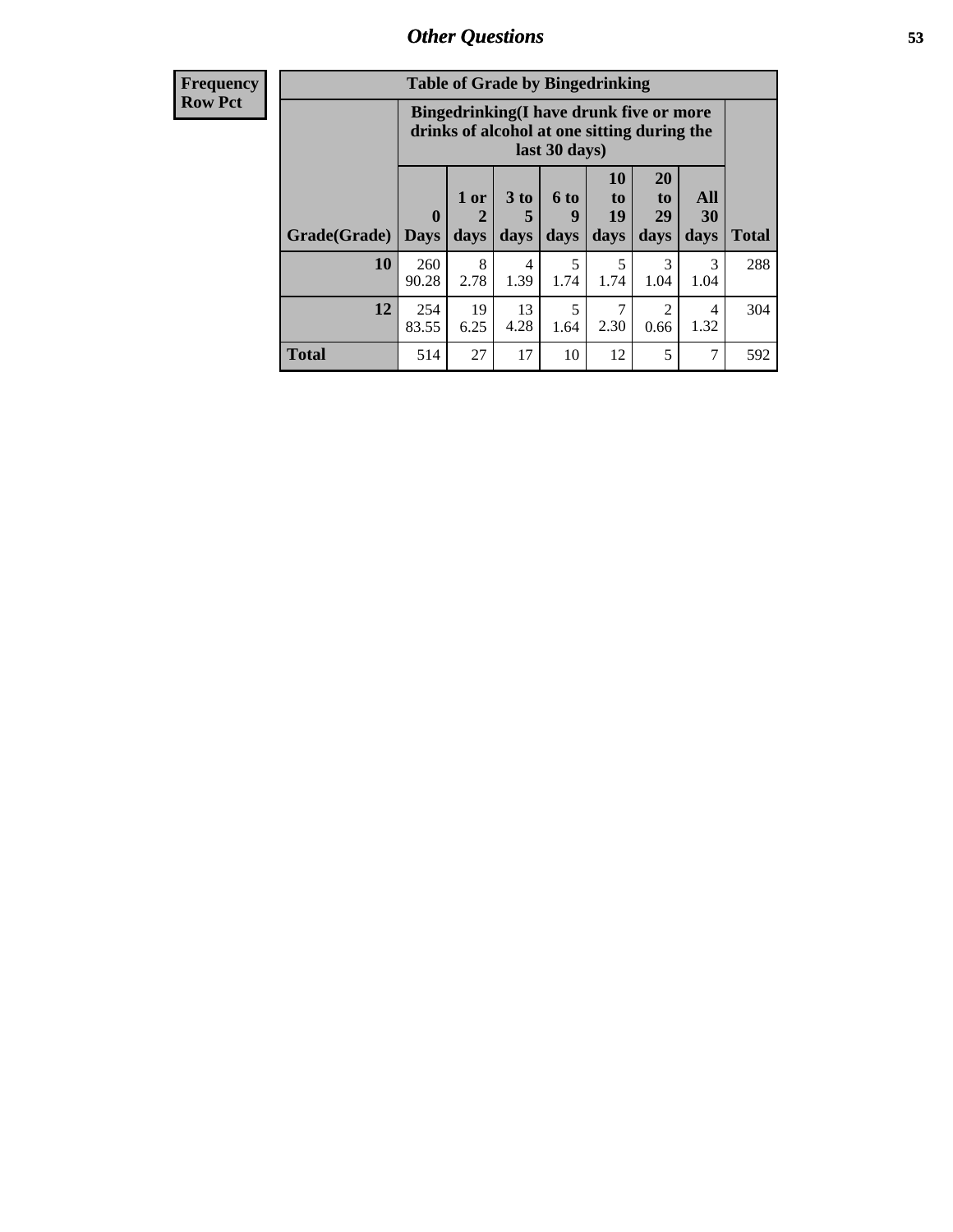### *Nutrition* **54**

| <b>Frequency</b> |
|------------------|
| <b>Row Pct</b>   |

| <b>Table of Grade by Dairy</b> |                          |                                                                                                                 |             |             |     |  |  |  |
|--------------------------------|--------------------------|-----------------------------------------------------------------------------------------------------------------|-------------|-------------|-----|--|--|--|
|                                |                          | Dairy (I eat at least 3 servings of dairy<br>products each day)                                                 |             |             |     |  |  |  |
| Grade(Grade)                   | <b>Strongly</b><br>Agree | Somewhat  <br><b>Somewhat</b><br><b>Strongly</b><br><b>Disagree</b><br><b>Disagree</b><br><b>Total</b><br>Agree |             |             |     |  |  |  |
| 10                             | 77<br>26.74              | 122<br>42.36                                                                                                    | 59<br>20.49 | 30<br>10.42 | 288 |  |  |  |
| 12                             | 87<br>28.62              | 114<br>37.50                                                                                                    | 72<br>23.68 | 31<br>10.20 | 304 |  |  |  |
| <b>Total</b>                   | 164                      | 236                                                                                                             | 131         | 61          | 592 |  |  |  |

| <b>Frequency</b> |  |
|------------------|--|
| <b>Row Pct</b>   |  |

| <b>Table of Grade by Fruitveg</b> |                          |                                                                              |              |             |     |  |  |  |
|-----------------------------------|--------------------------|------------------------------------------------------------------------------|--------------|-------------|-----|--|--|--|
|                                   |                          | Fruitveg(I eat at least 5 servings of fruits<br>and vegetables each day)     |              |             |     |  |  |  |
| Grade(Grade)                      | <b>Strongly</b><br>Agree | Somewhat Somewhat<br><b>Strongly</b><br><b>Disagree</b><br>Disagree<br>Agree |              |             |     |  |  |  |
| 10                                | 38<br>13.19              | 86<br>29.86                                                                  | 111<br>38.54 | 53<br>18.40 | 288 |  |  |  |
| 12                                | 29<br>9.54               | 99<br>32.57                                                                  | 117<br>38.49 | 59<br>19.41 | 304 |  |  |  |
| <b>Total</b>                      | 67                       | 185                                                                          | 228          | 112         | 592 |  |  |  |

| <b>Frequency</b> | <b>Table of Grade by Cafeteriahealthy</b>                             |                          |             |                                      |                                    |              |  |
|------------------|-----------------------------------------------------------------------|--------------------------|-------------|--------------------------------------|------------------------------------|--------------|--|
| <b>Row Pct</b>   | Cafeteriahealthy (School meals in my<br>school cafeteria are healthy) |                          |             |                                      |                                    |              |  |
|                  | Grade(Grade)                                                          | <b>Strongly</b><br>Agree | Agree       | Somewhat Somewhat<br><b>Disagree</b> | <b>Strongly</b><br><b>Disagree</b> | <b>Total</b> |  |
|                  | 10                                                                    | 2.43                     | 44<br>15.28 | 71<br>24.65                          | 166<br>57.64                       | 288          |  |
|                  | 12                                                                    | 11<br>3.62               | 68<br>22.37 | 90<br>29.61                          | 135<br>44.41                       | 304          |  |
|                  | Total                                                                 | 18                       | 112         | 161                                  | 301                                | 592          |  |

| <b>Frequency</b> |
|------------------|
| <b>Row Pct</b>   |

| <b>Table of Grade by Cafeterianutrition</b>                                                                                        |             |                                                                                           |             |             |              |  |  |  |
|------------------------------------------------------------------------------------------------------------------------------------|-------------|-------------------------------------------------------------------------------------------|-------------|-------------|--------------|--|--|--|
|                                                                                                                                    |             | <b>Cafeterianutrition</b> (Facts about nutrition<br>are available in my school cafeteria) |             |             |              |  |  |  |
| <b>Somewhat</b><br>Somewhat<br><b>Strongly</b><br><b>Strongly</b><br><b>Disagree</b><br>Grade(Grade)<br>Agree<br>Disagree<br>Agree |             |                                                                                           |             |             | <b>Total</b> |  |  |  |
| 10                                                                                                                                 | 15<br>5.21  | 85<br>29.51                                                                               | 91<br>31.60 | 97<br>33.68 | 288          |  |  |  |
| 12                                                                                                                                 | 37<br>12.17 | 111<br>36.51                                                                              | 72<br>23.68 | 84<br>27.63 | 304          |  |  |  |
| Total                                                                                                                              | 52          | 196                                                                                       | 163         | 181         | 592          |  |  |  |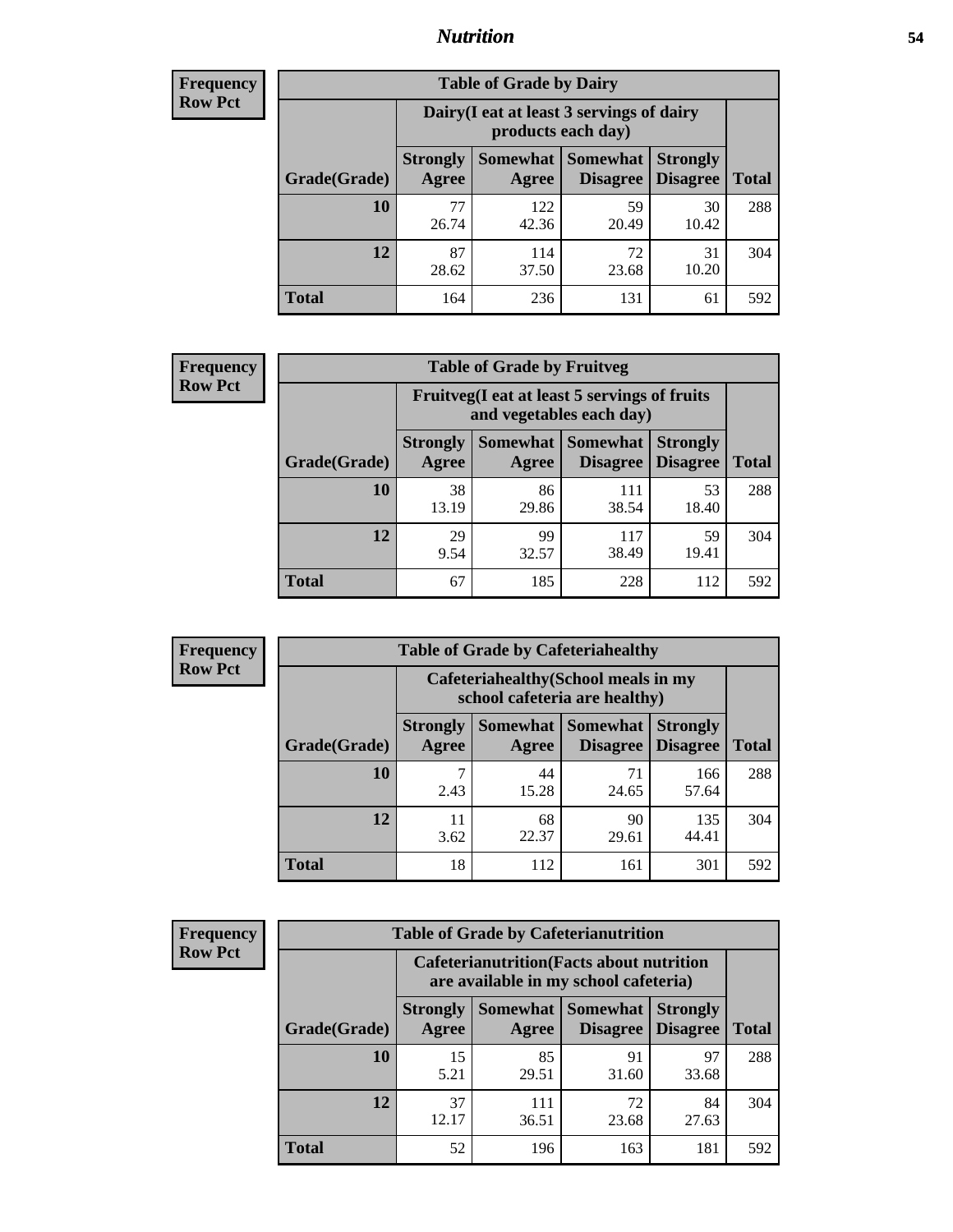### *Nutrition* **55**

| Frequency |
|-----------|
| Row Pct   |

| <b>Table of Grade by Schoollunch</b> |                          |                                                                                                          |            |              |     |  |  |  |
|--------------------------------------|--------------------------|----------------------------------------------------------------------------------------------------------|------------|--------------|-----|--|--|--|
|                                      |                          | Schoollunch(I eat school lunch three or<br>more times per week)                                          |            |              |     |  |  |  |
| Grade(Grade)                         | <b>Strongly</b><br>Agree | Somewhat  <br><b>Somewhat</b><br><b>Strongly</b><br><b>Disagree</b><br>Disagree<br><b>Total</b><br>Agree |            |              |     |  |  |  |
| 10                                   | 113<br>39.24             | 45<br>15.63                                                                                              | 24<br>8.33 | 106<br>36.81 | 288 |  |  |  |
| 12                                   | 101<br>33.22             | 49<br>16.12                                                                                              | 28<br>9.21 | 126<br>41.45 | 304 |  |  |  |
| <b>Total</b>                         | 214                      | 94                                                                                                       | 52         | 232          | 592 |  |  |  |

| <b>Frequency</b> |  |
|------------------|--|
| <b>Row Pct</b>   |  |

| <b>Table of Grade by Foodchoices</b> |                                                                     |             |                                        |                                    |              |  |  |
|--------------------------------------|---------------------------------------------------------------------|-------------|----------------------------------------|------------------------------------|--------------|--|--|
|                                      | Foodchoices (I make healthy food choices in<br>my school cafeteria) |             |                                        |                                    |              |  |  |
| Grade(Grade)                         | <b>Strongly</b><br>Agree                                            | Agree       | Somewhat   Somewhat<br><b>Disagree</b> | <b>Strongly</b><br><b>Disagree</b> | <b>Total</b> |  |  |
| 10                                   | 32<br>11.11                                                         | 72<br>25.00 | 74<br>25.69                            | 110<br>38.19                       | 288          |  |  |
| 12                                   | 42<br>13.82                                                         | 92<br>30.26 | 87<br>28.62                            | 83<br>27.30                        | 304          |  |  |
| <b>Total</b>                         | 74                                                                  | 164         | 161                                    | 193                                | 592          |  |  |

| Frequency      | <b>Table of Grade by Wholewheat</b> |                                                                                                             |                     |                                    |                                    |              |  |  |
|----------------|-------------------------------------|-------------------------------------------------------------------------------------------------------------|---------------------|------------------------------------|------------------------------------|--------------|--|--|
| <b>Row Pct</b> |                                     | Wholewheat (There are whole wheat and<br>multigrain breads and cereals available in<br>my school cafeteria) |                     |                                    |                                    |              |  |  |
|                | Grade(Grade)                        | <b>Strongly</b><br>Agree                                                                                    | Somewhat  <br>Agree | <b>Somewhat</b><br><b>Disagree</b> | <b>Strongly</b><br><b>Disagree</b> | <b>Total</b> |  |  |
|                | 10                                  | 10<br>3.47                                                                                                  | 55<br>19.10         | 65<br>22.57                        | 158<br>54.86                       | 288          |  |  |
|                | 12                                  | 24<br>7.89                                                                                                  | 73<br>24.01         | 79<br>25.99                        | 128<br>42.11                       | 304          |  |  |
|                | <b>Total</b>                        | 34                                                                                                          | 128                 | 144                                | 286                                | 592          |  |  |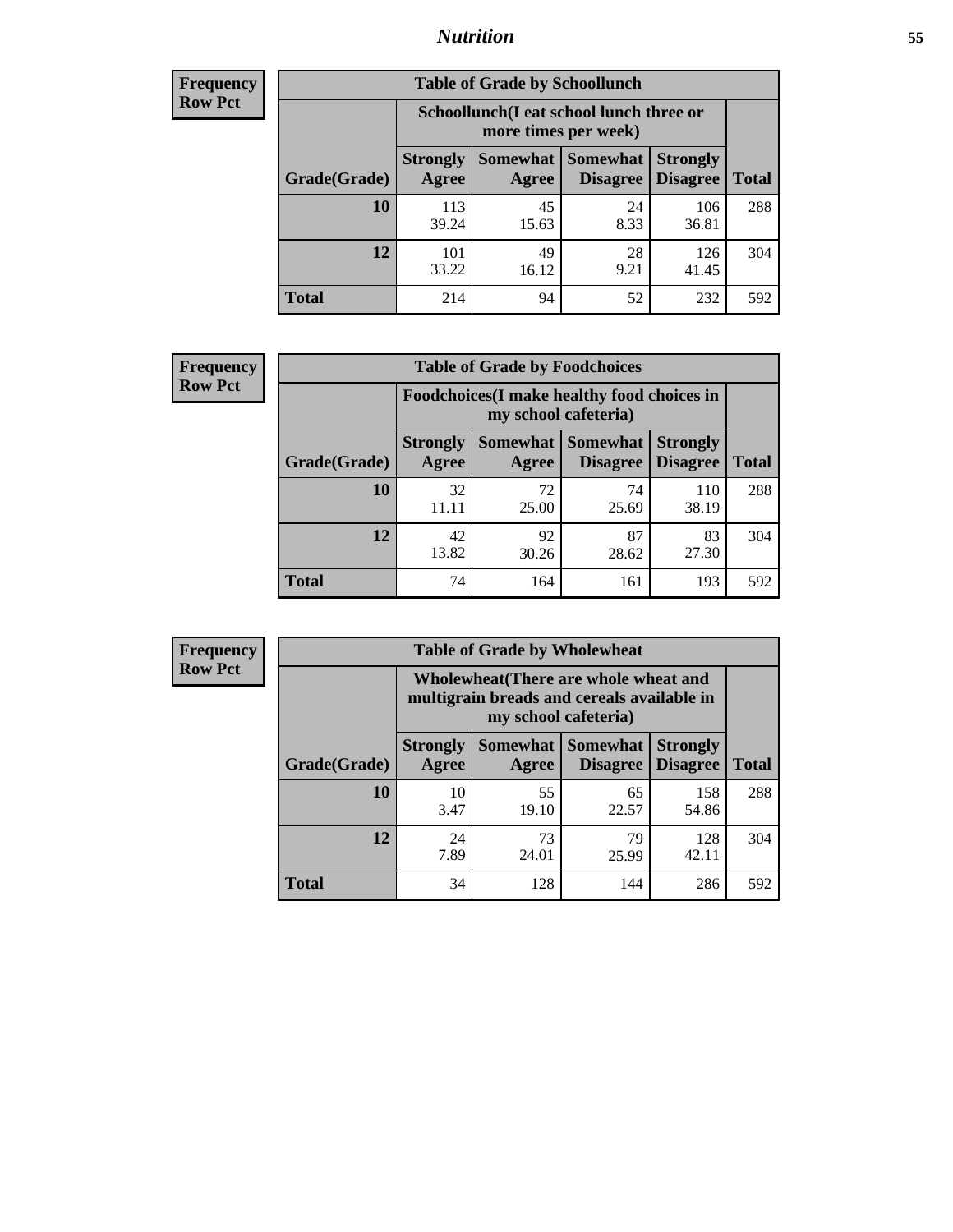### *Nutrition* **56**

**Frequency Row Pct**

| <b>Table of Grade by Healthyvending</b> |                                                                                                                                               |                          |                                    |                                    |              |  |
|-----------------------------------------|-----------------------------------------------------------------------------------------------------------------------------------------------|--------------------------|------------------------------------|------------------------------------|--------------|--|
|                                         | Healthyvending (If only healthy snacks and<br>beverages were available in the vending<br>machines during the school day,<br>I would buy them) |                          |                                    |                                    |              |  |
| Grade(Grade)                            | <b>Strongly</b><br>Agree                                                                                                                      | <b>Somewhat</b><br>Agree | <b>Somewhat</b><br><b>Disagree</b> | <b>Strongly</b><br><b>Disagree</b> | <b>Total</b> |  |
| 10                                      | 79<br>27.43                                                                                                                                   | 95<br>32.99              | 54<br>18.75                        | 60<br>20.83                        | 288          |  |
| 12                                      | 78<br>25.66                                                                                                                                   | 80<br>26.32              | 70<br>23.03                        | 76<br>25.00                        | 304          |  |
| Total                                   | 157                                                                                                                                           | 175                      | 124                                | 136                                | 592          |  |

**Frequency Row Pct**

| <b>Table of Grade by Schoolbreakfast</b> |                                                                                                                                         |             |                                               |                                    |              |  |
|------------------------------------------|-----------------------------------------------------------------------------------------------------------------------------------------|-------------|-----------------------------------------------|------------------------------------|--------------|--|
|                                          | Schoolbreakfast (If breakfast were<br>available at school,<br>but outside the cafeteria,<br>I would eat breakfast at school more often) |             |                                               |                                    |              |  |
| Grade(Grade)                             | <b>Strongly</b><br>Agree                                                                                                                | Agree       | <b>Somewhat   Somewhat</b><br><b>Disagree</b> | <b>Strongly</b><br><b>Disagree</b> | <b>Total</b> |  |
| 10                                       | 105<br>36.46                                                                                                                            | 91<br>31.60 | 38<br>13.19                                   | 54<br>18.75                        | 288          |  |
| 12                                       | 112<br>36.84                                                                                                                            | 95<br>31.25 | 34<br>11.18                                   | 63<br>20.72                        | 304          |  |
| <b>Total</b>                             | 217                                                                                                                                     | 186         | 72                                            | 117                                | 592          |  |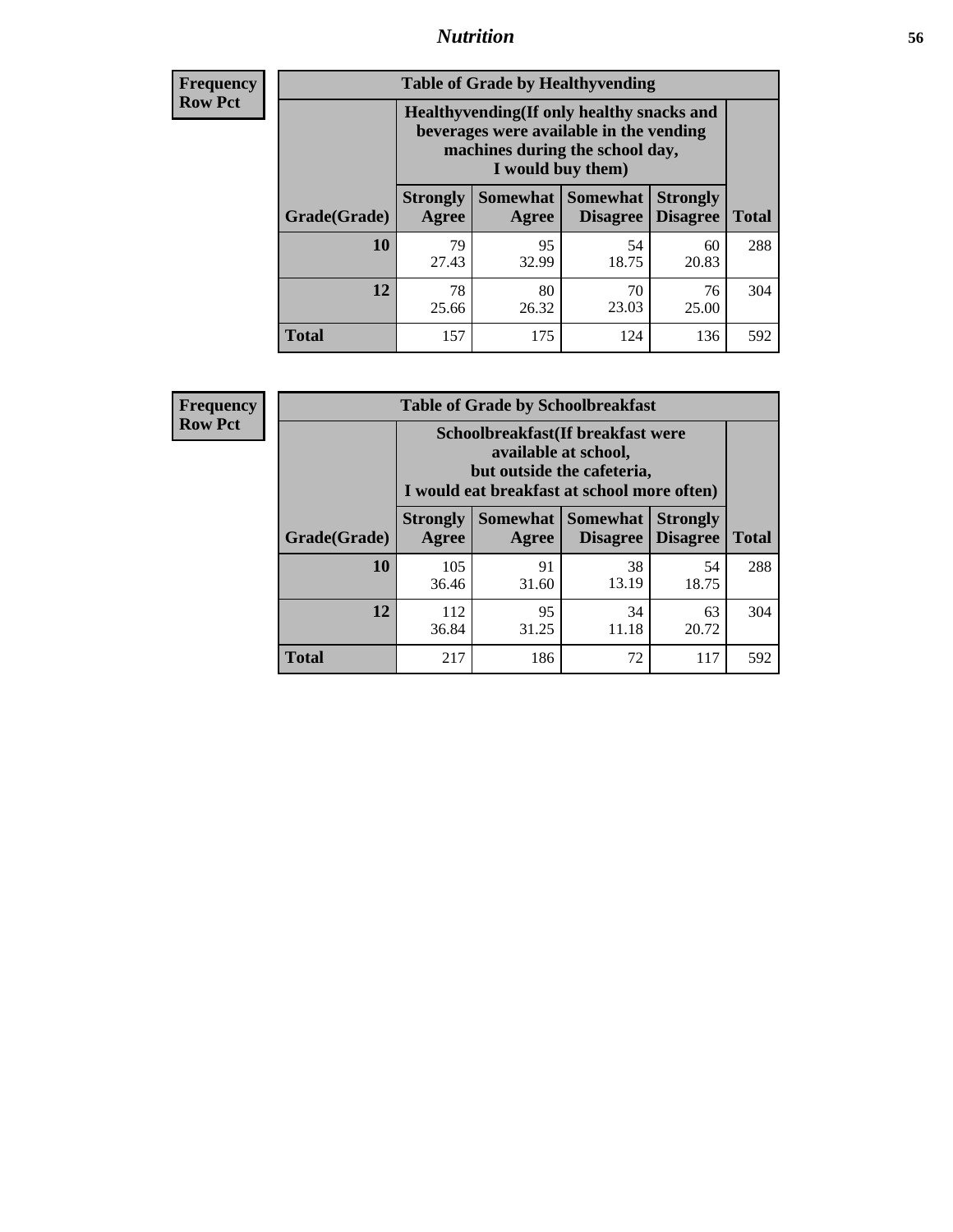| Frequency<br><b>Col Pct</b> | <b>Table of Educationaids by Grade</b>                                                                    |                    |              |              |
|-----------------------------|-----------------------------------------------------------------------------------------------------------|--------------------|--------------|--------------|
|                             | <b>Educationaids</b> (I<br>have been<br>taught about<br><b>HIV/AIDS</b> at<br>school in the<br>past year) | Grade(Grade)<br>10 | 12           | <b>Total</b> |
|                             | Yes                                                                                                       | 255<br>88.54       | 120<br>39.47 | 375          |
|                             | N <sub>0</sub>                                                                                            | 33<br>11.46        | 184<br>60.53 | 217          |
|                             | <b>Total</b>                                                                                              | 288                | 304          | 592          |

| Frequency<br><b>Col Pct</b> | <b>Table of Educationcharacter by Grade</b>                                                  |              |              |              |
|-----------------------------|----------------------------------------------------------------------------------------------|--------------|--------------|--------------|
|                             | <b>Educationcharacter(I)</b><br>have been taught<br>about character<br>education in the past | Grade(Grade) |              |              |
|                             | year at school)                                                                              | 10           | 12           | <b>Total</b> |
|                             | Yes                                                                                          | 238<br>82.64 | 163<br>53.62 | 401          |
|                             | N <sub>0</sub>                                                                               | 50<br>17.36  | 141<br>46.38 | 191          |
|                             | <b>Total</b>                                                                                 | 288          | 304          | 592          |

| Frequency      | <b>Table of Gradcoach1 by Grade</b>              |              |              |              |
|----------------|--------------------------------------------------|--------------|--------------|--------------|
| <b>Col Pct</b> | Gradcoach1(I<br>know who my<br><b>Graduation</b> | Grade(Grade) |              |              |
|                | Coach is)                                        | 10           | 12           | <b>Total</b> |
|                | Yes                                              | 205<br>71.18 | 238<br>78.29 | 443          |
|                | N <sub>0</sub>                                   | 83<br>28.82  | 66<br>21.71  | 149          |
|                | <b>Total</b>                                     | 288          | 304          | 592          |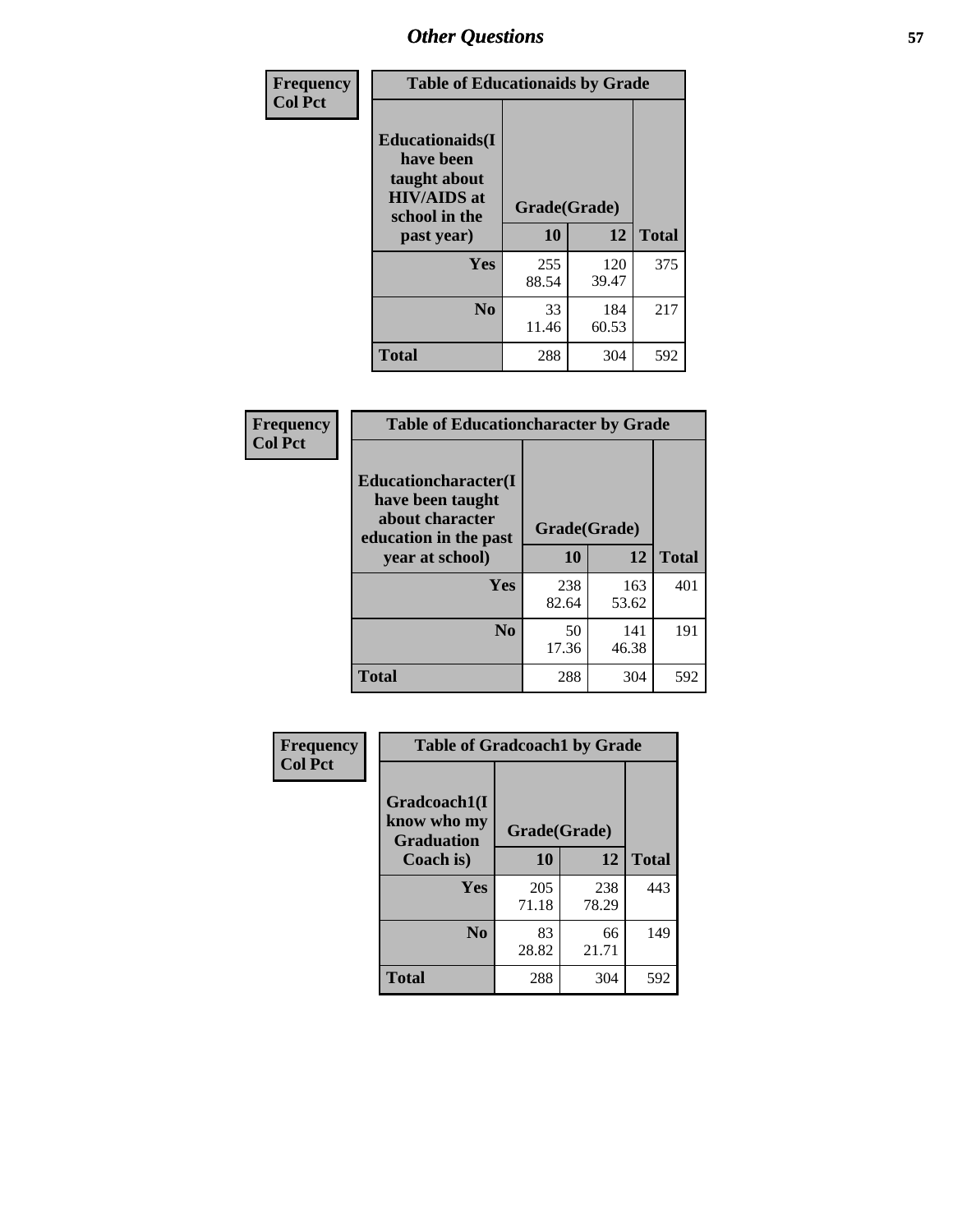| Frequency      | <b>Table of Gradcoach2 by Grade</b> |              |              |              |
|----------------|-------------------------------------|--------------|--------------|--------------|
| <b>Col Pct</b> |                                     |              |              |              |
|                | Gradcoach2(I<br>have                |              |              |              |
|                | contacted my<br><b>Graduation</b>   | Grade(Grade) |              |              |
|                | Coach)                              | 10           | 12           | <b>Total</b> |
|                | Yes                                 | 75<br>26.04  | 113<br>37.17 | 188          |
|                | N <sub>0</sub>                      | 213<br>73.96 | 191<br>62.83 | 404          |
|                | <b>Total</b>                        | 288          | 304          | 592          |

| Frequency<br><b>Col Pct</b> | <b>Table of Gradcoach3 by Grade</b>                                         |              |              |              |
|-----------------------------|-----------------------------------------------------------------------------|--------------|--------------|--------------|
|                             | Gradcoach3(I<br>have received<br>assistance<br>from my<br><b>Graduation</b> | Grade(Grade) |              |              |
|                             | Coach)                                                                      | 10           | 12           | <b>Total</b> |
|                             | Yes                                                                         | 62<br>21.53  | 92<br>30.26  | 154          |
|                             | N <sub>0</sub>                                                              | 51<br>17.71  | 62<br>20.39  | 113          |
|                             | Don't know                                                                  | 175<br>60.76 | 150<br>49.34 | 325          |
|                             | <b>Total</b>                                                                | 288          | 304          | 592          |

| Frequency      | <b>Table of Selfharm by Grade</b>                                                                                                                                                      |                    |              |              |
|----------------|----------------------------------------------------------------------------------------------------------------------------------------------------------------------------------------|--------------------|--------------|--------------|
| <b>Col Pct</b> | <b>Selfharm</b> (During<br>the past 12<br>months,<br>I harmed myself<br>on purpose<br><b>Suicideconsider</b><br>During the past<br>12 months,<br>I seriously<br>considered<br>suicide) | Grade(Grade)<br>10 | 12           | <b>Total</b> |
|                | Yes                                                                                                                                                                                    | 27<br>9.38         | 16<br>5.26   | 43           |
|                | N <sub>0</sub>                                                                                                                                                                         | 261<br>90.63       | 288<br>94.74 | 549          |
|                | <b>Total</b>                                                                                                                                                                           | 288                | 304          | 592          |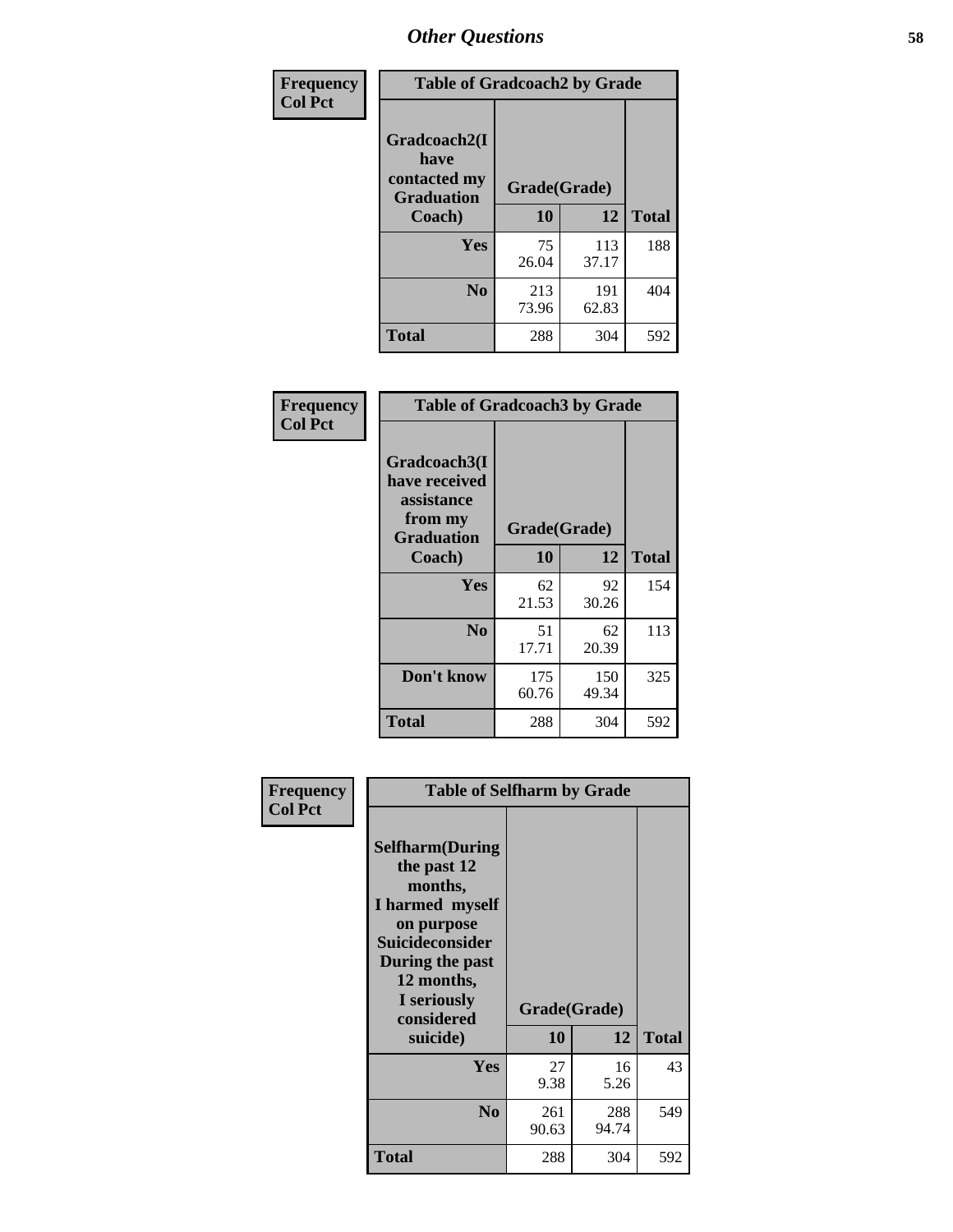| <b>Frequency</b> | <b>Table of Suicideconsider by Grade</b> |              |              |              |
|------------------|------------------------------------------|--------------|--------------|--------------|
| <b>Col Pct</b>   |                                          | Grade(Grade) |              |              |
|                  | Suicideconsider                          | <b>10</b>    | 12           | <b>Total</b> |
|                  | Yes                                      | 21<br>7.29   | 17<br>5.59   | 38           |
|                  | N <sub>0</sub>                           | 267<br>92.71 | 287<br>94.41 | 554          |
|                  | Total                                    | 288          | 304          | 592          |

| Frequency      | <b>Table of Suicideattempt by Grade</b>              |              |              |              |
|----------------|------------------------------------------------------|--------------|--------------|--------------|
| <b>Col Pct</b> | Suicideattempt(I<br>have attempted<br>suicide in the | Grade(Grade) |              |              |
|                | last year)                                           | 10           | 12           | <b>Total</b> |
|                | Yes                                                  | 8<br>2.78    | 5<br>1.64    | 13           |
|                | N <sub>0</sub>                                       | 280<br>97.22 | 299<br>98.36 | 579          |
|                | <b>Total</b>                                         | 288          | 304          | 592          |

| Frequency      | <b>Table of Instantmessaged by Grade</b>               |              |              |              |
|----------------|--------------------------------------------------------|--------------|--------------|--------------|
| <b>Col Pct</b> | Instantmessaged(I<br>have instant<br>messaged people I | Grade(Grade) |              |              |
|                | do not even know)                                      | 10           | 12           | <b>Total</b> |
|                | Yes                                                    | 112<br>38.89 | 120<br>39.47 | 232          |
|                | N <sub>0</sub>                                         | 176<br>61.11 | 184<br>60.53 | 360          |
|                | <b>Total</b>                                           | 288          | 304          | 592          |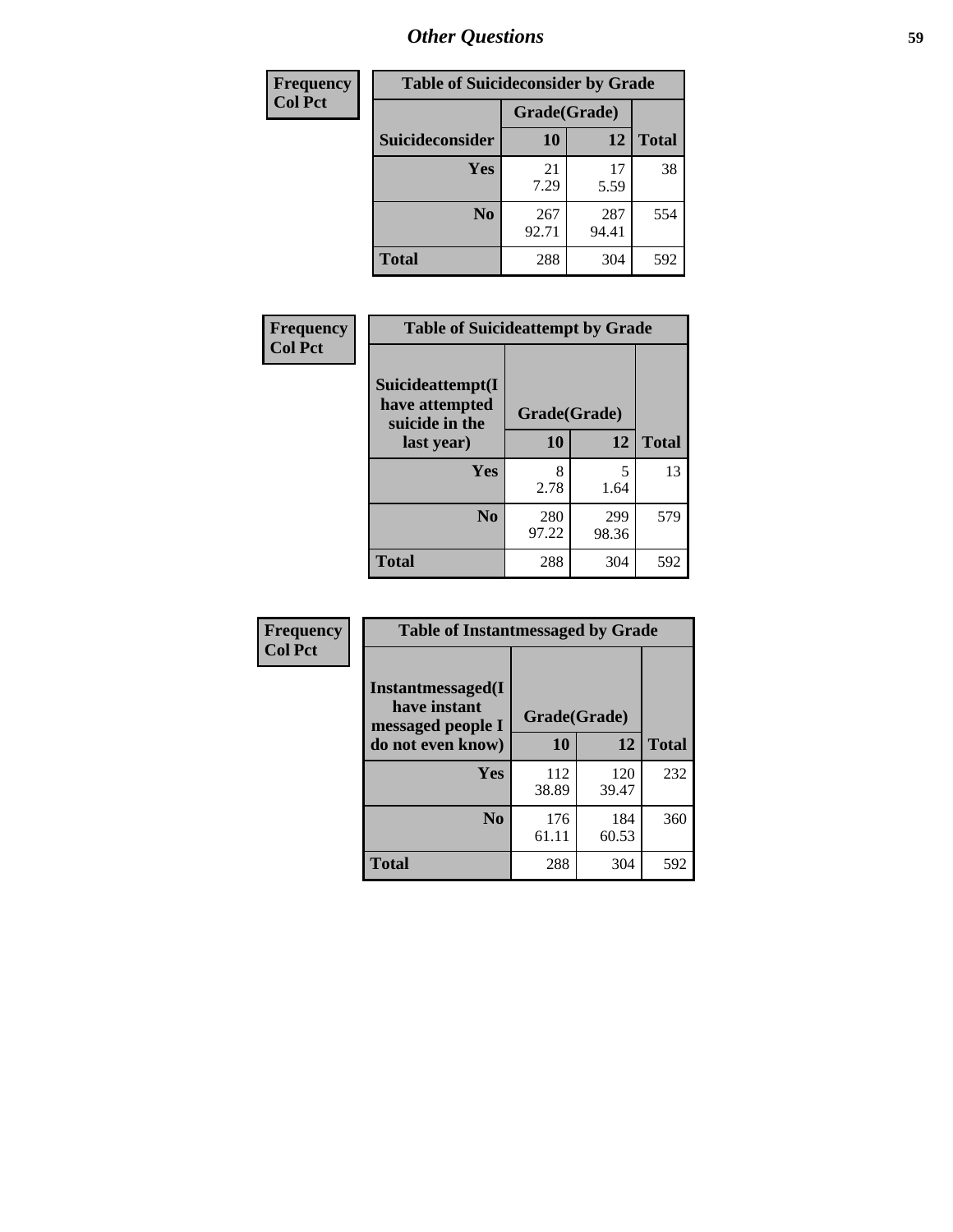| Frequency      | <b>Table of Getsalong by Grade</b>                          |              |              |              |
|----------------|-------------------------------------------------------------|--------------|--------------|--------------|
| <b>Col Pct</b> | <b>Getsalong</b> (I get<br>along with other<br>students and |              | Grade(Grade) |              |
|                | adults)                                                     | 10           | 12           | <b>Total</b> |
|                | <b>Strongly Agree</b>                                       | 148<br>51.39 | 185<br>60.86 | 333          |
|                | <b>Somewhat Agree</b>                                       | 121<br>42.01 | 104<br>34.21 | 225          |
|                | <b>Somewhat Disagree</b>                                    | 13<br>4.51   | 7<br>2.30    | 20           |
|                | <b>Strongly Disagree</b>                                    | 6<br>2.08    | 8<br>2.63    | 14           |
|                | Total                                                       | 288          | 304          | 592          |

| Frequency      | <b>Table of Safehome by Grade</b> |                    |              |              |
|----------------|-----------------------------------|--------------------|--------------|--------------|
| <b>Col Pct</b> | Safehome(I feel<br>safe at home)  | Grade(Grade)<br>10 | 12           | <b>Total</b> |
|                | <b>Strongly Agree</b>             | 195<br>67.71       | 220<br>72.37 | 415          |
|                | <b>Somewhat Agree</b>             | 74<br>25.69        | 63<br>20.72  | 137          |
|                | <b>Somewhat Disagree</b>          | 12<br>4.17         | 12<br>3.95   | 24           |
|                | <b>Strongly Disagree</b>          | 2.43               | 9<br>2.96    | 16           |
|                | <b>Total</b>                      | 288                | 304          | 592          |

| Frequency      | <b>Table of Adulttalk by Grade</b>                                                                |                    |              |              |  |  |  |
|----------------|---------------------------------------------------------------------------------------------------|--------------------|--------------|--------------|--|--|--|
| <b>Col Pct</b> | <b>Adulttalk(I</b><br>know an<br>adult at<br>school that<br>I can talk<br>with if I<br>need help) | Grade(Grade)<br>10 | 12           | <b>Total</b> |  |  |  |
|                |                                                                                                   |                    |              |              |  |  |  |
|                | <b>Yes</b>                                                                                        | 210<br>72.92       | 228<br>75.00 | 438          |  |  |  |
|                | N <sub>0</sub>                                                                                    | 78<br>27.08        | 76<br>25.00  | 154          |  |  |  |
|                | <b>Total</b>                                                                                      | 288                | 304          | 592          |  |  |  |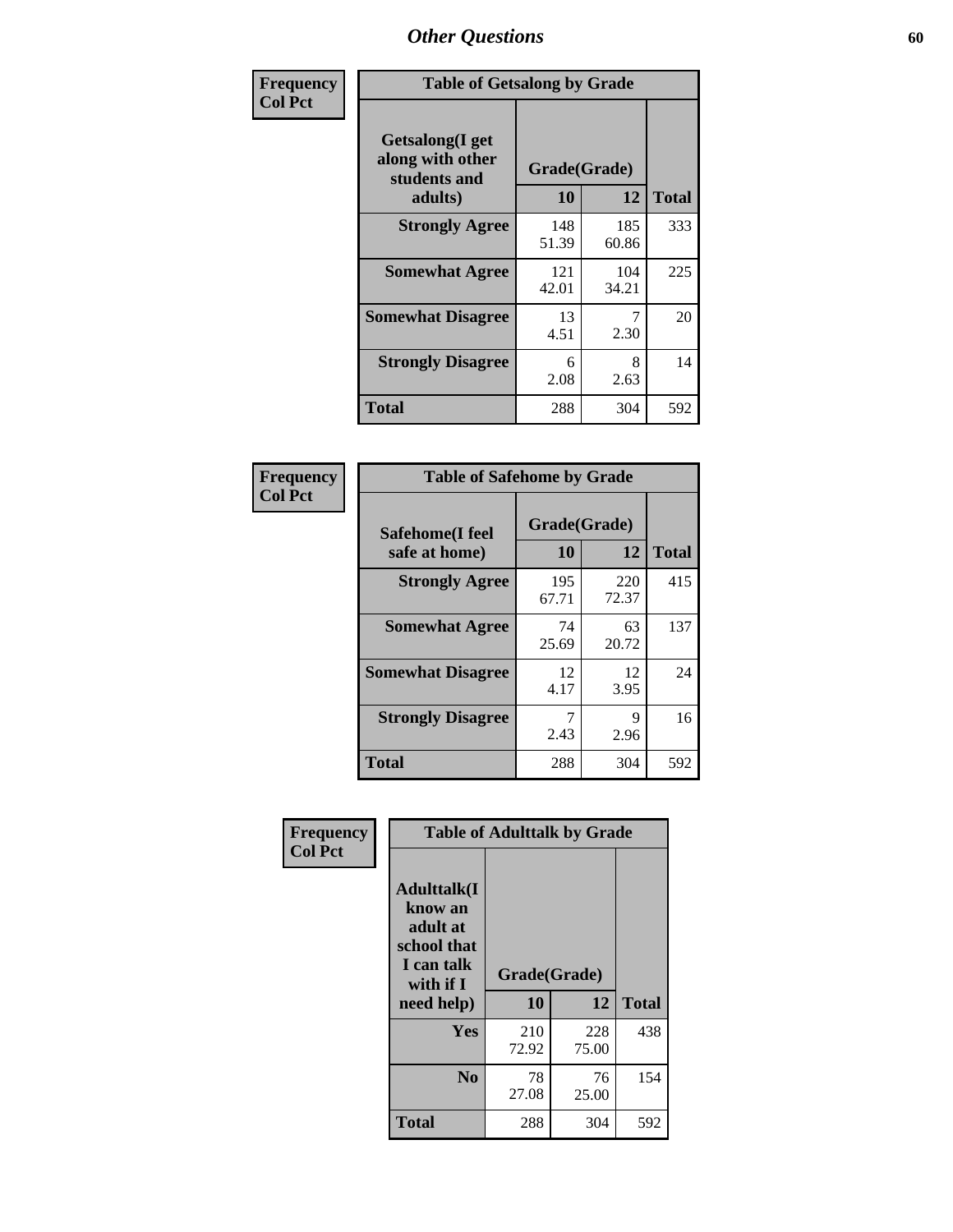**Frequency Row Pct**

| <b>Table of Grade by Tvtime</b> |             |                                                                                        |             |                      |                      |                   |              |  |  |  |
|---------------------------------|-------------|----------------------------------------------------------------------------------------|-------------|----------------------|----------------------|-------------------|--------------|--|--|--|
|                                 |             | Tvtime(On an average school day,<br>how much unsupervised time do I spend watching TV) |             |                      |                      |                   |              |  |  |  |
| $ $ Grade(Grade) $ $            | None $ $    | <b>Less that</b><br>hour/day                                                           | hour/day    | $2 - 3$<br>hours/day | $4 - 5$<br>hours/day | $6+$<br>hours/day | <b>Total</b> |  |  |  |
|                                 |             |                                                                                        |             |                      |                      |                   |              |  |  |  |
| 10                              | 35<br>12.15 | 40<br>13.89                                                                            | 44<br>15.28 | 89<br>30.90          | 45<br>15.63          | 35<br>12.15       | 288          |  |  |  |
| 12                              | 46<br>15.13 | 48<br>15.79                                                                            | 58<br>19.08 | 92<br>30.26          | 44<br>14.47          | 16<br>5.26        | 304          |  |  |  |
| <b>Total</b>                    | 81          | 88                                                                                     | 102         | 181                  | 89                   | 51                | 592          |  |  |  |

**Frequency Row Pct**

| <b>Table of Grade by Computertime</b> |             |                                                                                                   |             |                      |                      |                   |              |  |  |
|---------------------------------------|-------------|---------------------------------------------------------------------------------------------------|-------------|----------------------|----------------------|-------------------|--------------|--|--|
|                                       |             | Computertime (On an average school day,<br>how much unsupervised time do I spend on the computer) |             |                      |                      |                   |              |  |  |
| Grade(Grade)                          | None        | <b>Less that</b><br>hour/day                                                                      | hour/day    | $2 - 3$<br>hours/day | $4 - 5$<br>hours/day | $6+$<br>hours/day | <b>Total</b> |  |  |
| 10                                    | 32<br>11.11 | 70<br>24.31                                                                                       | 64<br>22.22 | 76<br>26.39          | 21<br>7.29           | 25<br>8.68        | 288          |  |  |
| 12                                    | 29<br>9.54  | 65<br>21.38                                                                                       | 82<br>26.97 | 81<br>26.64          | 33<br>10.86          | 14<br>4.61        | 304          |  |  |
| <b>Total</b>                          | 61          | 135                                                                                               | 146         | 157                  | 54                   | 39                | 592          |  |  |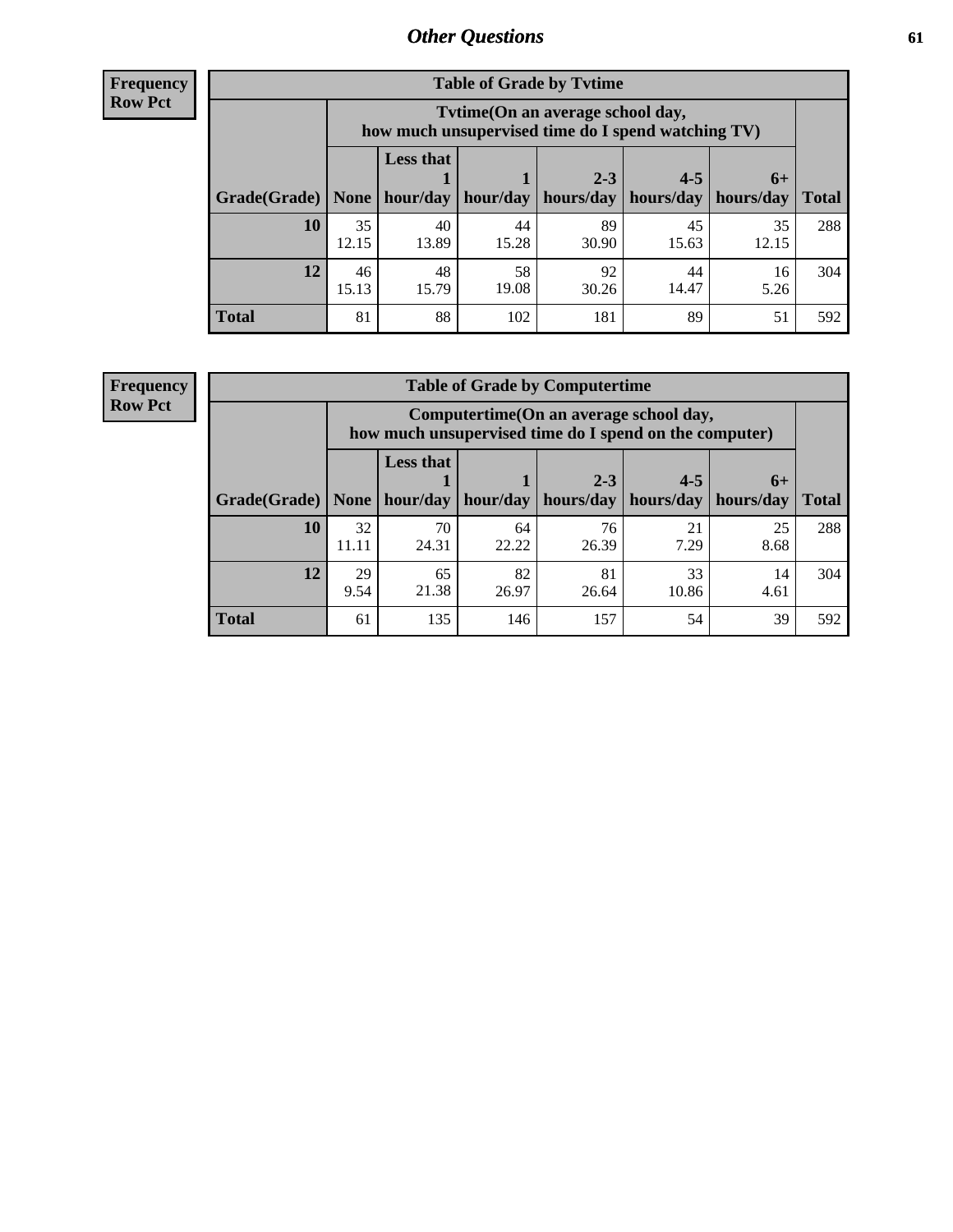#### *Questions about Driving Laws* **62** *Driving Questions were asked only of high school students.*

| <b>Frequency</b> |
|------------------|
| <b>Row Pct</b>   |

| <b>Table of Grade by License1</b> |                                                                     |                                                                                                                                           |                |            |               |              |  |  |  |
|-----------------------------------|---------------------------------------------------------------------|-------------------------------------------------------------------------------------------------------------------------------------------|----------------|------------|---------------|--------------|--|--|--|
|                                   |                                                                     | License1(During the first 6 months of driving<br>with a provisional license,<br>the only passengers who can ride with the<br>driver are:) |                |            |               |              |  |  |  |
| Grade(Grade)                      | <b>Parent or</b><br><b>Guardian</b>                                 | Family<br>  Members                                                                                                                       | <b>Friends</b> | Anyone     | Don't<br>Know | <b>Total</b> |  |  |  |
| 10                                | 96<br>33.33                                                         | 149<br>51.74                                                                                                                              | 0.35           | 17<br>5.90 | 25<br>8.68    | 288          |  |  |  |
| 12                                | 53<br>19<br>223<br>9<br>0<br>17.43<br>73.36<br>0.00<br>2.96<br>6.25 |                                                                                                                                           |                |            |               |              |  |  |  |
| Total                             | 149                                                                 | 372                                                                                                                                       |                | 26         | 44            | 592          |  |  |  |

| Frequency      |              | <b>Table of Grade by License2</b>                                                                        |                  |                  |                                                      |               |              |  |  |
|----------------|--------------|----------------------------------------------------------------------------------------------------------|------------------|------------------|------------------------------------------------------|---------------|--------------|--|--|
| <b>Row Pct</b> |              | License2(17 yr old drivers with a<br>provisional driver's license cannot<br>drive between the hours of:) |                  |                  |                                                      |               |              |  |  |
|                | Grade(Grade) | <b>Midnight</b><br>to 6am                                                                                | 1am<br>to<br>5am | 1am<br>to<br>6am | N <sub>0</sub><br>curfew<br>for $17$<br>year<br>olds | Don't<br>Know | <b>Total</b> |  |  |
|                | 10           | 167<br>57.99                                                                                             | 32<br>11.11      | 22<br>7.64       | 11<br>3.82                                           | 56<br>19.44   | 288          |  |  |
|                | 12           | 216<br>71.05                                                                                             | 22<br>7.24       | 21<br>6.91       | 4<br>1.32                                            | 41<br>13.49   | 304          |  |  |
|                | <b>Total</b> | 383                                                                                                      | 54               | 43               | 15                                                   | 97            | 592          |  |  |

| Frequency      | <b>Table of Grade by License3</b> |                                       |             |                                                     |            |            |               |              |
|----------------|-----------------------------------|---------------------------------------|-------------|-----------------------------------------------------|------------|------------|---------------|--------------|
| <b>Row Pct</b> |                                   | License3(For drivers under the age of |             | 21,<br>what level of alcohol is considered<br>DUI?) |            |            |               |              |
|                | Grade(Grade)                      | Any<br><b>Amount</b>                  | 0.02        | 0.04                                                | 0.06       | 0.08       | Don't<br>know | <b>Total</b> |
|                | <b>10</b>                         | 78<br>27.08                           | 66<br>22.92 | 28<br>9.72                                          | 25<br>8.68 | 20<br>6.94 | 71<br>24.65   | 288          |
|                | 12                                | 86<br>28.29                           | 74<br>24.34 | 31<br>10.20                                         | 16<br>5.26 | 20<br>6.58 | 77<br>25.33   | 304          |
|                | <b>Total</b>                      | 164                                   | 140         | 59                                                  | 41         | 40         | 148           | 592          |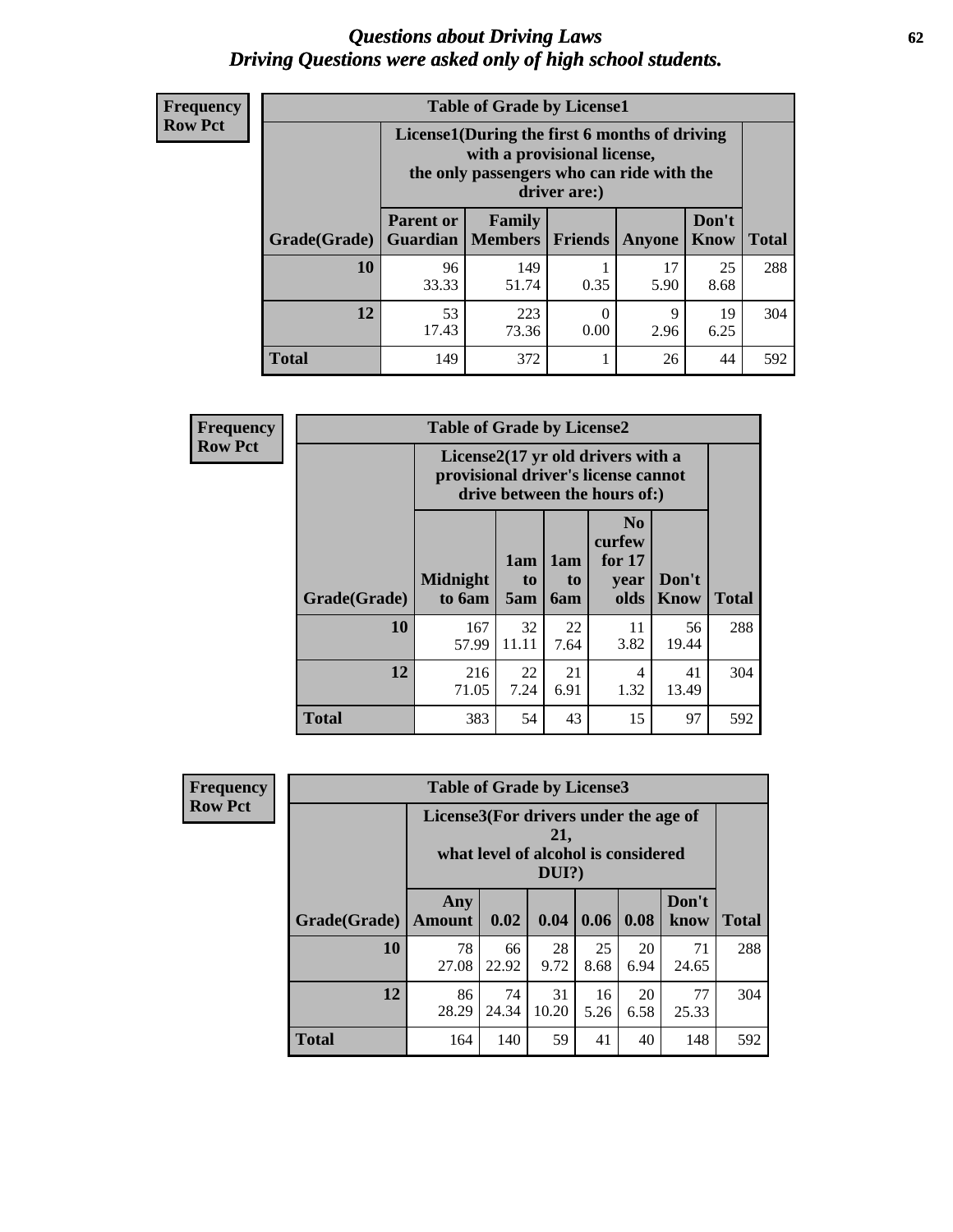#### *Questions about Driving Laws* **63** *Driving Questions were asked only of high school students.*

**Frequency Row Pct**

| <b>Table of Grade by License4</b> |              |                                                                                                                                               |             |            |             |             |     |  |
|-----------------------------------|--------------|-----------------------------------------------------------------------------------------------------------------------------------------------|-------------|------------|-------------|-------------|-----|--|
|                                   |              | License4(A driver under 21 automatically<br>loses his/her license if caught exceeding the<br>posted speet limit by:)                          |             |            |             |             |     |  |
| <b>Grade(Grade)</b>               | $15+$<br>mph | Can't<br>lose<br><b>Depends</b><br>license<br>$25+$<br>$35+$<br>Don't<br>for<br>on<br>mph<br><b>Total</b><br>speeding<br>mph<br>judge<br>know |             |            |             |             |     |  |
| 10                                | 72<br>25.00  | 44<br>15.28                                                                                                                                   | 37<br>12.85 | 20<br>6.94 | 31<br>10.76 | 84<br>29.17 | 288 |  |
| 12                                | 53<br>17.43  | 100<br>32.89                                                                                                                                  | 35<br>11.51 | 14<br>4.61 | 18<br>5.92  | 84<br>27.63 | 304 |  |
| <b>Total</b>                      | 125          | 144                                                                                                                                           | 72          | 34         | 49          | 168         | 592 |  |

| Frequency      |              | <b>Table of Grade by License5</b> |                                                                                                                                      |                     |       |  |
|----------------|--------------|-----------------------------------|--------------------------------------------------------------------------------------------------------------------------------------|---------------------|-------|--|
| <b>Row Pct</b> |              |                                   | License5(A)<br>Georgia teenager<br>with family<br>connections or a<br>good lawyer can<br>break a teen<br>driving law and<br>license) | keep their driver's |       |  |
|                | Grade(Grade) | <b>Yes</b>                        | N <sub>0</sub>                                                                                                                       | Don't<br>know       | Total |  |
|                | 10           | 59<br>20.49                       | 138<br>47.92                                                                                                                         | 91<br>31.60         | 288   |  |
|                | 12           | 66<br>21.71                       | 151<br>49.67                                                                                                                         | 87<br>28.62         | 304   |  |
|                | Total        | 125                               | 289                                                                                                                                  | 178                 | 592   |  |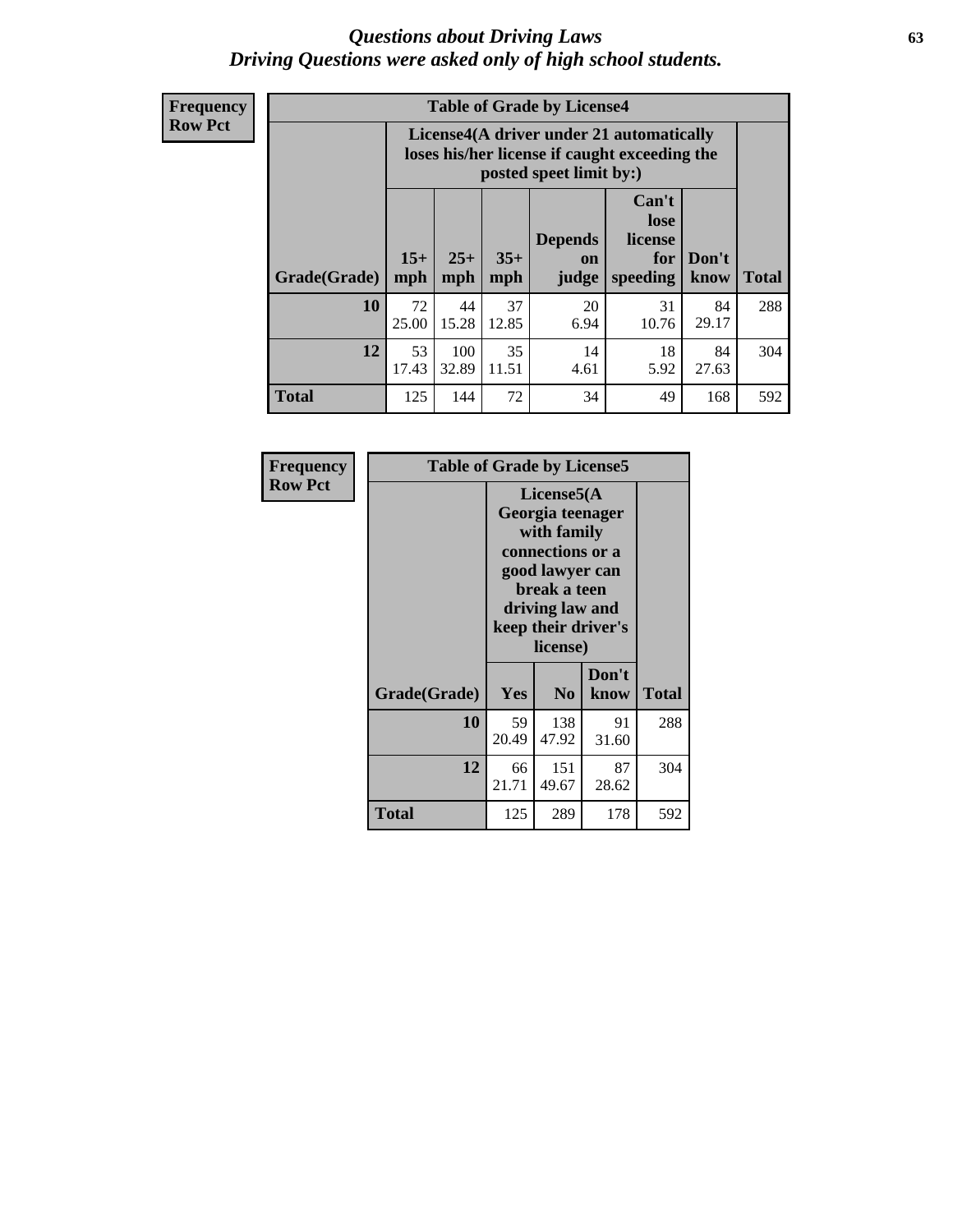#### *Questions about Driving Laws* **64** *Driving Questions were asked only of high school students.*

| <b>Frequency</b> | <b>Table of Grade by License6</b> |              |                                                                                                                           |                    |              |  |
|------------------|-----------------------------------|--------------|---------------------------------------------------------------------------------------------------------------------------|--------------------|--------------|--|
| <b>Row Pct</b>   |                                   |              | License <sub>6</sub> (I know a<br>friend or<br>classmate that<br>broke a teen<br>driving law,<br>keep his/her<br>license) | but was allowed to |              |  |
|                  | Grade(Grade)                      | <b>Yes</b>   | N <sub>0</sub>                                                                                                            | Don't<br>know      | <b>Total</b> |  |
|                  | 10                                | 76<br>26.39  | 143<br>49.65                                                                                                              | 69<br>23.96        | 288          |  |
|                  | 12                                | 125<br>41.12 | 115<br>37.83                                                                                                              | 64<br>21.05        | 304          |  |
|                  | <b>Total</b>                      | 201          | 258                                                                                                                       | 133                | 592          |  |

| Frequency      | <b>Table of Grade by License7</b> |                                                                             |                                                                                               |                                                   |                        |              |  |  |
|----------------|-----------------------------------|-----------------------------------------------------------------------------|-----------------------------------------------------------------------------------------------|---------------------------------------------------|------------------------|--------------|--|--|
| <b>Row Pct</b> |                                   |                                                                             | License7(A student under the age of 18 cam loser<br>his/her driving privileges if he or she:) |                                                   |                        |              |  |  |
|                | Grade(Grade)                      | <b>Have</b><br>more than<br>10<br>unexcused<br>absences<br>per school<br>yr | Drop out<br>without<br>graduating                                                             | <b>Bring</b><br>alcohol/drugs/weapon<br>to school | All of<br>the<br>above | <b>Total</b> |  |  |
|                | 10                                | 39<br>13.54                                                                 | 11<br>3.82                                                                                    | 4<br>1.39                                         | 234<br>81.25           | 288          |  |  |
|                | 12                                | 53<br>17.43                                                                 | 6<br>1.97                                                                                     | 4<br>1.32                                         | 241<br>79.28           | 304          |  |  |
|                | <b>Total</b>                      | 92                                                                          | 17                                                                                            | 8                                                 | 475                    | 592          |  |  |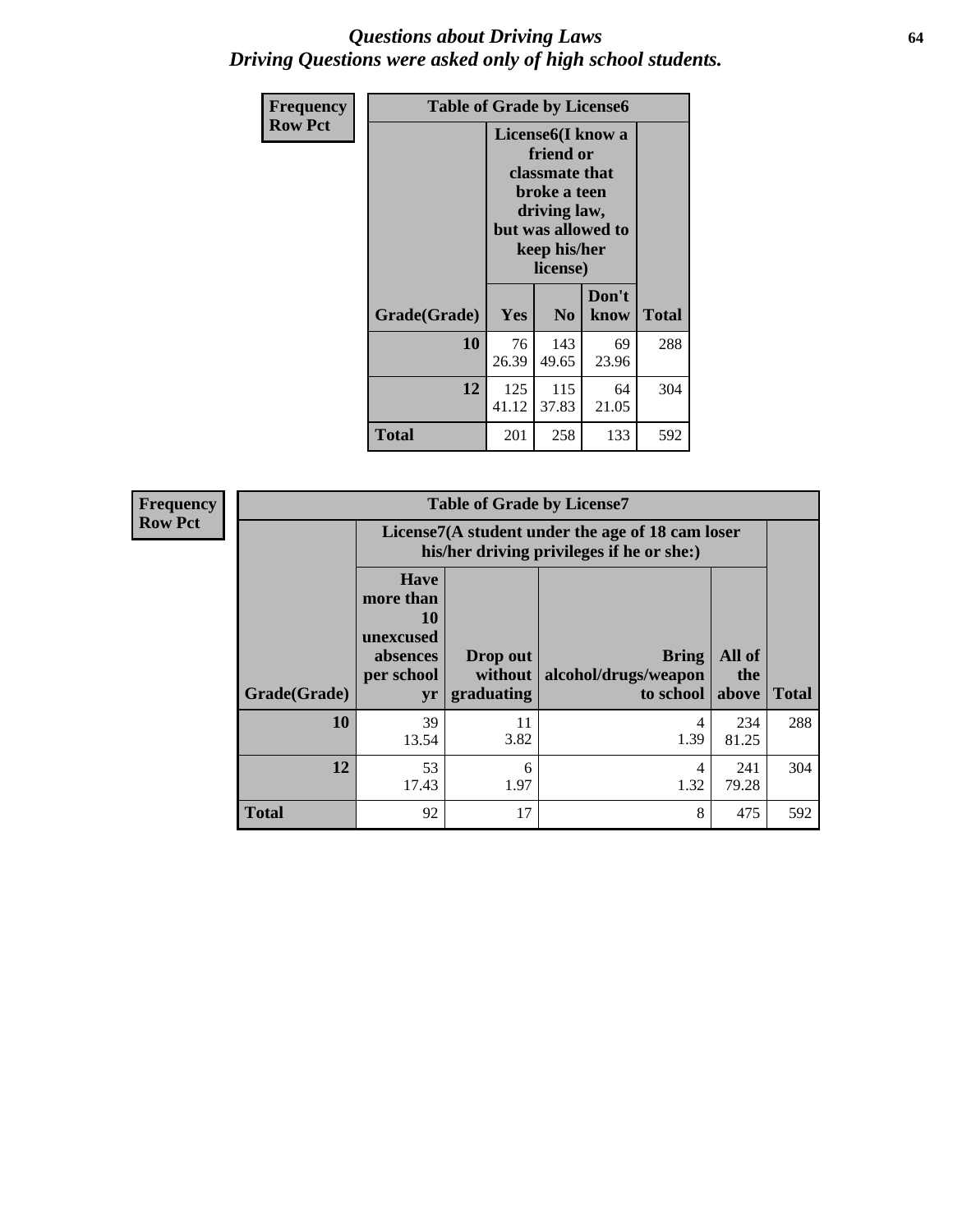## *Select Results by Gender* **65**

| Frequency      | <b>Table of SchoolClimate2 by Gender</b>          |                                 |              |              |  |
|----------------|---------------------------------------------------|---------------------------------|--------------|--------------|--|
| <b>Col Pct</b> | SchoolClimate2(I<br>feel successful at<br>school) | Gender(Gender)<br><b>Female</b> | <b>Male</b>  | <b>Total</b> |  |
|                | <b>Strongly Agree</b>                             | 87<br>28.34                     | 79<br>27.72  | 166          |  |
|                | <b>Somewhat Agree</b>                             | 184<br>59.93                    | 170<br>59.65 | 354          |  |
|                | <b>Somewhat Disagree</b>                          | 26<br>8.47                      | 26<br>9.12   | 52           |  |
|                | <b>Strongly Disagree</b>                          | 10<br>3.26                      | 10<br>3.51   | 20           |  |
|                | <b>Total</b>                                      | 307                             | 285          | 592          |  |

| Frequency      | <b>Table of SchoolClimate6 by Gender</b>                 |                                 |              |              |  |
|----------------|----------------------------------------------------------|---------------------------------|--------------|--------------|--|
| <b>Col Pct</b> | <b>SchoolClimate6(Teachers</b><br>treat me with respect) | Gender(Gender)<br><b>Female</b> | <b>Male</b>  | <b>Total</b> |  |
|                | <b>Strongly Agree</b>                                    | 90<br>29.32                     | 86<br>30.18  | 176          |  |
|                | <b>Somewhat Agree</b>                                    | 145<br>47.23                    | 135<br>47.37 | 280          |  |
|                | <b>Somewhat Disagree</b>                                 | 57<br>18.57                     | 46<br>16.14  | 103          |  |
|                | <b>Strongly Disagree</b>                                 | 15<br>4.89                      | 18<br>6.32   | 33           |  |
|                | <b>Total</b>                                             | 307                             | 285          | 592          |  |

| Frequency      | <b>Table of SchoolClimate8 by Gender</b>                                             |                                 |              |              |
|----------------|--------------------------------------------------------------------------------------|---------------------------------|--------------|--------------|
| <b>Col Pct</b> | <b>SchoolClimate8(Students</b><br>are frequently<br>recognized for good<br>behavior) | Gender(Gender)<br><b>Female</b> | <b>Male</b>  | <b>Total</b> |
|                |                                                                                      |                                 |              |              |
|                | <b>Strongly Agree</b>                                                                | 35<br>11.40                     | 30<br>10.53  | 65           |
|                | <b>Somewhat Agree</b>                                                                | 121<br>39.41                    | 115<br>40.35 | 236          |
|                | <b>Somewhat Disagree</b>                                                             | 106<br>34.53                    | 81<br>28.42  | 187          |
|                | <b>Strongly Disagree</b>                                                             | 45<br>14.66                     | 59<br>20.70  | 104          |
|                | Total                                                                                | 307                             | 285          | 592          |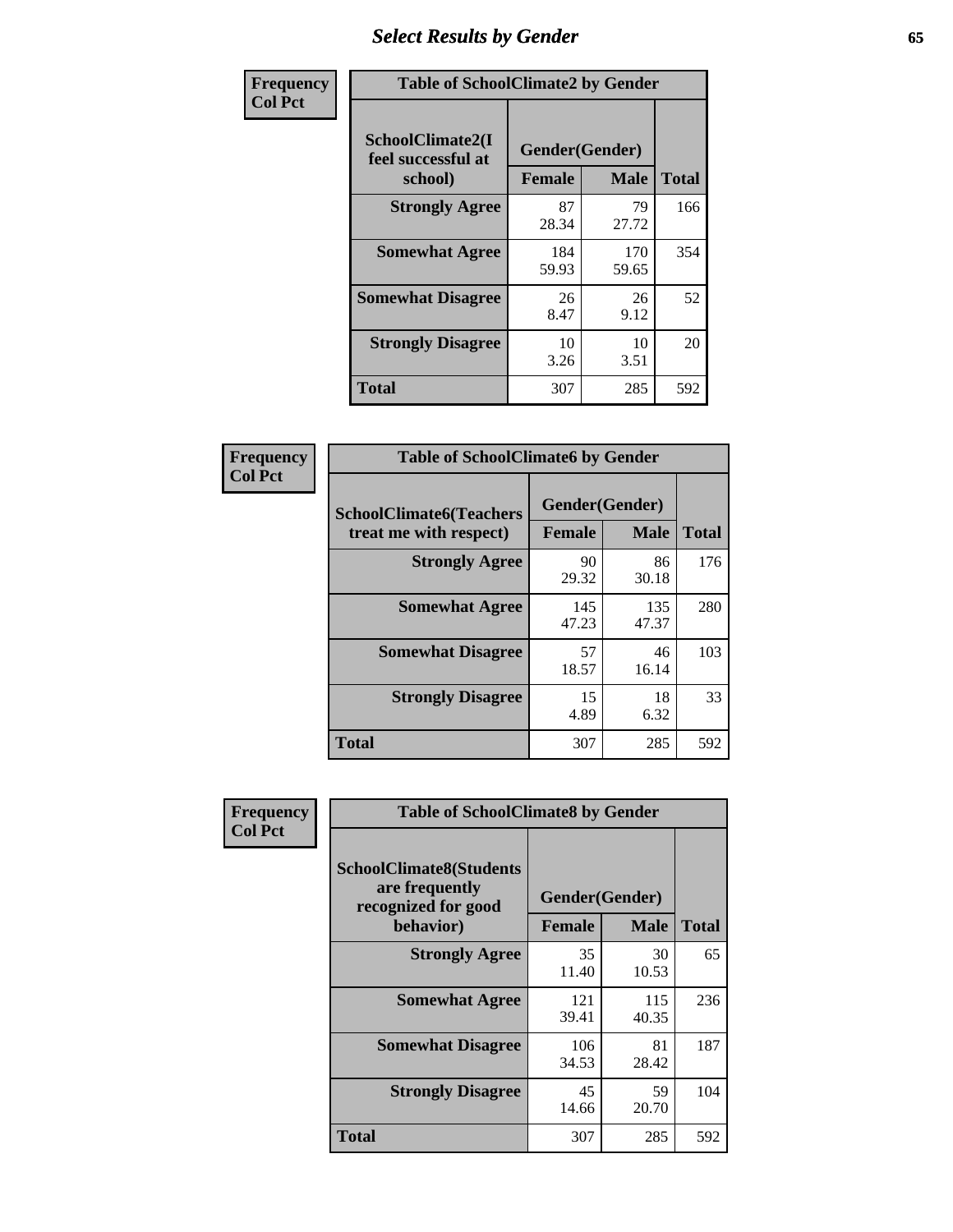## *Select Results by Gender* **66**

| Frequency      | <b>Table of Gender by Dropout</b> |                                                                        |                |              |
|----------------|-----------------------------------|------------------------------------------------------------------------|----------------|--------------|
| <b>Row Pct</b> |                                   | Dropout(I<br>have<br>thought<br>about<br>dropping<br>out of<br>school) |                |              |
|                | Gender(Gender)                    | Yes                                                                    | N <sub>0</sub> | <b>Total</b> |
|                | <b>Female</b>                     | 69<br>22.48                                                            | 238<br>77.52   | 307          |
|                | <b>Male</b>                       | 80<br>28.07                                                            | 205<br>71.93   | 285          |
|                | <b>Total</b>                      | 149                                                                    | 443            | 592          |

| <b>Frequency</b> |                | <b>Table of Gender by Dropoutreason</b>                            |              |                          |                                |              |              |
|------------------|----------------|--------------------------------------------------------------------|--------------|--------------------------|--------------------------------|--------------|--------------|
| <b>Row Pct</b>   |                | Dropoutreason(If I dropped out the<br>reason would most likely be) |              |                          |                                |              |              |
|                  | Gender(Gender) | Won't<br><b>Drop</b><br>out                                        | <b>Bored</b> | Family<br><b>Reasons</b> | <b>Being</b><br><b>Bullied</b> | <b>Other</b> | <b>Total</b> |
|                  | Female         | 196<br>63.84                                                       | 45<br>14.66  | 22<br>7.17               | 1.63                           | 39<br>12.70  | 307          |
|                  | <b>Male</b>    | 167<br>58.60                                                       | 50<br>17.54  | 8<br>2.81                | 4<br>1.40                      | 56<br>19.65  | 285          |
|                  | <b>Total</b>   | 363                                                                | 95           | 30                       | 9                              | 95           | 592          |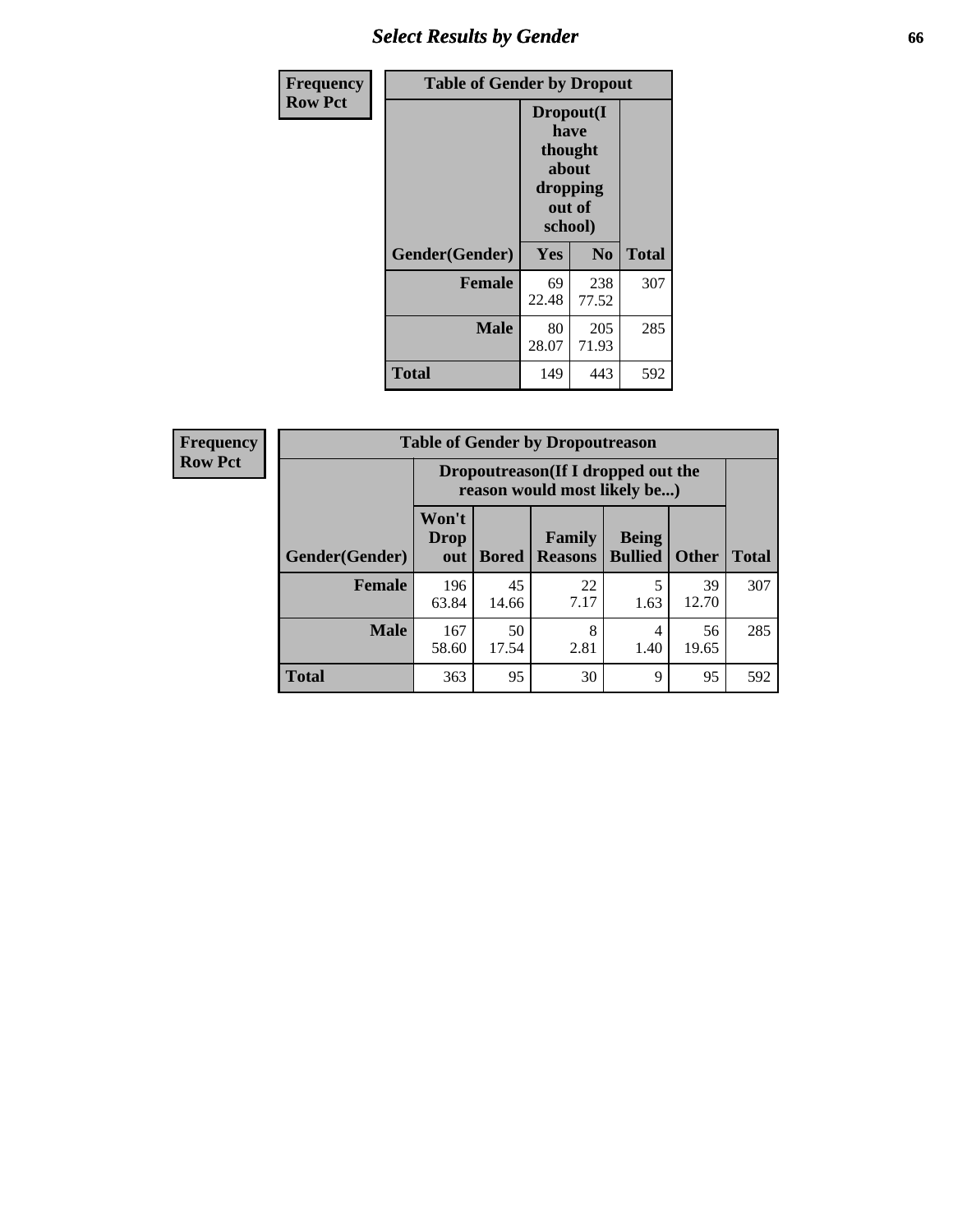*School Safety* **67**

| Frequency      | <b>Table of Gender by Bullied2</b> |                 |                |              |
|----------------|------------------------------------|-----------------|----------------|--------------|
| <b>Row Pct</b> |                                    | <b>Bullied2</b> |                |              |
|                | Gender(Gender)                     | Yes             | N <sub>0</sub> | <b>Total</b> |
|                | <b>Female</b>                      | 32<br>10.42     | 275<br>89.58   | 307          |
|                | <b>Male</b>                        | 28<br>9.82      | 257<br>90.18   | 285          |
|                | Total                              | 60              | 532            | 592          |

| Frequency      | <b>Table of Gender by Bulliedothers2</b> |                       |              |              |
|----------------|------------------------------------------|-----------------------|--------------|--------------|
| <b>Row Pct</b> |                                          | <b>Bulliedothers2</b> |              |              |
|                | Gender(Gender)                           | <b>Yes</b>            | $\bf N_0$    | <b>Total</b> |
|                | <b>Female</b>                            | 22<br>7.17            | 285<br>92.83 | 307          |
|                | <b>Male</b>                              | 29<br>10.18           | 256<br>89.82 | 285          |
|                | Total                                    | 51                    | 541          | 592          |

| Frequency      | <b>Table of Gender by Weaponschool2</b> |                      |                |              |
|----------------|-----------------------------------------|----------------------|----------------|--------------|
| <b>Row Pct</b> |                                         | <b>Weaponschool2</b> |                |              |
|                | Gender(Gender)                          | Yes                  | N <sub>0</sub> | <b>Total</b> |
|                | <b>Female</b>                           | 3<br>0.98            | 304<br>99.02   | 307          |
|                | <b>Male</b>                             | 10<br>3.51           | 275<br>96.49   | 285          |
|                | <b>Total</b>                            | 13                   | 579            | 592          |

| Frequency      | <b>Table of Gender by Absentunsafe2</b> |               |                |              |  |
|----------------|-----------------------------------------|---------------|----------------|--------------|--|
| <b>Row Pct</b> |                                         | Absentunsafe2 |                |              |  |
|                | Gender(Gender)                          | Yes           | N <sub>0</sub> | <b>Total</b> |  |
|                | <b>Female</b>                           | 11<br>3.58    | 296<br>96.42   | 307          |  |
|                | <b>Male</b>                             | q<br>3.16     | 276<br>96.84   | 285          |  |
|                | <b>Total</b>                            | 20            | 572            | 592          |  |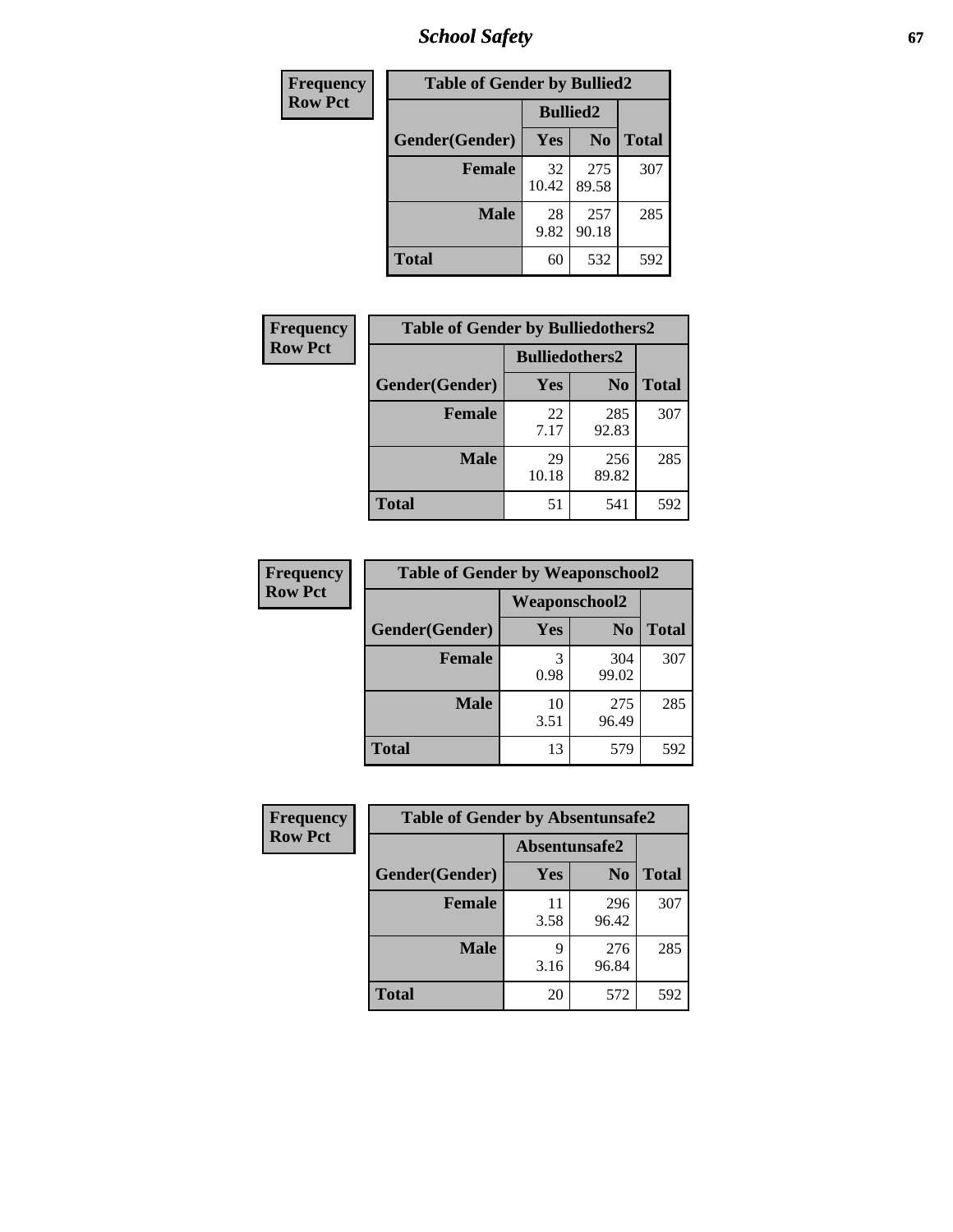*School Safety* **68**

| Frequency      |                | <b>Table of Gender by Gangself</b>                                                             |                |              |
|----------------|----------------|------------------------------------------------------------------------------------------------|----------------|--------------|
| <b>Row Pct</b> |                | Gangself(I<br>have<br>participated<br>in illegal gang<br>activities in<br>the past 30<br>days) |                |              |
|                | Gender(Gender) | Yes                                                                                            | N <sub>0</sub> | <b>Total</b> |
|                | <b>Female</b>  | 9<br>2.93                                                                                      | 298<br>97.07   | 307          |
|                | <b>Male</b>    | 18<br>6.32                                                                                     | 267<br>93.68   | 285          |
|                | <b>Total</b>   | 27                                                                                             | 565            | 592          |

| Frequency      | <b>Table of Gender by Gangpeers</b> |                                                                                                                             |                |              |
|----------------|-------------------------------------|-----------------------------------------------------------------------------------------------------------------------------|----------------|--------------|
| <b>Row Pct</b> |                                     | <b>Gangpeers</b> (I<br>have friends<br>who have<br>participated<br>in illegal gang<br>activities in<br>the past 30<br>days) |                |              |
|                | Gender(Gender)                      | Yes                                                                                                                         | N <sub>0</sub> | <b>Total</b> |
|                | <b>Female</b>                       | 75<br>24.43                                                                                                                 | 232<br>75.57   | 307          |
|                | <b>Male</b>                         | 100<br>35.09                                                                                                                | 185<br>64.91   | 285          |
|                | <b>Total</b>                        | 175                                                                                                                         | 417            | 592          |

| <b>Frequency</b> | <b>Table of Gender by Pickedon2</b> |             |                |              |
|------------------|-------------------------------------|-------------|----------------|--------------|
| <b>Row Pct</b>   |                                     | Pickedon2   |                |              |
|                  | Gender(Gender)                      | Yes         | N <sub>0</sub> | <b>Total</b> |
|                  | <b>Female</b>                       | 90<br>29.32 | 217<br>70.68   | 307          |
|                  | <b>Male</b>                         | 55<br>19.30 | 230<br>80.70   | 285          |
|                  | <b>Total</b>                        | 145         | 447            | 592          |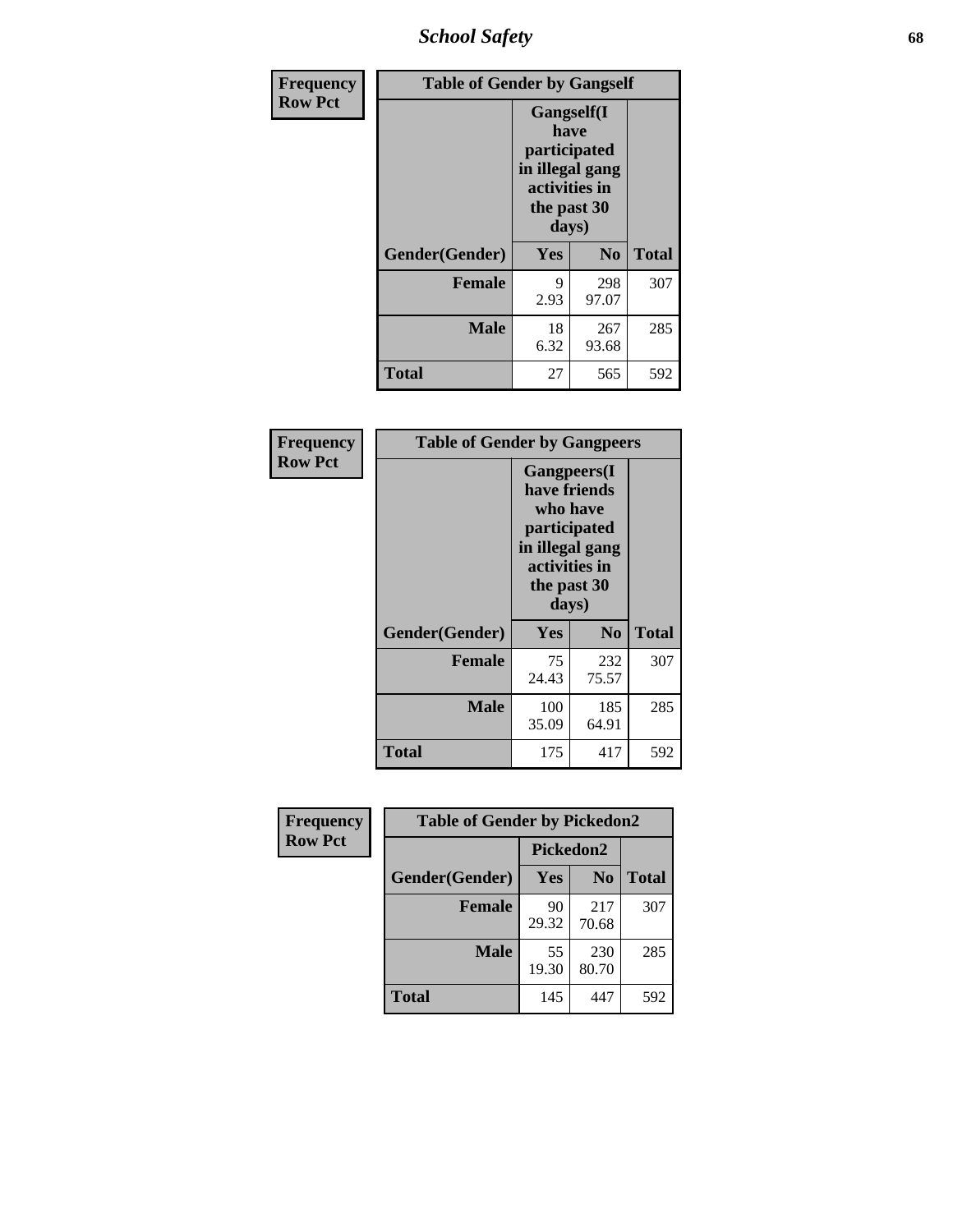*School Safety* **69**

| Frequency      | <b>Table of Gender by Safeschool2</b> |              |                |              |  |
|----------------|---------------------------------------|--------------|----------------|--------------|--|
| <b>Row Pct</b> |                                       |              | Safeschool2    |              |  |
|                | Gender(Gender)                        | Yes          | N <sub>0</sub> | <b>Total</b> |  |
|                | <b>Female</b>                         | 250<br>81.43 | 57<br>18.57    | 307          |  |
|                | <b>Male</b>                           | 220<br>77.19 | 65<br>22.81    | 285          |  |
|                | <b>Total</b>                          | 470          | 122            | 592          |  |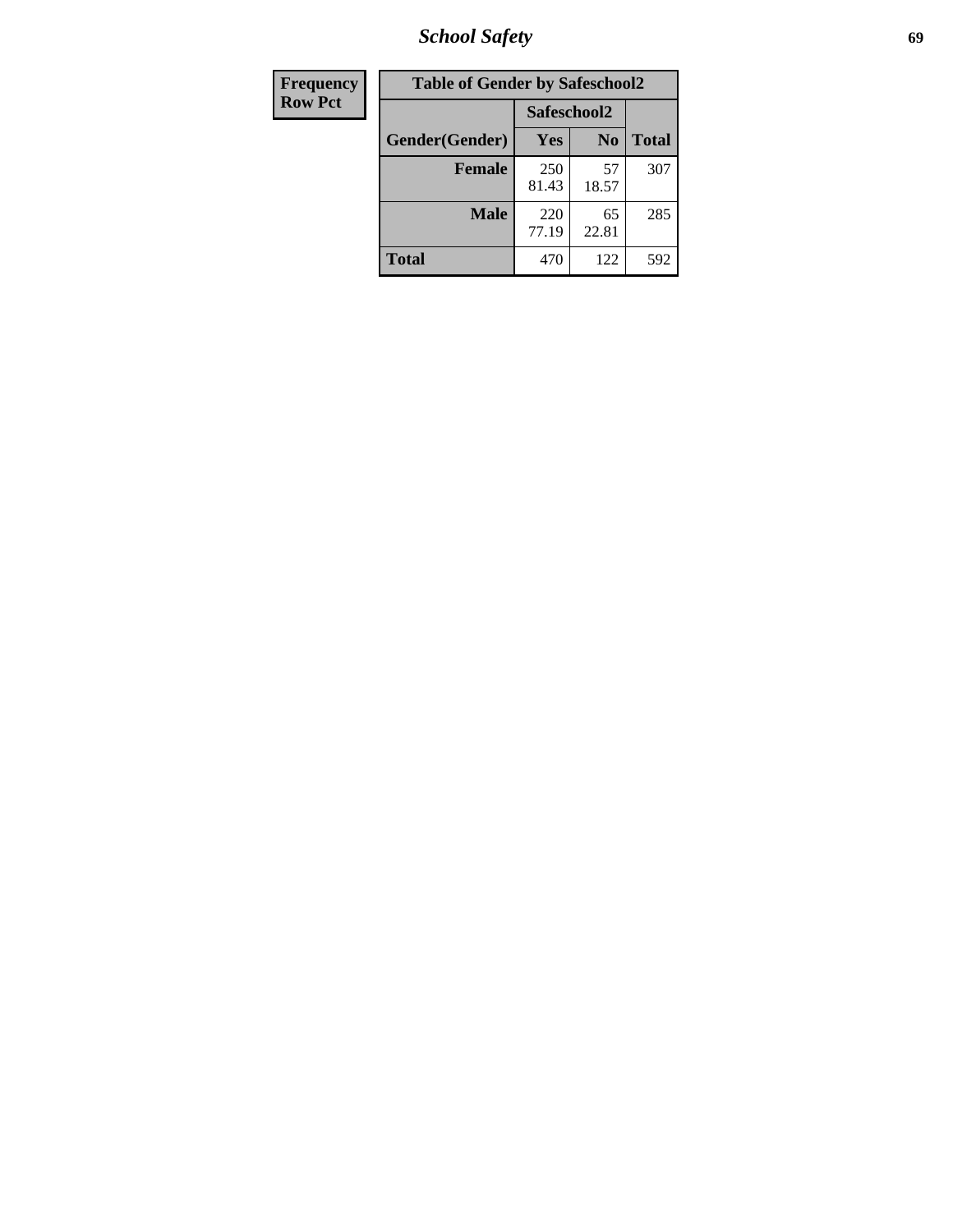# *Incidence of Drug Use* **70**

| <b>Frequency</b> | <b>Table of Gender by AlcoholAlt</b> |                                          |                |              |  |
|------------------|--------------------------------------|------------------------------------------|----------------|--------------|--|
| <b>Row Pct</b>   |                                      | AlcoholAlt(Alcohol<br>use, past 30 days) |                |              |  |
|                  | Gender(Gender)                       | <b>Yes</b>                               | N <sub>0</sub> | <b>Total</b> |  |
|                  | <b>Female</b>                        | 84<br>27.36                              | 223<br>72.64   | 307          |  |
|                  | <b>Male</b>                          | 70<br>24.56                              | 215<br>75.44   | 285          |  |
|                  | <b>Total</b>                         | 154                                      | 438            | 592          |  |

| Frequency      | <b>Table of Gender by TobaccoAny</b> |                    |                    |              |  |
|----------------|--------------------------------------|--------------------|--------------------|--------------|--|
| <b>Row Pct</b> |                                      | use, past 30 days) | TobaccoAny(Tobacco |              |  |
|                | Gender(Gender)                       | Yes                | N <sub>0</sub>     | <b>Total</b> |  |
|                | <b>Female</b>                        | 35<br>11.40        | 272<br>88.60       | 307          |  |
|                | <b>Male</b>                          | 62<br>21.75        | 223<br>78.25       | 285          |  |
|                | Total                                | 97                 | 495                | 592          |  |

| <b>Frequency</b> | <b>Table of Gender by MarijuanaAlt</b> |                    |                        |              |
|------------------|----------------------------------------|--------------------|------------------------|--------------|
| <b>Row Pct</b>   |                                        | use, past 30 days) | MarijuanaAlt(Marijuana |              |
|                  | Gender(Gender)                         | <b>Yes</b>         | N <sub>0</sub>         | <b>Total</b> |
|                  | <b>Female</b>                          | 24<br>7.82         | 283<br>92.18           | 307          |
|                  | <b>Male</b>                            | 38<br>13.33        | 247<br>86.67           | 285          |
|                  | <b>Total</b>                           | 62                 | 530                    | 592          |

| <b>Frequency</b> | <b>Table of Gender by OtherDrugAny</b> |                         |                            |              |
|------------------|----------------------------------------|-------------------------|----------------------------|--------------|
| <b>Row Pct</b>   |                                        | drug use, past 30 days) | <b>OtherDrugAny</b> (Other |              |
|                  | Gender(Gender)                         | <b>Yes</b>              | N <sub>0</sub>             | <b>Total</b> |
|                  | <b>Female</b>                          | 17<br>5.54              | 290<br>94.46               | 307          |
|                  | <b>Male</b>                            | 26<br>9.12              | 259<br>90.88               | 285          |
|                  | <b>Total</b>                           | 43                      | 549                        | 592          |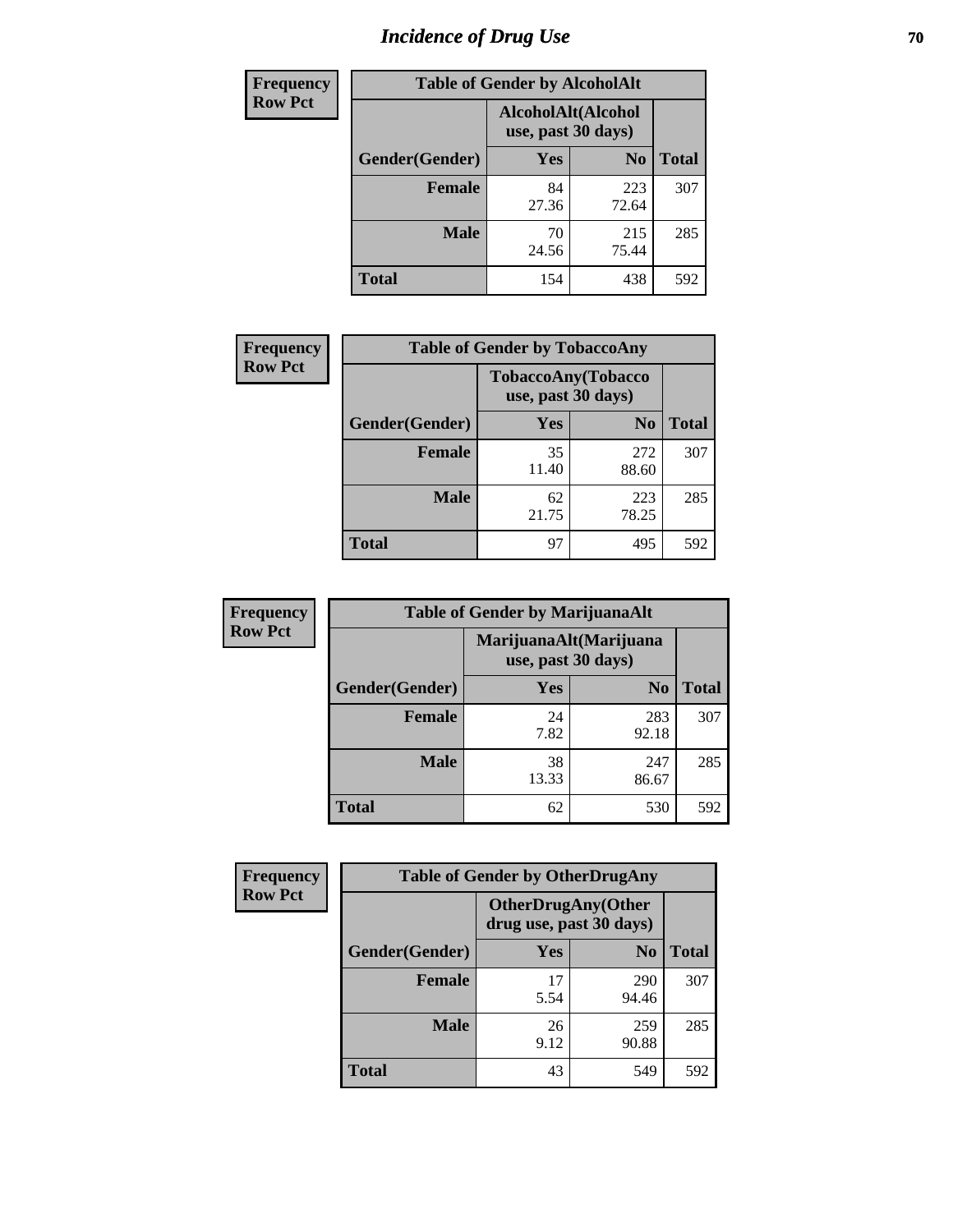#### *Average Age at Onset of Use* **71** *Results for "Average Age at Onset of Use" questions exclude students who said they did not use that substance*

#### **Gender=Female**

| <b>Variable</b>                 | <b>Label</b>                                                       | <b>Mean</b> |
|---------------------------------|--------------------------------------------------------------------|-------------|
| Alcoholinit2                    | I started using alcohol when I was                                 | 14.15       |
| Cigarettesinit2                 | I started smoking tobacco when I was                               | 14.08       |
| Smokelessinit2                  | I started chewing tobacco when I was                               | 14.00       |
| Marijuanainit2                  | I started using marijuana when I was                               | 14.39       |
| Cocaineinit2                    | I started using cocaine when I was                                 | 14.00       |
| Inhalantsinit2                  | I started using inhalants when I was                               | 11.83       |
| Steroidsinit2                   | I started using steroids when I was                                |             |
| Ecstasyinit2                    | I started using ecstasy when I was                                 | 13.00       |
| Methinit2                       | I started using methamphetamines when I was                        | 8.00        |
| Hallucinogensinit2              | I started using hallucinogens when I was                           | 16.00       |
| Prescription in it <sub>2</sub> | I started using prescription drugs not prescribed to me when I was | 14.29       |

#### **Gender=Male**

| <b>Variable</b>    | Label                                                              | <b>Mean</b> |
|--------------------|--------------------------------------------------------------------|-------------|
| Alcoholinit2       | I started using alcohol when I was                                 | 13.96       |
| Cigarettesinit2    | I started smoking tobacco when I was                               | 14.32       |
| Smokelessinit2     | I started chewing tobacco when I was                               | 14.35       |
| Marijuanainit2     | I started using marijuana when I was                               | 14.14       |
| Cocaineinit2       | I started using cocaine when I was                                 | 14.25       |
| Inhalantsinit2     | I started using inhalants when I was                               | 10.75       |
| Steroidsinit2      | I started using steroids when I was                                | 12.13       |
| Ecstasyinit2       | I started using ecstasy when I was                                 | 15.00       |
| Methinit2          | I started using methamphetamines when I was                        | 11.25       |
| Hallucinogensinit2 | I started using hallucinogens when I was                           | 14.00       |
| Prescriptioninit2  | I started using prescription drugs not prescribed to me when I was | 12.17       |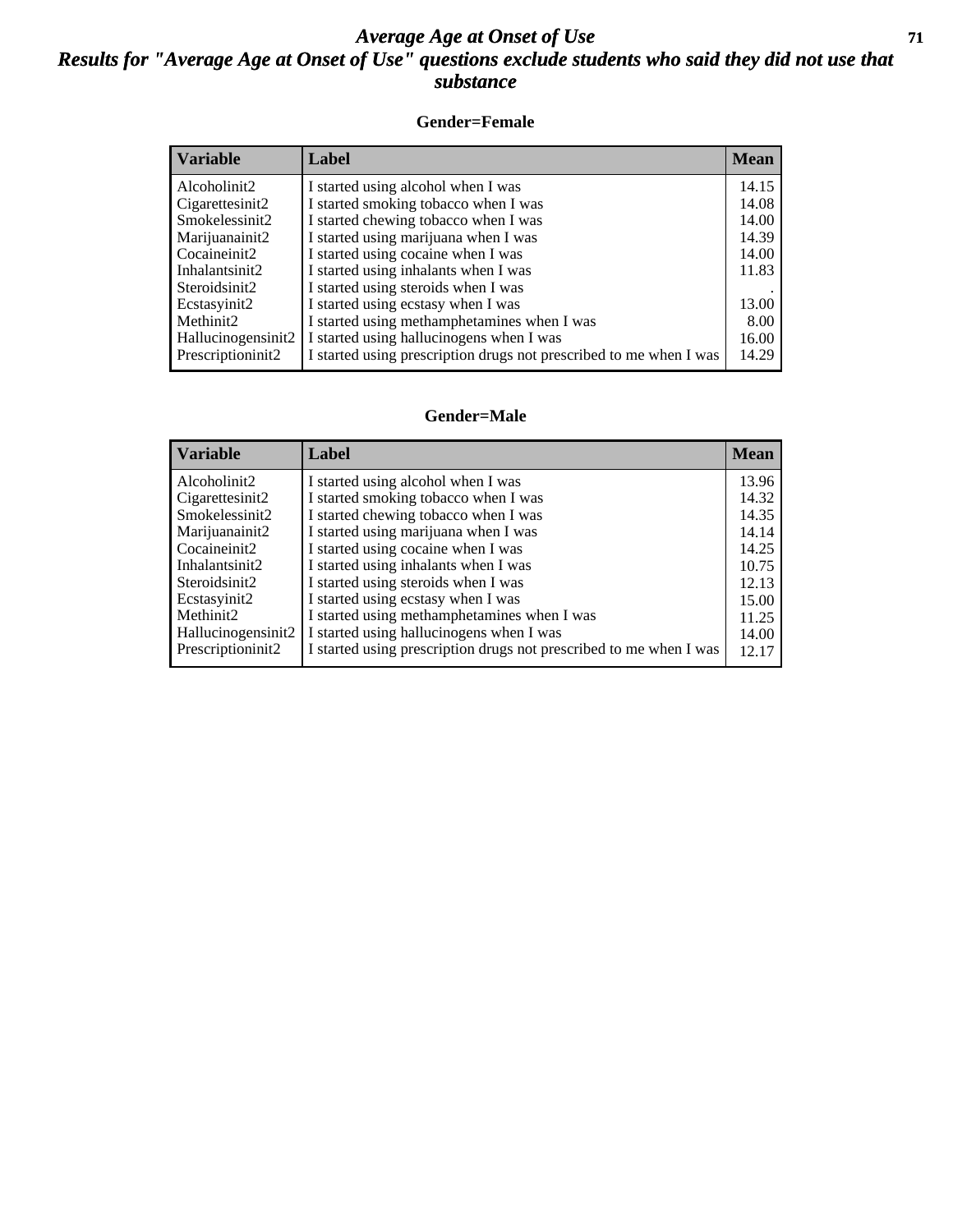# *I Think These Drugs are Harmful* **72**

| <b>Frequency</b> | <b>Table of Gender by Alcoholharmdich</b> |                                                   |                |              |
|------------------|-------------------------------------------|---------------------------------------------------|----------------|--------------|
| <b>Row Pct</b>   |                                           | Alcoholharmdich(I<br>think alcohol is<br>harmful) |                |              |
|                  | Gender(Gender)                            | Yes                                               | N <sub>0</sub> | <b>Total</b> |
|                  | <b>Female</b>                             | 242<br>78.83                                      | 65<br>21.17    | 307          |
|                  | <b>Male</b>                               | 211<br>74.04                                      | 74<br>25.96    | 285          |
|                  | <b>Total</b>                              | 453                                               | 139            | 592          |

| Frequency      | <b>Table of Gender by Tobaccoharmdich</b> |                              |                   |              |
|----------------|-------------------------------------------|------------------------------|-------------------|--------------|
| <b>Row Pct</b> |                                           | think tobacco is<br>harmful) | Tobaccoharmdich(I |              |
|                | Gender(Gender)                            | Yes                          | N <sub>0</sub>    | <b>Total</b> |
|                | <b>Female</b>                             | 298<br>97.07                 | 9<br>2.93         | 307          |
|                | <b>Male</b>                               | 263<br>92.28                 | 22<br>7.72        | 285          |
|                | <b>Total</b>                              | 561                          | 31                | 592          |

| Frequency      | <b>Table of Gender by Marijuanaharmdich</b> |                                                       |                |              |  |
|----------------|---------------------------------------------|-------------------------------------------------------|----------------|--------------|--|
| <b>Row Pct</b> |                                             | Marijuanaharmdich(I<br>think marijuana is<br>harmful) |                |              |  |
|                | Gender(Gender)                              | <b>Yes</b>                                            | N <sub>0</sub> | <b>Total</b> |  |
|                | <b>Female</b>                               | 255<br>83.06                                          | 52<br>16.94    | 307          |  |
|                | <b>Male</b>                                 | 203<br>71.23                                          | 82<br>28.77    | 285          |  |
|                | <b>Total</b>                                | 458                                                   | 134            | 592          |  |

| Frequency      | <b>Table of Gender by Otherdrugharmdich</b> |                                                          |                |              |  |
|----------------|---------------------------------------------|----------------------------------------------------------|----------------|--------------|--|
| <b>Row Pct</b> |                                             | Otherdrugharmdich(I<br>think other drugs are<br>harmful) |                |              |  |
|                | Gender(Gender)                              | <b>Yes</b>                                               | N <sub>0</sub> | <b>Total</b> |  |
|                | <b>Female</b>                               | 299<br>97.39                                             | 8<br>2.61      | 307          |  |
|                | <b>Male</b>                                 | 268<br>94.04                                             | 17<br>5.96     | 285          |  |
|                | <b>Total</b>                                | 567                                                      | 25             | 592          |  |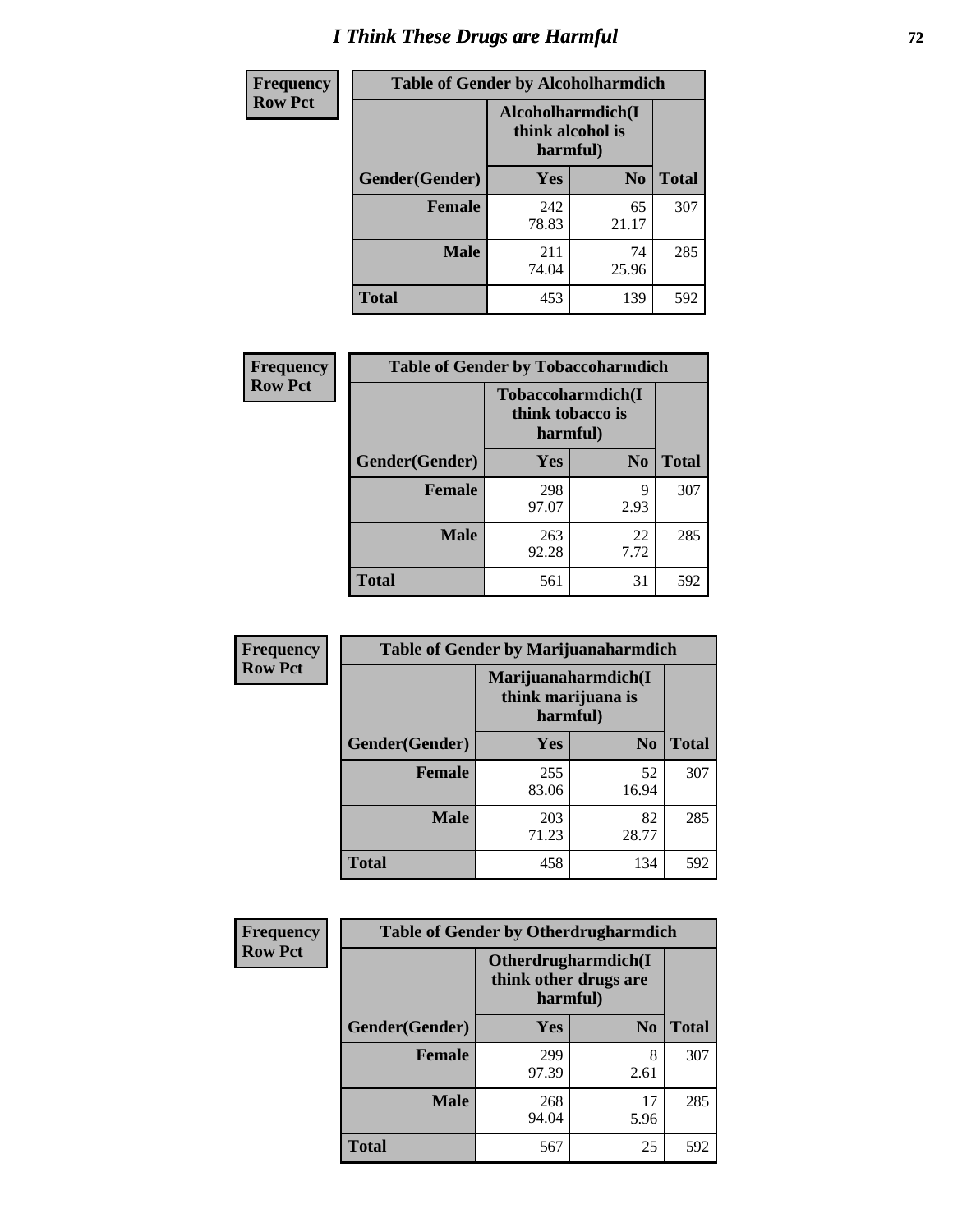| <b>Frequency</b> | <b>Table of Gender by Alcohollocation1</b> |                                                               |              |              |
|------------------|--------------------------------------------|---------------------------------------------------------------|--------------|--------------|
| <b>Row Pct</b>   |                                            | <b>Alcohollocation1(Places</b><br><b>Friends Use Alcohol)</b> |              |              |
|                  | Gender(Gender)                             |                                                               | Do Not Use   | <b>Total</b> |
|                  | <b>Female</b>                              | 206<br>67.10                                                  | 101<br>32.90 | 307          |
|                  | <b>Male</b>                                | 178<br>62.46                                                  | 107<br>37.54 | 285          |
|                  | <b>Total</b>                               | 384                                                           | 208          | 592          |

| <b>Frequency</b> | <b>Table of Gender by Alcohollocation2</b> |              |                                                               |              |
|------------------|--------------------------------------------|--------------|---------------------------------------------------------------|--------------|
| <b>Row Pct</b>   |                                            |              | <b>Alcohollocation2(Places</b><br><b>Friends Use Alcohol)</b> |              |
|                  | Gender(Gender)                             |              | Home                                                          | <b>Total</b> |
|                  | <b>Female</b>                              | 155<br>50.49 | 152<br>49.51                                                  | 307          |
|                  | <b>Male</b>                                | 158<br>55.44 | 127<br>44.56                                                  | 285          |
|                  | <b>Total</b>                               | 313          | 279                                                           | 592          |

| Frequency      | <b>Table of Gender by Alcohollocation3</b> |                                                               |               |              |
|----------------|--------------------------------------------|---------------------------------------------------------------|---------------|--------------|
| <b>Row Pct</b> |                                            | <b>Alcohollocation3(Places</b><br><b>Friends Use Alcohol)</b> |               |              |
|                | Gender(Gender)                             |                                                               | <b>School</b> | <b>Total</b> |
|                | <b>Female</b>                              | 293<br>95.44                                                  | 14<br>4.56    | 307          |
|                | <b>Male</b>                                | 262<br>91.93                                                  | 23<br>8.07    | 285          |
|                | <b>Total</b>                               | 555                                                           | 37            | 592          |

| Frequency      |                | <b>Table of Gender by Alcohollocation4</b>                    |             |              |  |  |
|----------------|----------------|---------------------------------------------------------------|-------------|--------------|--|--|
| <b>Row Pct</b> |                | <b>Alcohollocation4(Places</b><br><b>Friends Use Alcohol)</b> |             |              |  |  |
|                | Gender(Gender) |                                                               | Car         | <b>Total</b> |  |  |
|                | <b>Female</b>  | 256<br>83.39                                                  | 51<br>16.61 | 307          |  |  |
|                | <b>Male</b>    | 241<br>84.56                                                  | 44<br>15.44 | 285          |  |  |
|                | <b>Total</b>   | 497                                                           | 95          | 592          |  |  |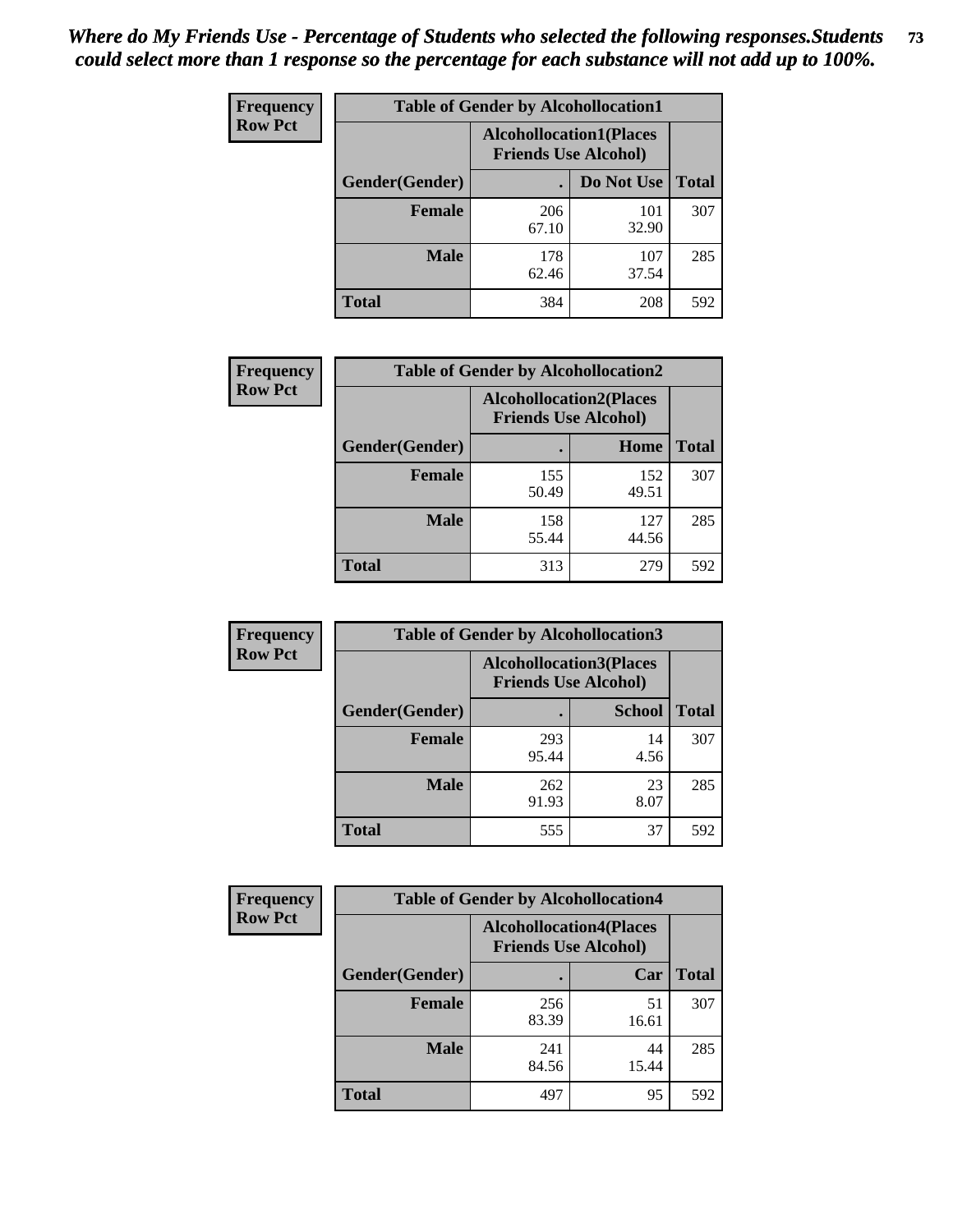| <b>Frequency</b> | <b>Table of Gender by Alcohollocation5</b> |                                                               |                                 |              |
|------------------|--------------------------------------------|---------------------------------------------------------------|---------------------------------|--------------|
| <b>Row Pct</b>   |                                            | <b>Alcohollocation5(Places</b><br><b>Friends Use Alcohol)</b> |                                 |              |
|                  | Gender(Gender)                             | $\bullet$                                                     | <b>Friend's</b><br><b>House</b> | <b>Total</b> |
|                  | <b>Female</b>                              | 112<br>36.48                                                  | 195<br>63.52                    | 307          |
|                  | <b>Male</b>                                | 146<br>51.23                                                  | 139<br>48.77                    | 285          |
|                  | <b>Total</b>                               | 258                                                           | 334                             | 592          |

| <b>Frequency</b> | <b>Table of Gender by Alcohollocation6</b> |                                                               |              |              |
|------------------|--------------------------------------------|---------------------------------------------------------------|--------------|--------------|
| <b>Row Pct</b>   |                                            | <b>Alcohollocation6(Places</b><br><b>Friends Use Alcohol)</b> |              |              |
|                  | Gender(Gender)                             |                                                               | <b>Other</b> | <b>Total</b> |
|                  | <b>Female</b>                              | 187<br>60.91                                                  | 120<br>39.09 | 307          |
|                  | <b>Male</b>                                | 187<br>65.61                                                  | 98<br>34.39  | 285          |
|                  | <b>Total</b>                               | 374                                                           | 218          | 592          |

| Frequency      | <b>Table of Gender by Tobaccolocation1</b> |                                                               |              |              |  |
|----------------|--------------------------------------------|---------------------------------------------------------------|--------------|--------------|--|
| <b>Row Pct</b> |                                            | <b>Tobaccolocation1(Places</b><br><b>Friends Use Tobacco)</b> |              |              |  |
|                | Gender(Gender)                             |                                                               | Do Not Use   | <b>Total</b> |  |
|                | <b>Female</b>                              | 123<br>40.07                                                  | 184<br>59.93 | 307          |  |
|                | <b>Male</b>                                | 155<br>54.39                                                  | 130<br>45.61 | 285          |  |
|                | <b>Total</b>                               | 278                                                           | 314          | 592          |  |

| <b>Frequency</b> | <b>Table of Gender by Tobaccolocation2</b> |                                                               |              |              |  |
|------------------|--------------------------------------------|---------------------------------------------------------------|--------------|--------------|--|
| <b>Row Pct</b>   |                                            | <b>Tobaccolocation2(Places</b><br><b>Friends Use Tobacco)</b> |              |              |  |
|                  | Gender(Gender)                             |                                                               | Home         | <b>Total</b> |  |
|                  | Female                                     | 215<br>70.03                                                  | 92<br>29.97  | 307          |  |
|                  | <b>Male</b>                                | 174<br>61.05                                                  | 111<br>38.95 | 285          |  |
|                  | <b>Total</b>                               | 389                                                           | 203          | 592          |  |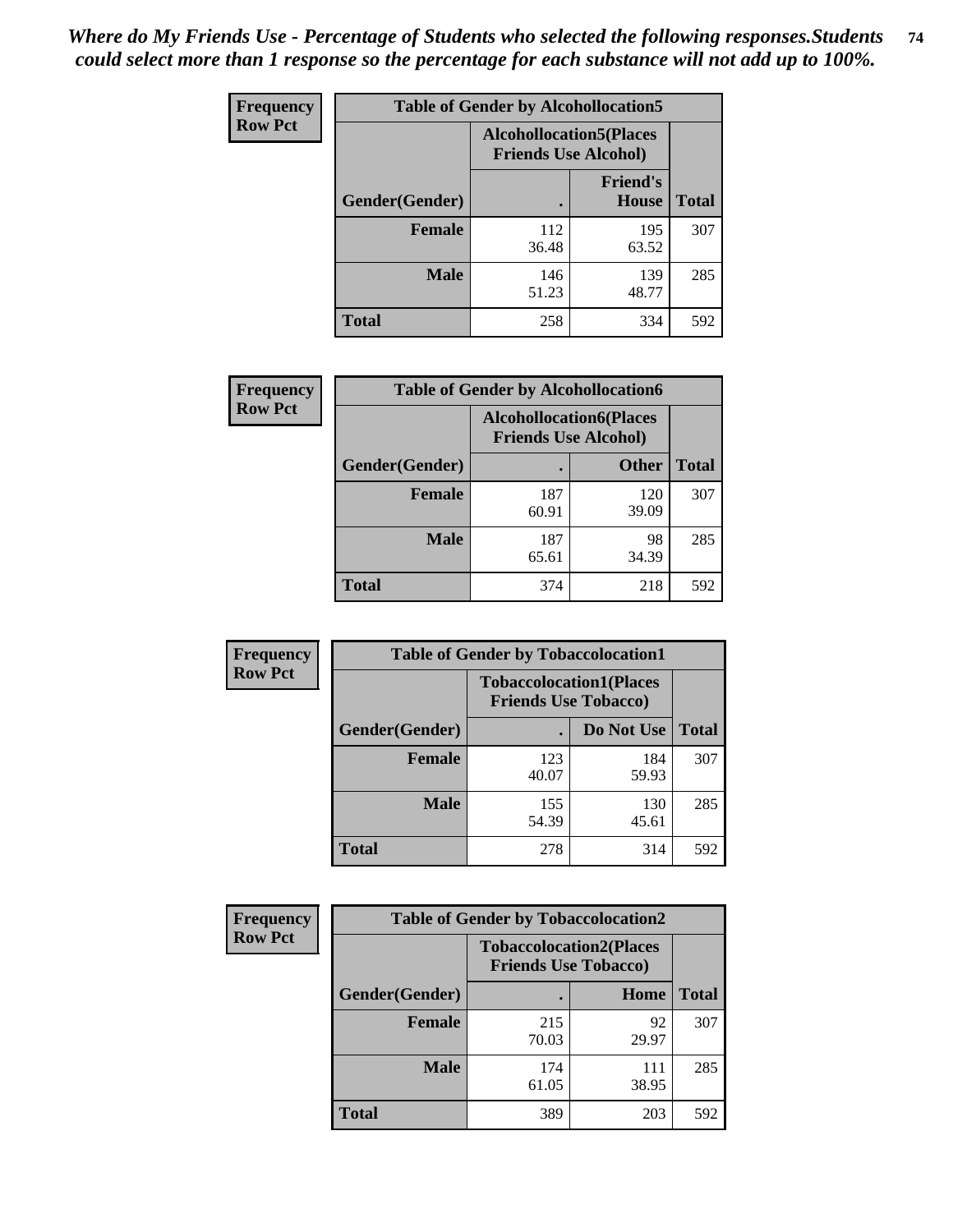| <b>Frequency</b> | <b>Table of Gender by Tobaccolocation3</b> |                                                               |               |              |
|------------------|--------------------------------------------|---------------------------------------------------------------|---------------|--------------|
| <b>Row Pct</b>   |                                            | <b>Tobaccolocation3(Places</b><br><b>Friends Use Tobacco)</b> |               |              |
|                  | Gender(Gender)                             |                                                               | <b>School</b> | <b>Total</b> |
|                  | <b>Female</b>                              | 263<br>85.67                                                  | 44<br>14.33   | 307          |
|                  | <b>Male</b>                                | 225<br>78.95                                                  | 60<br>21.05   | 285          |
|                  | Total                                      | 488                                                           | 104           | 592          |

| <b>Frequency</b> | <b>Table of Gender by Tobaccolocation4</b> |                             |                                |              |
|------------------|--------------------------------------------|-----------------------------|--------------------------------|--------------|
| <b>Row Pct</b>   |                                            | <b>Friends Use Tobacco)</b> | <b>Tobaccolocation4(Places</b> |              |
|                  | Gender(Gender)                             |                             | Car                            | <b>Total</b> |
|                  | <b>Female</b>                              | 216<br>70.36                | 91<br>29.64                    | 307          |
|                  | <b>Male</b>                                | 200<br>70.18                | 85<br>29.82                    | 285          |
|                  | <b>Total</b>                               | 416                         | 176                            | 592          |

| <b>Frequency</b> | <b>Table of Gender by Tobaccolocation5</b> |                                                               |                          |              |
|------------------|--------------------------------------------|---------------------------------------------------------------|--------------------------|--------------|
| <b>Row Pct</b>   |                                            | <b>Tobaccolocation5(Places</b><br><b>Friends Use Tobacco)</b> |                          |              |
|                  | Gender(Gender)                             |                                                               | <b>Friend's</b><br>House | <b>Total</b> |
|                  | <b>Female</b>                              | 196<br>63.84                                                  | 111<br>36.16             | 307          |
|                  | <b>Male</b>                                | 174<br>61.05                                                  | 111<br>38.95             | 285          |
|                  | <b>Total</b>                               | 370                                                           | 222                      | 592          |

| <b>Frequency</b> | <b>Table of Gender by Tobaccolocation6</b> |                                                               |              |              |
|------------------|--------------------------------------------|---------------------------------------------------------------|--------------|--------------|
| <b>Row Pct</b>   |                                            | <b>Tobaccolocation6(Places</b><br><b>Friends Use Tobacco)</b> |              |              |
|                  | Gender(Gender)                             |                                                               | <b>Other</b> | <b>Total</b> |
|                  | Female                                     | 220<br>71.66                                                  | 87<br>28.34  | 307          |
|                  | <b>Male</b>                                | 184<br>64.56                                                  | 101<br>35.44 | 285          |
|                  | <b>Total</b>                               | 404                                                           | 188          | 592          |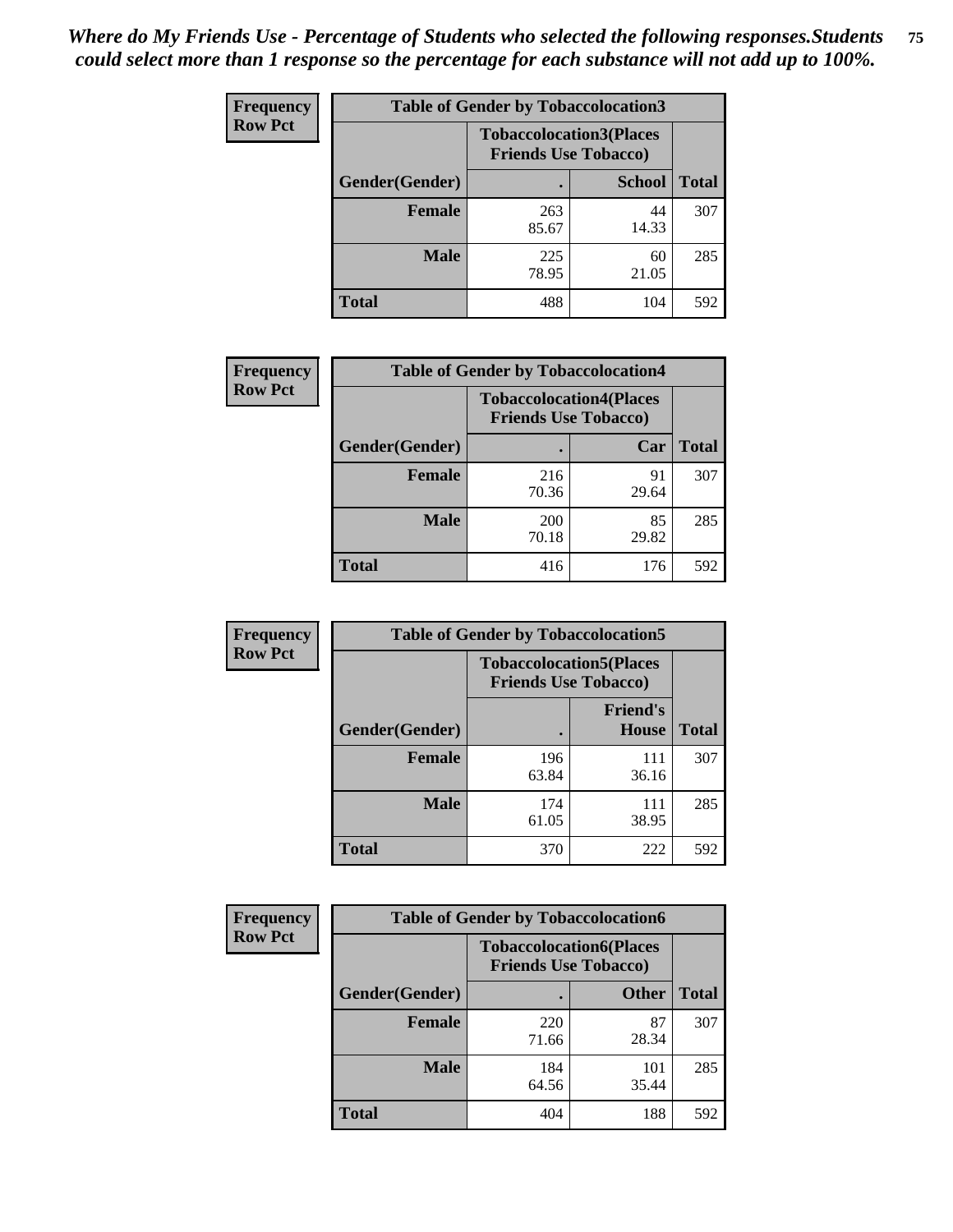| <b>Frequency</b> | <b>Table of Gender by Marijuanalocation1</b> |                                                                    |              |              |  |
|------------------|----------------------------------------------|--------------------------------------------------------------------|--------------|--------------|--|
| <b>Row Pct</b>   |                                              | <b>Marijuanalocation1(Places</b><br><b>Friends Use Marijuana</b> ) |              |              |  |
|                  | Gender(Gender)                               |                                                                    | Do Not Use   | <b>Total</b> |  |
|                  | <b>Female</b>                                | 140<br>45.60                                                       | 167<br>54.40 | 307          |  |
|                  | <b>Male</b>                                  | 140<br>49.12                                                       | 145<br>50.88 | 285          |  |
|                  | <b>Total</b>                                 | 280                                                                | 312          | 592          |  |

| <b>Frequency</b> | <b>Table of Gender by Marijuanalocation2</b> |                                                                    |              |              |  |
|------------------|----------------------------------------------|--------------------------------------------------------------------|--------------|--------------|--|
| <b>Row Pct</b>   |                                              | <b>Marijuanalocation2(Places</b><br><b>Friends Use Marijuana</b> ) |              |              |  |
|                  | Gender(Gender)                               |                                                                    | Home         | <b>Total</b> |  |
|                  | <b>Female</b>                                | 203<br>66.12                                                       | 104<br>33.88 | 307          |  |
|                  | <b>Male</b>                                  | 177<br>62.11                                                       | 108<br>37.89 | 285          |  |
|                  | Total                                        | 380                                                                | 212          | 592          |  |

| Frequency      | <b>Table of Gender by Marijuanalocation3</b> |              |                                                                    |              |  |
|----------------|----------------------------------------------|--------------|--------------------------------------------------------------------|--------------|--|
| <b>Row Pct</b> |                                              |              | <b>Marijuanalocation3(Places</b><br><b>Friends Use Marijuana</b> ) |              |  |
|                | Gender(Gender)                               |              | <b>School</b>                                                      | <b>Total</b> |  |
|                | Female                                       | 280<br>91.21 | 27<br>8.79                                                         | 307          |  |
|                | <b>Male</b>                                  | 253<br>88.77 | 32<br>11.23                                                        | 285          |  |
|                | <b>Total</b>                                 | 533          | 59                                                                 | 592          |  |

| Frequency      |                | <b>Table of Gender by Marijuanalocation4</b> |                                  |              |
|----------------|----------------|----------------------------------------------|----------------------------------|--------------|
| <b>Row Pct</b> |                | <b>Friends Use Marijuana</b> )               | <b>Marijuanalocation4(Places</b> |              |
|                | Gender(Gender) |                                              | Car                              | <b>Total</b> |
|                | <b>Female</b>  | 226<br>73.62                                 | 81<br>26.38                      | 307          |
|                | <b>Male</b>    | 206<br>72.28                                 | 79<br>27.72                      | 285          |
|                | <b>Total</b>   | 432                                          | 160                              | 592          |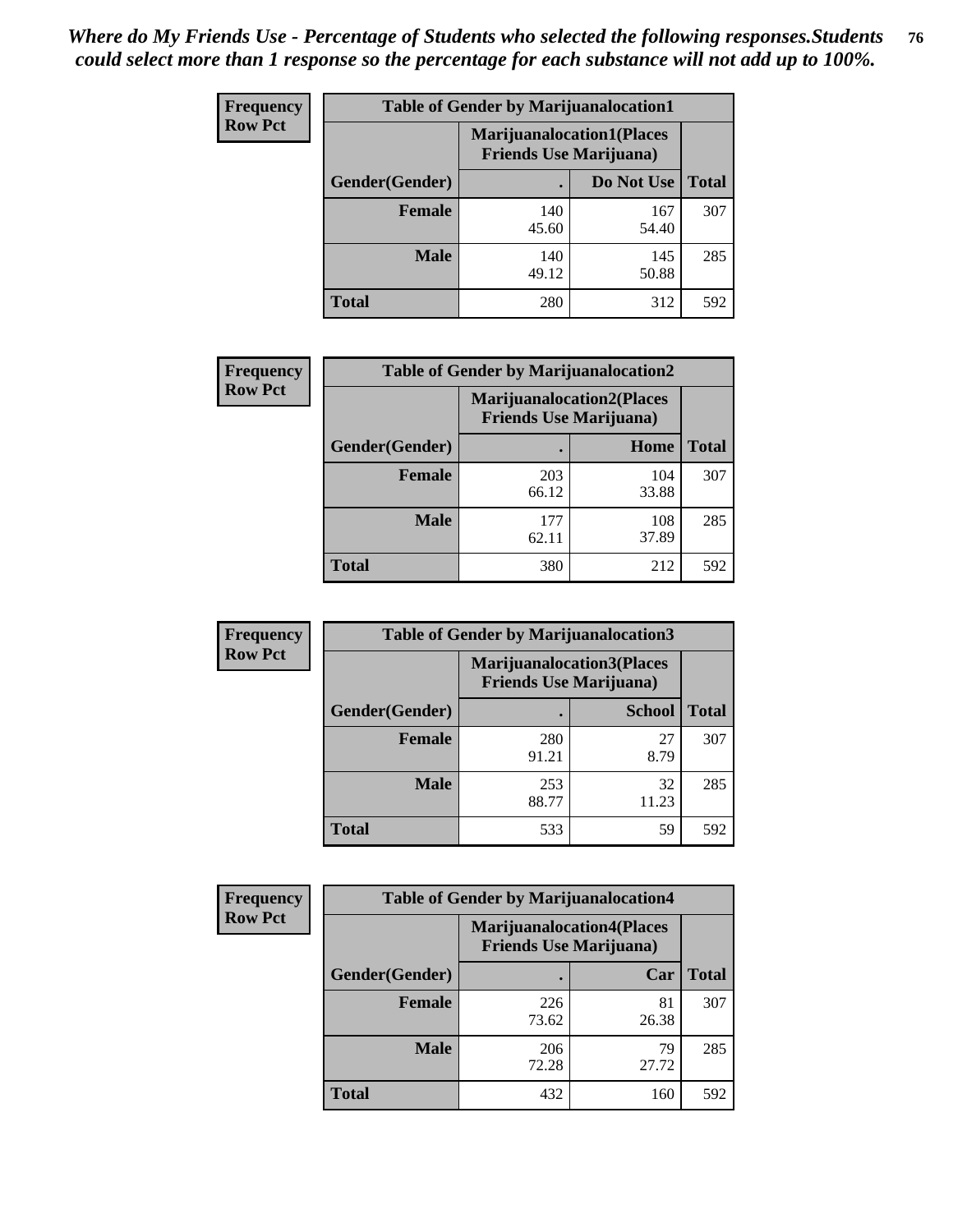| <b>Frequency</b> | <b>Table of Gender by Marijuanalocation5</b> |                                                                    |                          |              |
|------------------|----------------------------------------------|--------------------------------------------------------------------|--------------------------|--------------|
| <b>Row Pct</b>   |                                              | <b>Marijuanalocation5(Places</b><br><b>Friends Use Marijuana</b> ) |                          |              |
|                  | Gender(Gender)                               |                                                                    | <b>Friend's</b><br>House | <b>Total</b> |
|                  | <b>Female</b>                                | 182<br>59.28                                                       | 125<br>40.72             | 307          |
|                  | <b>Male</b>                                  | 166<br>58.25                                                       | 119<br>41.75             | 285          |
|                  | <b>Total</b>                                 | 348                                                                | 244                      | 592          |

| <b>Frequency</b> | <b>Table of Gender by Marijuanalocation6</b> |                                                                    |              |              |
|------------------|----------------------------------------------|--------------------------------------------------------------------|--------------|--------------|
| <b>Row Pct</b>   |                                              | <b>Marijuanalocation6(Places</b><br><b>Friends Use Marijuana</b> ) |              |              |
|                  | <b>Gender</b> (Gender)                       |                                                                    | <b>Other</b> | <b>Total</b> |
|                  | <b>Female</b>                                | 216<br>70.36                                                       | 91<br>29.64  | 307          |
|                  | <b>Male</b>                                  | 200<br>70.18                                                       | 85<br>29.82  | 285          |
|                  | Total                                        | 416                                                                | 176          | 592          |

| <b>Frequency</b> | <b>Table of Gender by Otherdruglocation1</b> |                                                                                |              |              |
|------------------|----------------------------------------------|--------------------------------------------------------------------------------|--------------|--------------|
| <b>Row Pct</b>   |                                              | <b>Otherdruglocation1(Places</b><br><b>Friends Use Other Illegal</b><br>Drugs) |              |              |
|                  | Gender(Gender)                               |                                                                                | Do Not Use   | <b>Total</b> |
|                  | <b>Female</b>                                | 85<br>27.69                                                                    | 222<br>72.31 | 307          |
|                  | <b>Male</b>                                  | 88<br>30.88                                                                    | 197<br>69.12 | 285          |
|                  | <b>Total</b>                                 | 173                                                                            | 419          | 592          |

| Frequency      | <b>Table of Gender by Otherdruglocation2</b> |                                            |                                  |              |
|----------------|----------------------------------------------|--------------------------------------------|----------------------------------|--------------|
| <b>Row Pct</b> |                                              | <b>Friends Use Other Illegal</b><br>Drugs) | <b>Otherdruglocation2(Places</b> |              |
|                | Gender(Gender)                               |                                            | Home                             | <b>Total</b> |
|                | <b>Female</b>                                | 245<br>79.80                               | 62<br>20.20                      | 307          |
|                | <b>Male</b>                                  | 224<br>78.60                               | 61<br>21.40                      | 285          |
|                | <b>Total</b>                                 | 469                                        | 123                              | 592          |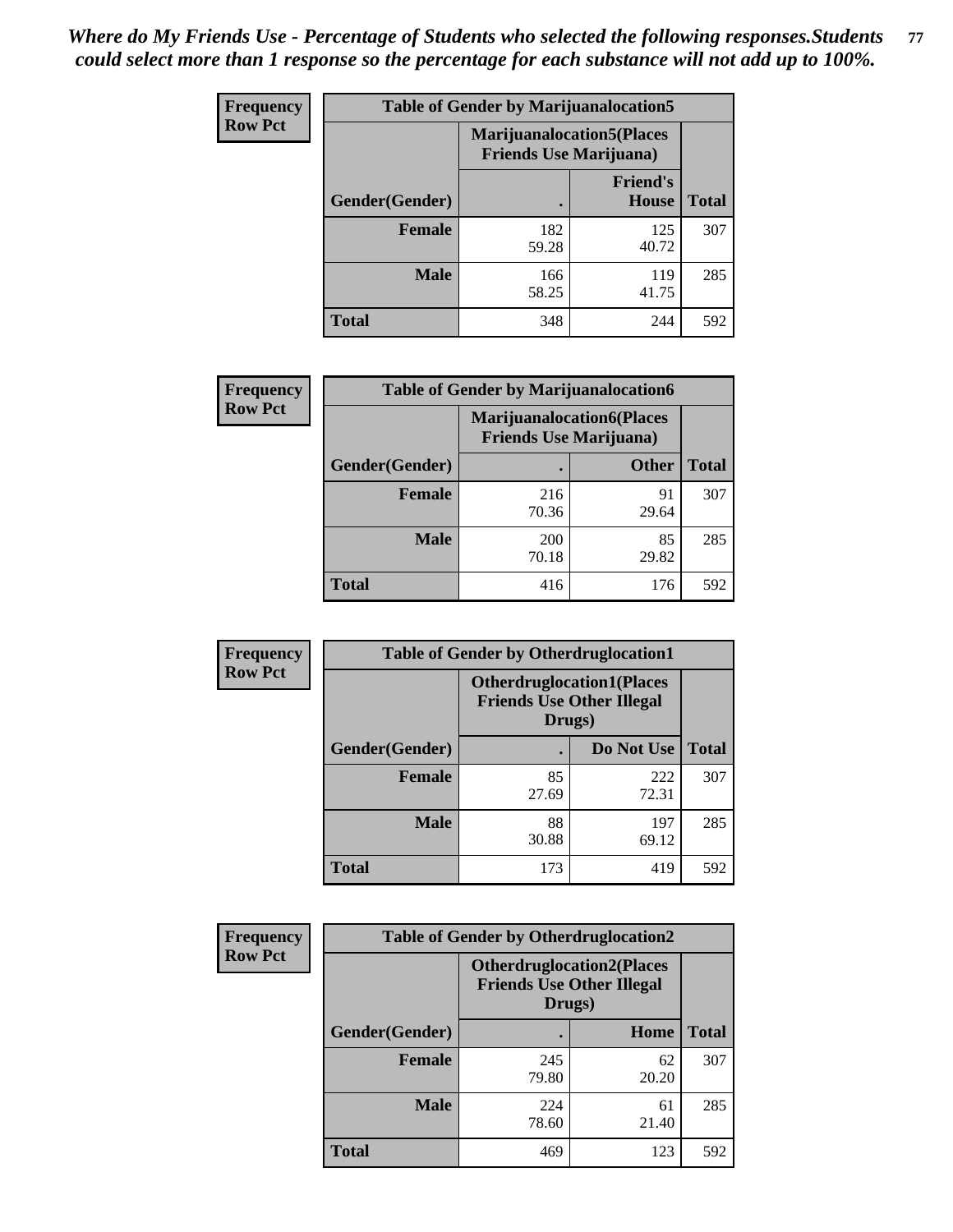| <b>Frequency</b> | <b>Table of Gender by Otherdruglocation3</b> |                                            |                                  |              |
|------------------|----------------------------------------------|--------------------------------------------|----------------------------------|--------------|
| <b>Row Pct</b>   |                                              | <b>Friends Use Other Illegal</b><br>Drugs) | <b>Otherdruglocation3(Places</b> |              |
|                  | Gender(Gender)                               |                                            | <b>School</b>                    | <b>Total</b> |
|                  | <b>Female</b>                                | 281<br>91.53                               | 26<br>8.47                       | 307          |
|                  | <b>Male</b>                                  | 256<br>89.82                               | 29<br>10.18                      | 285          |
|                  | <b>Total</b>                                 | 537                                        | 55                               | 592          |

| <b>Frequency</b> | <b>Table of Gender by Otherdruglocation4</b> |                                                                                |             |              |
|------------------|----------------------------------------------|--------------------------------------------------------------------------------|-------------|--------------|
| <b>Row Pct</b>   |                                              | <b>Otherdruglocation4(Places</b><br><b>Friends Use Other Illegal</b><br>Drugs) |             |              |
|                  | Gender(Gender)                               |                                                                                | Car         | <b>Total</b> |
|                  | <b>Female</b>                                | 272<br>88.60                                                                   | 35<br>11.40 | 307          |
|                  | <b>Male</b>                                  | 252<br>88.42                                                                   | 33<br>11.58 | 285          |
|                  | <b>Total</b>                                 | 524                                                                            | 68          | 592          |

| <b>Frequency</b> | <b>Table of Gender by Otherdruglocation5</b> |                                                                                |                                 |              |
|------------------|----------------------------------------------|--------------------------------------------------------------------------------|---------------------------------|--------------|
| <b>Row Pct</b>   |                                              | <b>Otherdruglocation5(Places</b><br><b>Friends Use Other Illegal</b><br>Drugs) |                                 |              |
|                  | Gender(Gender)                               |                                                                                | <b>Friend's</b><br><b>House</b> | <b>Total</b> |
|                  | <b>Female</b>                                | 235<br>76.55                                                                   | 72<br>23.45                     | 307          |
|                  | <b>Male</b>                                  | 227<br>79.65                                                                   | 58<br>20.35                     | 285          |
|                  | <b>Total</b>                                 | 462                                                                            | 130                             | 592          |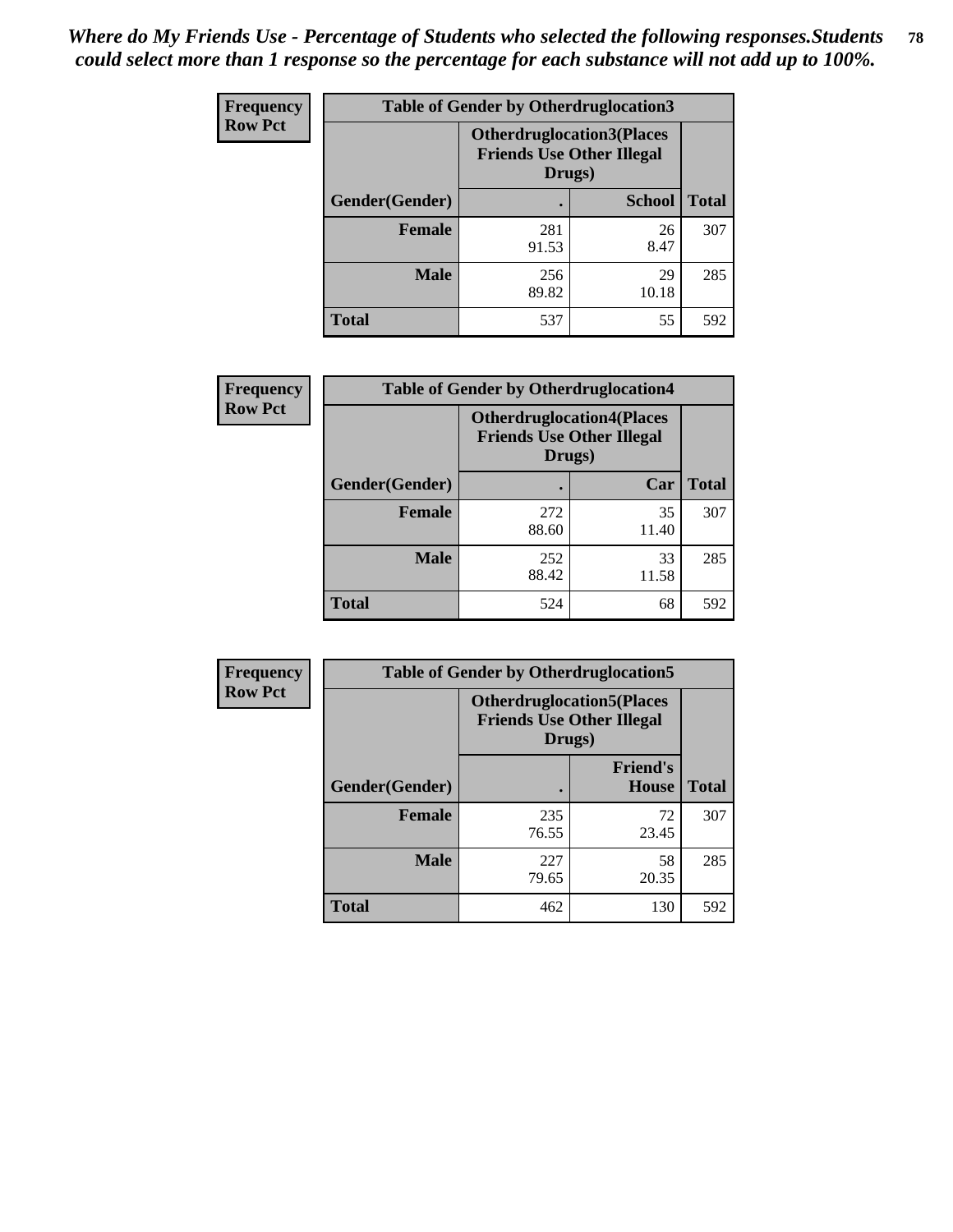| Frequency      | <b>Table of Gender by Otherdruglocation6</b> |                                            |                                  |              |
|----------------|----------------------------------------------|--------------------------------------------|----------------------------------|--------------|
| <b>Row Pct</b> |                                              | <b>Friends Use Other Illegal</b><br>Drugs) | <b>Otherdruglocation6(Places</b> |              |
|                | Gender(Gender)                               |                                            | <b>Other</b>                     | <b>Total</b> |
|                | <b>Female</b>                                | 249<br>81.11                               | 58<br>18.89                      | 307          |
|                | <b>Male</b>                                  | 224<br>78.60                               | 61<br>21.40                      | 285          |
|                | <b>Total</b>                                 | 473                                        | 119                              | 592          |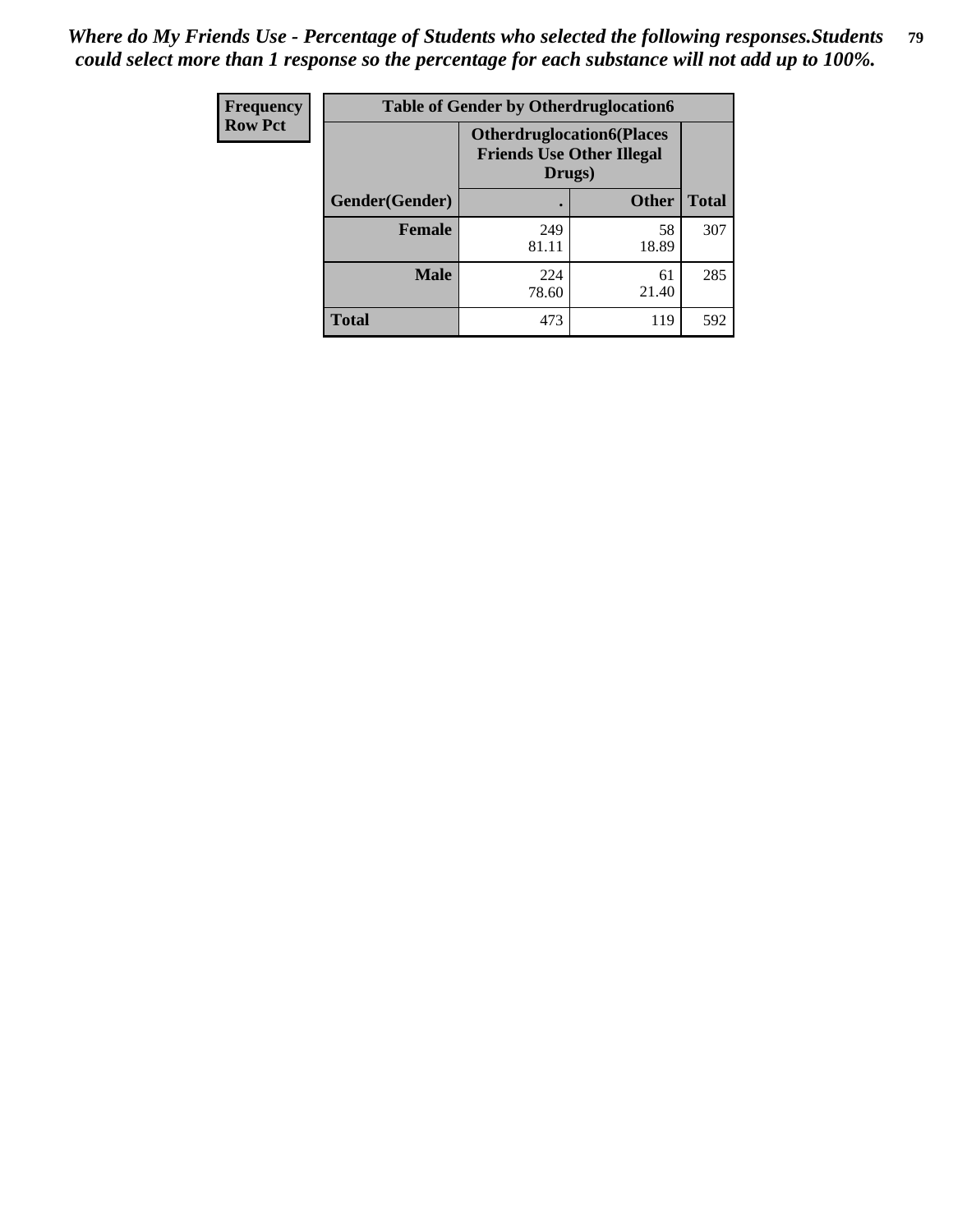| <b>Frequency</b> | <b>Table of Gender by Alcoholtime1</b> |                                                          |                      |              |
|------------------|----------------------------------------|----------------------------------------------------------|----------------------|--------------|
| <b>Row Pct</b>   |                                        | <b>Alcoholtime1(Times</b><br><b>Friends Use Alcohol)</b> |                      |              |
|                  | Gender(Gender)                         | c                                                        | Do Not<br><b>Use</b> | <b>Total</b> |
|                  | <b>Female</b>                          | 210<br>68.40                                             | 97<br>31.60          | 307          |
|                  | <b>Male</b>                            | 183<br>64.21                                             | 102<br>35.79         | 285          |
|                  | <b>Total</b>                           | 393                                                      | 199                  | 592          |

| <b>Frequency</b> | <b>Table of Gender by Alcoholtime2</b> |                                                          |                            |              |
|------------------|----------------------------------------|----------------------------------------------------------|----------------------------|--------------|
| <b>Row Pct</b>   |                                        | <b>Alcoholtime2(Times</b><br><b>Friends Use Alcohol)</b> |                            |              |
|                  | Gender(Gender)                         |                                                          | <b>On Way</b><br>to School | <b>Total</b> |
|                  | <b>Female</b>                          | 290<br>94.46                                             | 17<br>5.54                 | 307          |
|                  | <b>Male</b>                            | 259<br>90.88                                             | 26<br>9.12                 | 285          |
|                  | <b>Total</b>                           | 549                                                      | 43                         | 592          |

| Frequency      | <b>Table of Gender by Alcoholtime3</b> |                                                          |                                |              |  |
|----------------|----------------------------------------|----------------------------------------------------------|--------------------------------|--------------|--|
| <b>Row Pct</b> |                                        | <b>Alcoholtime3(Times</b><br><b>Friends Use Alcohol)</b> |                                |              |  |
|                | Gender(Gender)                         |                                                          | <b>During</b><br><b>School</b> | <b>Total</b> |  |
|                | <b>Female</b>                          | 294<br>95.77                                             | 13<br>4.23                     | 307          |  |
|                | <b>Male</b>                            | 263<br>92.28                                             | 22<br>7.72                     | 285          |  |
|                | <b>Total</b>                           | 557                                                      | 35                             | 592          |  |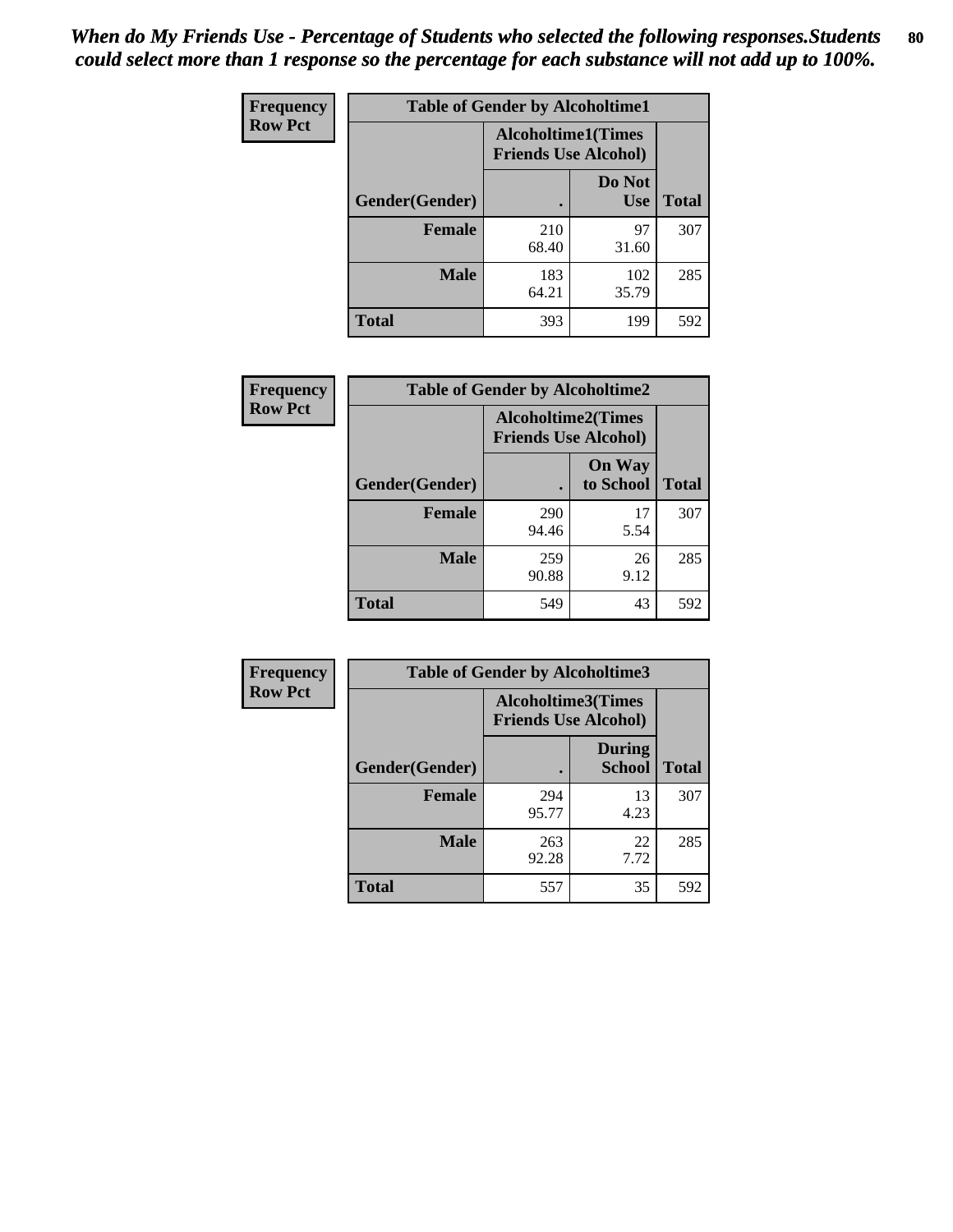*When do My Friends Use - Percentage of Students who selected the following responses.Students could select more than 1 response so the percentage for each substance will not add up to 100%.* **81**

| <b>Frequency</b> | <b>Table of Gender by Alcoholtime4</b> |                                                          |                                                       |              |
|------------------|----------------------------------------|----------------------------------------------------------|-------------------------------------------------------|--------------|
| <b>Row Pct</b>   |                                        | <b>Alcoholtime4(Times</b><br><b>Friends Use Alcohol)</b> |                                                       |              |
|                  | Gender(Gender)                         |                                                          | <b>On Way</b><br>Home<br><b>From</b><br><b>School</b> | <b>Total</b> |
|                  | <b>Female</b>                          | 282<br>91.86                                             | 25<br>8.14                                            | 307          |
|                  | <b>Male</b>                            | 257<br>90.18                                             | 28<br>9.82                                            | 285          |
|                  | <b>Total</b>                           | 539                                                      | 53                                                    | 592          |

| <b>Frequency</b> | <b>Table of Gender by Alcoholtime5</b> |                                                           |                   |              |
|------------------|----------------------------------------|-----------------------------------------------------------|-------------------|--------------|
| <b>Row Pct</b>   |                                        | <b>Alcoholtime5</b> (Times<br><b>Friends Use Alcohol)</b> |                   |              |
|                  | Gender(Gender)                         |                                                           | <b>Weeknights</b> | <b>Total</b> |
|                  | <b>Female</b>                          | 223<br>72.64                                              | 84<br>27.36       | 307          |
|                  | <b>Male</b>                            | 205<br>71.93                                              | 80<br>28.07       | 285          |
|                  | <b>Total</b>                           | 428                                                       | 164               | 592          |

| <b>Frequency</b> | <b>Table of Gender by Alcoholtime6</b> |                                                           |              |              |
|------------------|----------------------------------------|-----------------------------------------------------------|--------------|--------------|
| <b>Row Pct</b>   |                                        | <b>Alcoholtime6</b> (Times<br><b>Friends Use Alcohol)</b> |              |              |
|                  | Gender(Gender)                         |                                                           | Weekends     | <b>Total</b> |
|                  | Female                                 | 88<br>28.66                                               | 219<br>71.34 | 307          |
|                  | <b>Male</b>                            | 98<br>34.39                                               | 187<br>65.61 | 285          |
|                  | <b>Total</b>                           | 186                                                       | 406          | 592          |

| <b>Frequency</b> | <b>Table of Gender by Tobaccotime1</b> |                                                          |                      |              |
|------------------|----------------------------------------|----------------------------------------------------------|----------------------|--------------|
| <b>Row Pct</b>   |                                        | <b>Tobaccotime1(Times</b><br><b>Friends Use Tobacco)</b> |                      |              |
|                  | Gender(Gender)                         |                                                          | Do Not<br><b>Use</b> | <b>Total</b> |
|                  | <b>Female</b>                          | 129<br>42.02                                             | 178<br>57.98         | 307          |
|                  | <b>Male</b>                            | 151<br>52.98                                             | 134<br>47.02         | 285          |
|                  | <b>Total</b>                           | 280                                                      | 312                  | 592          |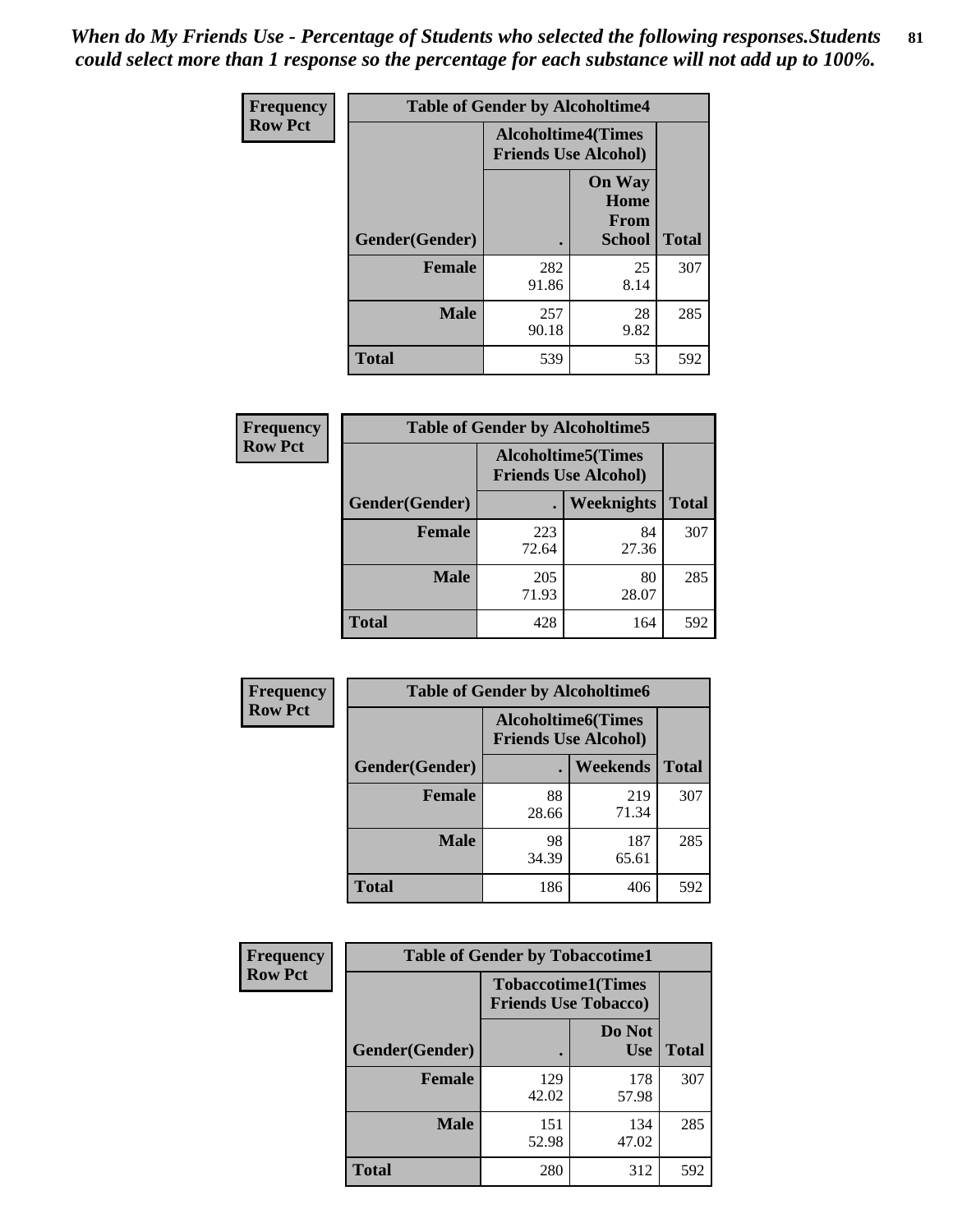*When do My Friends Use - Percentage of Students who selected the following responses.Students could select more than 1 response so the percentage for each substance will not add up to 100%.* **82**

| <b>Frequency</b> | <b>Table of Gender by Tobaccotime2</b> |                                                          |                            |              |
|------------------|----------------------------------------|----------------------------------------------------------|----------------------------|--------------|
| <b>Row Pct</b>   |                                        | <b>Tobaccotime2(Times</b><br><b>Friends Use Tobacco)</b> |                            |              |
|                  | Gender(Gender)                         |                                                          | <b>On Way</b><br>to School | <b>Total</b> |
|                  | Female                                 | 238<br>77.52                                             | 69<br>22.48                | 307          |
|                  | <b>Male</b>                            | 222<br>77.89                                             | 63<br>22.11                | 285          |
|                  | Total                                  | 460                                                      | 132                        | 592          |

| Frequency      | <b>Table of Gender by Tobaccotime3</b> |                                                          |                                |              |
|----------------|----------------------------------------|----------------------------------------------------------|--------------------------------|--------------|
| <b>Row Pct</b> |                                        | <b>Tobaccotime3(Times</b><br><b>Friends Use Tobacco)</b> |                                |              |
|                | Gender(Gender)                         |                                                          | <b>During</b><br><b>School</b> | <b>Total</b> |
|                | <b>Female</b>                          | 275<br>89.58                                             | 32<br>10.42                    | 307          |
|                | <b>Male</b>                            | 238<br>83.51                                             | 47<br>16.49                    | 285          |
|                | <b>Total</b>                           | 513                                                      | 79                             | 592          |

| <b>Frequency</b> | <b>Table of Gender by Tobaccotime4</b> |                                                          |                                                |              |
|------------------|----------------------------------------|----------------------------------------------------------|------------------------------------------------|--------------|
| <b>Row Pct</b>   |                                        | <b>Tobaccotime4(Times</b><br><b>Friends Use Tobacco)</b> |                                                |              |
|                  | Gender(Gender)                         |                                                          | <b>On Way</b><br>Home<br>From<br><b>School</b> | <b>Total</b> |
|                  | <b>Female</b>                          | 282<br>91.86                                             | 25<br>8.14                                     | 307          |
|                  | <b>Male</b>                            | 257<br>90.18                                             | 28<br>9.82                                     | 285          |
|                  | <b>Total</b>                           | 539                                                      | 53                                             | 592          |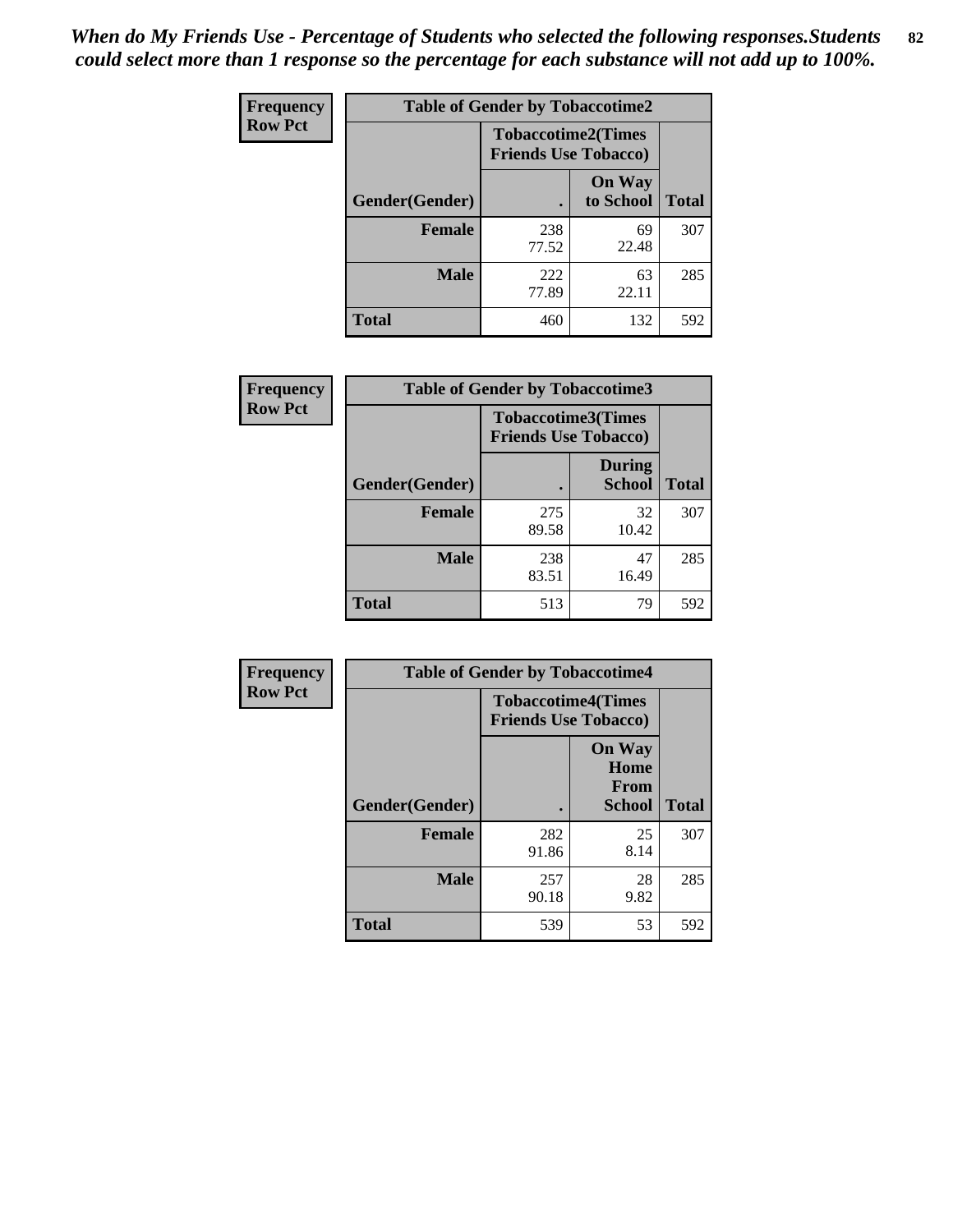| <b>Frequency</b> | <b>Table of Gender by Tobaccotime5</b> |              |                                                          |              |  |
|------------------|----------------------------------------|--------------|----------------------------------------------------------|--------------|--|
| <b>Row Pct</b>   |                                        |              | <b>Tobaccotime5(Times</b><br><b>Friends Use Tobacco)</b> |              |  |
|                  | Gender(Gender)                         |              | Weeknights                                               | <b>Total</b> |  |
|                  | <b>Female</b>                          | 203<br>66.12 | 104<br>33.88                                             | 307          |  |
|                  | <b>Male</b>                            | 177<br>62.11 | 108<br>37.89                                             | 285          |  |
|                  | <b>Total</b>                           | 380          | 212                                                      | 592          |  |

| Frequency      | <b>Table of Gender by Tobaccotime6</b> |                                                          |              |              |
|----------------|----------------------------------------|----------------------------------------------------------|--------------|--------------|
| <b>Row Pct</b> |                                        | <b>Tobaccotime6(Times</b><br><b>Friends Use Tobacco)</b> |              |              |
|                | Gender(Gender)                         |                                                          | Weekends     | <b>Total</b> |
|                | Female                                 | 180<br>58.63                                             | 127<br>41.37 | 307          |
|                | <b>Male</b>                            | 156<br>54.74                                             | 129<br>45.26 | 285          |
|                | <b>Total</b>                           | 336                                                      | 256          | 592          |

| Frequency      | <b>Table of Gender by Marijuanatime1</b> |                                |                             |              |
|----------------|------------------------------------------|--------------------------------|-----------------------------|--------------|
| <b>Row Pct</b> |                                          | <b>Friends Use Marijuana</b> ) | <b>Marijuanatime1(Times</b> |              |
|                | Gender(Gender)                           |                                | Do Not Use                  | <b>Total</b> |
|                | <b>Female</b>                            | 143<br>46.58                   | 164<br>53.42                | 307          |
|                | <b>Male</b>                              | 139<br>48.77                   | 146<br>51.23                | 285          |
|                | <b>Total</b>                             | 282                            | 310                         | 592          |

| <b>Frequency</b> | <b>Table of Gender by Marijuanatime2</b> |                                                               |                            |              |
|------------------|------------------------------------------|---------------------------------------------------------------|----------------------------|--------------|
| <b>Row Pct</b>   |                                          | <b>Marijuanatime2(Times</b><br><b>Friends Use Marijuana</b> ) |                            |              |
|                  | Gender(Gender)                           |                                                               | On Way to<br><b>School</b> | <b>Total</b> |
|                  | <b>Female</b>                            | 253<br>82.41                                                  | 54<br>17.59                | 307          |
|                  | <b>Male</b>                              | 227<br>79.65                                                  | 58<br>20.35                | 285          |
|                  | <b>Total</b>                             | 480                                                           | 112                        | 592          |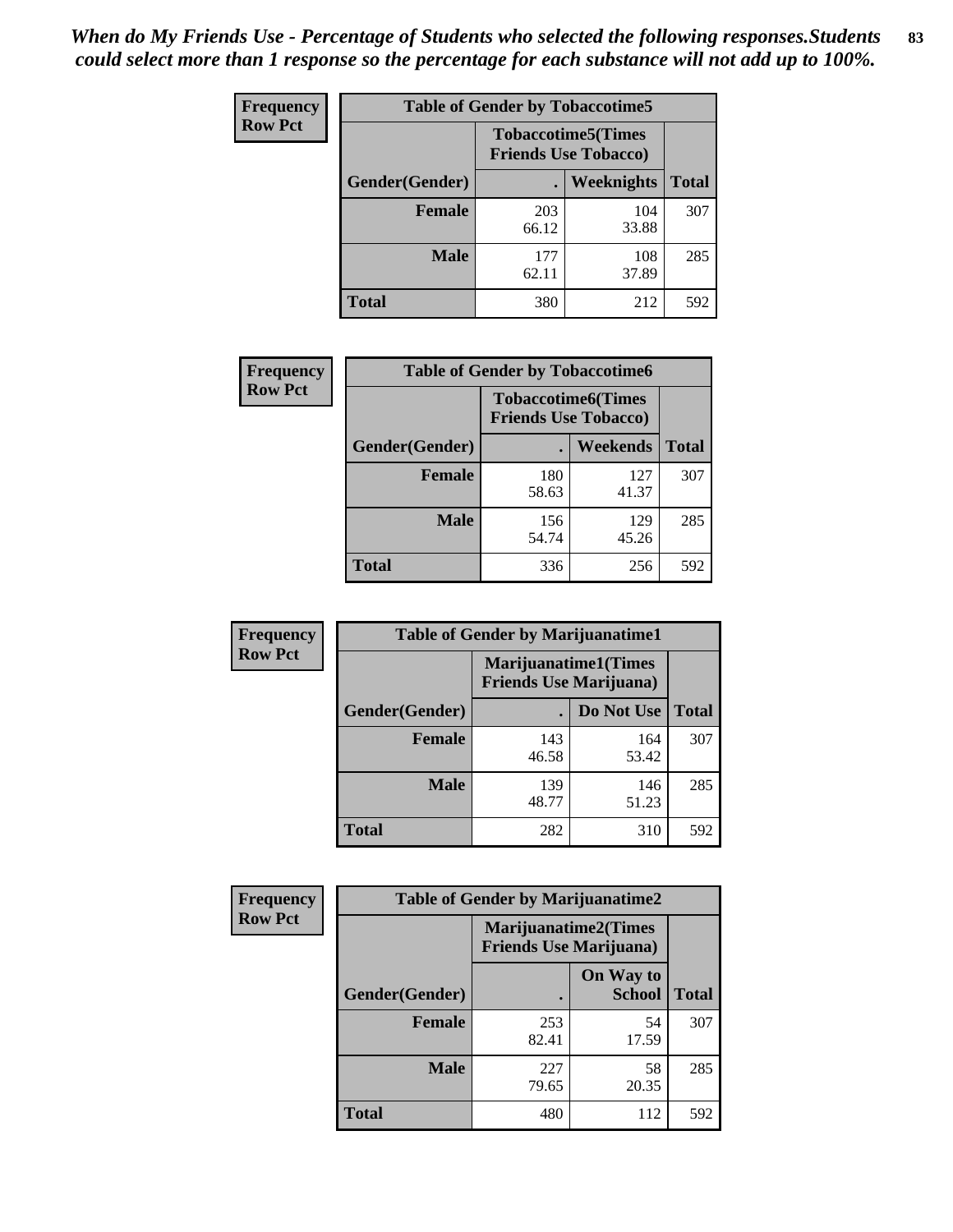| Frequency      | <b>Table of Gender by Marijuanatime3</b> |                                                        |                                |              |
|----------------|------------------------------------------|--------------------------------------------------------|--------------------------------|--------------|
| <b>Row Pct</b> |                                          | Marijuanatime3(Times<br><b>Friends Use Marijuana</b> ) |                                |              |
|                | Gender(Gender)                           |                                                        | <b>During</b><br><b>School</b> | <b>Total</b> |
|                | <b>Female</b>                            | 290<br>94.46                                           | 17<br>5.54                     | 307          |
|                | <b>Male</b>                              | 266<br>93.33                                           | 19<br>6.67                     | 285          |
|                | <b>Total</b>                             | 556                                                    | 36                             | 592          |

| Frequency      | <b>Table of Gender by Marijuanatime4</b> |                                                               |                                                |              |
|----------------|------------------------------------------|---------------------------------------------------------------|------------------------------------------------|--------------|
| <b>Row Pct</b> |                                          | <b>Marijuanatime4(Times</b><br><b>Friends Use Marijuana</b> ) |                                                |              |
|                | Gender(Gender)                           |                                                               | <b>On Way</b><br>Home<br>From<br><b>School</b> | <b>Total</b> |
|                | <b>Female</b>                            | 253<br>82.41                                                  | 54<br>17.59                                    | 307          |
|                | <b>Male</b>                              | 228<br>80.00                                                  | 57<br>20.00                                    | 285          |
|                | <b>Total</b>                             | 481                                                           | 111                                            | 592          |

| Frequency      | <b>Table of Gender by Marijuanatime5</b> |                                                                |                   |              |  |
|----------------|------------------------------------------|----------------------------------------------------------------|-------------------|--------------|--|
| <b>Row Pct</b> |                                          | <b>Marijuanatime5</b> (Times<br><b>Friends Use Marijuana</b> ) |                   |              |  |
|                | Gender(Gender)                           |                                                                | <b>Weeknights</b> | <b>Total</b> |  |
|                | <b>Female</b>                            | 207<br>67.43                                                   | 100<br>32.57      | 307          |  |
|                | <b>Male</b>                              | 191<br>67.02                                                   | 94<br>32.98       | 285          |  |
|                | <b>Total</b>                             | 398                                                            | 194               | 592          |  |

| Frequency      | <b>Table of Gender by Marijuanatime6</b> |                                                                |                 |              |  |
|----------------|------------------------------------------|----------------------------------------------------------------|-----------------|--------------|--|
| <b>Row Pct</b> |                                          | <b>Marijuanatime6</b> (Times<br><b>Friends Use Marijuana</b> ) |                 |              |  |
|                | Gender(Gender)                           |                                                                | <b>Weekends</b> | <b>Total</b> |  |
|                | <b>Female</b>                            | 159<br>51.79                                                   | 148<br>48.21    | 307          |  |
|                | <b>Male</b>                              | 147<br>51.58                                                   | 138<br>48.42    | 285          |  |
|                | <b>Total</b>                             | 306                                                            | 286             | 592          |  |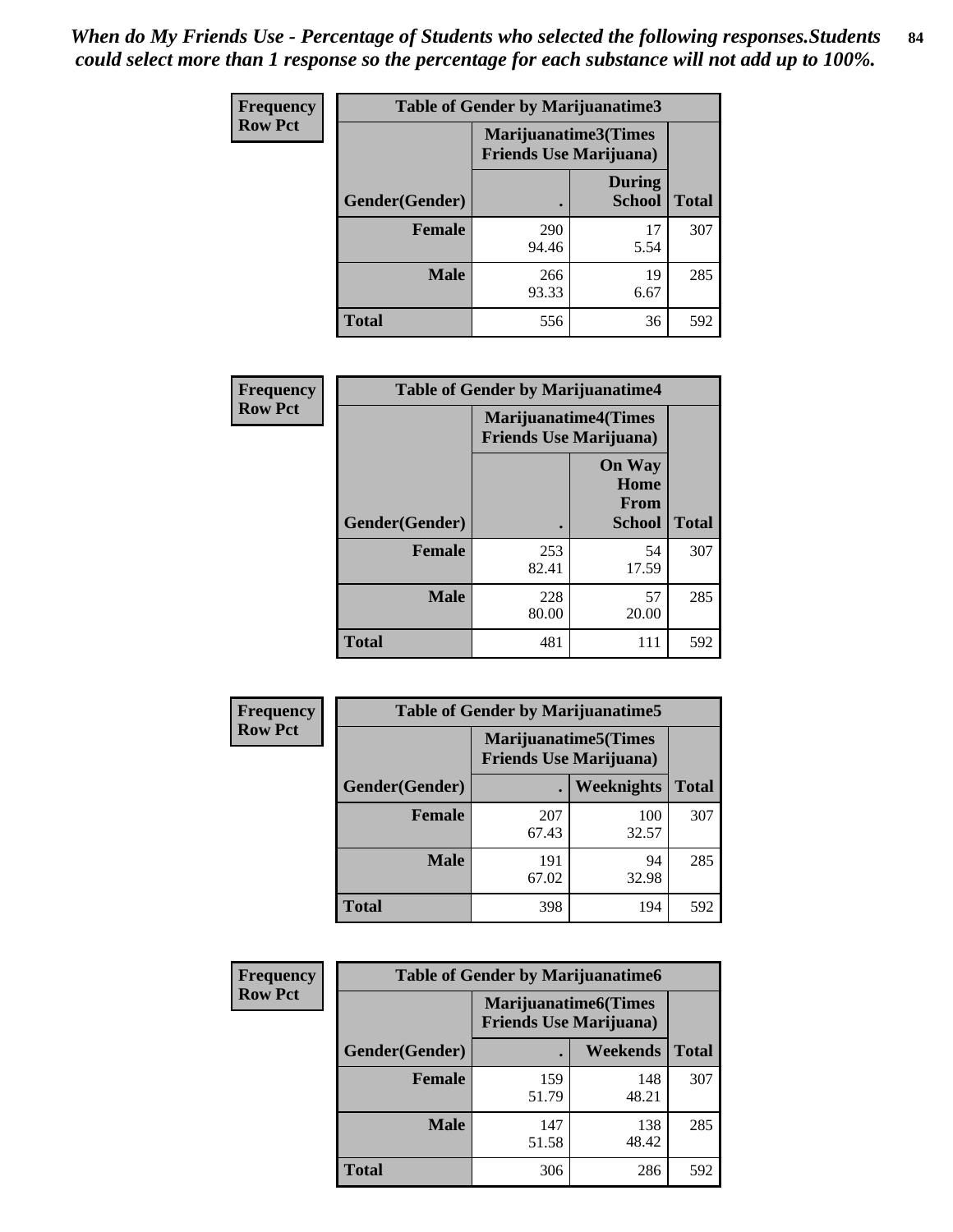| <b>Frequency</b> | <b>Table of Gender by Otherdrugtime1</b> |                                                                                   |                    |     |
|------------------|------------------------------------------|-----------------------------------------------------------------------------------|--------------------|-----|
| <b>Row Pct</b>   |                                          | <b>Otherdrugtime1</b> (Times<br><b>Friends Use Other</b><br><b>Illegal Drugs)</b> |                    |     |
|                  | Gender(Gender)                           |                                                                                   | Do Not Use   Total |     |
|                  | <b>Female</b>                            | 87<br>28.34                                                                       | 220<br>71.66       | 307 |
|                  | <b>Male</b>                              | 80<br>28.07                                                                       | 205<br>71.93       | 285 |
|                  | <b>Total</b>                             | 167                                                                               | 425                | 592 |

| Frequency      | <b>Table of Gender by Otherdrugtime2</b> |                                                                                   |                            |              |
|----------------|------------------------------------------|-----------------------------------------------------------------------------------|----------------------------|--------------|
| <b>Row Pct</b> |                                          | <b>Otherdrugtime2(Times</b><br><b>Friends Use Other</b><br><b>Illegal Drugs</b> ) |                            |              |
|                | Gender(Gender)                           |                                                                                   | On Way to<br><b>School</b> | <b>Total</b> |
|                | <b>Female</b>                            | 284<br>92.51                                                                      | 23<br>7.49                 | 307          |
|                | <b>Male</b>                              | 262<br>91.93                                                                      | 23<br>8.07                 | 285          |
|                | <b>Total</b>                             | 546                                                                               | 46                         | 592          |

| Frequency      | <b>Table of Gender by Otherdrugtime3</b> |                        |                                                         |              |
|----------------|------------------------------------------|------------------------|---------------------------------------------------------|--------------|
| <b>Row Pct</b> |                                          | <b>Illegal Drugs</b> ) | <b>Otherdrugtime3(Times</b><br><b>Friends Use Other</b> |              |
|                | Gender(Gender)                           |                        | <b>During</b><br><b>School</b>                          | <b>Total</b> |
|                | <b>Female</b>                            | 291<br>94.79           | 16<br>5.21                                              | 307          |
|                | <b>Male</b>                              | 266<br>93.33           | 19<br>6.67                                              | 285          |
|                | <b>Total</b>                             | 557                    | 35                                                      | 592          |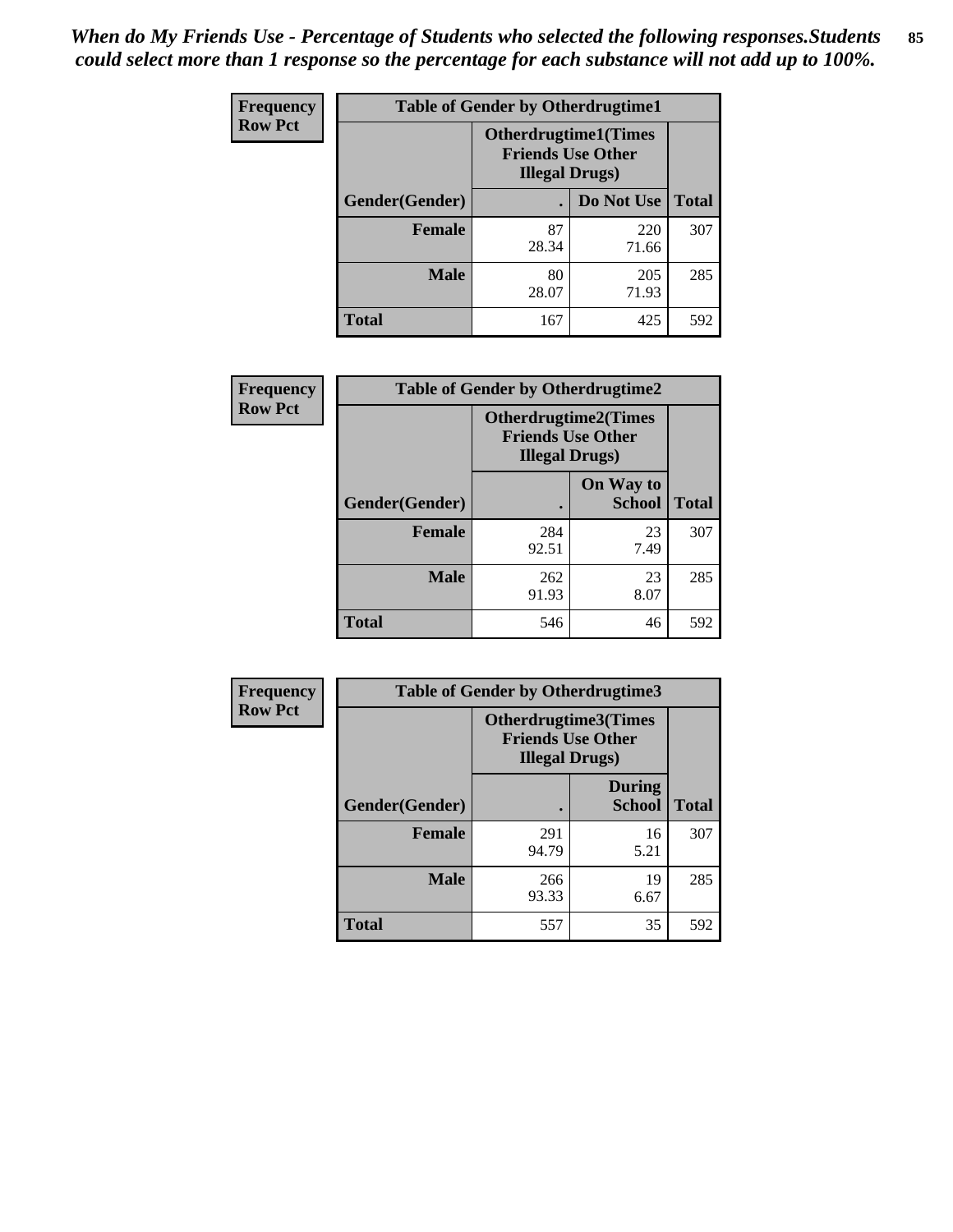*When do My Friends Use - Percentage of Students who selected the following responses.Students could select more than 1 response so the percentage for each substance will not add up to 100%.* **86**

| <b>Frequency</b> | <b>Table of Gender by Otherdrugtime4</b> |                                                    |                                                       |              |
|------------------|------------------------------------------|----------------------------------------------------|-------------------------------------------------------|--------------|
| <b>Row Pct</b>   |                                          | <b>Friends Use Other</b><br><b>Illegal Drugs</b> ) | <b>Otherdrugtime4(Times</b>                           |              |
|                  | Gender(Gender)                           |                                                    | <b>On Way</b><br>Home<br><b>From</b><br><b>School</b> | <b>Total</b> |
|                  | <b>Female</b>                            | 280<br>91.21                                       | 27<br>8.79                                            | 307          |
|                  | <b>Male</b>                              | 259<br>90.88                                       | 26<br>9.12                                            | 285          |
|                  | <b>Total</b>                             | 539                                                | 53                                                    | 592          |

| Frequency      | <b>Table of Gender by Otherdrugtime5</b> |                                                                                    |             |              |
|----------------|------------------------------------------|------------------------------------------------------------------------------------|-------------|--------------|
| <b>Row Pct</b> |                                          | <b>Otherdrugtime5</b> (Times<br><b>Friends Use Other</b><br><b>Illegal Drugs</b> ) |             |              |
|                | Gender(Gender)                           |                                                                                    | Weeknights  | <b>Total</b> |
|                | <b>Female</b>                            | 255<br>83.06                                                                       | 52<br>16.94 | 307          |
|                | <b>Male</b>                              | 238<br>83.51                                                                       | 47<br>16.49 | 285          |
|                | <b>Total</b>                             | 493                                                                                | 99          | 592          |

| <b>Frequency</b> | <b>Table of Gender by Otherdrugtime6</b> |                                                                                   |             |              |
|------------------|------------------------------------------|-----------------------------------------------------------------------------------|-------------|--------------|
| <b>Row Pct</b>   |                                          | <b>Otherdrugtime6(Times</b><br><b>Friends Use Other</b><br><b>Illegal Drugs</b> ) |             |              |
|                  | Gender(Gender)                           |                                                                                   | Weekends    | <b>Total</b> |
|                  | <b>Female</b>                            | 214<br>69.71                                                                      | 93<br>30.29 | 307          |
|                  | <b>Male</b>                              | 207<br>72.63                                                                      | 78<br>27.37 | 285          |
|                  | <b>Total</b>                             | 421                                                                               | 171         | 592          |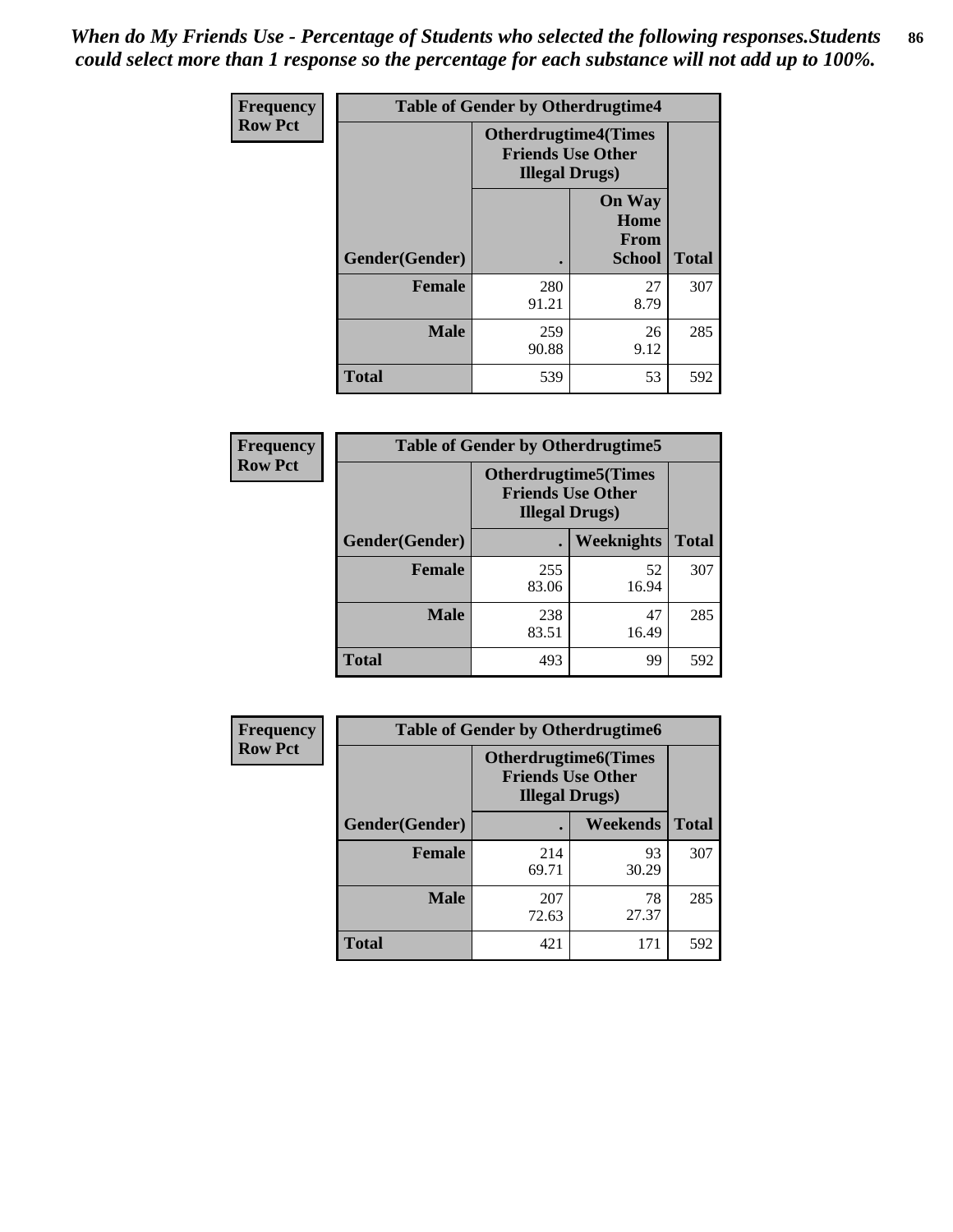# *Other Questions* **87**

| <b>Frequency</b> | <b>Table of Gender by Educationalcohol</b> |                                                                                                                                       |                |              |
|------------------|--------------------------------------------|---------------------------------------------------------------------------------------------------------------------------------------|----------------|--------------|
| <b>Row Pct</b>   |                                            | <b>Educationalcohol</b> (I<br>have been taught<br>about alcohol,<br>tobacco,<br>and other drugs<br>within the last year<br>at school) |                |              |
|                  | Gender(Gender)                             | <b>Yes</b>                                                                                                                            | N <sub>0</sub> | <b>Total</b> |
|                  | <b>Female</b>                              | 186<br>60.59                                                                                                                          | 121<br>39.41   | 307          |
|                  | <b>Male</b>                                | 175<br>61.40                                                                                                                          | 110<br>38.60   | 285          |
|                  | <b>Total</b>                               | 361                                                                                                                                   | 231            | 592          |

| Frequency      | <b>Table of Gender by Rodedrinking</b> |                                                                                                                     |              |              |  |
|----------------|----------------------------------------|---------------------------------------------------------------------------------------------------------------------|--------------|--------------|--|
| <b>Row Pct</b> |                                        | Rodedrinking(In<br>the past 30 days I<br>have ridden in a<br>car with a driver<br>who had been<br>drinking alcohol) |              |              |  |
|                | Gender(Gender)                         | Yes<br>N <sub>0</sub>                                                                                               |              | <b>Total</b> |  |
|                | <b>Female</b>                          | 43<br>14.01                                                                                                         | 264<br>85.99 | 307          |  |
|                | <b>Male</b>                            | 35<br>12.28                                                                                                         | 250<br>87.72 | 285          |  |
|                | <b>Total</b>                           | 78                                                                                                                  | 514          | 592          |  |

| Frequency      | <b>Table of Gender by Drugsschool</b> |                                                                                                                                     |                |              |  |
|----------------|---------------------------------------|-------------------------------------------------------------------------------------------------------------------------------------|----------------|--------------|--|
| <b>Row Pct</b> |                                       | <b>Drugsschool</b> (During<br>the past 12 months,<br>I have been offered,<br>sold,<br>or given illegal drugs<br>on school property) |                |              |  |
|                | Gender(Gender)                        | Yes                                                                                                                                 | N <sub>0</sub> | <b>Total</b> |  |
|                | <b>Female</b>                         | 64<br>20.85                                                                                                                         | 243<br>79.15   | 307          |  |
|                | <b>Male</b>                           | 77<br>27.02                                                                                                                         | 208<br>72.98   | 285          |  |
|                | <b>Total</b>                          | 141                                                                                                                                 | 451            | 592          |  |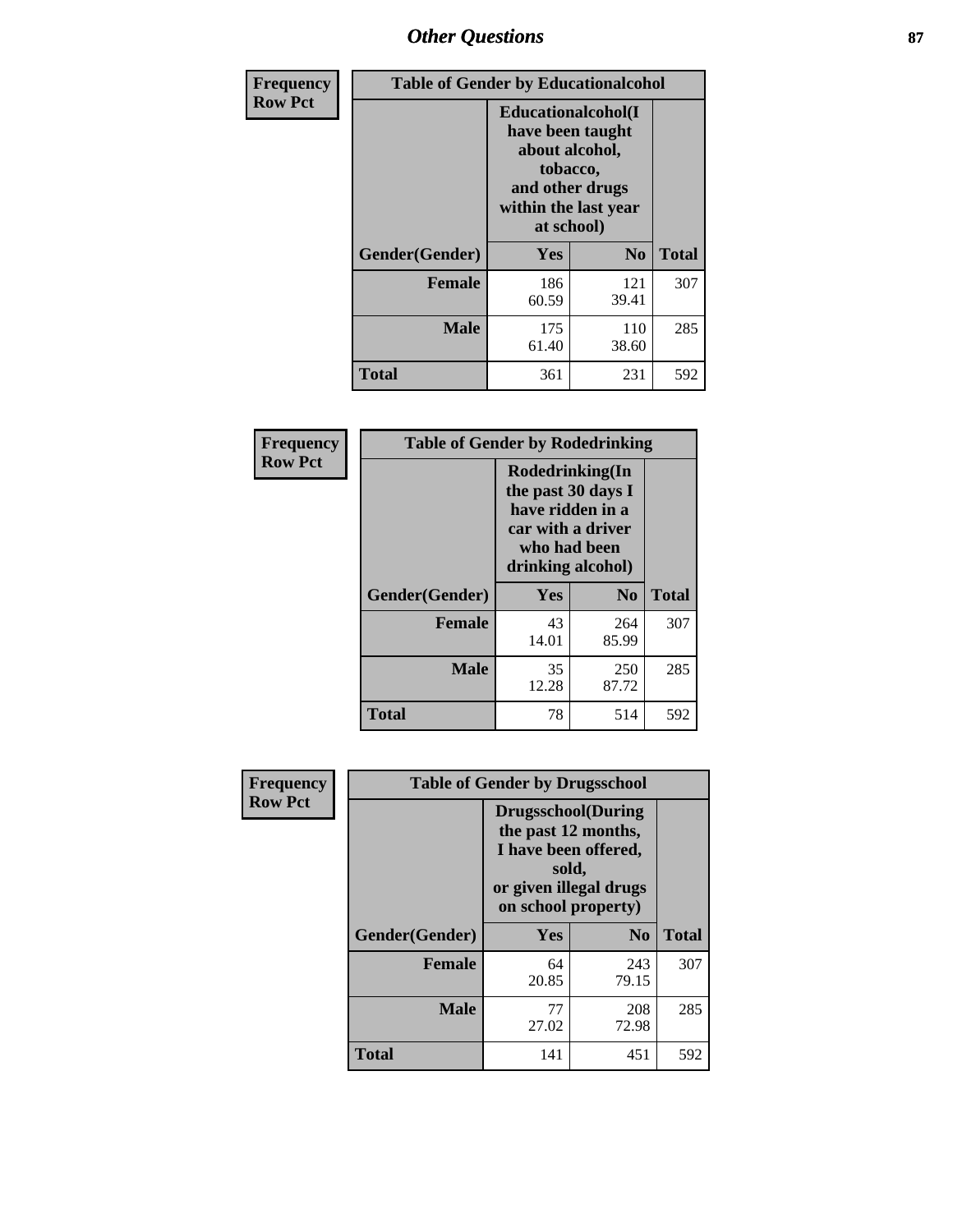### *Other Questions* **88**

**Frequency Row Pct**

| <b>Table of Gender by Bingedrinking</b> |                                                                                                         |              |                   |                          |                        |                               |                   |              |
|-----------------------------------------|---------------------------------------------------------------------------------------------------------|--------------|-------------------|--------------------------|------------------------|-------------------------------|-------------------|--------------|
|                                         | Bingedrinking(I have drunk five or more<br>drinks of alcohol at one sitting during the<br>last 30 days) |              |                   |                          |                        |                               |                   |              |
| <b>Gender</b> (Gender)                  | $\bf{0}$<br><b>Days</b>                                                                                 | 1 or<br>days | 3 to<br>5<br>days | <b>6 to</b><br>9<br>days | 10<br>to<br>19<br>days | <b>20</b><br>to<br>29<br>days | All<br>30<br>days | <b>Total</b> |
| <b>Female</b>                           | 268                                                                                                     | 14           | 8                 |                          |                        |                               |                   |              |
|                                         | 87.30                                                                                                   | 4.56         | 2.61              | 2.28                     | 6<br>1.95              | 3<br>0.98                     | 0.33              | 307          |
| <b>Male</b>                             | 246<br>86.32                                                                                            | 13<br>4.56   | 9<br>3.16         | 3<br>1.05                | 6<br>2.11              | 2<br>0.70                     | 6<br>2.11         | 285          |

| Frequency      | <b>Table of Gender by Educationaids</b> |                                                                                                 |              |              |  |
|----------------|-----------------------------------------|-------------------------------------------------------------------------------------------------|--------------|--------------|--|
| <b>Row Pct</b> |                                         | <b>Educationaids</b> (I<br>have been taught<br>about HIV/AIDS<br>at school in the<br>past year) |              |              |  |
|                | Gender(Gender)                          | Yes                                                                                             | $\bf N_0$    | <b>Total</b> |  |
|                | <b>Female</b>                           | 187<br>60.91                                                                                    | 120<br>39.09 | 307          |  |
|                | <b>Male</b>                             | 188<br>65.96                                                                                    | 97<br>34.04  | 285          |  |
|                | <b>Total</b>                            | 375                                                                                             | 217          | 592          |  |

| <b>Frequency</b> | <b>Table of Gender by Suicideconsider</b> |                 |                |              |  |
|------------------|-------------------------------------------|-----------------|----------------|--------------|--|
| <b>Row Pct</b>   |                                           | Suicideconsider |                |              |  |
|                  | Gender(Gender)                            | Yes             | N <sub>0</sub> | <b>Total</b> |  |
|                  | <b>Female</b>                             | 24<br>7.82      | 283<br>92.18   | 307          |  |
|                  | <b>Male</b>                               | 14<br>4.91      | 271<br>95.09   | 285          |  |
|                  | <b>Total</b>                              | 38              | 554            | 592          |  |